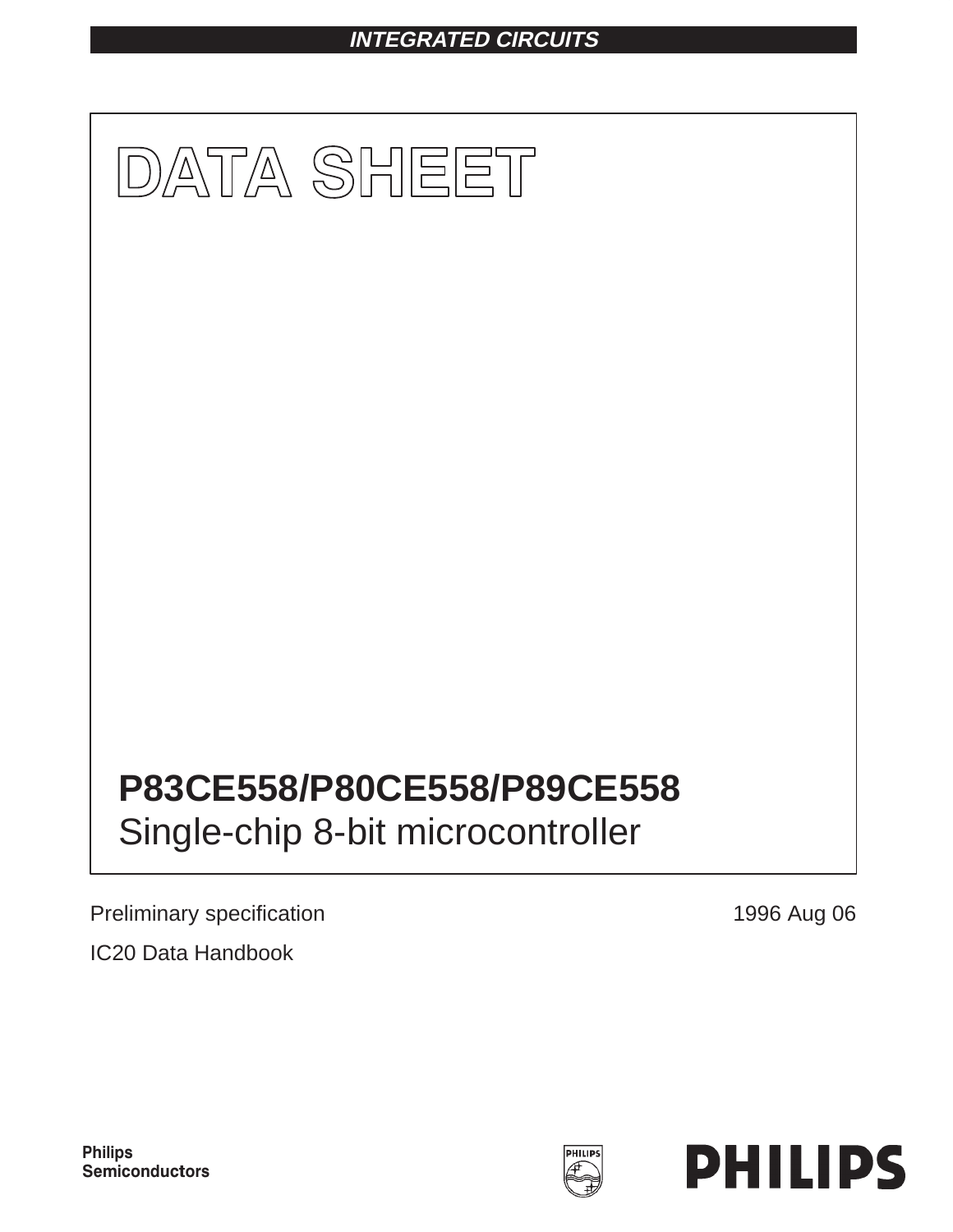### **1. FEATURES**

- 80C51 central processing unit
- $32 K \times 8$  ROM respectively FEEPROM (Flash-EEPROM), expandable externally to 64 Kbytes
- ROM/FEEPROM Code protection
- $\bullet$  1024  $\times$  8 RAM, expandable externally to 64 Kbytes
- Two standard 16-bit timer/counters
- An additional 16-bit timer/counter coupled to four capture registers and three compare registers
- A 10-bit ADC with eight multiplexed analog inputs and programmable autoscan
- Two 8-bit resolution, pulse width modulation outputs
- Five 8-bit I/O ports plus one 8-bit input port shared with analog inputs
- I<sup>2</sup>C-bus serial I/O port with byte oriented master and slave functions
- Full-duplex UART compatible with the standard 80C51
- On-chip watchdog timer
- 15 interrupt sources with 2 priority levels (2 to 6 external sources possible)
- Extended temperature range  $(-40 \text{ to } +85^{\circ} \text{C})$
- 4.5 to 5.5 V supply voltage range
- Frequency range for 80C51-family standard oscillator: 3.5 MHz to 16 MHz
- PLL oscillator with 32 kHz reference and software-selectable system clock frequency
- Seconds Timer
- Software enable/disable of ALE output pulse
- Electromagnetic compatibility improvements
- Wake-up from Power-down by external or seconds interrupt



## **2. GENERAL DESCRIPTION**

The P80CE558/P83CE558/P89CE558 (hereafter generically referred to as P8xCE558) single-chip 8-bit microcontroller is manufactured in an advanced CMOS process and is a derivative of the 80C51 microcontroller family. The P8xCE558 has the same instruction set as the 80C51. Three versions of the derivative exist:

- P83CE558 32 Kbytes mask programmable ROM
- P80CE558 ROMless version of the P83CE558
- P89CE558 32 Kbytes FEEPROM (Flash-EEPROM)

The P8xCE558 contains a non-volatile 32 Kbytes mask programmable ROM (P83CE558) or electrically erasable FEEPROM respectively (P89CE558), a volatile 1024  $\times$  8 read/write data memory, five 8-bit I/O ports, one 8-bit input port, two 16-bit timer/event counters (identical to the timers of the 80C51), an additional 16-bit timer coupled to capture and compare latches, a 15-source, two-priority-level, nested interrupt structure, an 8-input ADC, a dual DAC pulse width modulated interface, two serial interfaces (UART and I2C-bus), a "watchdog" timer, an on-chip oscillator and timing circuits. For systems that require extra capability the P8xCE558 can be expanded using standard TTL compatible memories and logic.

In addition, the P8xCE558 has two software selectable modes of power reduction — Idle Mode and power-down mode. The Idle Mode freezes the CPU while allowing the RAM, timers, serial ports, and interrupt system to continue functioning. The power-down mode saves the RAM contents but freezes the oscillator, causing all other chip functions to be inoperative.

The device also functions as an arithmetic processor having facilities for both binary and BCD arithmetic as well as bit-handling capabilities. The instruction set consists of over 100 instructions: 49 one-byte, 45 two-byte, and 17 three- byte. With a 16 MHz system clock, 58% of the instructions are executed in 0.75 µs and 40% in 1.5 µs. Multiply and divide instructions require 3 µs.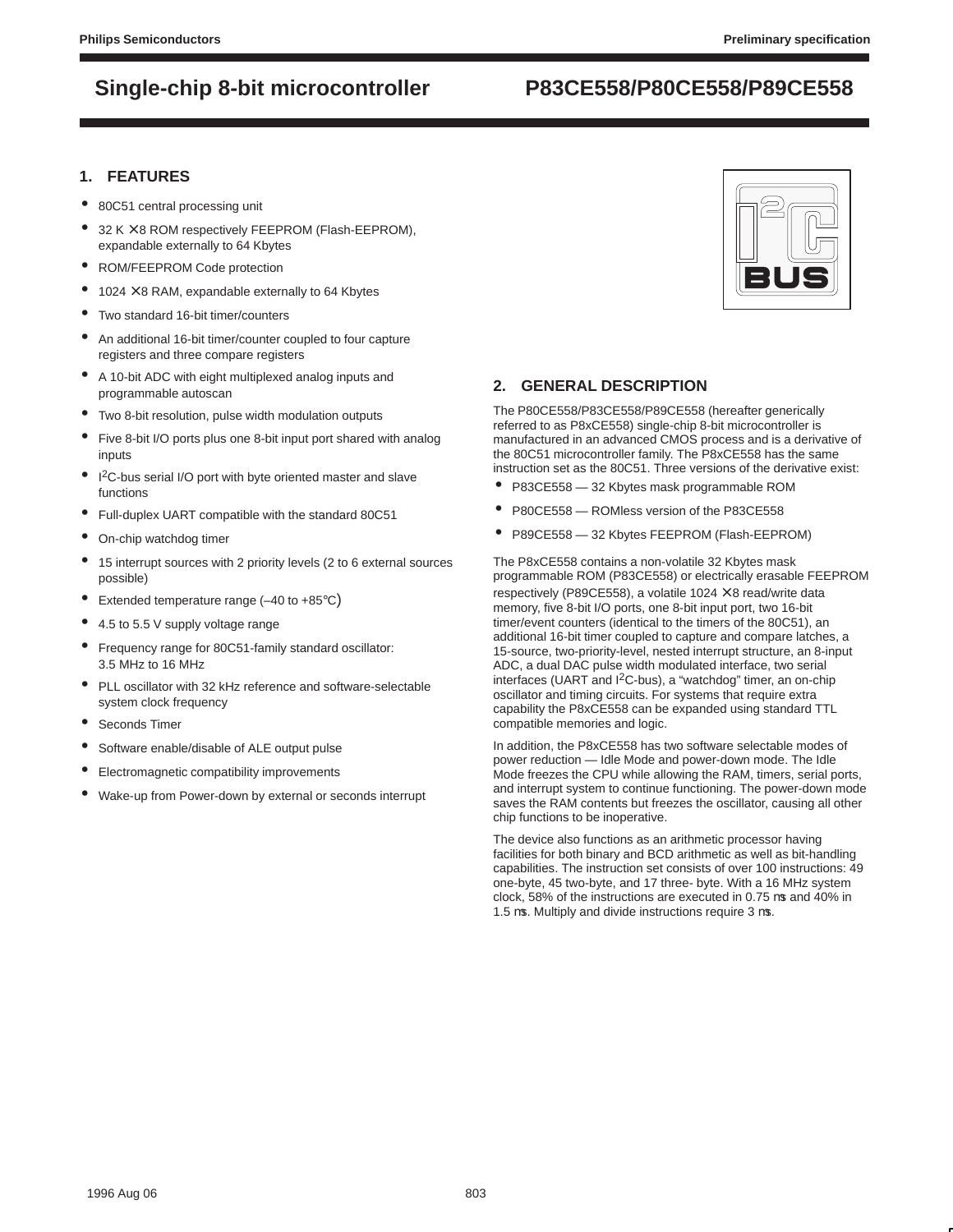## **3. ORDERING INFORMATION**

| <b>EXTENDED TYPE</b>         |             | <b>PACKAGE</b>                   | <b>FREQUENCY RANGE</b> | <b>TEMPERATURE</b> |                |
|------------------------------|-------------|----------------------------------|------------------------|--------------------|----------------|
| <b>NUMBER</b>                | <b>NAME</b> | <b>DESCRIPTION</b>               | <b>CODE</b>            | (MHz)              | RANGE $(°C)$   |
| <b>ROMIess</b>               |             |                                  |                        |                    |                |
| P80CE558EBB                  | QFP80       | Plastic Quad Flat Pack; 80 leads | SOT318-1               | 3.5 to 16          | 0 to $+70$     |
| P80CE558EFB                  | QFP80       | Plastic Quad Flat Pack; 80 leads | SOT318-1               | 3.5 to 16          | $-40$ to $+85$ |
| <b>ROM</b> coded             |             |                                  |                        |                    |                |
| P83CE558EBB/YYY1             | QFP80       | Plastic Quad Flat Pack; 80 leads | SOT318-1               | 3.5 to 16          | 0 to $+70$     |
| P83CE558EFB/YYY <sup>1</sup> | QFP80       | Plastic Quad Flat Pack; 80 leads | SOT318-1               | 3.5 to 16          | $-40$ to $+85$ |
| <b>FEEPROM</b>               |             |                                  |                        |                    |                |
| P89CE558EBB                  | QFP80       | Plastic Quad Flat Pack; 80 leads | SOT318-1               | 3.5 to 16          | 0 to $+70$     |
| P89CE558EFB<br>NOTE.         | QFP80       | Plastic Quad Flat Pack; 80 leads | SOT318-1               | 3.5 to 16          | $-40$ to $+85$ |

**NOTE:**

1. YYY denotes the ROM code number



1996 Aug 06 804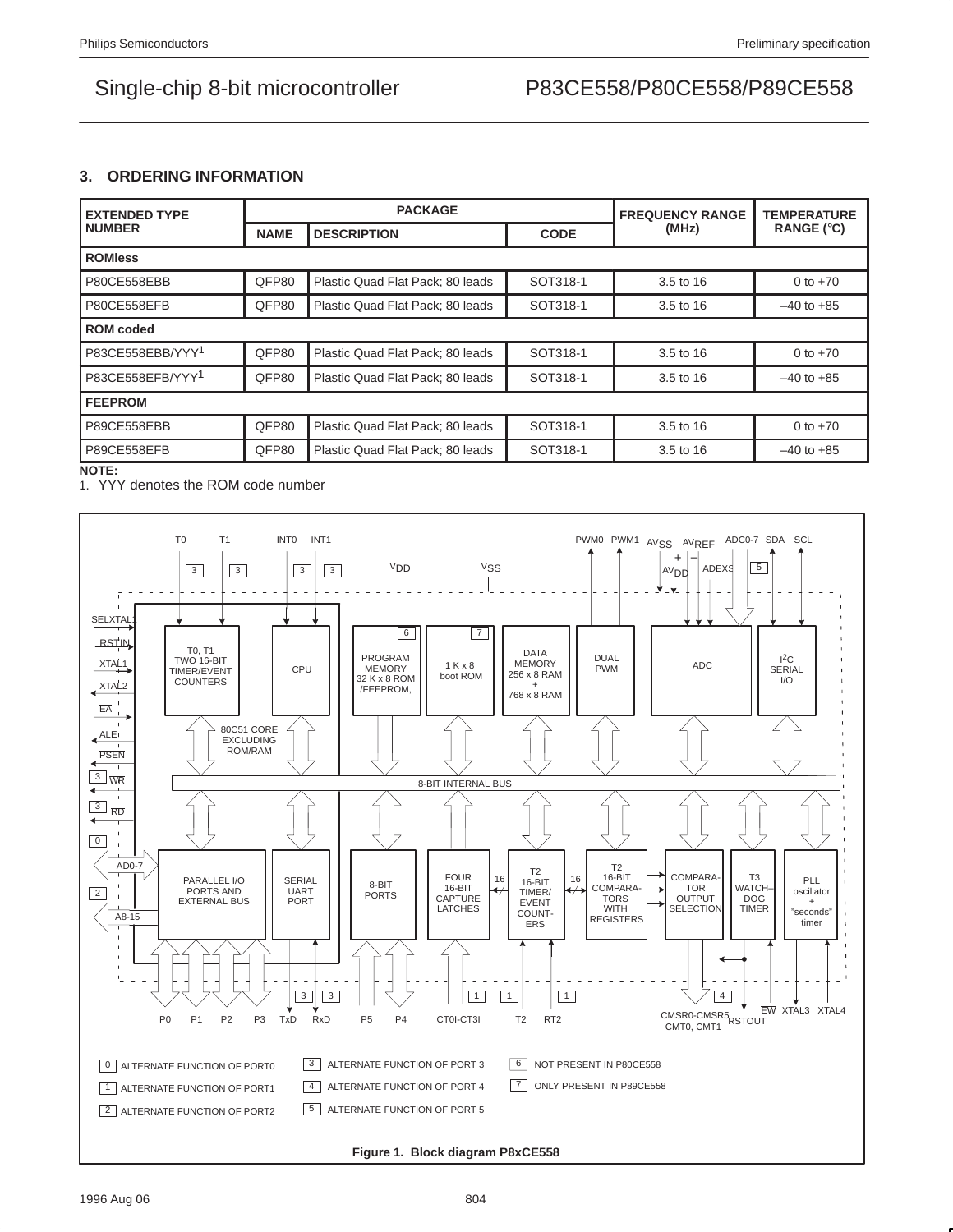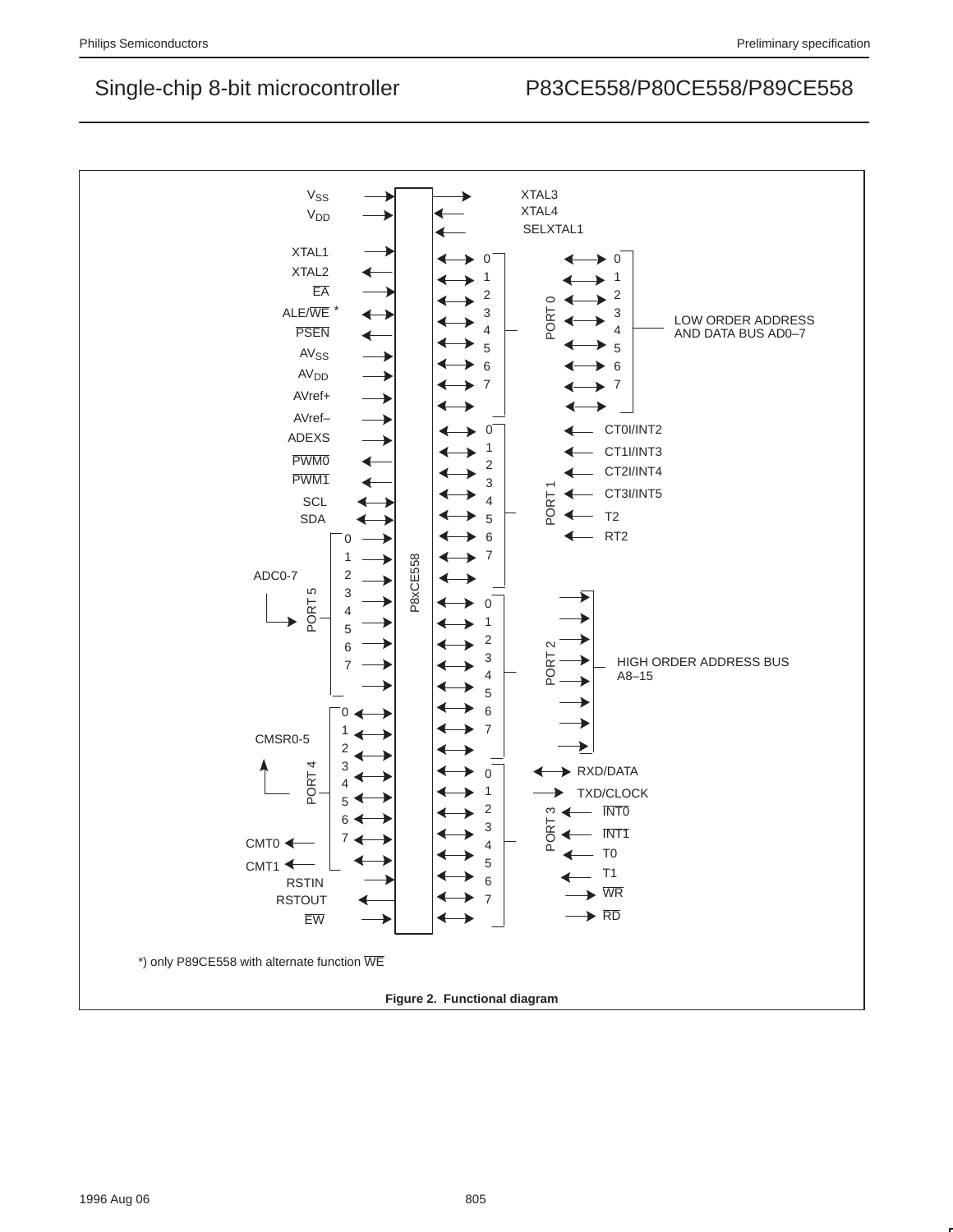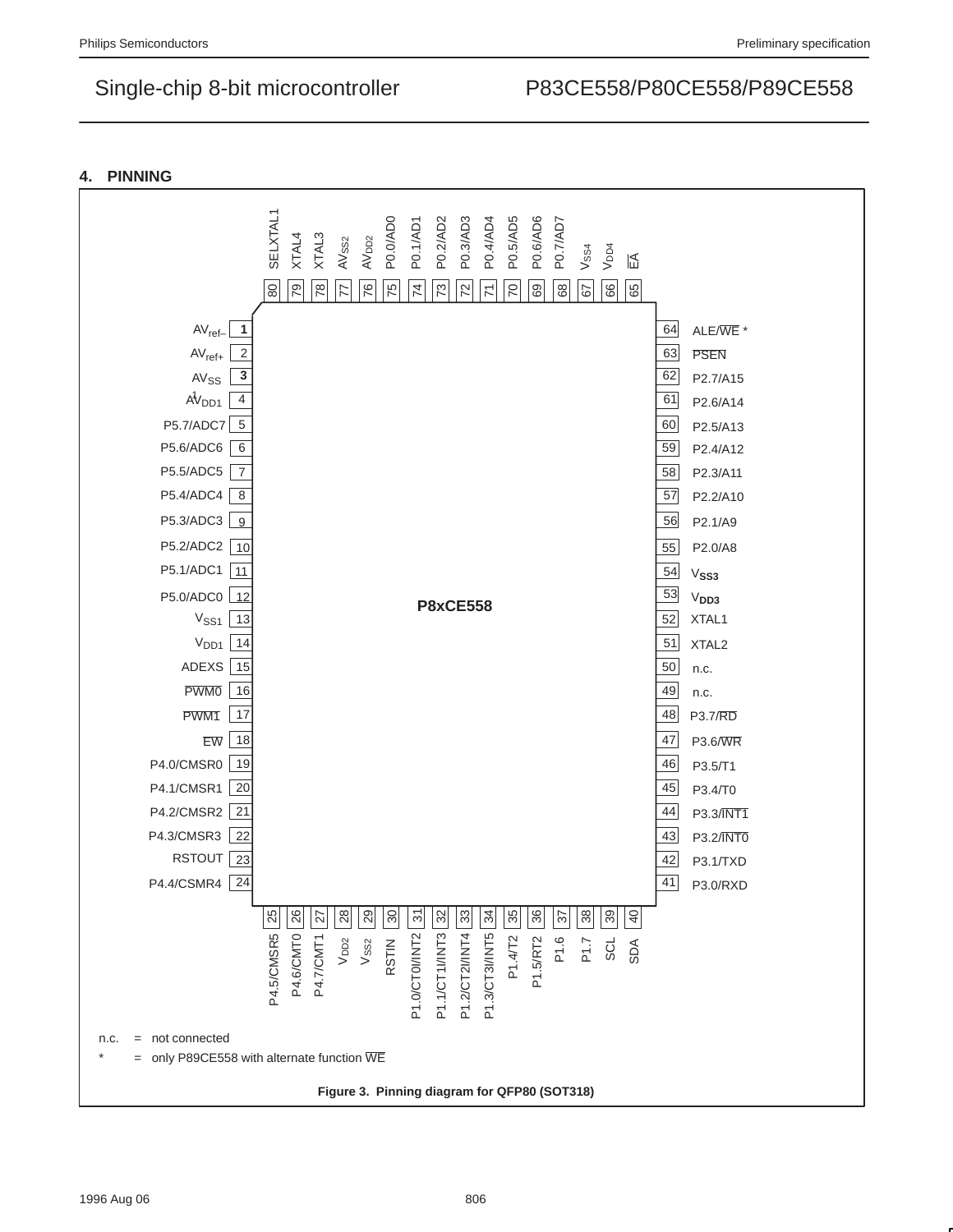## **4.1 PIN DESCRIPTION**

| <b>SYMBOL</b>                                                                | <b>PIN</b>             | <b>DESCRIPTION</b>                                                                                                                                                                                                                                                                                                                                                                                                                                                                   |
|------------------------------------------------------------------------------|------------------------|--------------------------------------------------------------------------------------------------------------------------------------------------------------------------------------------------------------------------------------------------------------------------------------------------------------------------------------------------------------------------------------------------------------------------------------------------------------------------------------|
| $AV_{ref-}$<br>$AV_{ref+}$                                                   | 1<br>$\overline{2}$    | Low end of analog to digital conversion reference resistor<br>High end of analog to digital conversion reference resistor.                                                                                                                                                                                                                                                                                                                                                           |
| AV <sub>SS1</sub><br>AV <sub>DD1</sub>                                       | 3<br>4                 | Analog ground for ADC<br>Analog power supply (+5 V) for ADC                                                                                                                                                                                                                                                                                                                                                                                                                          |
| AV <sub>SS2</sub><br>AV <sub>DD2</sub>                                       | 77<br>76               | Analog ground; for PLL oscillator<br>Analog power supply; (+5 V) for PLL oscillator                                                                                                                                                                                                                                                                                                                                                                                                  |
| $P5.7 - P5.0$                                                                | $5 - 12$               | Port 5<br>8-bit input port                                                                                                                                                                                                                                                                                                                                                                                                                                                           |
|                                                                              |                        | Alternative function<br>Port pin                                                                                                                                                                                                                                                                                                                                                                                                                                                     |
|                                                                              |                        | P5.0-P5.7<br>Eight input channels to ADC (ADC0-ADC7)                                                                                                                                                                                                                                                                                                                                                                                                                                 |
| V <sub>DD1</sub> , V <sub>DD2</sub> ,<br>V <sub>DD3</sub> , V <sub>DD4</sub> | 14, 28,<br>53,66       | Digital power supply: +5 V power supply pins during normal operation and power reduction modes. All pins<br>must be connected.                                                                                                                                                                                                                                                                                                                                                       |
| V <sub>SS1</sub> , V <sub>SS2</sub><br>V <sub>SS3</sub> , V <sub>SS4</sub>   | 13, 29,<br>54, 67      | Digital ground: circuit ground potential. All pins must be connected.                                                                                                                                                                                                                                                                                                                                                                                                                |
| <b>ADEXS</b>                                                                 | 15                     | <b>Start ADC operation:</b> Input starting analog to digital conversion triggered by a programmable edge (ADC<br>operation can also be started by software). This pin must not float                                                                                                                                                                                                                                                                                                 |
| <b>PWM0</b>                                                                  | 16                     | Pulse width modulation output 0                                                                                                                                                                                                                                                                                                                                                                                                                                                      |
| PWM <sub>1</sub>                                                             | 17                     | Pulse width modulation output 1                                                                                                                                                                                                                                                                                                                                                                                                                                                      |
| EW                                                                           | 18                     | Enable watchdog timer: Enable for T3 watchdog timer and disable Power-down Mode. This pin must not<br>float.                                                                                                                                                                                                                                                                                                                                                                         |
| $P4.0 - P4.7$                                                                | $19 - 22$<br>$24 - 27$ | Port 4<br>8-bit quasi-bidirectional I/O port                                                                                                                                                                                                                                                                                                                                                                                                                                         |
|                                                                              |                        | Alternative function<br>Port pin                                                                                                                                                                                                                                                                                                                                                                                                                                                     |
|                                                                              |                        | P4.0<br>CMSR0 }<br>P4.1<br>CMSR1 }<br>P4.2<br>CMSR2 } compare and set/reset<br>P4.3<br>CMSR3 } outputs on a match with timer T2<br>P4.4<br>CMSR4 }<br>P4.5<br>CMSR <sub>5</sub> }<br>P4.6<br>CMT0 } compare and toggle outputs<br>P4.7<br>on a match with timer T2<br>$CMT1$ }                                                                                                                                                                                                       |
| <b>RSTIN</b>                                                                 | 30                     | Reset: Input to reset the P8xCE558.                                                                                                                                                                                                                                                                                                                                                                                                                                                  |
| <b>RSTOUT</b>                                                                | 23                     | Reset: Output of the P8xCE558 for resetting peripheral devices during initialization and Watchdog Timer<br>overflow.                                                                                                                                                                                                                                                                                                                                                                 |
| $P1.0 - P1.7$                                                                | $31 - 38$              | Port 1<br>8-bit quasi-bidirectional I/O port<br>Alternative function<br>Port pin<br>P <sub>1.0</sub><br>CT0I/INT2}<br>P <sub>1.1</sub><br>CT1I/INT3} :<br>Capture timer inputs for<br>timer T2 or external interrupt inputs<br>P <sub>1.2</sub><br>CT2I/INT4}<br>P <sub>1.3</sub><br>CT3I/INT5}<br>P <sub>1.4</sub><br>T2<br>T2 event input, rising edge triggered<br>P <sub>1.5</sub><br>RT <sub>2</sub><br>T2 timer reset input, rising edge triggered<br>P1.6<br>P <sub>1.7</sub> |
| <b>SCL</b>                                                                   | 39                     | <b>I<sup>2</sup>C-bus serial clock</b> I/O port                                                                                                                                                                                                                                                                                                                                                                                                                                      |
| <b>SDA</b>                                                                   | 40                     | <b>I<sup>2</sup>C-bus serial data I/O port</b><br>If SCL and SDA are not used, they must be connected to V <sub>SS</sub> .                                                                                                                                                                                                                                                                                                                                                           |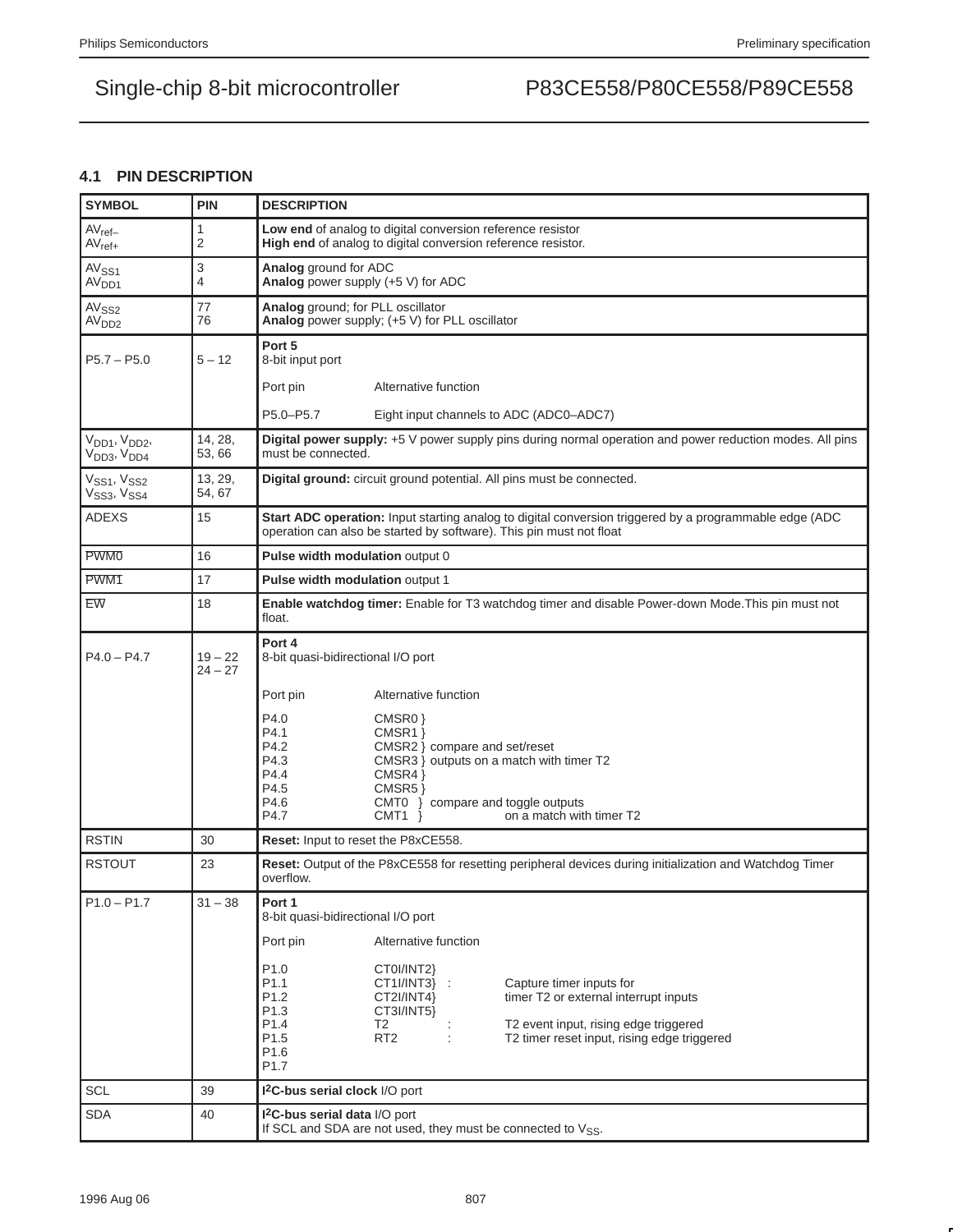## **PIN DESCRIPTION (Continued)**

| <b>SYMBOL</b>     | <b>PIN</b> | <b>DESCRIPTION</b>                                                                                                                                                                                                                                                                                                                                                                                                                                                                                                                                                                                                                                                                                                                                                                                                                                                                                                                                                                                                                                                                                                                                                                                                                  |
|-------------------|------------|-------------------------------------------------------------------------------------------------------------------------------------------------------------------------------------------------------------------------------------------------------------------------------------------------------------------------------------------------------------------------------------------------------------------------------------------------------------------------------------------------------------------------------------------------------------------------------------------------------------------------------------------------------------------------------------------------------------------------------------------------------------------------------------------------------------------------------------------------------------------------------------------------------------------------------------------------------------------------------------------------------------------------------------------------------------------------------------------------------------------------------------------------------------------------------------------------------------------------------------|
| $P3.0 - P3.7$     | $41 - 48$  | 8-bit quasi-bidirectional I/O port<br>Alternative function<br>Port pin<br>P3.0<br><b>RXD</b><br>Serial input port<br>P3.1<br><b>TXD</b><br>Serial output port<br>P3.2<br><b>INTO</b><br><b>External interrupt</b><br>P3.3<br>INT <sub>1</sub><br>External interrupt<br>P3.4<br>T0<br>Timer 0 external input<br>P3.5<br>T1<br>Timer 1 external input<br>P3.6<br><b>WR</b><br>External data memory write strobe<br>P3.7<br>RD<br>External data memory read strobe                                                                                                                                                                                                                                                                                                                                                                                                                                                                                                                                                                                                                                                                                                                                                                     |
| N.C.              | $49 - 50$  | Not connected pins.                                                                                                                                                                                                                                                                                                                                                                                                                                                                                                                                                                                                                                                                                                                                                                                                                                                                                                                                                                                                                                                                                                                                                                                                                 |
| XTAL <sub>2</sub> | 51         | Crystal pin 2: output of the inverting amplifier that forms the oscillator. Left open-circuit when an external<br>oscillator clock is used.                                                                                                                                                                                                                                                                                                                                                                                                                                                                                                                                                                                                                                                                                                                                                                                                                                                                                                                                                                                                                                                                                         |
| XTAL1             | 52         | Crystal pin 1: input to the inverting amplifier that forms the oscillator, and input to the internal clock<br>generator. Receives the external oscillator clock signal when an external oscillator is used. Must be<br>connected to logic HIGH if the PLL oscillator is selected (SELXTAL1 = LOW).                                                                                                                                                                                                                                                                                                                                                                                                                                                                                                                                                                                                                                                                                                                                                                                                                                                                                                                                  |
| $P2.0 - P2.7$     | $55 - 62$  | <b>Port2:</b> 8-bit quasi-bidirectional I/O port with internal pull-ups. During access to external memories<br>(RAM/ROM) that use 16-bit addresses (MOVX@DPTR) Port 2 emits the high order address byte. The<br>alternative function of P2.7 for the P89CE558 is the output enable signal for verify/read modes (active low).<br>Port 2 can sink/source one TTL (=4 LSTTL) input. It can drive CMOS inputs without external pull-ups.                                                                                                                                                                                                                                                                                                                                                                                                                                                                                                                                                                                                                                                                                                                                                                                               |
| <b>PSEN</b>       | 63         | Program Store Enable output: read strobe to the external program memory via Port 0 and 2. Is activated<br>twice each machine cycle during fetches from external program memory. When executing out of external<br>program memory two activations of PSEN are skipped during each access to external data memory. PSEN<br>is not activated (remains HIGH) during no fetches from external program memory. PSEN can sink/source 8<br>LSTTL inputs. It can drive CMOS inputs without external pull-ups.                                                                                                                                                                                                                                                                                                                                                                                                                                                                                                                                                                                                                                                                                                                                |
| ALE/WE            | 64         | Address Latch Enable output: latches the low byte of the address during access of external memory in<br>normal operation. It is activated every six oscillator periods except during an external data memory access.<br>ALE/WE can sink/-source 8 LSTTL inputs. It can drive CMOS inputs without an external pull-up. The<br>alternative function for the P89CE558 is the programming pulse input $\overline{\text{WE}}$ .<br>To prohibit the toggling of ALE pin (RFI noise reduction) the bit RFI in the PCON Register (PCON.5) must be<br>set by software. This bit is cleared on RESET and can be set and cleared by software. When set, ALE pin<br>will be pulled down internally, switching an external address latch to a quiet state. The MOVX instruction will<br>still toggle ALE if external memory is accessed.<br>ALE will retain its normal high value during Idle Mode and a low value during Power-down Mode while in the<br>"RFI" mode. Additionally during internal access ( $\overline{FA}$ = 1) ALE will toggle normally when the address exceeds<br>the internal program memory size. During external access ( $\overline{EA} = 0$ ) ALE will always toggle normally, whether<br>the flag "RFI" is set or not. |
| EA                | 65         | <b>External Access Input:</b> If, during RESET, $\overline{EA}$ is held at a TTL level HIGH the CPU executes out of the<br>internal program memory, provided the program counter is less than 32768. If, during RESET, EA is held at a<br>TTL level LOW the CPU executes out of external program memory via Port 0 and Port 2. EA is not allowed<br>to float. EA is latched during RESET and don't care after RESET.                                                                                                                                                                                                                                                                                                                                                                                                                                                                                                                                                                                                                                                                                                                                                                                                                |
| P0.7-P0.0         | $68 - 75$  | <b>Port 0:</b> 8-bit open drain bidirectional I/O port. It is also the multiplexed low-order address and data bus during<br>accesses to external memory (during theses accesses internal pull-ups are activated). Port 0 can sink/source<br>8 LSTTL inputs.                                                                                                                                                                                                                                                                                                                                                                                                                                                                                                                                                                                                                                                                                                                                                                                                                                                                                                                                                                         |
| XTAL3             | 78         | Crystal pin, output of the inverting amplifier that forms the 32 kHz oscillator                                                                                                                                                                                                                                                                                                                                                                                                                                                                                                                                                                                                                                                                                                                                                                                                                                                                                                                                                                                                                                                                                                                                                     |
| XTAL4             | 79         | Crystal pin, input to the inverting amplifier that forms the 32 kHz oscillator. XTAL3 and XTAL4 are pulled<br>LOW if the PLL oscillator is not selected (SELXTAL1 = HIGH) or if Reset is active.                                                                                                                                                                                                                                                                                                                                                                                                                                                                                                                                                                                                                                                                                                                                                                                                                                                                                                                                                                                                                                    |
| SELXTAL1          | 80         | Must be connected to logic HIGH level to select the HF oscillator, using the XTAL1/XTAL2 crystal. If pulled low<br>the PLL is selected for clocking of the controller, using the XTAL3/XTAL4 crystal.                                                                                                                                                                                                                                                                                                                                                                                                                                                                                                                                                                                                                                                                                                                                                                                                                                                                                                                                                                                                                               |

## **NOTE:**

1. To avoid a 'latch-up' effect at Power-on, the voltage at any pin at any time must not be higher or lower than  $V_{DD}$ + 0.5 V or  $V_{SS}$  – 0.5 V respectively.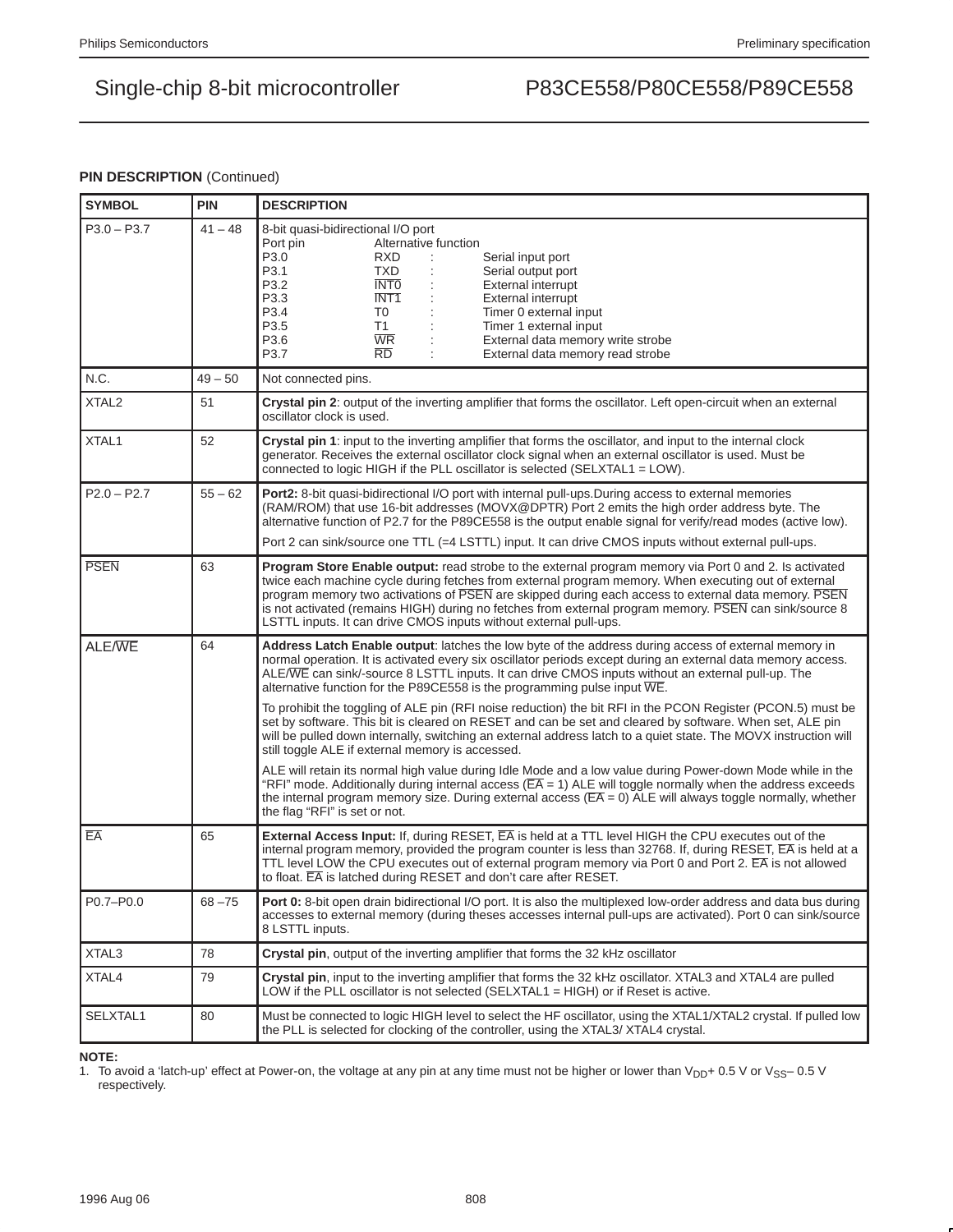## **5. ELECTROMAGNETIC COMPATIBILITY (EMC) IMPROVEMENTS**

Primary attention was paid on the reduction of electromagnetic emission of the microcontroller P8xCE558.

The following features effect in reducing the electromagnetic emission and additionally improve the electromagnetic susceptibility:

- Four supply voltage pins ( $V_{DD}$ ) and four ground pins ( $V_{SS}$ ) with pairs of  $V_{DD}$  and  $V_{SS}$  at two adjacent pins at each side of the package.
- Separated  $V_{DD}$  pins for the internal logic and the port buffers
- Internal decoupling capacitance improves the EMC radiation behavior and the EMC immunity
- External capacitors are to be located as close as possible between pins  $V_{DD1}$  and  $V_{SS1}$ ,  $V_{DD2}$  and  $V_{SS2}$ ,  $V_{DD3}$  and  $V_{SS3}$  as well as  $V_{DD4}$  and  $V_{SS4}$  ; ceramic chip capacitors are recommended (100nF).

Useful in applications that require no external memory or temporarily no external memory:

The ALE output signal (pulses at a frequency of  $f_{\text{CL K}}/6$ ) can be disabled under software control (bit 5 in the SFR PCON: "RFI"); if disabled, no ALE pulse will occur. ALE pin will be pulled down internally, switching an external address latch to a quiet state. The MOVX instruction will still toggle ALE (external data memory is accessed). ALE will retain its normal HIGH value during Idle Mode and a LOW value during Power-down mode while in the "RFI" reduction mode. Additionally during internal access  $(EA = 1)$  ALE will toggle normally when the address exceeds the internal program memory size. During external access ( $\overline{EA} = 0$ ) ALE will always toggle normally, whether the flag "RFI" is set or not.

## **6. FUNCTIONAL DESCRIPTION**

### **6.1 General**

The P8xCE558 is a stand-alone high-performance microcontroller designed for use in real time applications such as instrumentation, industrial control, medium to high-end consumer applications and specific automotive control applications.

In addition to the 80C51 standard functions, the device provides a number of dedicated hardware functions for these applications.

The P8xCE558 is a control-oriented CPU with on-chip program and data memory. It can be extended with external program memory up to 64 Kbytes. It can also access up to 64 Kbytes of external data memory. For systems requiring extra capability, the P8xCE558 can be expanded using standard memories and peripherals.

The P8xCE558 has two software selectable modes of reduced activity for further power reduction – Idle and Power-down. The Idle Mode freezes the CPU while allowing the RAM, timers, serial ports and interrupt system to continue functioning. The Power-down Mode saves the RAM contents but freezes the oscillator causing all other chip functions to be inoperative. The Power-down Mode can be terminated by an external Reset, by the seconds interrupt and by any one of the two external interrupts. (See description Wake-up from Power-down Mode.)

### **6.2 Memory organization**

The central processing unit (CPU) manipulates operands in three memory spaces; these are the 64 Kbytes external data memory, 1024 bytes internal data memory (consisting of 256 bytes standard RAM and 768 bytes AUX-RAM) and the 32 Kbytes internal and/or 64 Kbytes external program memory (see Figure 4).

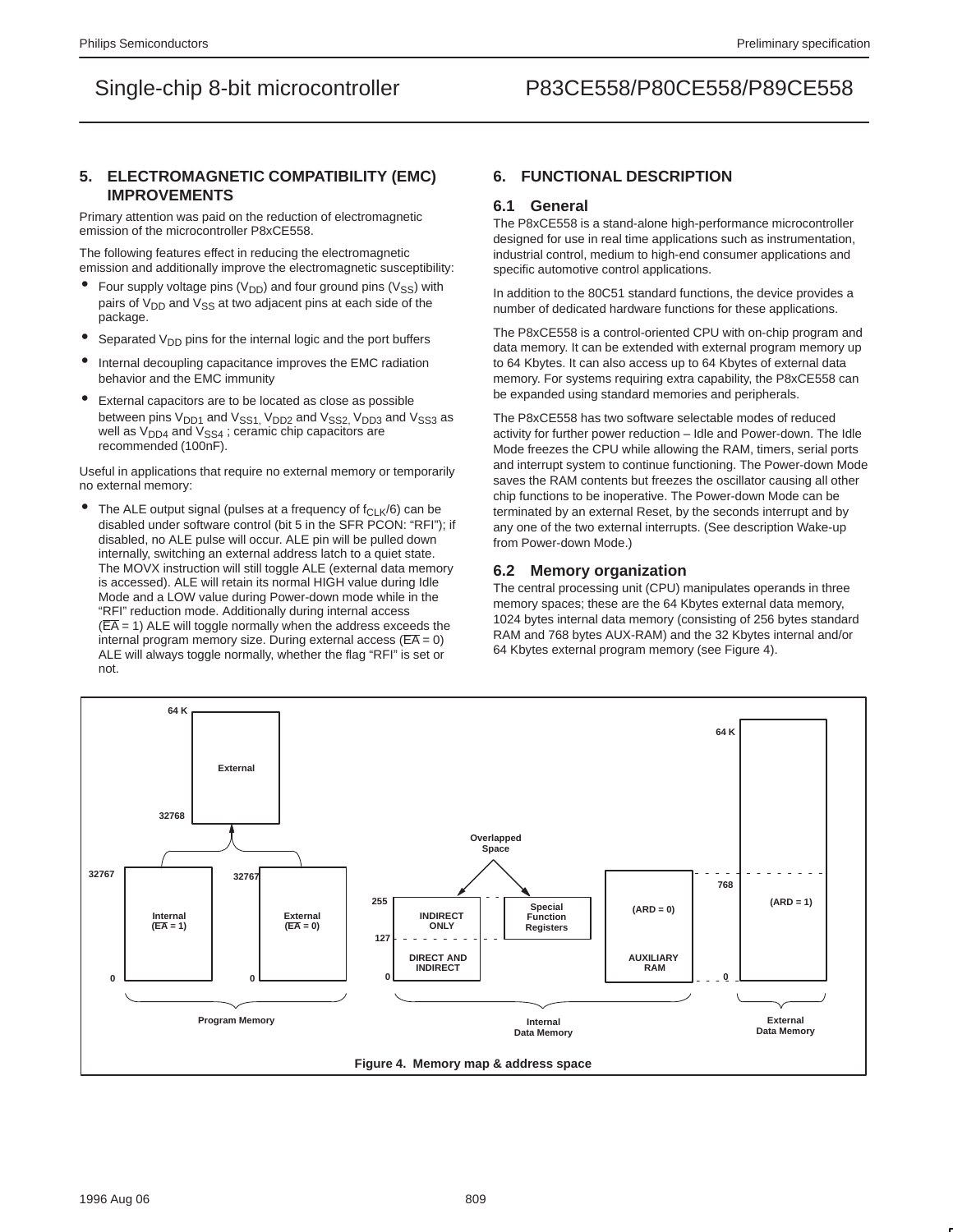### **6.2.1 Program Memory**

The program memory of the P8xCE558 consists of 32 Kbytes ROM respectively FEEPROM ("Flash Memory") on-chip, externally expandable up to 64 Kbytes. If, during RESET, the EA pin was held HIGH, the P8xCE558 executes out of the internal program memory unless the address exceeds 7FFFH. Locations 8000H through 0FFFFH are then fetched from the external program memory. If the EA pin was held LOW during RESET the P8xCE558 fetches all instructions from the external program memory. The  $\overline{EA}$  input is latched during RESET and is don't care after RESET.

The internal program memory content is protected, by setting a mask programmable security bit (ROM) or by the software programmable security byte (FEEPROM) respectively, i.e. it cannot be read out at any time by any test mode or by any instruction in the external program memory space. The MOVC instructions are the only ones which have access to program code in the internal or external program memory. The  $\overline{EA}$  input is latched during RESET and is 'don't care' after RESET. This implementation prevents from reading internal program code by switching from external program memory to internal program memory during MOVC instruction or an instruction that handles immediate data. Table 1 lists the access to the internal and external program memory with MOVC instructions when the security feature has been activated.

### **6.2.2 Internal Data Memory**

The internal data memory is divided into three physically separated parts:

256 bytes of RAM, 768 bytes of AUX-RAM, and a 128 bytes special function area. These can be addressed each in a different way (see also Table 2).

– RAM 0 to 127 can be addressed directly and indirectly as in the 80C51. Address pointers are R0 and R1 of the selected registerbank.

- RAM 128 to 255 can only be addressed indirectly. Address pointers are R0 and R1 of the selected registerbank.
- AUX-RAM 0 to 767 is also indirectly addressable as external DATA MEMORY locations 0 to 767 via MOVX-Datapointer instruction, unless it is disabled by setting ARD = 1. AUX-RAM 0 to 767 is indirectly addressable via pageregister (XRAMP) and MOVX-Ri instructions, unless it is disabled by setting ARD = 1 (see Figure 5). When executing from internal program memory, an access to

AUX-RAM 0 to 767 will not affect the ports P0, P2, P3.6 and P3.7.

An access to external DATA MEMORY locations higher than 767 will be performed with the MOVX @ DPTR instructions in the same way as in the 80C51 structure, so with P0 and P2 as data/address bus and P3.6 and P3.7 as write and read timing signals. Note that the external DATA MEMORY cannot be accessed with R0 and R1 as address pointer if the AUX-RAM is enabled (ARD = 0, default).

- The Special Function Registers (SFR) can only be addressed directly in the address range from 128 to 255 (see Table 5).
- Four register banks, each 8 registers wide, occupy locations 0 through 31 in the lower RAM area. Only one of these banks may be enabled at a time. The next 16 bytes, locations 32 through 47, contain 128 directly addressable bit locations.The stack can be located anywhere in the internal 256 bytes RAM.The stack depth is only limited by the available internal RAM space of 256 bytes (see Figure 7).

All registers except the program counter and the four register banks reside in the Special Function Register address space.

## **Table 1. Memory Access by the MOVC Instruction for Protected ROMs**

| <b>MOVC LOCATION</b>            | <b>ACCESS TO INTERNAL</b><br><b>PROGRAM MEMORY</b> | <b>ACCESS TO EXTERNAL</b><br><b>PROGRAM MEMORY</b> |
|---------------------------------|----------------------------------------------------|----------------------------------------------------|
| MOVC in internal program memory | YES                                                | <b>YES</b>                                         |
| MOVC in external program memory | <b>NC</b>                                          | YES                                                |

**NOTE:**

1. If the security feature has not been activated, there are no restrictions for MOVC instructions**.**

### **Table 2. Internal Data Memory Map**

| <b>LOCATION</b> |            | <b>ADDRESSED</b>        |
|-----------------|------------|-------------------------|
| <b>RAM</b>      | 0 to 127   | Direct and indirect     |
| l AUX-RAM       | 0 to 767   | Indirect only with MOVX |
| <b>RAM</b>      | 128 to 255 | Indirect only           |
| <b>SFR</b>      | 128 to 255 | Direct only             |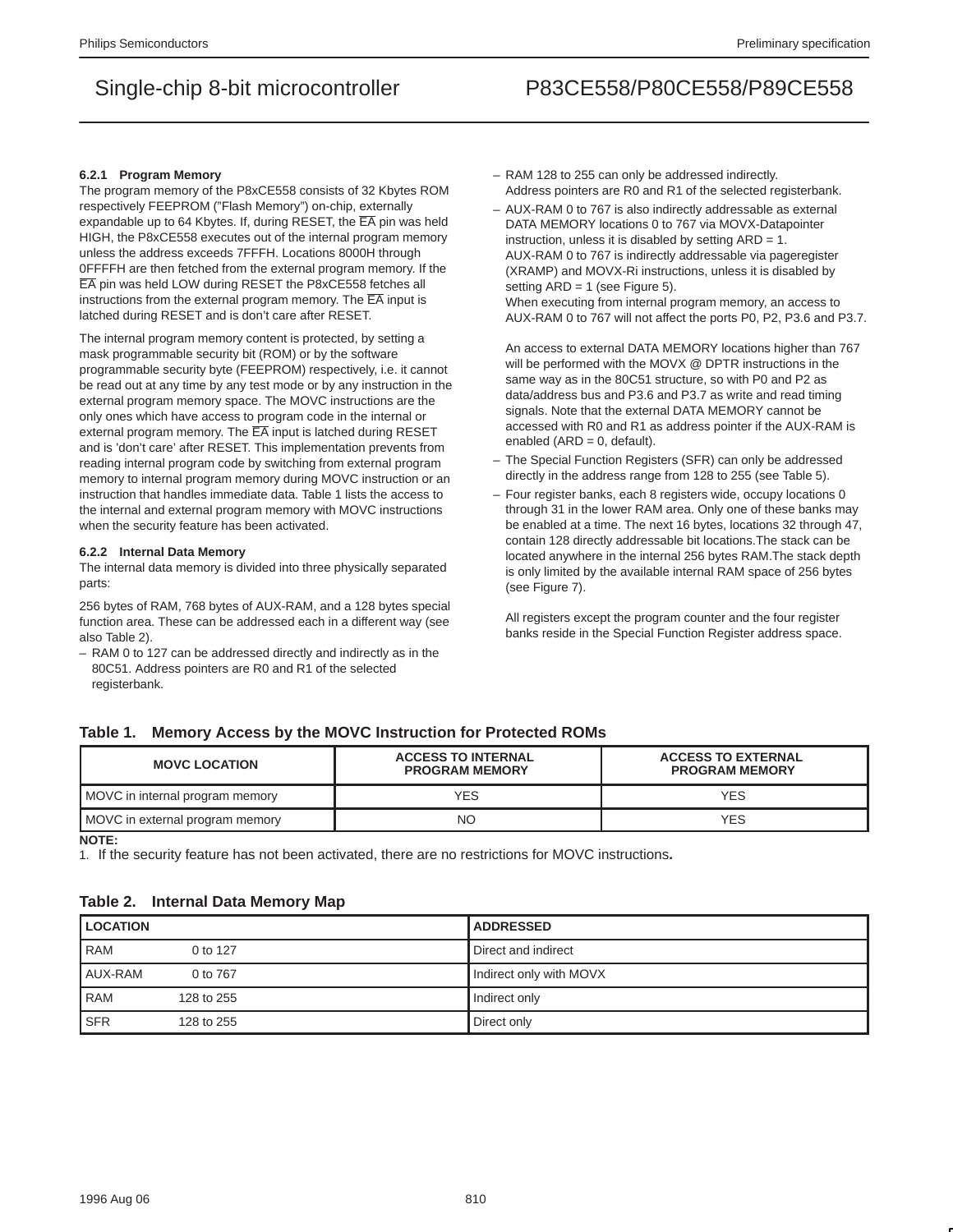

## **6.2.2.1 AUX-RAM Page Register XRAMP**

The AUX-RAM Page Register is used to select one of three 256 bytes pages of the internal 768 bytes AUX-RAM for

MOVX-accesses via R0 or R1. Its reset value is (XXXXXX00).

| <b>XRAMP (FAH)</b> | $\overline{\phantom{a}}$ |  | $\lambda$ | $\ddot{\phantom{1}}$<br>$\lambda$ | XRAMP1 | XRAMP0 |
|--------------------|--------------------------|--|-----------|-----------------------------------|--------|--------|

x: undefined during read, a write operation must write "0" to these locations

**Figure 6. AUX-RAM page register.**

## **Table 3. Description of XRAMP Bits**

| <b>SYMBOL</b><br>I BIT |              |                    | <b>I FUNCTION</b>         |
|------------------------|--------------|--------------------|---------------------------|
|                        | $X$ RAMP.2-7 | <b>XRAMPx</b>      | I reserved for future use |
|                        | $X$ RAMP.1   | XRAMP1             | AUX-RAM page select bit 1 |
|                        | $X$ RAMP.0   | XRAMP <sub>0</sub> | AUX-RAM page select bit 0 |

## **Table 4. Memory Locations for All Possible MOVX Accesses**

| ARD <sup>1</sup> | XRAMP1   | <b>XRAMP0</b> | MOVX @Ri, A and MOVX A, @Ri instructions access:                              |
|------------------|----------|---------------|-------------------------------------------------------------------------------|
| $\Omega$         | $\Omega$ |               | AUX-RAM<br>locations 0255 (reset condition)                                   |
|                  | $\Omega$ |               | AUX-RAM locations 256  511                                                    |
|                  |          |               | AUX-RAM locations 512767                                                      |
|                  |          |               | no valid memory access; reserved for future use                               |
|                  |          |               | External RAM locations 0255                                                   |
|                  |          |               | MOVX @DPTR, A and MOVX A, @DPTR instructions access:                          |
|                  |          |               | AUX-RAM locations 0767 (reset condition)<br>External RAM locations 768  65535 |
|                  |          |               | External RAM locations 065535                                                 |

**NOTE:**

1. ARD (AUX-RAM Disable) is a bit in the Special Function Register PCON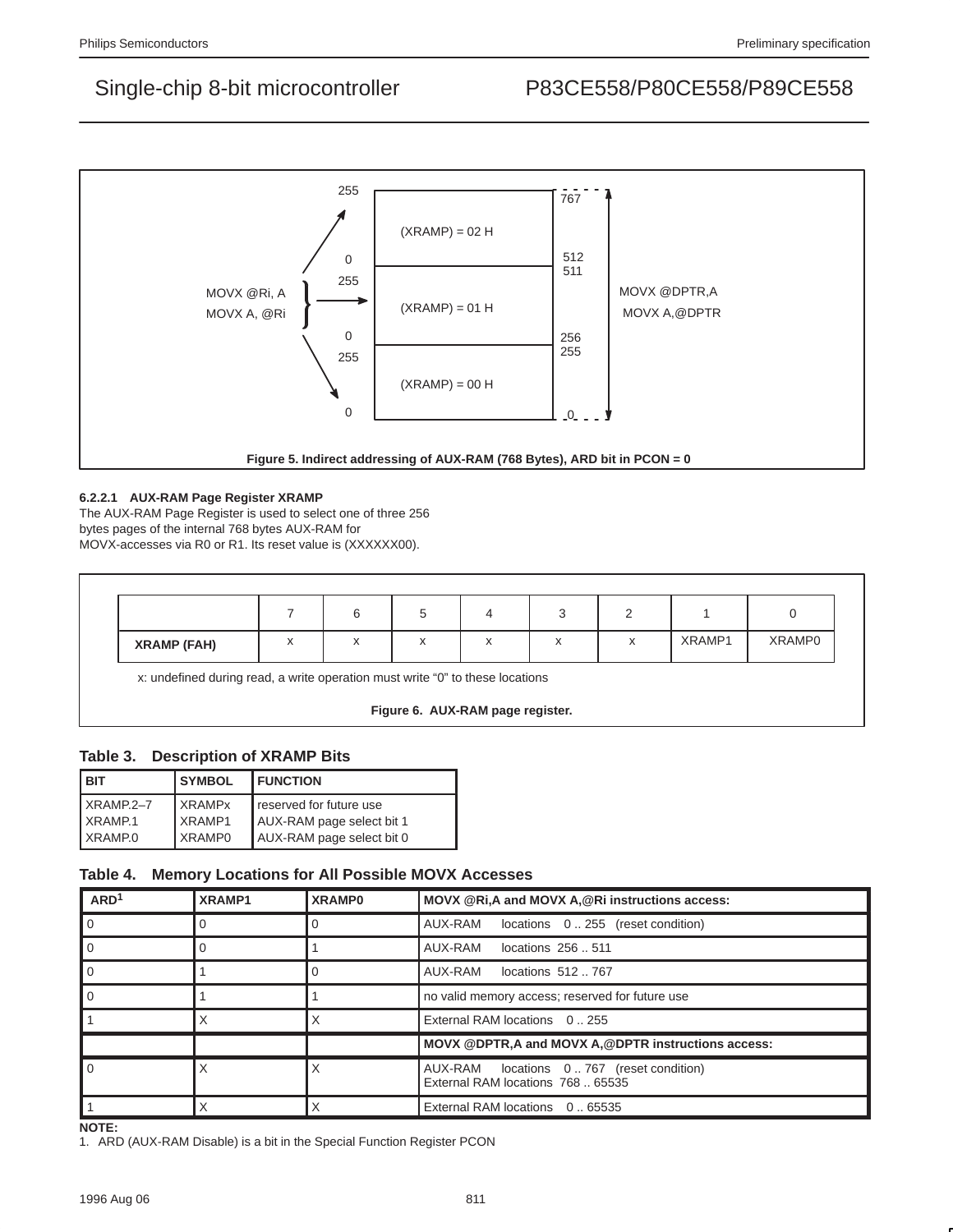|                |                             |                                 |                                        | <b>HIGH NIBBLE OF SFR ADDRESS</b> |                              |                                |                            |                                |
|----------------|-----------------------------|---------------------------------|----------------------------------------|-----------------------------------|------------------------------|--------------------------------|----------------------------|--------------------------------|
| <b>LOW</b>     | 8                           | 9                               | A                                      | B                                 | $\mathsf{C}$                 | D                              | E                          | F                              |
| $\Omega$       | P0 %<br>11111111            | P1 %<br>11111111                | P <sub>2</sub> %<br>11111111           | P3 %<br>11111111                  | P4 %<br>11111111             | PSW %<br>00000000              | ACC %<br>00000000          | <b>B</b> %<br>00000000         |
| $\mathbf{1}$   | SP 00000111                 |                                 |                                        |                                   |                              |                                |                            |                                |
| 2              | <b>DPL</b><br>00000000      |                                 |                                        |                                   |                              |                                |                            |                                |
| 3              | <b>DPH</b><br>00000000      |                                 |                                        |                                   |                              |                                |                            |                                |
| 4              |                             |                                 |                                        |                                   |                              |                                |                            |                                |
| 5              |                             |                                 |                                        |                                   |                              |                                |                            |                                |
| 6              | ADRSL0#<br><b>XXXXXXXX</b>  | ADRSL1#<br><b>XXXXXXXX</b>      | ADRSL <sub>2#</sub><br><b>XXXXXXXX</b> | ADRSL3#<br><b>XXXXXXXX</b>        | ADRSL4#<br><b>XXXXXXXX</b>   | ADRSL5#<br><b>XXXXXXXX</b>     | ADRSL6#<br><b>XXXXXXXX</b> | ADRSL7#<br><b>XXXXXXXX</b>     |
| $\overline{7}$ | <b>PCON</b><br>00000000     |                                 |                                        |                                   | P5 #<br><b>XXXXXXXX</b>      | <b>ADCON</b><br>00000000       | <b>ADPSS</b><br>00000000   | ADRSH#<br>000000XX             |
| 8              | <b>TCON %</b><br>00000000   | S0CON %<br>00000000             | IENO <sub>%</sub><br>00000000          | <b>IPO</b> %<br>X0000000          | <b>TM2IR %</b><br>00000000   | S1CON %<br>00000000            | <b>IEN1 %</b><br>00000000  | IP1 %<br>00000000              |
| 9              | <b>TMOD</b><br>00000000     | <b>SOBUF</b><br><b>XXXXXXXX</b> | CML <sub>0</sub><br>00000000           |                                   | CMH <sub>0</sub><br>00000000 | <b>S1STA#</b><br>11111000      |                            | <b>PLLCON</b><br>00001101      |
| A              | TL <sub>0</sub><br>00000000 |                                 | CML <sub>1</sub><br>00000000           |                                   | CMH <sub>1</sub><br>00000000 | S <sub>1</sub> DAT<br>00000000 | TM2CON<br>00000000         | <b>XRAMP</b><br>XXXXXX00       |
| B              | TL <sub>1</sub><br>00000000 |                                 | CML <sub>2</sub><br>00000000           |                                   | CMH <sub>2</sub><br>00000000 | S1ADR<br>00000000              | <b>CTCON</b><br>00000000   | FMCON <sup>*</sup><br>000X0000 |
| C              | TH <sub>0</sub><br>00000000 |                                 | $CTLO$ #<br><b>XXXXXXXX</b>            |                                   | $CTHO$ #<br><b>XXXXXXXX</b>  |                                | TML $2#$<br>00000000       | PWM <sub>0</sub><br>00000000   |
| D              | TH <sub>1</sub><br>00000000 |                                 | CTL1 $#$<br><b>XXXXXXXX</b>            |                                   | CTH1 $#$<br><b>XXXXXXXX</b>  |                                | TMH $2#$<br>00000000       | PWM1<br>00000000               |
| E              |                             |                                 | $CTL2$ #<br><b>XXXXXXXX</b>            |                                   | CTH2#<br><b>XXXXXXXX</b>     |                                | <b>STE</b><br>11000000     | <b>PWMP</b><br>00000000        |
| F              |                             |                                 | CTL3 $#$<br><b>XXXXXXXX</b>            |                                   | CTH3 $#$<br><b>XXXXXXXX</b>  |                                | <b>RTE</b><br>00000000     | T <sub>3</sub><br>00000000     |

## **Table 5. Special Function Register Memory Map and Reset Values**

# NOTES:<br>% =

= Bit addressable register

# = Read only register

- X = Undefined
	- = FMCON only in P89CE558

### **6.3 Addressing**

The P8xCE558 has five methods for addressing:

- Register
- Direct
- Register-Indirect
- Immediate
- Base-Register plus Index-Register-Indirect

The first three methods can be used for addressing destination operands. Most instructions have a "destination/source" field that specifies the data type, addressing methods and operands involved. For operations other than MOVs, the destination operand is also a source operand.

Access to memory addresses is as follows:

- Register in one of the four register banks through Register, Direct or Register-Indirect addressing
- 1024 bytes of internal RAM through Direct or Register-Indirect addressing.
	- **–** Bytes 0–127 of internal RAM may be addressed directly/indirectly. Bytes 128–255 of internal RAM share their address location with the SFRs and so may only be addressed indirectly as data RAM.
	- **–** Bytes 0–767 of AUX-RAM can only be addressed indirectly via MOVX.
- Special Function Register through direct addressing at address locations 128–255 (see Figure 8).
- External data memory through Register-Indirect addressing
- Program memory look-up tables through Base-Register plus Index-Register-Indirect addressing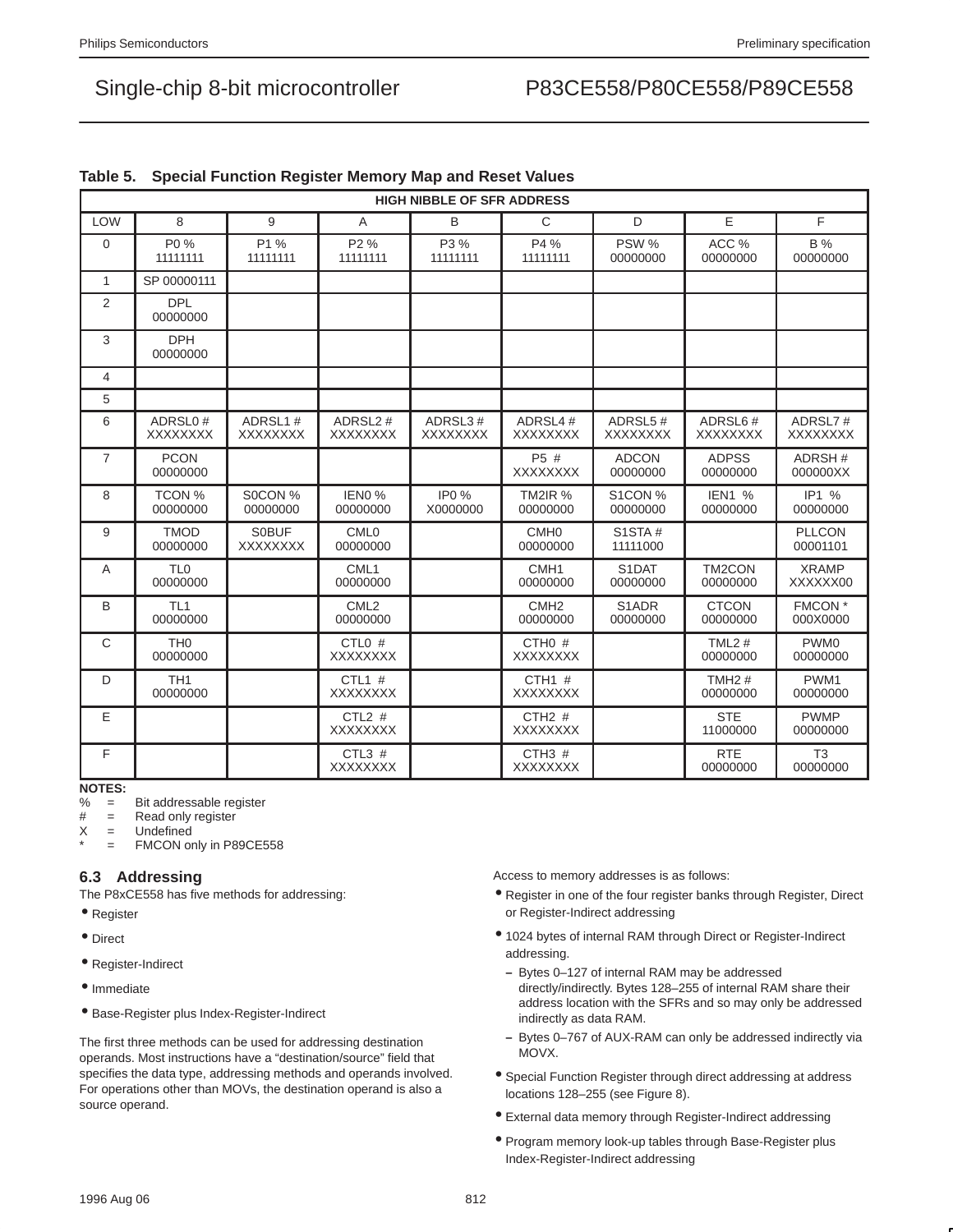| BYTE ADDRESS<br>(HEX) |       |    |    |                | <b>BIT ADDRESS (HEX)</b>    |    |    |       | <b>BYTE ADDRESS</b><br>(DECIMAL) |
|-----------------------|-------|----|----|----------------|-----------------------------|----|----|-------|----------------------------------|
| FFH                   | (MSB) |    |    |                |                             |    |    | (LSB) | 255                              |
|                       |       |    |    |                |                             |    |    |       |                                  |
|                       |       |    |    |                |                             |    |    |       |                                  |
|                       |       |    |    |                |                             |    |    |       |                                  |
| 2FH                   | 7F    | 7E | 7D | 7C             | 7B                          | 7A | 79 | 78    | 47                               |
| 2EH                   | 77    | 76 | 75 | 74             | 73                          | 72 | 71 | 70    | 46                               |
| 2DH                   | 6F    | 6E | 6D | 6C             | 6B                          | 6A | 69 | 68    | 45                               |
| 2CH                   | 67    | 66 | 65 | 64             | 63                          | 62 | 61 | 60    | 44                               |
| 2BH                   | 5F    | 5E | 5D | 5C             | 5B                          | 5A | 59 | 58    | 43                               |
| 2AH                   | 57    | 56 | 55 | 54             | 53                          | 52 | 51 | 50    | 42                               |
| 29H                   | 4F    | 4E | 4D | 4C             | 4B                          | 4A | 49 | 48    | 41                               |
| 28H                   | 47    | 46 | 45 | 44             | 43                          | 42 | 41 | 40    | 40                               |
| 27H                   | 3F    | 3E | 3D | 3C             | 3B                          | 3A | 39 | 38    | 39                               |
| 26H                   | 37    | 36 | 35 | 34             | 33                          | 32 | 31 | 30    | 38                               |
| 25H                   | 2F    | 2E | 2D | 2C             | 2B                          | 2A | 29 | 28    | 37                               |
| 24H                   | 27    | 26 | 25 | 24             | 23                          | 22 | 21 | 20    | 36                               |
| 23H                   | 1F    | 1E | 1D | 1 <sup>C</sup> | 1B                          | 1A | 19 | 18    | 35                               |
| 22H                   | 17    | 16 | 15 | 14             | 13                          | 12 | 11 | 10    | 34                               |
| 21H                   | 0F    | 0E | 0D | OC             | 0B                          | 0A | 09 | 08    | 33                               |
| 20H                   | 07    | 06 | 05 | 04             | 03                          | 02 | 01 | 00    | 32                               |
| 1FH                   |       |    |    |                |                             |    |    |       | 31                               |
|                       |       |    |    |                |                             |    |    |       |                                  |
|                       |       |    |    | Bank 3         |                             |    |    |       |                                  |
| 18H                   |       |    |    |                |                             |    |    |       | 24                               |
| 17H                   |       |    |    |                |                             |    |    |       | 23                               |
|                       |       |    |    | Bank 2         |                             |    |    |       |                                  |
|                       |       |    |    |                |                             |    |    |       |                                  |
| 10H                   |       |    |    |                |                             |    |    |       | 16                               |
| 0FH                   |       |    |    |                |                             |    |    |       | $15\,$                           |
|                       |       |    |    | Bank 1         |                             |    |    |       |                                  |
| 08H                   |       |    |    |                |                             |    |    |       | $\,8\,$                          |
| 07H                   |       |    |    |                |                             |    |    |       | $\overline{\mathcal{I}}$         |
|                       |       |    |    |                |                             |    |    |       |                                  |
|                       |       |    |    | Bank 0         |                             |    |    |       |                                  |
| 00H                   |       |    |    |                |                             |    |    |       | $\mbox{O}$                       |
|                       |       |    |    |                |                             |    |    |       |                                  |
|                       |       |    |    |                | Figure 7. RAM bit addresses |    |    |       |                                  |
|                       |       |    |    |                |                             |    |    |       |                                  |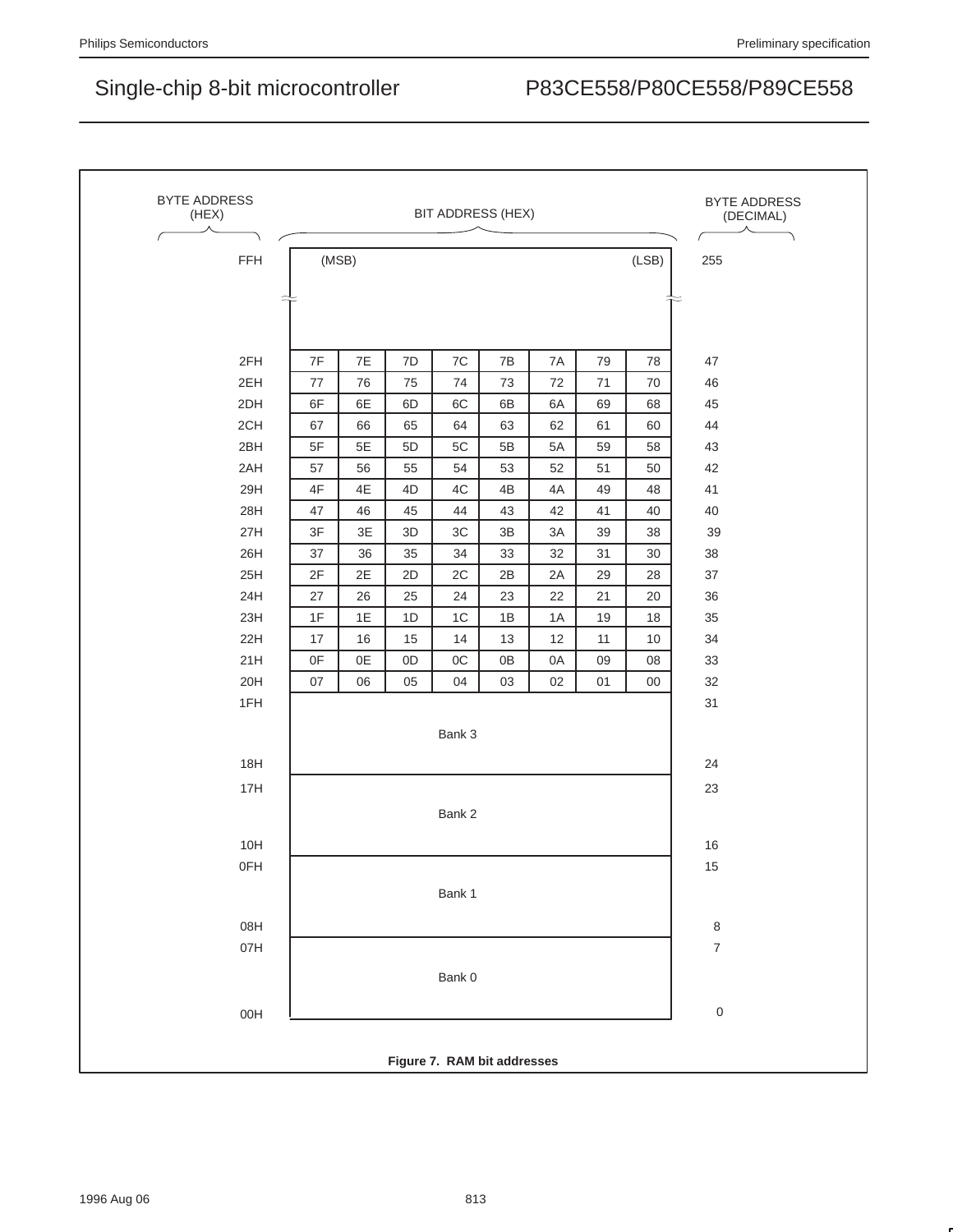|                  |                       |                  |                  |                  | BIT ADDRESS (HEX) |                  |                       |                     | <b>MNEMONIC</b>  |
|------------------|-----------------------|------------------|------------------|------------------|-------------------|------------------|-----------------------|---------------------|------------------|
| <b>FFH</b>       | (MSB)                 |                  |                  |                  |                   |                  |                       | (LSB)               |                  |
|                  | PT <sub>2</sub>       | PCM <sub>2</sub> | PCM1             | PCM <sub>0</sub> | PCT <sub>3</sub>  | PCT <sub>2</sub> | PCT1                  | PCT <sub>0</sub>    |                  |
| F8H              | FF                    | <b>FE</b>        | <b>FD</b>        | FC               | <b>FB</b>         | FA               | F <sub>9</sub>        | F <sub>8</sub>      | IP <sub>1</sub>  |
| FOH              | F7                    | F <sub>6</sub>   | F <sub>5</sub>   | F <sub>4</sub>   | F <sub>3</sub>    | F <sub>2</sub>   | F <sub>1</sub>        | F <sub>0</sub>      | B                |
|                  | ET <sub>2</sub>       | ECM <sub>2</sub> | ECM1             | ECM <sub>0</sub> | ECT <sub>3</sub>  | ECT <sub>2</sub> | ECT1                  | ECT <sub>0</sub>    |                  |
| E8H              | EF                    | EE               | ED               | EC               | EB                | EA               | E9                    | E <sub>8</sub>      | IEN1             |
|                  |                       |                  |                  |                  |                   |                  |                       |                     |                  |
| EOH              | E7                    | E <sub>6</sub>   | E <sub>5</sub>   | E4               | E <sub>3</sub>    | E <sub>2</sub>   | E1                    | E <sub>0</sub>      | ACC              |
| D <sub>8</sub> H | CR <sub>2</sub><br>DF | ENS1<br>DE       | <b>STA</b><br>DD | <b>STO</b><br>DC | SI<br>DB          | AA<br>DA         | CR1<br>D <sub>9</sub> | CR <sub>0</sub>     |                  |
|                  | <b>CY</b>             | AC               | F <sub>0</sub>   | RS <sub>1</sub>  | RS <sub>0</sub>   | OV               | F <sub>1</sub>        | D <sub>8</sub><br>P | S1CON            |
| D <sub>OH</sub>  | D7                    | D <sub>6</sub>   | D <sub>5</sub>   | D <sub>4</sub>   | D <sub>3</sub>    | D <sub>2</sub>   | D <sub>1</sub>        | D <sub>0</sub>      | <b>PSW</b>       |
|                  | T <sub>2</sub> OV     | CMI <sub>2</sub> | CMI1             | <b>CMI0</b>      | CTI <sub>3</sub>  | CTI <sub>2</sub> | CTI1                  | CTI <sub>0</sub>    |                  |
| C8H              | <b>CF</b>             | <b>CE</b>        | CD               | CC               | CB                | CA               | C <sub>9</sub>        | C <sub>8</sub>      | TM2IR            |
|                  |                       |                  |                  |                  |                   |                  |                       |                     |                  |
| <b>C0H</b>       | C7                    | C <sub>6</sub>   | C <sub>5</sub>   | C <sub>4</sub>   | C <sub>3</sub>    | C <sub>2</sub>   | C <sub>1</sub>        | CO                  | P <sub>4</sub>   |
|                  | -                     | PAD              | PS <sub>1</sub>  | PS <sub>0</sub>  | PT <sub>1</sub>   | PX1              | PT <sub>0</sub>       | PX <sub>0</sub>     |                  |
| B8H              | <b>BF</b>             | <b>BE</b>        | <b>BD</b>        | BC               | <b>BB</b>         | <b>BA</b>        | B <sub>9</sub>        | B <sub>8</sub>      | IP <sub>0</sub>  |
| <b>B0H</b>       | B7                    | B6               | B <sub>5</sub>   | <b>B4</b>        | B <sub>3</sub>    | <b>B2</b>        | <b>B1</b>             | B <sub>0</sub>      | P <sub>3</sub>   |
|                  | EA                    | EAD              | ES <sub>1</sub>  | ES <sub>0</sub>  | ET <sub>1</sub>   | EX1              | ET <sub>0</sub>       | EX <sub>0</sub>     |                  |
| A8H              | AF                    | AE               | AD               | AC               | AB                | AA               | A <sub>9</sub>        | A8                  | IEN <sub>0</sub> |
| A0H              | A7                    | A <sub>6</sub>   | A <sub>5</sub>   | A4               | A <sub>3</sub>    | A2               | A <sub>1</sub>        | A <sub>0</sub>      | P <sub>2</sub>   |
|                  | SM <sub>0</sub>       | SM <sub>1</sub>  | SM <sub>2</sub>  | <b>REN</b>       | TB8               | RB <sub>8</sub>  | TI                    | R <sub>l</sub>      |                  |
| 98H              | 9F                    | 9E               | 9D               | 9C               | 9Β                | 9A               | 99                    | 98                  | <b>SOCON</b>     |
|                  |                       |                  |                  |                  |                   |                  |                       |                     |                  |
| 90H              | 97                    | 96               | 95               | 94               | 93                | 92               | 91                    | 90                  | P <sub>1</sub>   |
|                  | TF1                   | TR <sub>1</sub>  | TF <sub>0</sub>  | TR <sub>0</sub>  | IE <sub>1</sub>   | IT1              | IE <sub>0</sub>       | IT <sub>0</sub>     |                  |
| 88H              | 8F                    | 8E               | 8D               | 8C               | 8B                | 8A               | 89                    | 88                  | <b>TCON</b>      |
| 80H              | 87                    | 86               | 85               | 84               | 83                | 82               | 81                    | 80                  | P <sub>0</sub>   |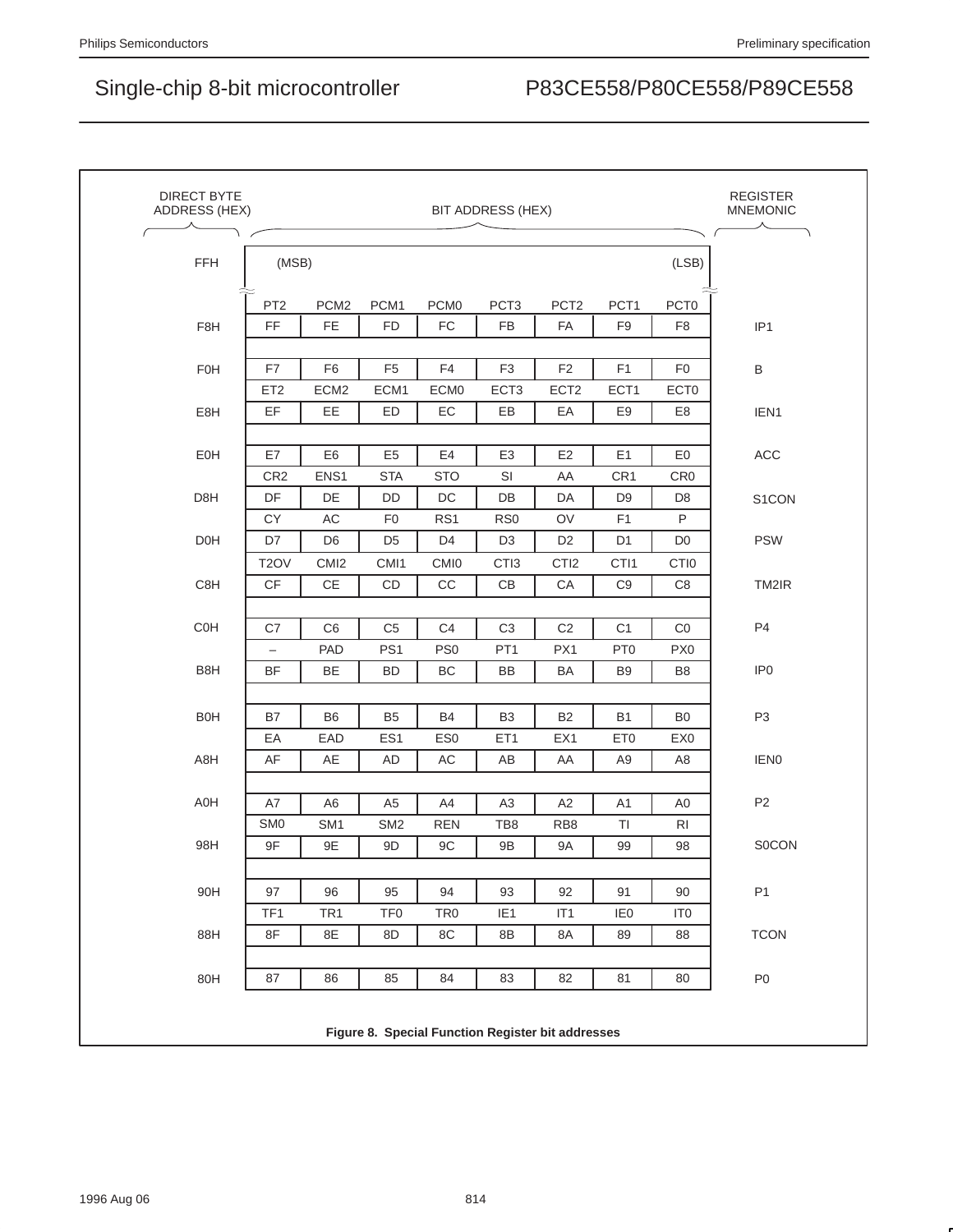### **6.4 I/O Facilities**

The P8xCE558 has six 8-bit ports. Ports 0 to 3 are the same as in the 80C51, with the exception of the additional functions of Port 1. The parallel I/O function of Port 4 is equal to that of Ports 1, 2 and 3. Port 5 has a parallel input port function, but has no function as an output port.

The SDA and SCL lines serve the serial port SIO1 (I<sup>2</sup>C). Because the I<sup>2</sup>C-bus may be active while the device is disconnected from  $V_{DD}$  these pins, are provided with open drain drivers.

Ports 0, 1, 2, 3, 4 and 5 perform the following alternative functions:

- Port 0 : provides the multiplexed low-order address and data bus used for expanding the P8xCE558 with standard memories and peripherals.
- Port 1 : Port 1 is used for a number of special functions:

4 capture inputs (or external interrupt request inputs if capture information is not utilized)

- external counter input
- external counter reset input
- Port 2 : provides the high-order address bus when the P8xCE558 is expanded with external Program Memory and/or external Data Memory.
- Port 3 : pins can be configured individually to provide:
	- external interrupt request inputs
	- counter inputs
	- receiver input and transmitter output of seri port SIO 0 (UART)
	- control signals to read and write external Data Memory
- Port 4 : can be configured to provide signals indicating a match between timer counter T2 and its compare registers.
- Port 5 : may be used in conjunction with the ADC interface. Unused analog inputs can be used as digital inputs. As Port 5 lines may be used as inputs to the ADC, these digital inputs have an inherent hysteresis to prevent the input logic from drawing too much current from the power lines when driven by analog signals. Channel to channel crosstalk should be taken into consideration when both digital and analog signals are simultaneously input to Port 5 (see DC characteristics).

All ports are bidirectional with the exception of Port 5 which is an input port.

Pins of which the alternative function is not used may be used as normal bidirectional I/Os.

The generation or use of a Port 1, Port 3 or Port 4 pin as an alternative function is carried out automatically by the P8xCE558 provided the associated Special Function Register bit is set HIGH.

The pull-up arrangements of Ports  $1 - 4$  are shown in Figure 9.

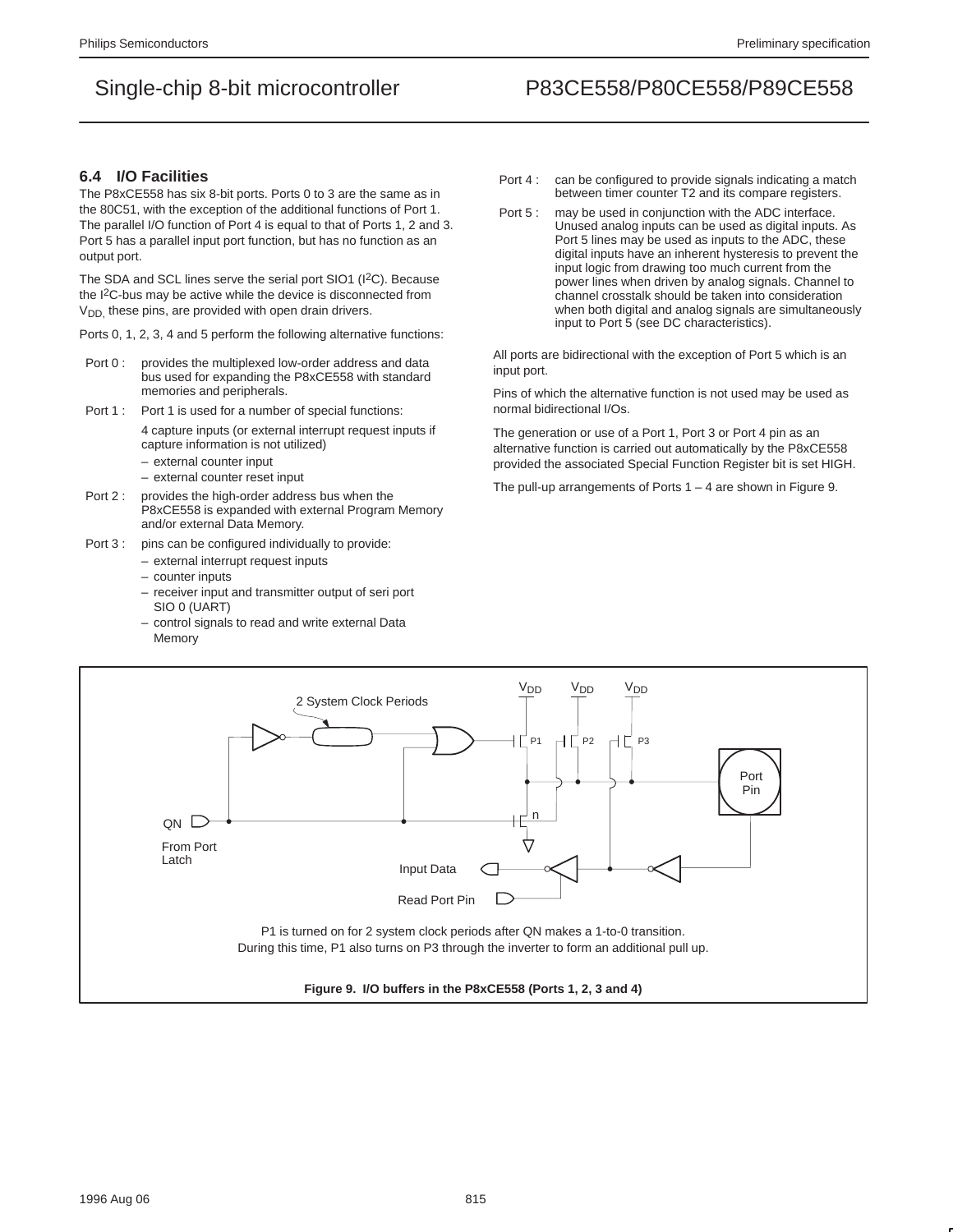## **6.5 Pulse Width Modulated Outputs**

The P8xCE558 contains two pulse width modulated output channels (see Figure 13). These channels generate pulses of programmable length and interval. The repetition frequency is defined by an 8-bit prescaler PWMP, which supplies the clock for the counter. The prescaler and counter are common to both PWM channels. The 8-bit counter counts module 255, i.e., from 0 to 254 inclusive. The value of the 8-bit counter is compared to the contents of two registers: PWM0 and PWM1. Provided the contents of either of these registers is greater than the counter value, the corresponding PWM0 or PWM1 output is set LOW. If the contents of these registers are equal to, or less than the counter value, the output will be HIGH. The pulse-width-ratio is therefore defined by the contents of the registers PWM0 and PWM1. The pulse-width-ratio is in the range of 0/255 to 255/255 and may be programmed in increments of 1/255.

Buffered PWM outputs may be used to drive DC motors. The rotation speed of the motor would be proportional to the contents of PWMn. The PWM outputs may also be configured as a dual DAC. In this application, the PWM outputs must be integrated using

conventional operational amplifier circuitry. If the resulting output voltages have to be accurate, external buffers with their own analog supply should be used to buffer the PWM outputs before they are integrated. The repetition frequency fpwm, at the PWMn outputs is give by:

$$
f\text{pwm} = \frac{f_{\text{CLK}}}{2 \times (1 + \text{PWMP}) \times 255}
$$

This gives a repetition frequency range of 123 Hz to 31.4 kHz ( $f_{\text{CLR}}$ ) = 16 MHz). By loading the PWM registers with either 00H or FFH, the PWM channels will output a constant HIGH or LOW level, respectively. Since the 8-bit counter counts modulo 255, it can never actually reach the value of the PWM registers when they are loaded with FFH.

When a compare register (PWM0 or PWM1) is loaded with a new value, the associated output is updated immediately. It does not have to wait until the end of the current counter period. Both PWMn output pins are driven by push-pull drivers. These pins are not used for any other purpose.

|                   |        | u      |                    |        |                   |                   |        |        |
|-------------------|--------|--------|--------------------|--------|-------------------|-------------------|--------|--------|
| <b>PWMP (FEH)</b> | PWMP.7 | PWMP.6 | PWMP <sub>.5</sub> | PWMP.4 | PWMP <sub>3</sub> | PWMP <sub>2</sub> | PWMP.1 | PWMP.0 |

**Figure 10. Prescaler frequency control register PWMP.**

## **Table 6. Description of PWMP Bits**

| <b>BI</b> | <b>HON</b><br>JN6<br>_____                                 |
|-----------|------------------------------------------------------------|
| PWMP.U    | PWMP <sup>®</sup><br>r division factor<br>Prescaler<br>- - |

**NOTE:**

1. Reading PWMP gives the current reload value. The actual count of the prescaler cannot be read.

|                   |        | 6      |        |        |        |               |                    |        |
|-------------------|--------|--------|--------|--------|--------|---------------|--------------------|--------|
| <b>PWM0 (FCH)</b> | PWM0.7 | PWM0.6 | PWM0.5 | PWM0.4 | PWM0.3 | <b>PWM0.2</b> | PWM <sub>0.1</sub> | PWM0.0 |

### **Table 7. Description of PWM0 bits**

| <b>BIT</b>  | <b>FUNCTION</b>                                                          |
|-------------|--------------------------------------------------------------------------|
| PWM0.0 to 7 | (PWM0)<br>LOW/HIGH ration of $\overline{PWMO}$ signal =<br>(PWM0)<br>255 |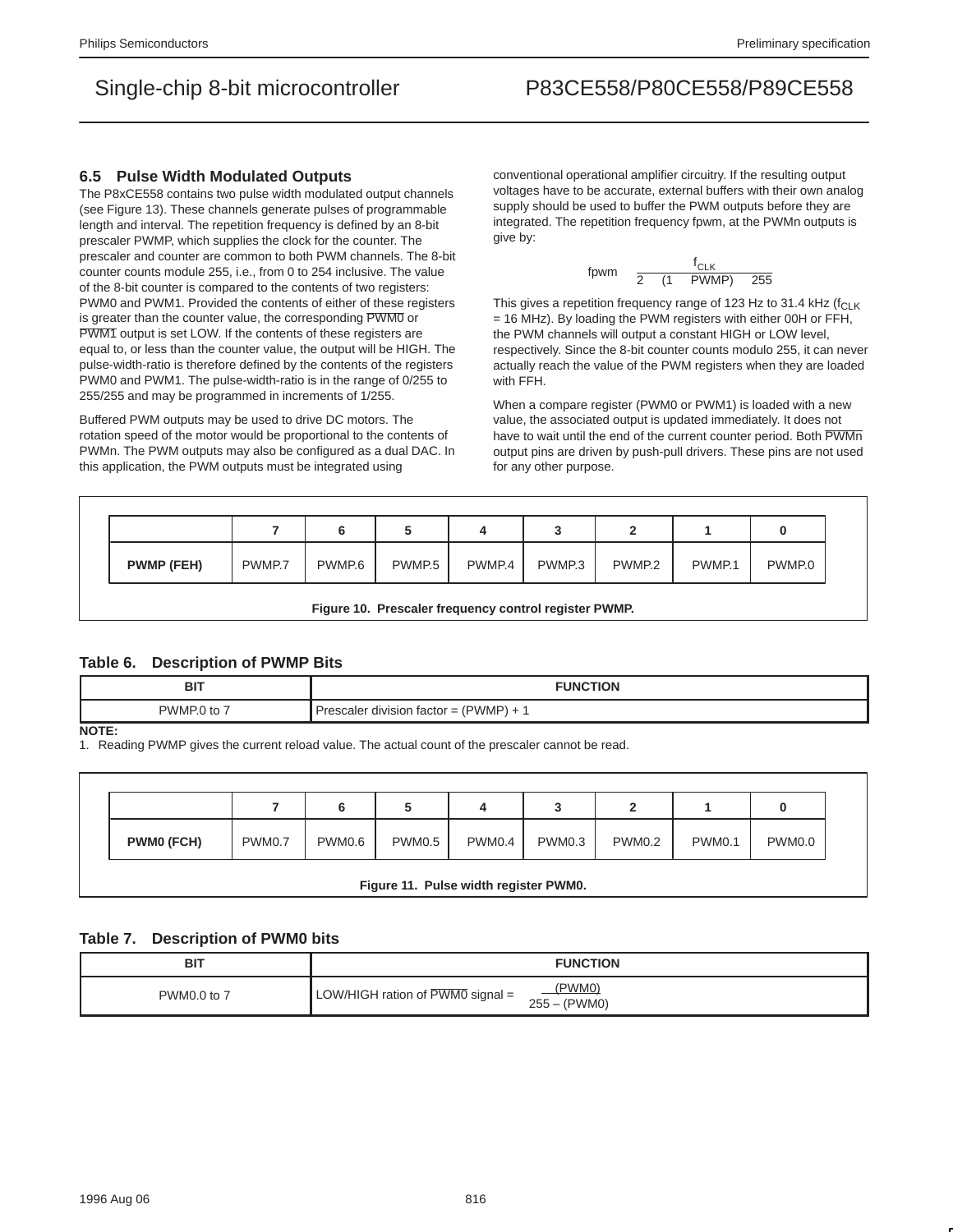|            |               | 6             |               |        |               |               |               |        |
|------------|---------------|---------------|---------------|--------|---------------|---------------|---------------|--------|
| PWM1 (FDH) | <b>PWM1.7</b> | <b>PWM1.6</b> | <b>PWM1.5</b> | PWM1.4 | <b>PWM1.3</b> | <b>PWM1.2</b> | <b>PWM1.1</b> | PWM1.0 |

## **Table 8. Description of PWM1 bits**

| <b>BIT</b>  | <b>FUNCTION</b>                                                           |
|-------------|---------------------------------------------------------------------------|
| PWM1.0 to 7 | (PWM1)<br>LOW/HIGH ration of $\overline{PWM1}$ signal =<br>$255 - (PWM1)$ |

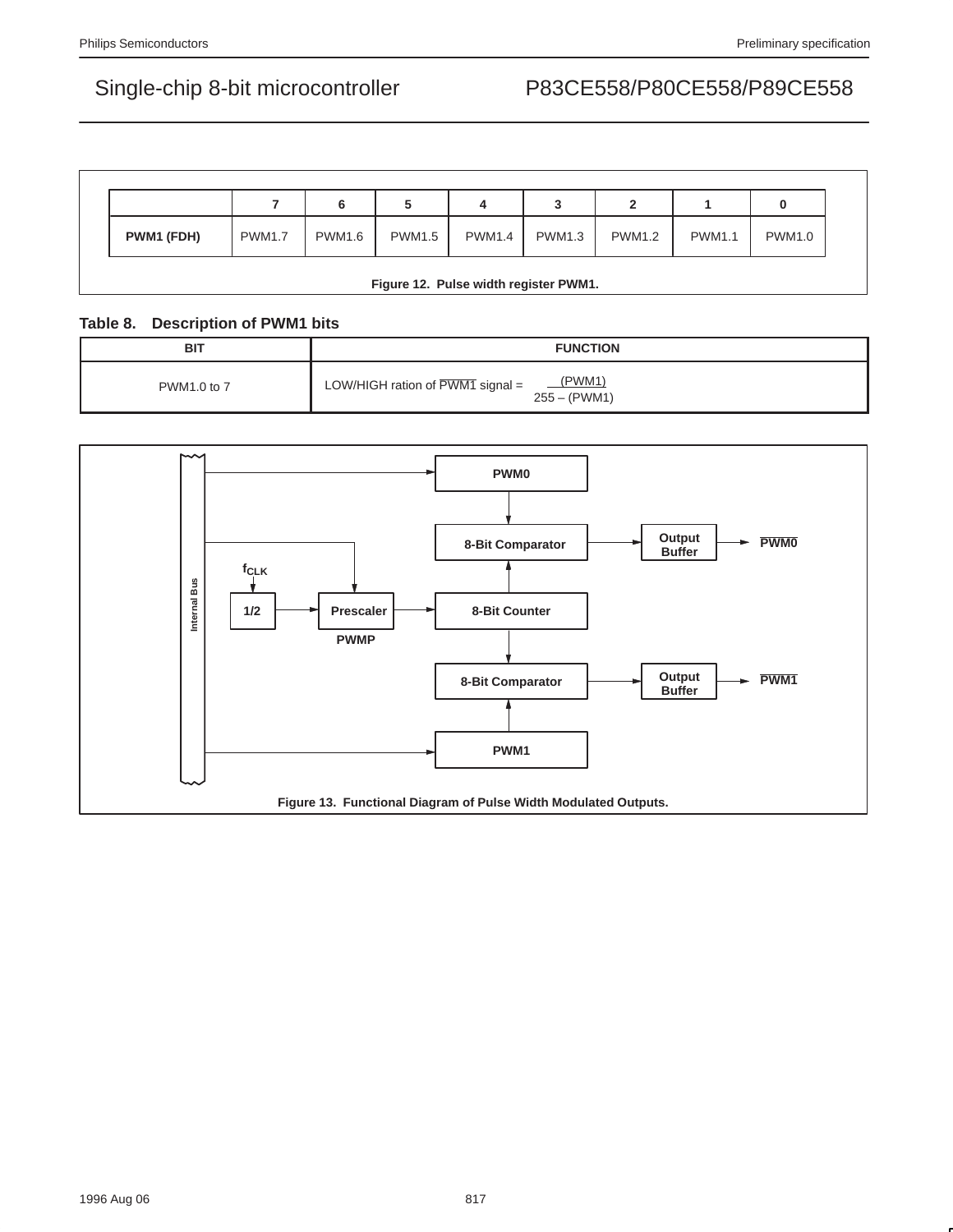## **6.6 Analog/Digital Converter (ADC)**

The P8xCE558 A/D Converter is a 10-bit, successive approximation ADC with 8 multiplexed analog input channels. It additionally contains a high input impedance comparator, a DAC built with 1024 series resistors and analog switches, registers and control logic.

Input voltage range is from  $AV_{ref-}$  (typical 0V) to  $AV_{ref+}$  (typical +5V). A set of 8 buffer registers (10-bit) store the conversion results of the proper analog input channel each.

11 Special Function Registers (SFR) perform the user software interface to the ADC: a control SFR (ADCON), an analog port scan-select SFR (ADPSS), 8 input channel related conversion result SFR with the 8 lower result bits (ADRSL0...ADRSL7), one common result SFR for the upper 2 result bits (ADRSH). An extra SFR (P5) allows for reading digital input port data as an alternative function of the 8 analog input pins.

In order to have a minimum of ADC service overhead in the microcontroller program, the ADC is able to operate autonomously within its user configurable autoscan function.

The functional diagram of the ADC is shown in Figure 15.

### **Feature Overview:**

- 10-bit resolution.
- 8 multiplexed analog inputs.
- Programmable autoscan of the analog inputs.
- Bit oriented 8-bit scan-select register to select analog inputs.
- Continuous scan or one time scan configurable from 1 to 8 analog inputs.

### **6.1.1 Functional description:**

### **Table 9. A/D Special Function Registers**

- Start of a conversion by software or with an external signal.
- Eight 10-bit buffer registers, one register for each analog input channel.
- Interrupt request after one channel scan loop.
- Programmable prescaler (dividing by 2, 4, 6, 8) to adapt to different system clock frequencies.
- Conversion time for one A/D conversion: 15  $\mu$ s ... 50  $\mu$ s
- Differential non-linearity : DLe  $\pm$ 1 LSB.
- Integral non-linearity : ILe  $\pm$ 2 LSB.
- Offset error : OSe  $\pm$ 2LSB.
- Gain error : Ge  $\pm 0.4$  %.
- Absolute voltage error : Ae  $\pm$ 3 LSB.
- Channel to channel matching : Mctc ±1LSB.
- Crosstalk between analog inputs : Ct < –60dB. @100 kHz.
- Monotonic and no missing codes.
- $\bullet$  Separated analog (AV<sub>DD</sub>, AV<sub>SS</sub>) and digital (V<sub>DD</sub>, V<sub>SS</sub>) supply voltages.
- Reference voltage at two special pins :  $AV_{REF-}$  and  $AV_{REF+}$ .

For further information on the ADC characteristics, refer to the "DC CHARACTERISTICS" section.

| <b>SYMBOL</b> | <b>NAME</b>                                      | <b>ACCESS</b> |
|---------------|--------------------------------------------------|---------------|
| <b>ADCON</b>  | A/D control register                             | read/write    |
| <b>ADPSS</b>  | Analog port scan-select register                 | read/write    |
| ADRSLn        | 8 A/D result registers, the 8 lower bits (n: 07) | read only     |
| <b>ADRSH</b>  | A/D result register, the 2 higher bits           | read only     |
| l P5          | Digital input port (shared with analog inputs)   | read only     |

## **A/D Control Register ADCON**

The Special Function Register ADCON contains control and status bits for the A/D Converter peripheral block. The reset value of ADCON is (00000000). Its hardware address is D7H. ADCON is not bit addressable.

| <b>ADCON (D7H)</b> | ADPR <sub>1</sub> | ADPR0 | <b>ADPOS</b> | <b>ADINT</b> | <b>ADSST</b> | <b>ADCSA</b> | <b>ADSRE</b> | <b>ADSFE</b> |
|--------------------|-------------------|-------|--------------|--------------|--------------|--------------|--------------|--------------|

**Figure 14. ADC control register.**

## Single-chip 8-bit microcontroller P83CE558/P80CE558/P89CE558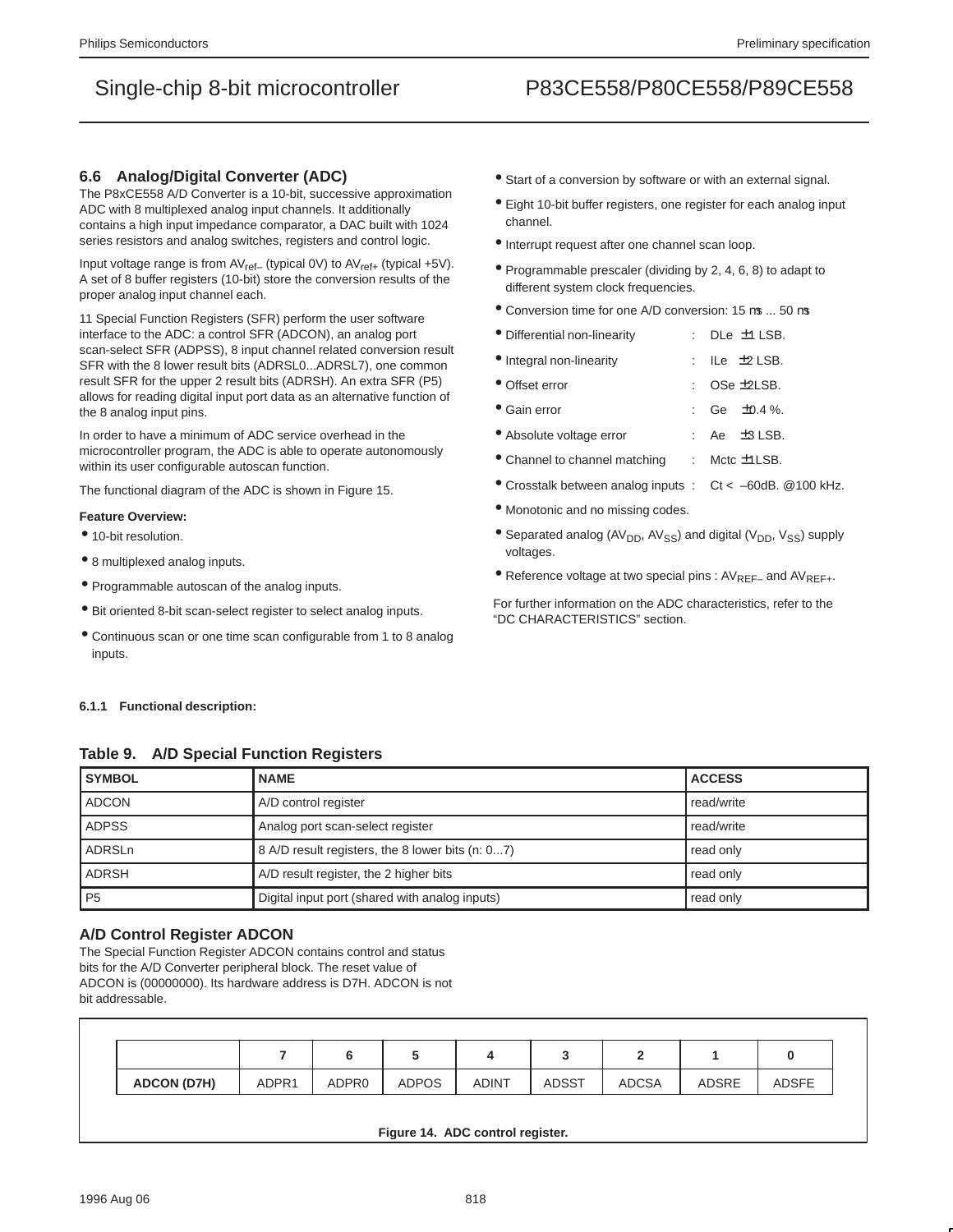

## **Table 10. Description of ADCON bits**

| <b>SYMBOL</b> | <b>BIT</b>        | <b>FUNCTION</b>                                                                                                                                                                                                                                                                                                                                                                                                                                                               |
|---------------|-------------------|-------------------------------------------------------------------------------------------------------------------------------------------------------------------------------------------------------------------------------------------------------------------------------------------------------------------------------------------------------------------------------------------------------------------------------------------------------------------------------|
| ADCON.7       | ADPR1             | Control bit for the prescaler.                                                                                                                                                                                                                                                                                                                                                                                                                                                |
| ADCON.6       | ADPR <sub>0</sub> | Control bit for the prescaler.<br>ADPR1=0 ADPR0=0 Prescaler divides by 2 (default by reset)<br>ADPR1=0 ADPR0=1 Prescaler divides by 4<br>ADPR1=1 ADPR0=0 Prescaler divides by 6<br>ADPR1=1 ADPR0=1 Prescaler divides by 8                                                                                                                                                                                                                                                     |
| ADCON.5       | <b>ADPOS</b>      | ADPOS is reserved for future use. Must be '0' if ADCON is written.                                                                                                                                                                                                                                                                                                                                                                                                            |
| ADCON.4       | <b>ADINT</b>      | ADC interrupt flag. This flag is set when all selected analog inputs are converted, as well in continuous<br>scan as in one-time scan mode. An interrupt is invoked if this interrupt is enabled. ADINT must be cleared<br>by software. It cannot be set by software.                                                                                                                                                                                                         |
| ADCON.3       | <b>ADSST</b>      | ADC start and status. Setting this bit by software or by hardware (via ADEXS input) starts the A/D<br>conversion of the selected analog inputs. ADSST stays a 'one' in continuous scan mode. In one-time scan<br>mode, ADSST is cleared by hardware when the last selected analog input channel has been converted. As<br>long as ADSST is '1', new start commands to the ADC-block are ignored.<br>An A/D conversion in progress is aborted if ADSST is cleared by software. |
| ADCON.2       | <b>ADCSA</b>      | Continuous scan of the selected analog inputs after a start of an A/D conversion.<br>$=$<br>One-time scan of the selected analog inputs after a start of an A/D conversion.<br>0<br>$=$                                                                                                                                                                                                                                                                                       |
| ADCON.1       | <b>ADSRE</b>      | A rising edge at input ADEXS will start the A/D conversion and generate a capture signal.<br>$=$<br>A rising edge at input ADEXS has no effect.<br>0<br>$=$                                                                                                                                                                                                                                                                                                                   |
| ADCON.0       | <b>ADSFE</b>      | A falling edge at input ADEXS will start the A/D conversion and generate a capture signal.<br>$=$<br>A falling edge at input ADEXS has no effect.<br>0<br>$=$                                                                                                                                                                                                                                                                                                                 |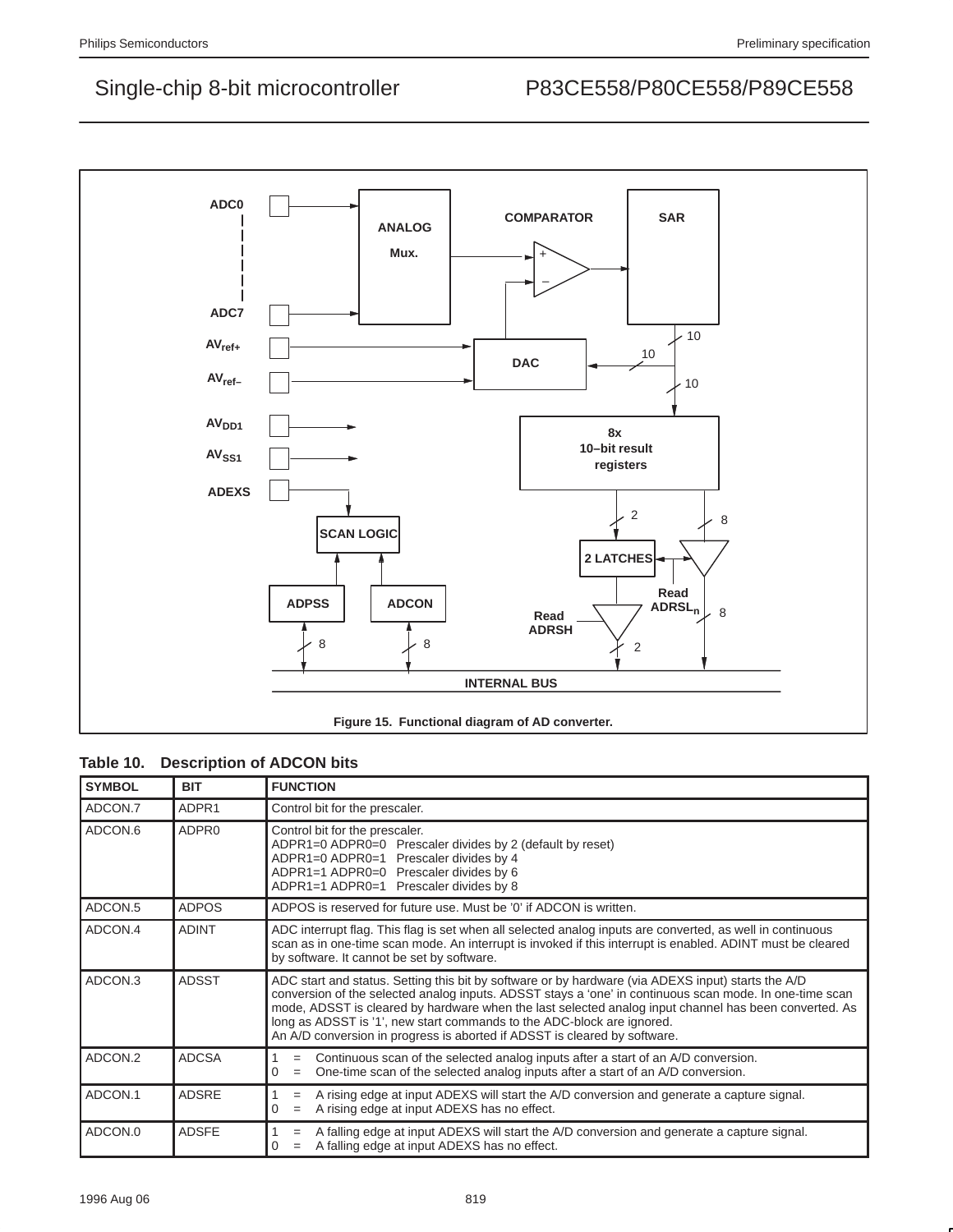### **A/D Input Port Scan-Select Register ADPSS**

The Special Function Register ADPSS contains control bits to select the analog input channel(s) to be scanned for A/D conversion. The reset value of ADPSS is (00000000). Its hardware address is E7H. ADPSS is not bit addressable.

If all bits are '0' then no A/D conversion can be started. If ADPSS is written while an A/D conversion is in progress (ADSST in the ADCON register is '1') then the autoscan loop with the previous selected analog inputs is completed first. The next autoscan loop is performed with the new selected analog inputs.

| <b>ADPSS (E7H)</b> | ADPSS7 | ADPSS6 | ADPSS5 | ADPSS4 | ADPSS3 | ADPSS2 | ADPSS1 | ADPSS0 |
|--------------------|--------|--------|--------|--------|--------|--------|--------|--------|

ADPSS7–0 For each individual bit position:  $0 =$ The corresponding analog input is skipped in the auto-scan loop.

1 = The corresponding analog input is included in the auto-scan loop.

|  |  | Figure 16. A/D input port scan-select register. |  |  |
|--|--|-------------------------------------------------|--|--|
|--|--|-------------------------------------------------|--|--|

## **A/D Result Registers ADRSLn and ADRSH:**

The binary result code of A/D conversions is accessed by these Special Function Registers. The result SFR are read only registers. The read value after reset is indeterminate. Their data are not affected by chip reset. They are not bit addressable.

There are 8 Special Function Registers ADRSLn

(ADRSL0...ADRSL7) – A/D Result Low byte – and one general SFR ADRSH – A/D Result High byte – . Each of ADRSLn is associated with the coincidently indexed analog input channel ADCn (ADC0/P5.0...ADC7/P5.7). Reading an ADRSLn register by software copies at the same time the two highest bits of the 10-bit conversion result into two latches, thus preserving them until the next read of any ADRSLn register. These two latches form bit positions 0 and 1 of SFR ADRSH, the upper 6 bits of ADRSH are always read as '0'.

Thus it is ensured to get the 10-bit result of the same single A/D conversion by reading any register ADRSLn first and after it the register ADRSH.

|               | 7       | 6       | 5       | 4       | 3       | $\overline{2}$ | 1       | 0       |
|---------------|---------|---------|---------|---------|---------|----------------|---------|---------|
| <b>ADRSLn</b> | ADRSn.7 | ADRSn.6 | ADRSn.5 | ADRSn.4 | ADRSn.3 | ADRSn.2        | ADRSn.1 | ADRSn.0 |
|               |         |         |         |         |         |                |         |         |
|               |         |         |         |         |         |                |         |         |
| (n: 07)       |         |         |         |         |         |                |         |         |
|               |         |         |         |         |         |                |         |         |
|               | 7       | 6       | 5       | 4       | 3       | $\overline{2}$ | 1       | 0       |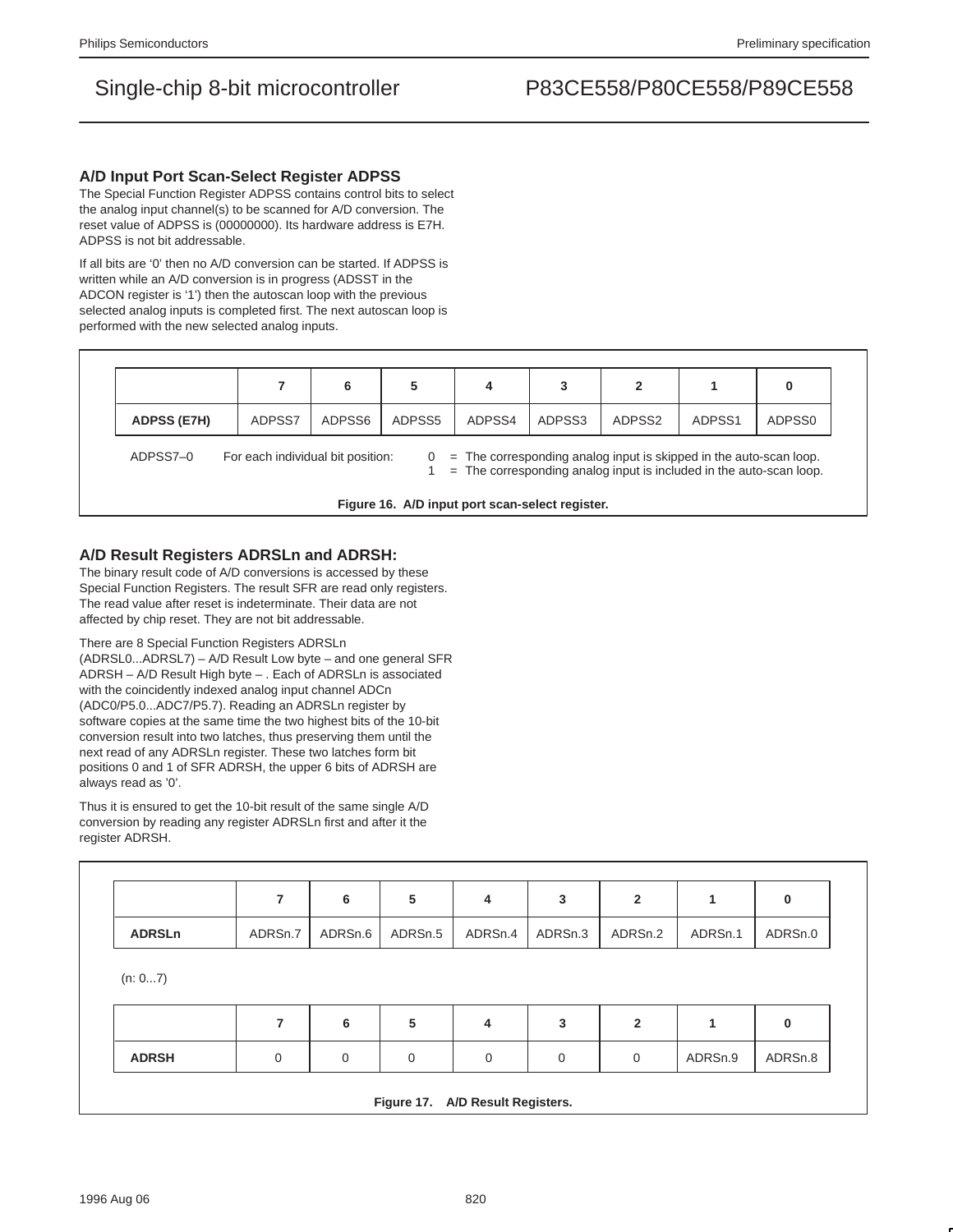### **Digital Input Port Register P5**

Port 5 Special Function Register P5 always represents the binary value of the logic level at input pins P5.0/ADC0...P5.7/ADC7. P5 is not affected by chip reset. P5 is a read only register. Its hardware address is C7H. P5 is not bit addressable.

Reading Special Function Register P5 does not affect A/D conversions. But it is recommended to use the digital input port function of the hardware Port 5 only as an alternative to analog input voltage conversions. Simultaneous mixed operation is discouraged for the sake of A/D conversion result reliability and accuracy.

For further information on Port 5, refer to the "I/O facilities" section.

For further information on A/D Special Function Registers, refer to the "Internal Data Memory" section.

|                 |                  |                  | J                |                  | ັ                | -                |                  |                  |
|-----------------|------------------|------------------|------------------|------------------|------------------|------------------|------------------|------------------|
| <b>P5 (C7H)</b> | P <sub>5.7</sub> | P <sub>5.6</sub> | P <sub>5.5</sub> | P <sub>5.4</sub> | P <sub>5.3</sub> | P <sub>5.2</sub> | P <sub>5.1</sub> | P <sub>5.0</sub> |

### **Figure 18. Digital input port register P5.**

### **Reset**

After a RESET of the microcontroller the ADCON and ADPSS register bits are initialized to zero. Registers ADRSLn and ADRSH are not initialized by a RESET.

### **Idle and Power-down Mode**

The A/D Converter is active only when the microcontroller is in normal operating mode. If the Idle or Power-down Mode is activated, then the ADC is switched off and put into a power saving idle state – a conversion in progress is aborted, a previously set ADSST flag is cleared and the internal clock is halted. The conversion result registers are not affected.

The interrupt flag ADINT will not be set by activation of Idle or Power-down Mode. A previously set flag ADINT will not be cleared by the hardware. (Note: ADINT cannot be cleared by hardware at all, except for a RESET – it must be cleared by the user software.)

After a wakeup from Idle or Power-down Mode a set flag ADINT indicates that at least one autoscan loop was finished completely before the microcontroller was put into the respective power reduction mode and it indicates that the stored result data may be fetched now – if desired.

For further information on Idle and Power-down Mode, refer to the "Power reduction modes" section.

### **Timing**

A programmable prescaler is controlled by the bits ADPR1 and ADPR0 in register ADCON to adapt the conversion time for different microcontroller clock frequencies.

Table 11 shows conversion times (tconv) for one A/D conversion at some convenient system clock frequencies (fclk) and ADC prescaler divisors (m), which are user selectable by the bits ADCON.7/ADPR1 and ADCON.6/ADPR0.

For conversion times outside the limits for tconv the specified ADC characteristics are not guaranteed; (prohibited conversion times are put in brackets):

## **Table 11. Conversion time configuration examples (tconv/**µ**s)**

|             | †c∟k                     |                                  |                          |                                   |  |  |  |
|-------------|--------------------------|----------------------------------|--------------------------|-----------------------------------|--|--|--|
| m           | 6 MHz                    | 8 MHz                            | 12 MHz                   | <b>16 MHz</b>                     |  |  |  |
| 2<br>6<br>8 | 26<br>50<br>[74]<br>[98] | 19.5<br>37.5<br>[55.5]<br>[73.5] | $[13]$<br>25<br>37<br>49 | [9.75]<br>18.75<br>27.75<br>36.75 |  |  |  |

Conversion time tconv =  $(6 m + 1)$  machine cycles

A conversion time tconv consists of one sample time period (which equals two bit conversion times), 10 bit conversion time periods and one machine cycle to store the result.

After result storage an extra initializing time period follows to select the next analog input channel (according to the contents of SFR ADPSS), before the input signal is sampled.

Thus the time period between two adjacent conversions within an autoscan loop is larger than the pure time tconv. This autoscan cycle time is ( 7 m ) machine cycles.

At the start of an autoscan conversion the time between writing to SFR ADCON and the first analog input signal sampling depends on the current prescaler value (m) and the relative time offset between this write operation and the internal (divided) ADC clock. This gives a variation range for the A/D conversion start time of ( m / 2 ) machine cycles.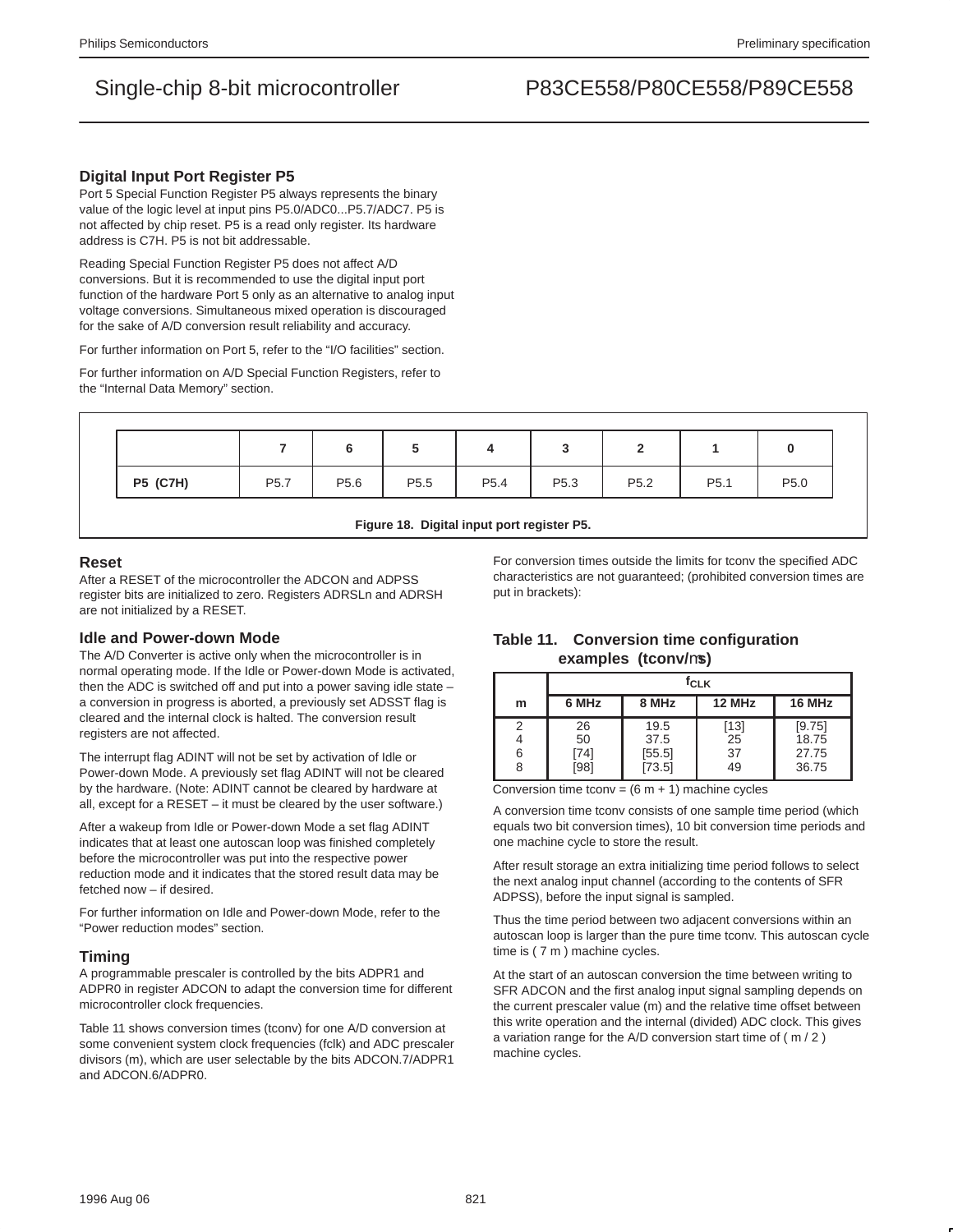### **6.6.2 Configuration and Operation**

Every A/D conversion is an autoscan conversion. The two user selectable general operation modes are continuous scan and one-time scan mode.

The desired analog input port channel/s for conversion is/are selected by programming A/D input port scan-select bits in SFR ADPSS. An analog input channel is included in the autoscan loop if the corresponding bit in ADPSS is 1, a channel is skipped if the corresponding bit in ADPSS is 0.

An autoscan is always started according to the lowest bit position of ADPSS that contains a 1.

An autoscan conversion is started by setting the flag ADSST in register ADCON either by software or by an external start signal at input pin ADEXS, if enabled. Either no edge (external start totally disabled), a rising edge or/and a falling edge of ADEXS is selectable for external conversion start by the bits ADSRE and ADSFE in register ADCON.

After completion of an A/D conversion the 10-bit result is stored in the corresponding 10-bit buffer register. Then the next analog input is selected according to the next higher set bit position in ADPSS, converted and stored, and so on. When the result of the last conversion of this autoscan loop is stored, flag ADCON.4/ADINT, the ADC interrupt flag, is set. It is not cleared by interrupt hardware – it must be cleared by software.

In continuous scan mode (ADCON.2/ADCSA=1) the ADC start and status flag ADCON.3/ADSST retains the set state and the autoscan loop restarts from the beginning. In one-time scan mode (ADCSA=0) conversions stop after the last selected analog input was converted, ADINT is set and ADSST is cleared automatically.

ADSST cannot be set (neither externally nor by software) as long as ADINT=1, i.e. as long as ADINT is set, a new conversion start – by setting flag ADSST – is inhibited; actually it is only delayed until ADINT is cleared.

(If a '1' is written to ADSST while ADINT=1, this new value is internally latched and preserved, not setting ADSST until ADCON.4/ADINT=0. In this state, a read of SFR ADCON will display ADCON.3/ADSST=0, because always the effective ADC status is read.)

Note that under software control the analog inputs can also be converted in arbitrary order, when one-time scan mode is selected and in SFR ADPSS only one bit is set at a time. In this case ADINT is set and ADSST is cleared after every conversion.

### **6.6.3 Resolution and Characteristics**

The ADC system has its own analog supply pins  $AV<sub>DD</sub>$  and  $AV<sub>SS</sub>$ . It is referenced by two special reference voltage input pins sourcing the resistance ladder of the DAC:  $AV_{ref+}$  and  $AV_{ref-}$ . The voltage between  $AV_{REF+}$  and  $AV_{REF-}$  defines the full-scale range. Due to the 10-bit resolution the full scale range is divided into 1024 unit steps. The unit step voltage is 1 LSB, which is typically 5 mV  $(AV_{ref+} = 5.12 V, AV_{ref-} = 0 V = AV_{SS}).$ 

The DAC's resistance ladder has 1023 equally spaced taps, separated by a unit resistance 'R'. The first tap is located 0.5 x R above  $AV_{ref-}$ , the last tap is located 1.5 x R below  $AV_{ref+}$ . This results in a total ladder resistance of 1024 x R. This structure ensures that the DAC is monotonic and results in a symmetrical quantization error. For input voltages between AV<sub>ref–</sub> and (AVref– + 1/2 LSB) the 10-bit conversion result code will be  $00 0000 0000 B = 000H = 0D$ . For input voltages between

 $(AV_{ref+} - 3/2$  LSB) and  $AV_{ref+}$  the 10-bit conversion result code will be 11 1111 1111  $B = 3$ FFH = 1023D.

The result code corresponding to an analog input voltage  $(AV<sub>in</sub>)$  can be calculated from the formula:

$$
ResultCode = 1024 \times \frac{AV_{IN} - AV_{ref-}}{AV_{ref+} - AV_{ref-}}
$$

The analog input voltage should be stable when it is sampled for conversion. At any times the input voltage slew rate must be less than 10 V/ms (5 V conversion range) in order to prevent an undefined result.

This maximum input voltage slew rate can be ensured by an RC low pass filter with  $R = 2k2$  and  $C = 100$  nF. The capacitor between analog input pin and analog ground pin shall be placed close to the pins in order to have maximum effect in minimizing input noise coupling.

### **6.7 Timer/Counters**

The P8xCE558 contains three 16-bit timer/event counters: Timer 0, Timer 1 and Timer T2 and one 8-bit timer, T3. Timer 0 and Timer 1 may be programmed to carry out the following functions:

- Measure time intervals and pulse durations
- Count events
- Generate interrupt requests

### **6.7.1 Timer 0 and Timer 1**

Timers 0 and 1 each have a control bit in SFR TMOD that selects the timer or counter function of the corresponding timer.

In the timer function, the register is incremented every machine cycle. Thus, one can think of it as counting machine cycles. Since a machine cycle consists of 12 oscillator periods, the count rate is 1/12 of the oscillator frequency.

In the counter function, the register is incremented in response to a 1-to-0 transition at the corresponding external input pin, T0 or T1. In this function, the external input is sampled during S5P2 of every machine cycle. When the samples show a HIGH in one cycle and a LOW in the next cycle, the counter is incremented. Thus, it takes two machine cycles (24 oscillator periods) to recognize a 1-to-0 transition. There are no restrictions on the duty cycle of the external input signal, but to insure that a given level is sampled at least once before it changes, it should be held for at least one full machine cycle.

Timer 0 and Timer 1 can be programmed independently to operate in one of four modes:

### • **Mode 0:**

8-bit timer or 8-bit counter each with divide-by-32 prescaler

• **Mode 1:**

16-bit time-interval or event counter

• **Mode 2:**

8-bit time-interval or event counter with automatic reload upon overflow

### • **Mode 3:**

- –Timer 0: one 8-bit time-interval or event counter and one 8-bit time-interval counter
- –Timer 1: stopped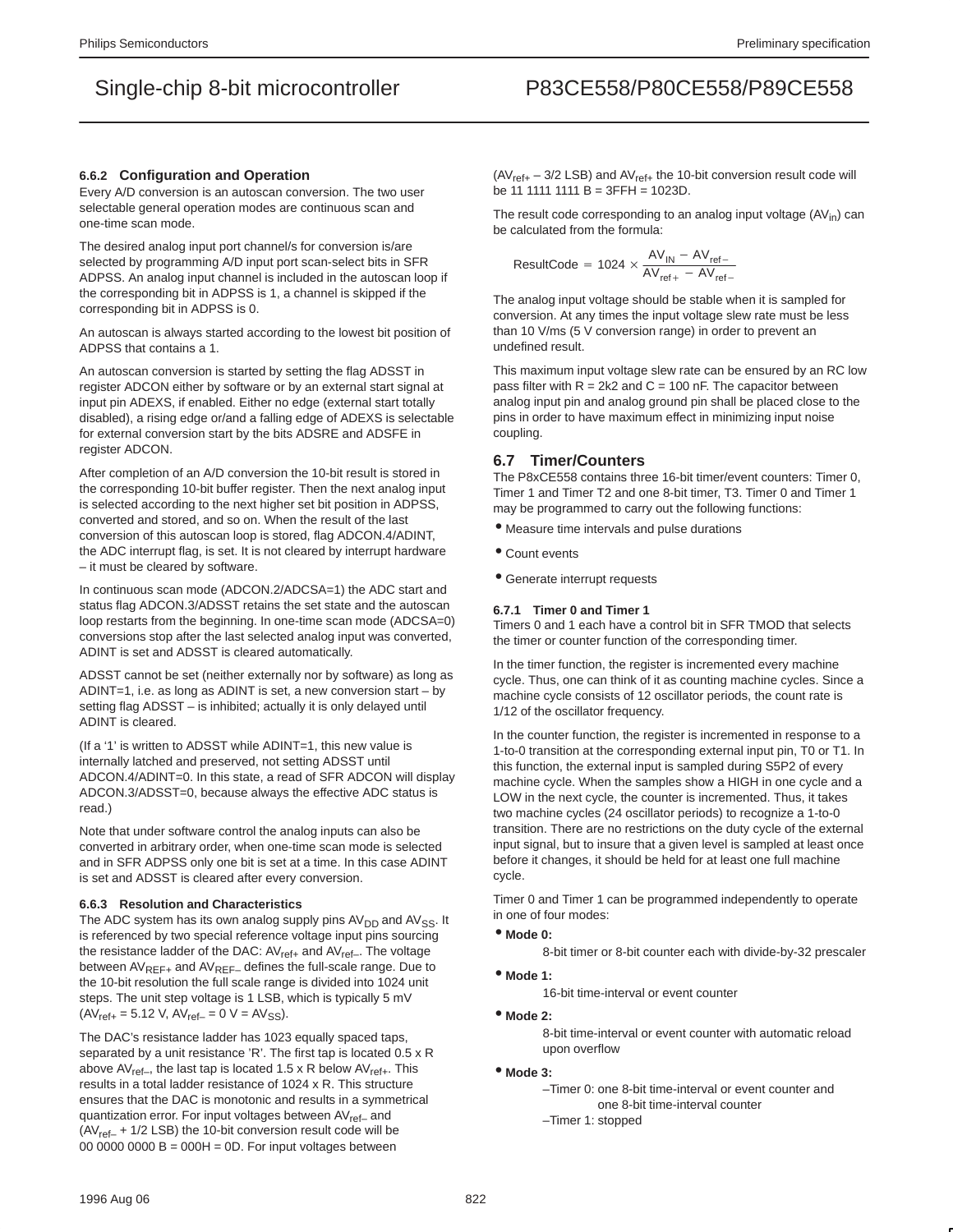When Timer 0 is in Mode 3, Timer 1 can be programmed to operate in Modes 0, 1 or 2 but cannot set an interrupt request flag or generate an interrupt. However the overflow from Timer 1 can be used to pulse the serial port baud-rate generator.

With a 16 MHz crystal, the counting frequency of these timer/counters is as follows:

- In the timer function, the timer is incremented at a frequency of 1.33 MHz – a division by 12 of the system clock frequency
- 0 Hz to an upper limit of 0.66 MHz (1/24 of the system clock frequency) when programmed for external inputs

Both internal and external inputs can be gated to the counter by a second external source for directly measuring pulse durations.

When configured as a counter, the register is incremented on every falling edge on the corresponding input pin, T0 or T1. The incremented register value can be read earliest during the second machine cycle after that one, during which the incrementing pulse occurred.

The counters are started and stopped under software control. Each one sets its interrupt request flag when it overflows from all HIGHs to all LOWs (or automatic reload value), with the exception of mode 3 as previously described.



## **Table 12. Description of TMOD bits**

| <b>SYMBOL</b>        | <b>BIT</b>                           | <b>FUNCTION</b>                                                                                                                                                                           |
|----------------------|--------------------------------------|-------------------------------------------------------------------------------------------------------------------------------------------------------------------------------------------|
| Gate                 | TMOD.7<br>TMOD.3                     | Gating control when set. Timer/Counter "x" is enabled only while "INTx" pin is high and "TRx" control pin is set.<br>When cleared Timer "x" is enabled whenever "TRx" control bit is set. |
| C/T                  | 6.COMT<br>TMOD.2                     | Timer or Counter Selector cleared for Timer operation (input from internal system clock). Set for Counter<br>operation (input from "Tx" input pin).                                       |
| M1<br>M <sub>0</sub> | TMOD.5<br>TMOD.1<br>TMOD.4<br>TMOD.0 | Timer 0, Timer 1 mode select see Table 13.                                                                                                                                                |

**Table 13. Timer 0 / Timer 1 operation select**

| M <sub>1</sub> | MО | <b>OPERATING</b>                                                                                                                                           |
|----------------|----|------------------------------------------------------------------------------------------------------------------------------------------------------------|
|                |    | 8048 Timer "TLx" serves as 5-bit prescaler.                                                                                                                |
|                |    | 16-bit Timer/Counter "THx" and "TLx" are cascaded; there is no prescaler.                                                                                  |
|                |    | 8-bit auto-reload Timer/Counter "THx" holds a value which is to be reloaded into "TLx" each time it overflows.                                             |
|                |    | (Timer 0) TL0 is an 8-bit Timer/Counter controlled by the standard Timer 0 control bits. TH0 is an 8-bit timer<br>only controlled by Timer 1 control bits. |
|                |    | (Timer 1) Timer/Counter 1 stopped.                                                                                                                         |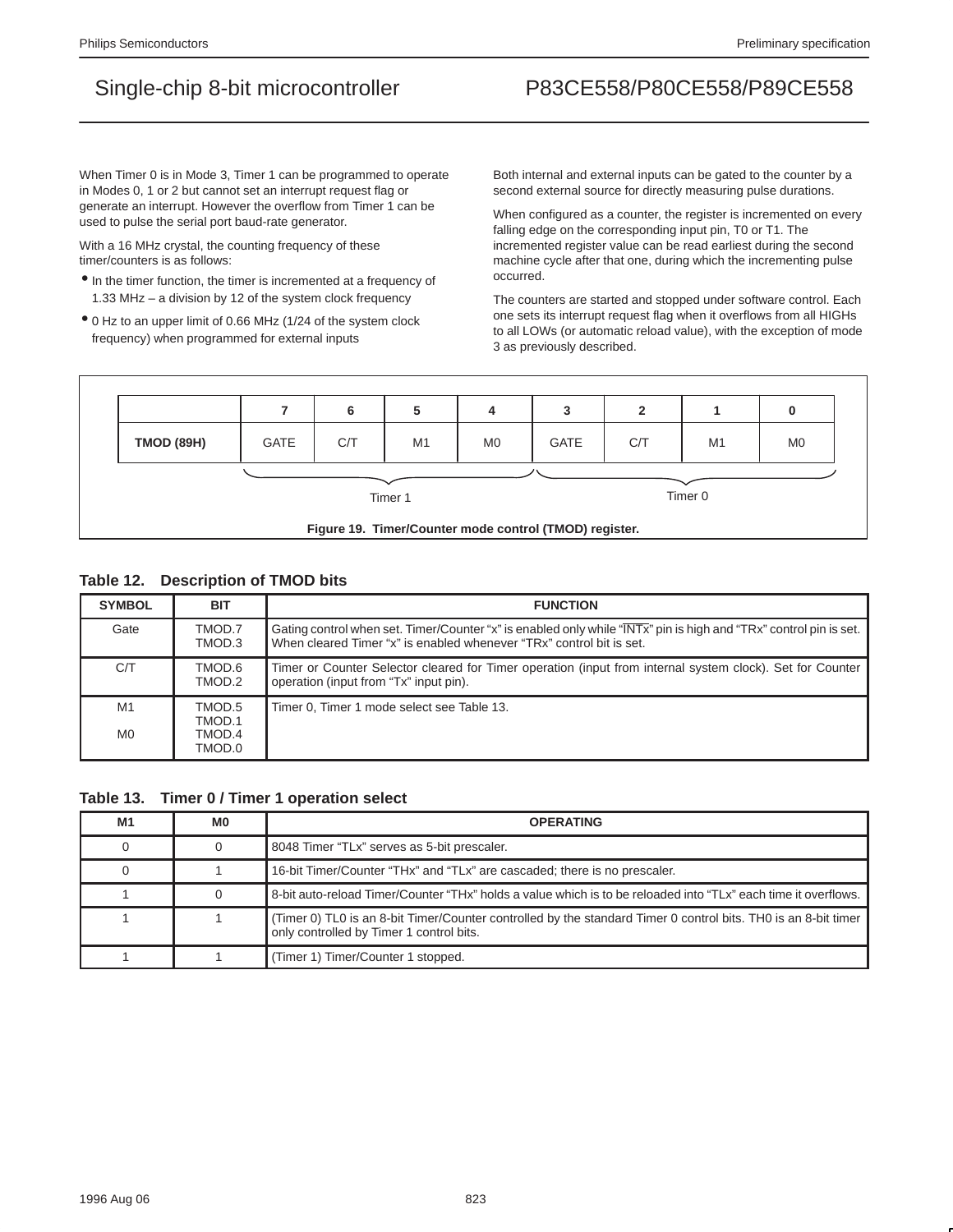|            |     | 6               | 5   |                 |                 |                 |                 |                 |
|------------|-----|-----------------|-----|-----------------|-----------------|-----------------|-----------------|-----------------|
| TCON (88H) | TF1 | TR <sub>1</sub> | TF0 | TR <sub>0</sub> | IE <sub>1</sub> | IT <sub>1</sub> | IE <sub>0</sub> | IT <sub>0</sub> |

## **Table 14. Description of TCON bits**

| <b>SYMBOL</b>   | <b>BIT</b> | <b>FUNCTION</b>                                                                                                                       |
|-----------------|------------|---------------------------------------------------------------------------------------------------------------------------------------|
| TF <sub>1</sub> | TCON.7     | Timer 1 overflow flag. Set by hardware on Timer/Counter overflow. Cleared by hardware when processor<br>vectors to interrupt routine. |
| TR <sub>1</sub> | TCON.6     | Timer 1 run control bit. Set/cleared by software to turn Timer/Counter on/off.                                                        |
| TF0             | TCON.5     | Timer 0 overflow flag. Set by hardware on Timer/Counter overflow. Cleared by hardware when processor<br>vectors to interrupt routine. |
| TR <sub>0</sub> | TCON.4     | Timer 0 run control bit. Set/cleared by software to turn Timer/Counter on/off.                                                        |
| IE <sub>1</sub> | TCON.3     | Interrupt 1 edge flag. Set by hardware when external interrupt edge detected. Cleared when interrupt<br>processed.                    |
| IT <sub>1</sub> | TCON.2     | Interrupt 1 type control bit. Set/cleared by software to specify falling edge/low level triggered external interrupts.                |
| IE <sub>0</sub> | TCON.1     | Interrupt 0 edge flag. Set by hardware when external interrupt edge detected. Cleared when interrupt<br>processed.                    |
| IT <sub>0</sub> | TCON.0     | Interrupt 0 type control bit. Set/cleared by software to specify falling edge/low level triggered external interrupts.                |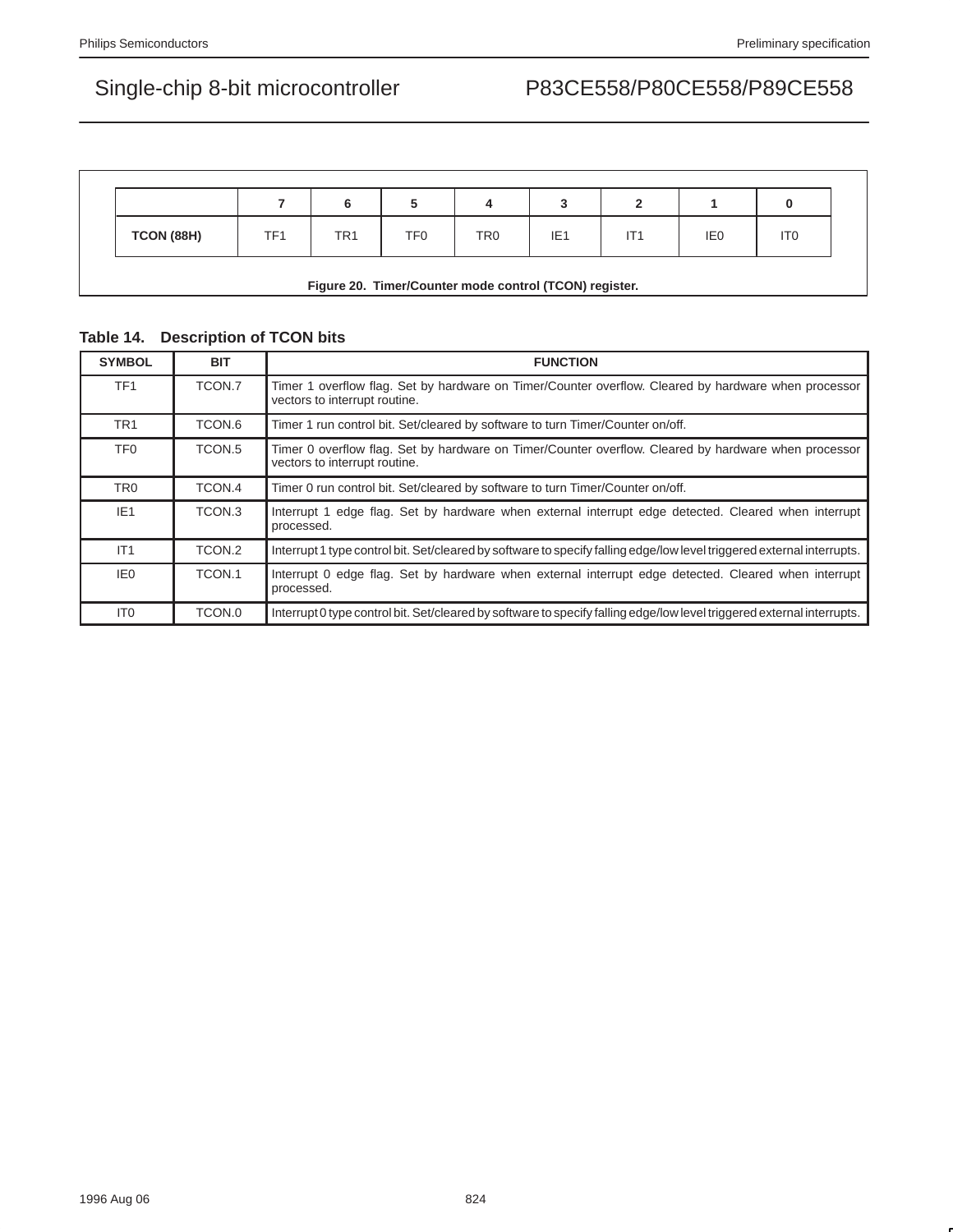### **6.7.2 Timer T2**

Timer T2 is a 16 bit timer/counter which has capture and compare facilities. The operational diagram is shown in Figure 21.

The 16 bit timer/counter is clocked via a prescaler with a programmable division factor of 1, 2, 4 or 8. The input of the prescaler is clocked with 1/12 of the clock frequency, or by an external source connected to the T2 input, or it is switched off. The maximum repetition rate of the external clock source is  $f_{CLK}/12$ , twice that of Timer 0 and Timer 1. The prescaler is incremented on a rising edge. It is cleared if its division factor or its input source is changed, or if the timer/counter is reset (see also Figure 22: TM2CON). T2 is readable 'on the fly', without any extra read latches; this means that software precautions have to be taken against misinterpretation at overflow from least to most significant

byte while T2 is being read. T2 is not loadable and is reset by the RST signal or at the positive edge of the input signal RT2, if enabled. In the Idle or Power-down Mode the timer/counter and prescaler are reset and halted.

T2 is connected to four 16-bit Capture Registers: CT0, CT1, CT2 and CT3. A rising or falling edge on the inputs CT0I, CT1I, CT2I or CT3I (alternative function of Port 1) results in loading the contents of T2 into the respective Capture Registers and an interrupt request.

Using the Capture Register CTCON (see Figure 23), these inputs may invoke capture and interrupt request on a positive, a negative edge or on both edges. If neither a positive nor a negative edge is selected for capture input, no capture or interrupt request can be generated by this input.

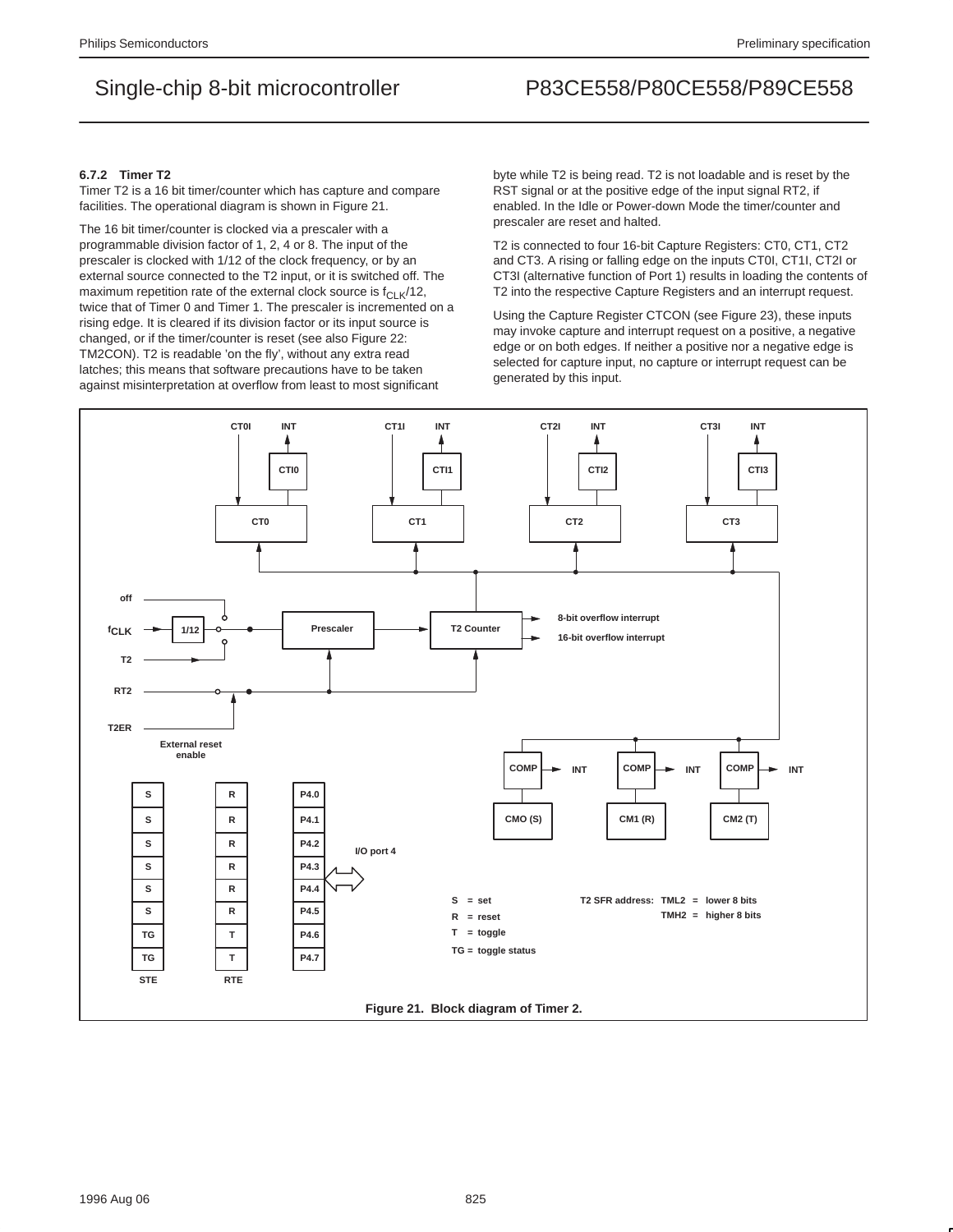|                                          |              | 6     |                   | 4                 | ٮ           |                               |                                |       |  |  |
|------------------------------------------|--------------|-------|-------------------|-------------------|-------------|-------------------------------|--------------------------------|-------|--|--|
| <b>TM2CON (EAH)</b>                      | <b>T2IS1</b> | T2IS0 | T <sub>2</sub> ER | T <sub>2</sub> BO | <b>T2P1</b> | T <sub>2</sub> P <sub>0</sub> | T <sub>2</sub> M <sub>S1</sub> | T2MS0 |  |  |
| Figure 22. T2 control register (TM2CON). |              |       |                   |                   |             |                               |                                |       |  |  |

## **Table 15. Description of TM2CON bits**

| <b>SYMBOL</b>                  | <b>BIT</b> | <b>FUNCTION</b>                                                                                             |
|--------------------------------|------------|-------------------------------------------------------------------------------------------------------------|
| <b>T2IS1</b>                   | TM2CON.7   | Timer T2 16-bit overflow interrupt select                                                                   |
| <b>T2IS0</b>                   | TM2CON.6   | Timer T2 byte overflow interrupt select                                                                     |
| T <sub>2</sub> ER              | TM2CON.5   | Timer T2 external reset enable. When this bit is set, Timer T2 may be reset by a rising edge on RT2 (P1.5). |
| T <sub>2</sub> BO              | TM2CON.4   | Timer T2 byte overflow interrupt flag                                                                       |
| T <sub>2</sub> P <sub>1</sub>  | TM2CON.3   | Timer T2 prescaler select                                                                                   |
| T <sub>2</sub> P <sub>0</sub>  | TM2CON.2   |                                                                                                             |
| T <sub>2</sub> MS <sub>1</sub> | TM2CON.1   | Timer T2 mode select                                                                                        |
| T <sub>2</sub> M <sub>S0</sub> | TM2CON.0   |                                                                                                             |

## **Table 16. Timer 2 prescaler select**

| <b>T2P1</b> | T <sub>2</sub> P <sub>0</sub> | <b>TIMER T2 CLOCK</b> |
|-------------|-------------------------------|-----------------------|
|             |                               | Clock source          |
|             |                               | Clock source/2        |
|             |                               | Clock source/4        |
|             |                               | Clock source/8        |

## **Table 17. Timer 2 mode select**

| <b>T2MS1</b> | <b>T2MS0</b> | <b>MODE SELECTED</b>                   |
|--------------|--------------|----------------------------------------|
| 0            |              | Timer T2 halted (off)                  |
| 0            |              | T2 clock source = $f_{CLK}/12$         |
|              |              | Test mode; do not use                  |
|              |              | T <sub>2</sub> clock source = $pin T2$ |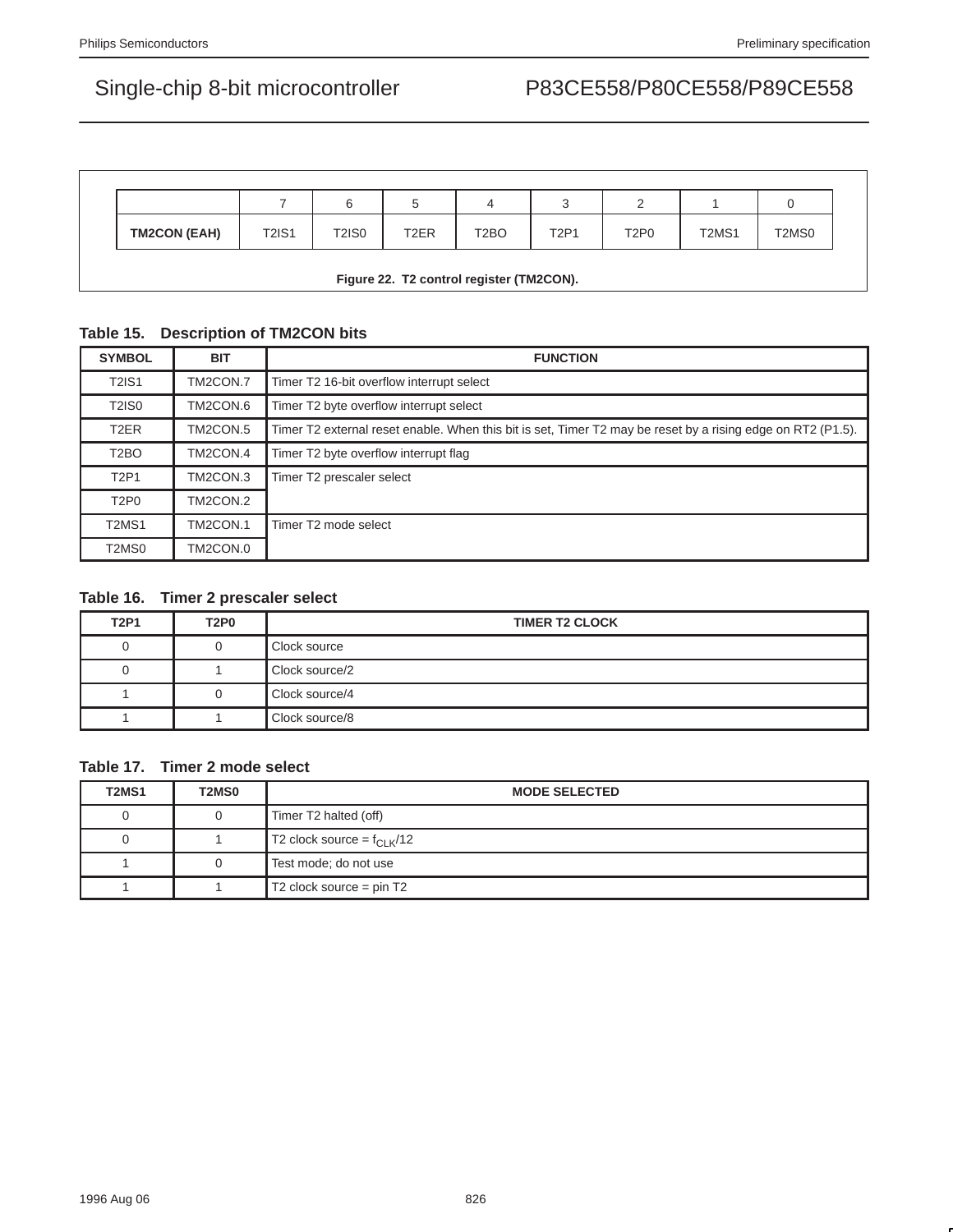|                                              |                  |                  | 5                |                  |                  |                  |                  |                  |  |  |
|----------------------------------------------|------------------|------------------|------------------|------------------|------------------|------------------|------------------|------------------|--|--|
| <b>CTCON (E8H)</b>                           | CTN <sub>3</sub> | CTP <sub>3</sub> | CTN <sub>2</sub> | CTP <sub>2</sub> | CTN <sub>1</sub> | CTP <sub>1</sub> | CTN <sub>0</sub> | CTP <sub>0</sub> |  |  |
| Figure 23. Capture control register (CTCON). |                  |                  |                  |                  |                  |                  |                  |                  |  |  |

## **Table 18. Description of CTCON bits**

| <b>SYMBOL</b>    | <b>BIT</b>          | <b>FUNCTION</b>                                        |
|------------------|---------------------|--------------------------------------------------------|
| CTN <sub>3</sub> | CTCON.7             | Capture Register 3 triggered by a falling edge on CT31 |
| CTP <sub>3</sub> | CTCON.6             | Capture Register 3 triggered by a rising edge on CT3I  |
| CTN <sub>2</sub> | CTCON <sub>.5</sub> | Capture Register 2 triggered by a falling edge on CT2I |
| CTP <sub>2</sub> | CTCON.4             | Capture Register 2 triggered by a rising edge on CT2I  |
| CTN <sub>1</sub> | CTCON.3             | Capture Register 1 triggered by a falling edge on CT11 |
| CTP <sub>1</sub> | CTCON.2             | Capture Register 1 triggered by a rising edge on CT11  |
| CTN <sub>0</sub> | CTCON.1             | Capture Register 0 triggered by a falling edge on CT0I |
| CTP <sub>0</sub> | CTCON.0             | Capture Register 0 triggered by a rising edge on CT01  |

The contents of the Compare Registers CM0, CM1 and CM2 are continuously compared with the counter value of Timer T2. When a match occurs, an interrupt may be invoked. A match of CM0 sets the bits 0–5 of Port 4, a CM1 match resets these bits and a CM2 match toggles bits 6 and 7 of Port 4, provided these functions are enabled by the STE respectively RTE registers. A match of CM0 and CM1 at the same time results in resetting bits 0–5 of Port 4. CM0, CM1 and CM2 are reset by the RSTIN signal.

| TM2IR (C8H) | T <sub>2</sub> OV | CMI <sub>2</sub> | CM <sub>1</sub> | CMI <sub>0</sub> | CTI <sub>3</sub> | CTI <sub>2</sub> | CTI <sub>1</sub> | CTI <sub>0</sub> |
|-------------|-------------------|------------------|-----------------|------------------|------------------|------------------|------------------|------------------|

## **Figure 24. Interrupt flag register (TM2IR).**

# **Table 19. Description of TM2IR bits**

| <b>SYMBOL</b>     | <b>BIT</b>     | <b>FUNCTION</b>                         |  |  |  |
|-------------------|----------------|-----------------------------------------|--|--|--|
| T <sub>2</sub> OV | <b>TM2IR.7</b> | Timer T2 16-bit overflow interrupt flag |  |  |  |
| CM <sub>12</sub>  | TM2IR.6        | CM2 interrupt flag                      |  |  |  |
| CM <sub>1</sub>   | <b>TM2IR.5</b> | CM1 interrupt flag                      |  |  |  |
| CM <sub>I0</sub>  | <b>TM2IR.4</b> | CM0 interrupt flag                      |  |  |  |
| CT <sub>13</sub>  | <b>TM2IR.3</b> | CT3 interrupt flag                      |  |  |  |
| CTI <sub>2</sub>  | <b>TM2IR.2</b> | CT2 interrupt flag                      |  |  |  |
| CT <sub>11</sub>  | <b>TM2IR.1</b> | CT1 interrupt flag                      |  |  |  |
| CTI <sub>0</sub>  | TM2IR.0        | CT0 interrupt flag                      |  |  |  |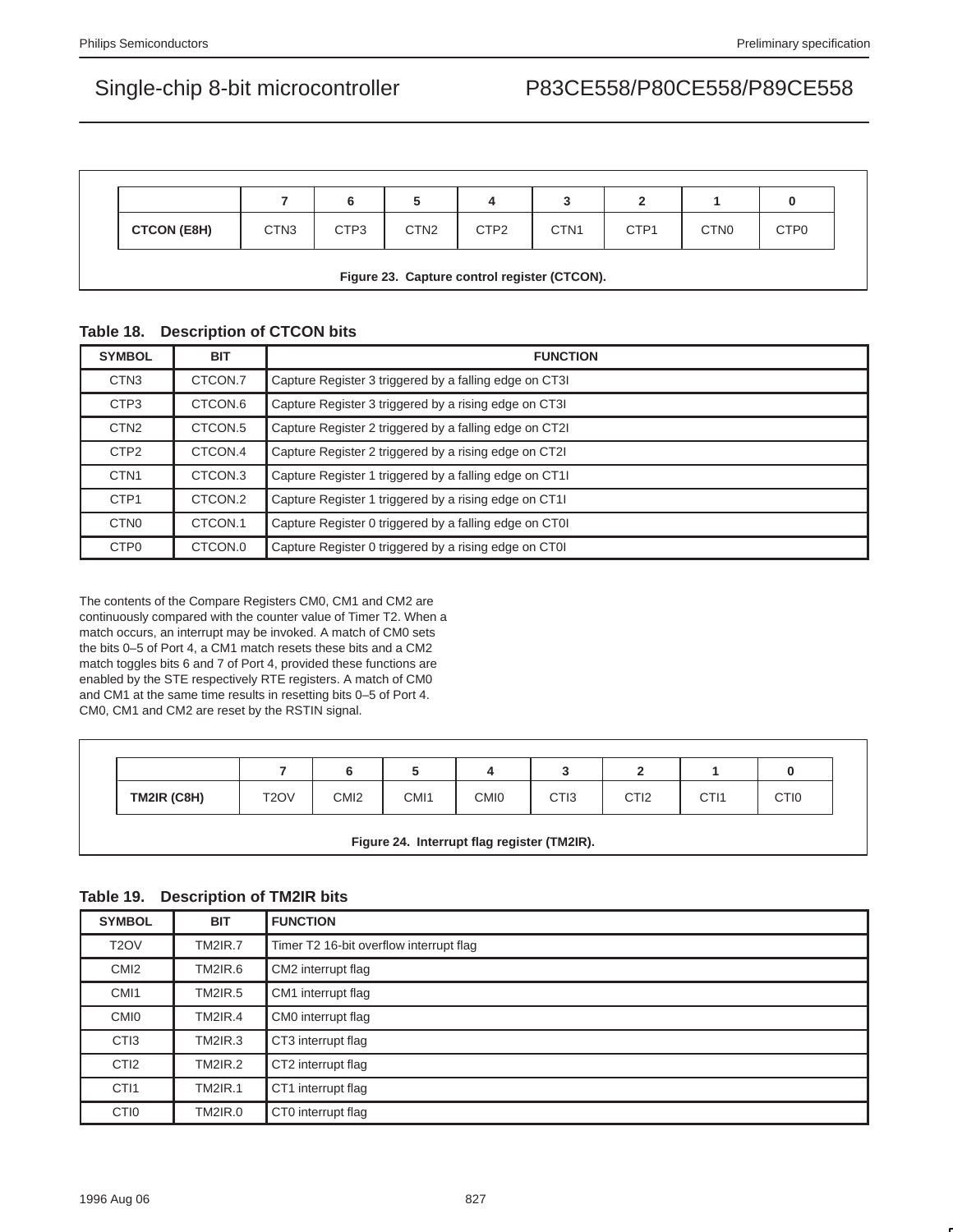|           |             |             |             | 4           | ◠           |             |             |             |
|-----------|-------------|-------------|-------------|-------------|-------------|-------------|-------------|-------------|
| STE (EEH) | <b>TG47</b> | <b>TG46</b> | <b>SP45</b> | <b>SP44</b> | <b>SP43</b> | <b>SP42</b> | <b>SP41</b> | <b>SP40</b> |

### **Figure 25. Set enable register (STE).**

# **Table 20. Description of STE bits**

| <b>SYMBOL</b>    | <b>BIT</b> | <b>FUNCTION</b>                                                                     |  |  |  |
|------------------|------------|-------------------------------------------------------------------------------------|--|--|--|
| <b>TG47</b>      | STE.7      | If "1" then P4.7 is reset on the next toggle, if LOW P4.7 is set on the next toggle |  |  |  |
| <b>TG46</b>      | STE.6      | If "1" then P4.6 is reset on the next toggle, if LOW P4.6 is set on the next toggle |  |  |  |
| <b>SP45</b>      | STE.5      | If "1" then P4.5 is set on a match between CM0 and Timer T2                         |  |  |  |
| <b>SP44</b>      | STE.4      | If "1" then P4.4 is set on a match between CM0 and Timer T2                         |  |  |  |
| SP43             | STE.3      | If "1" then P4.3 is set on a match between CM0 and Timer T2                         |  |  |  |
| SP <sub>42</sub> | STE.2      | If "1" then P4.2 is set on a match between CM0 and Timer T2                         |  |  |  |
| SP41             | STE.1      | If "1" then P4.1 is set on a match between CM0 and Timer T2                         |  |  |  |
| <b>SP40</b>      | STE.0      | If "1" then P4.0 is set on a match between CM0 and Timer T2                         |  |  |  |

|           |             |             |             | 4           | u           | -           |             |             |
|-----------|-------------|-------------|-------------|-------------|-------------|-------------|-------------|-------------|
| RTE (EFH) | <b>TP47</b> | <b>TP46</b> | <b>RP45</b> | <b>RP44</b> | <b>RP43</b> | <b>RP42</b> | <b>RP41</b> | <b>RP40</b> |

### **Figure 26. Reset/Toggle enable register (RTE).**

## **Table 21. Description of RTE bits**

| <b>SYMBOL</b> | <b>BIT</b> | <b>FUNCTION</b>                                              |
|---------------|------------|--------------------------------------------------------------|
| <b>TP47</b>   | RTE.7      | If "1" then P4.7 toggles on a match between CM2 and Timer T2 |
| <b>TP46</b>   | RTE.6      | If "1" then P4.6 toggles on a match between CM2 and Timer T2 |
| <b>RP45</b>   | RTE.5      | If "1" then P4.5 toggles on a match between CM1 and Timer T2 |
| <b>RP44</b>   | RTE.4      | If "1" then P4.4 toggles on a match between CM1 and Timer T2 |
| <b>RP43</b>   | RTE.3      | If "1" then P4.3 toggles on a match between CM1 and Timer T2 |
| RP42          | RTF.2      | If "1" then P4.2 toggles on a match between CM1 and Timer T2 |
| <b>RP41</b>   | RTE.1      | If "1" then P4.1 toggles on a match between CM1 and Timer T2 |
| <b>RP40</b>   | RTE.0      | If "1" then P4.0 toggles on a match between CM1 and Timer T2 |

For more information concerning the TM2CON, CTCON, TM2IR and the STE/RTE registers see IC20 handbook, chapter "80C51 family hardware description".

Port 4 can be read and written by software without affecting the toggle, set and reset signals. At a byte overflow of the least

significant byte, or at a 16-bit overflow of the timer/counter, an interrupt sharing the same interrupt vector is requested. Either one or both of these overflows can be programmed to request an interrupt.

All interrupt flags must be reset by software.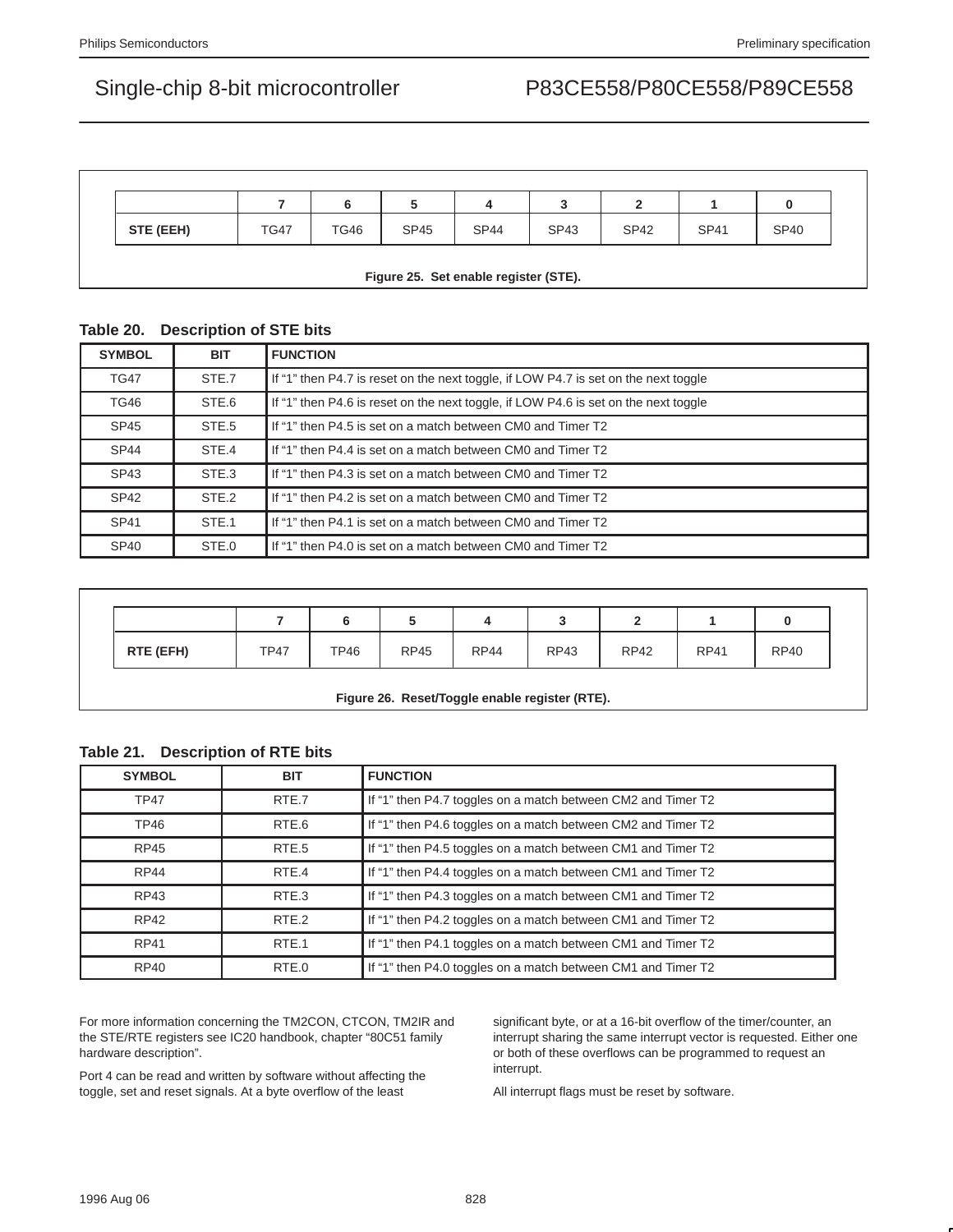### **6.8 Watchdog Timer T3**

In addition to Timer T2 and the standard timers, a watchdog timer (T3) consisting of an 11-bit prescaler and an 8-bit timer is also incorporated (see Figure 27).

The timer is incremented every 1.5 ms, derived from the system clock frequency of 16 MHz by the following:

$$
f_{\text{timer}} = \frac{f_{\text{CLK}}}{12 \times 2048}
$$

When a timer overflow occurs, the microcontroller is reset and a reset output pulse is generated at pin RSTOUT. Also the PLL control register is reset.

To prevent a system reset the timer must be reloaded in time by the application software. If the processor suffers a hardware/software malfunction, the software will fail to reload the timer. This failure will

produce a reset upon overflow thus preventing the processor running out of control.

The watchdog timer can only be reloaded if the condition flag WLE = PCON.4 has been previously set by software.

At the moment the counter is loaded the condition flag is automatically cleared.

The time interval between the timer's reloading and the occurrence of a reset depends on the reloaded value. For example, this may range from 1.5 ms to 0.375 s when using an oscillator frequency of 16 MHz.

In the Idle state the watchdog timer and reset circuitry remain active.

The watchdog timer is controlled by the watchdog enable pin (EW). A LOW level enables the watchdog timer and disables the Power-down Mode. A HIGH level disables the watchdog timer and enables the Power-down Mode.

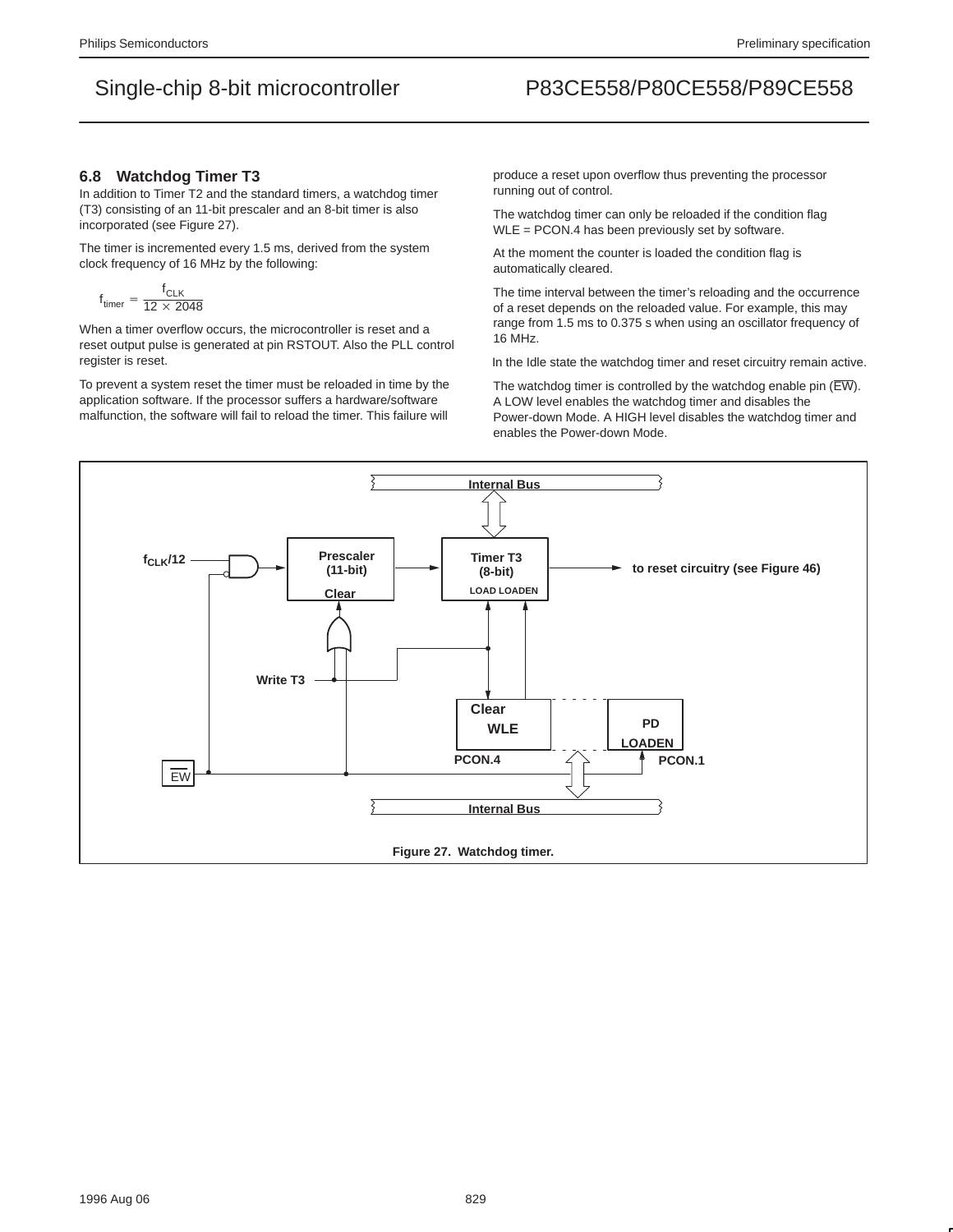### **6.9 Serial I/O**

The P8xCE558 is equipped with two independent serial ports: SIO0 and SI01. SIO0 is the full duplex UART port, identical to the PCB80C51 serial port. SIO1 is an I2C-bus serial I/O interface with byte oriented master and slave functions.

### **6.9.1 SIO0 (UART)**

SIO 0 is a full duplex serial I/O port – it can transmit and receive simultaneously. This serial port is also receive-buffered. It can commence reception of a second byte before the previously received byte has been read from the receive register. If, however, the first byte has still not been read by the time reception of the second byte is complete, one of the bytes will be lost. The SIO0 receive and transmit registers are both accessed via the S0BUF special function register. Writing to S0BUF loads the transmit register, and reading S0BUF accesses to a physically separate receive register. SIO0 can operate in 4 modes:

- **Mode 0:** Serial data is transmitted and received through RXD. TXD outputs the shift clock. 8 data bits are transmitted/received (LSB first). The baud rate is fixed at 1/12 of the oscillator frequency. A write into S0CON should be avoided during a transmission to avoid spikes on RXD/TXD.
- **Mode 1:** 10 bits are transmitted via TXD or received through RXD: a start bit (0), 8 data bits (LSB first), and a stop bit(1). On receive, the stop bit is put into RB8 (S0CON special function register). The baud rate is variable.
- **Mode 2:** 11 bits are transmitted through TXD or received through RXD: a start bit (0), 8 data bits (LSB first), a programmable 9th data bit, and a stop bit (1). On transmit, the 9th data bit (TB8 in S0CON) can be assigned the value of 0 or 1. With nominal software, TB8 can be the parity bit (P in PSW). During a receive, the 9th data bit is stored in RB8 (S0CON), and the stop bit is ignored. The baud rate is programmable to either 1/32 or 1/64 of the oscillator frequency.
- **Mode 3:** 11 bits are transmitted through TXD or received through RXD: a start bit (0), 8 data bits (LSB first), a programmable 9th data bit, and a stop bit (1). Mode 3 is the same as Mode 2 except the baud rate which is variable in Mode 3.

In all four modes, transmission is initiated by any instruction that writes to the S0BUF function register. Reception is initiated in Mode 0 when  $RI = 0$  and  $REN = 1$ . In the other three modes, reception is initiated by the incoming start bit provided that  $REN = 1$ .

Modes 2 and 3 are provided for multiprocessor communications. In these modes, 9 data bits are received with the 9th bit written to RB8. The 9th bit is followed by the stop bit. The port can be programmed so that with receiving the stop bit, the serial port interrupt will be activated if, and only if RB8 = 1.

This feature is enabled by setting bit SM2 in S0CON. This feature may be used in multiprocessor systems.

For more information about how to use the UART in combination with the registers S0CON, PCON, IEN0, S0BUF and Timer register refer to the 80C51 Data Handbook IC20.

|                    |                 |                 |                 |            |     | -               |   |                |
|--------------------|-----------------|-----------------|-----------------|------------|-----|-----------------|---|----------------|
| <b>S0CON (98H)</b> | SM <sub>0</sub> | SM <sub>1</sub> | SM <sub>2</sub> | <b>REN</b> | TB8 | RB <sub>8</sub> | ÷ | R <sub>l</sub> |

**Figure 28. Serial port control (S0CON) register.**

### **Table 22. Description of S0CON bits**

| <b>SYMBOL</b>   | <b>BIT</b>          | <b>FUNCTION</b>                                                                                                                                                                                                                                                                                               |
|-----------------|---------------------|---------------------------------------------------------------------------------------------------------------------------------------------------------------------------------------------------------------------------------------------------------------------------------------------------------------|
| SM <sub>0</sub> | S0CON.7             | This bit is used to select the serial port mode. See Table 23.                                                                                                                                                                                                                                                |
| SM <sub>1</sub> | SOCON <sub>.6</sub> | This bit is used to select the serial port mode. See Table 23.                                                                                                                                                                                                                                                |
| SM <sub>2</sub> | SOCON <sub>5</sub>  | Enables the multiprocessor communication feature in modes 2 and 3. In mode 2 or 3, if SM2 is set to 1, then<br>RI will not be activated if the received 9th data bit (RB8) is 0. In mode 1, if $SM2 = 1$ , then RI will not be activated<br>if a valid stop bit was not received. In mode 0, SM2 should be 0. |
| <b>REN</b>      | SOCON.4             | Enables serial reception. Set by software to enable reception. Clear by software to disable reception.                                                                                                                                                                                                        |
| TB8             | SOCON.3             | The 9th data bit that will be transmitted in modes 2 and 3. Set or clear by software as desired.                                                                                                                                                                                                              |
| RB <sub>8</sub> | S0CON.2             | In modes 2 and 3, RB8 is the 9th data bit that was received. In mode 1, if $SM2 = 0$ , RB8 is the stop bit that was<br>received. In mode 0, RB8 is not used.                                                                                                                                                  |
| ΤI              | S0CON.1             | The transmit interrupt flag. Set by hardware at the end of the 8th bit time in mode 0, or at the beginning of the<br>stop bit in the other modes, in any serial transmission. Must be cleared by software.                                                                                                    |
| R <sub>1</sub>  | S0CON.0             | The receive interrupt flag. Set by hardware at the end of the 8th bit time in mode 0, or halfway through the stop<br>bit time in the other modes, in any serial reception (except see SM2). Must be cleared by software.                                                                                      |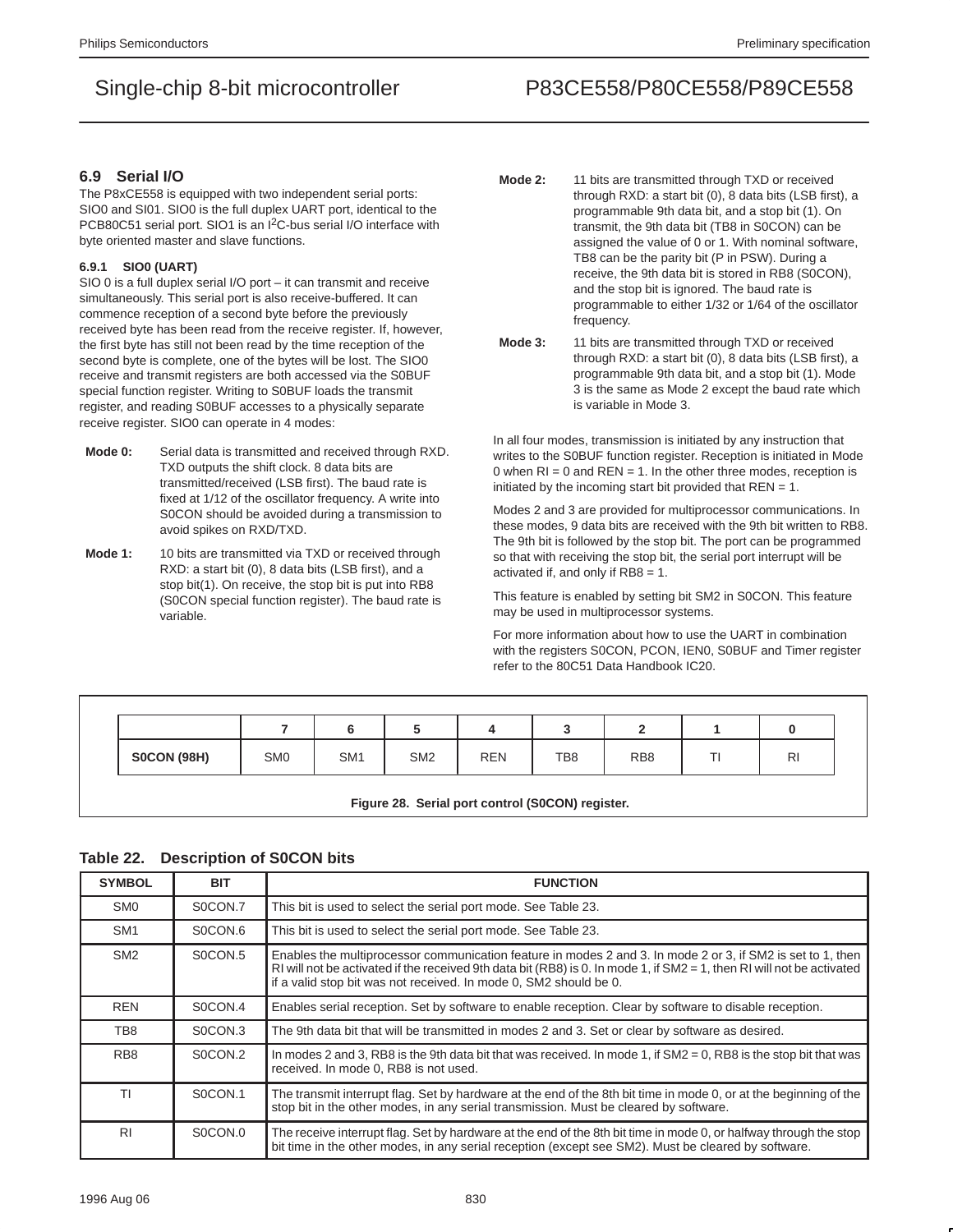## **Table 23. Description of S0CON bits**

| <b>SMO</b> | SM <sub>1</sub> | <b>MODE</b> | <b>DESCRIPTION</b> | <b>BAUD RATE</b>             |
|------------|-----------------|-------------|--------------------|------------------------------|
|            |                 | U           | Shift register     | $f_{CLK}/12$                 |
|            |                 |             | 8-bit UART         | variable                     |
|            |                 |             | 9-bit UART         | $f_{CLK}/64$ or $f_{CLK}/32$ |
|            |                 | ື           | 9-bit UART         | variable                     |

### **6.9.2 SIO1 (I2C-bus Interface)**

The SIO1 of the P8xCE558 provides the fast-mode, which allows a fourthfold increase of the bitrate up to 400 kHz. Nevertheless it is downward compatible, i.e. it can be used in a 0 to 100 Kbit/s I2C bus system.

Except from the bit rate selection (see Table 25) and the timing of the SCL and SDA signals (see AC electrical characteristics in section 11) the SIO circuit is the same as described in detail in the 80C51 Data Handbook IC20 for the 8xC552 microcontroller.

The I<sup>2</sup>C-bus is a simple bidirectional 2-wire bus for efficient inter-IC data exchange. Features of the I<sup>2</sup>C-bus are:

- Only two bus lines are required: a serial clock line (SCL) and a serial data line (SDA)
- Each device connected to the bus is software addressable by a unique address
- Masters can operate as Master-transmitter or as Master-receiver
- It's a true multi-master bus including collision detection and arbitration to prevent data corruption if two or more masters simultaneously initiate data transfer
- Serial clock synchronization allows devices with different bit rates to communicate via the same serial bus
- ICs can be added to or removed from an I2C-bus system without affecting any other circuit on the bus
- Fault diagnostics and debugging are simple; malfunctions can be immediately traced

For more information on the  $1<sup>2</sup>C$ -bus specification (including fast-mode) please refer to the Philips publication number 9398 393 40011 and/or the 80C51 Data Handbook IC20.

The on-chip I<sup>2</sup>C logic provides a serial interface that meets the 1<sup>2</sup>C-bus specification, supporting all <sup>12</sup>C-bus modes of operation, they are:

- Master transmitter
- Master receiver
- Slave transmitter
- Slave receiver

The SI01 logic performs a byte oriented data transport, clock generation, address recognition and bus control arbitration are all controlled by hardware. Via two pins the external I<sup>2</sup>C-bus is interfaced to the SIO1 logic:

SCL serial clock I/O and SDA serial data I/O, (see Special Function Register bit S1CON.6/ENS1 for enabling the SIO1 logic).

The SIO1 logic handles byte transfer autonomously. It keeps track of the serial transfers, and a status register (S1STA) reflects the status of SIO1 and the I<sup>2</sup>C-bus.

Via the following four Special Function Registers the CPU interfaces to the I2C logic.

| S <sub>1</sub> CON             | control register. Bit addressable by the CPU                                   |
|--------------------------------|--------------------------------------------------------------------------------|
| S <sub>1</sub> ST <sub>A</sub> | status register whose contents may be used as a<br>vector to service routines. |
| S <sub>1</sub> DAT             | data shift register. The data byte is stable as long<br>as S1CON.3/SI=1.       |

S1ADR slave address register. It's LSB enables/ disables general call address recognition.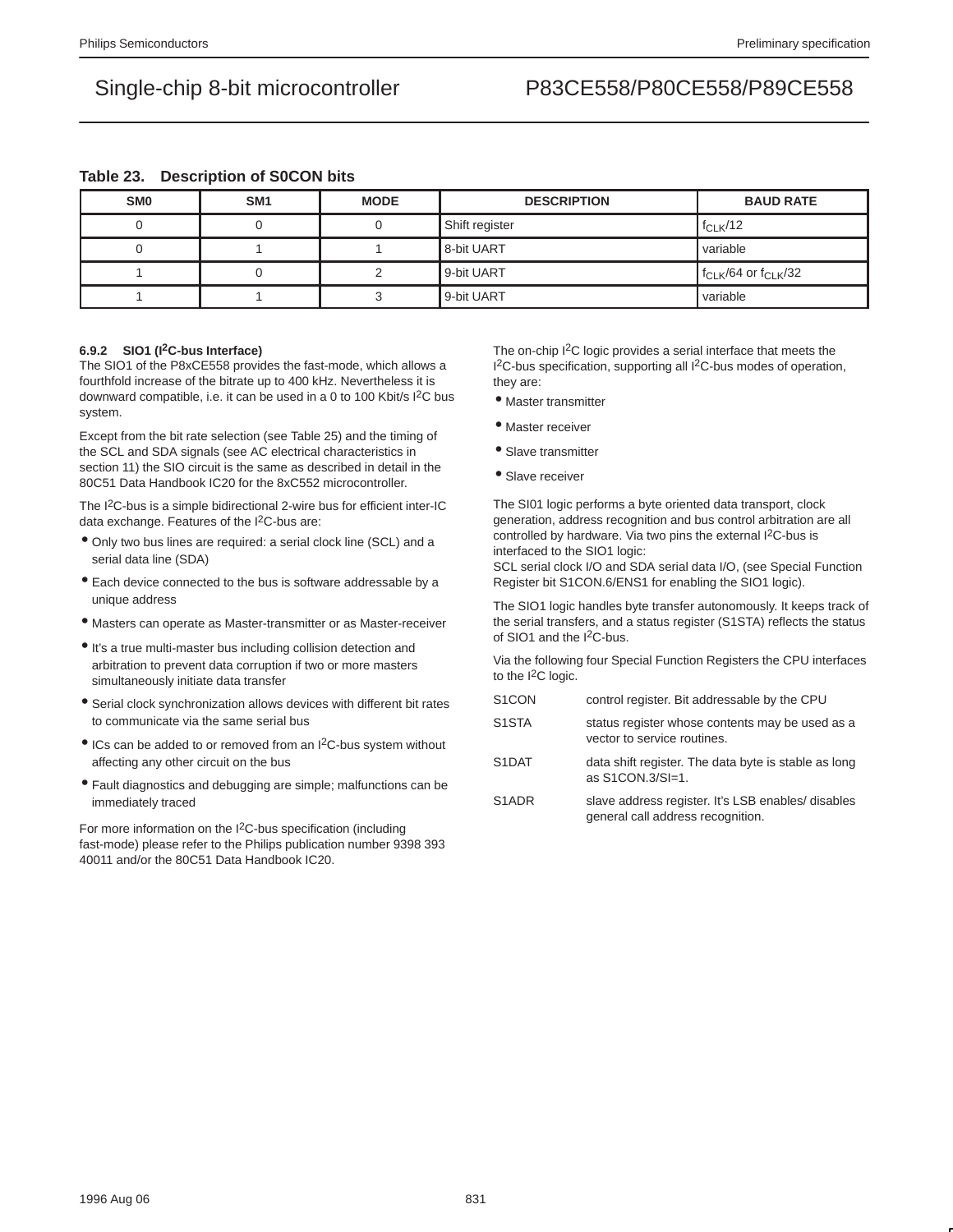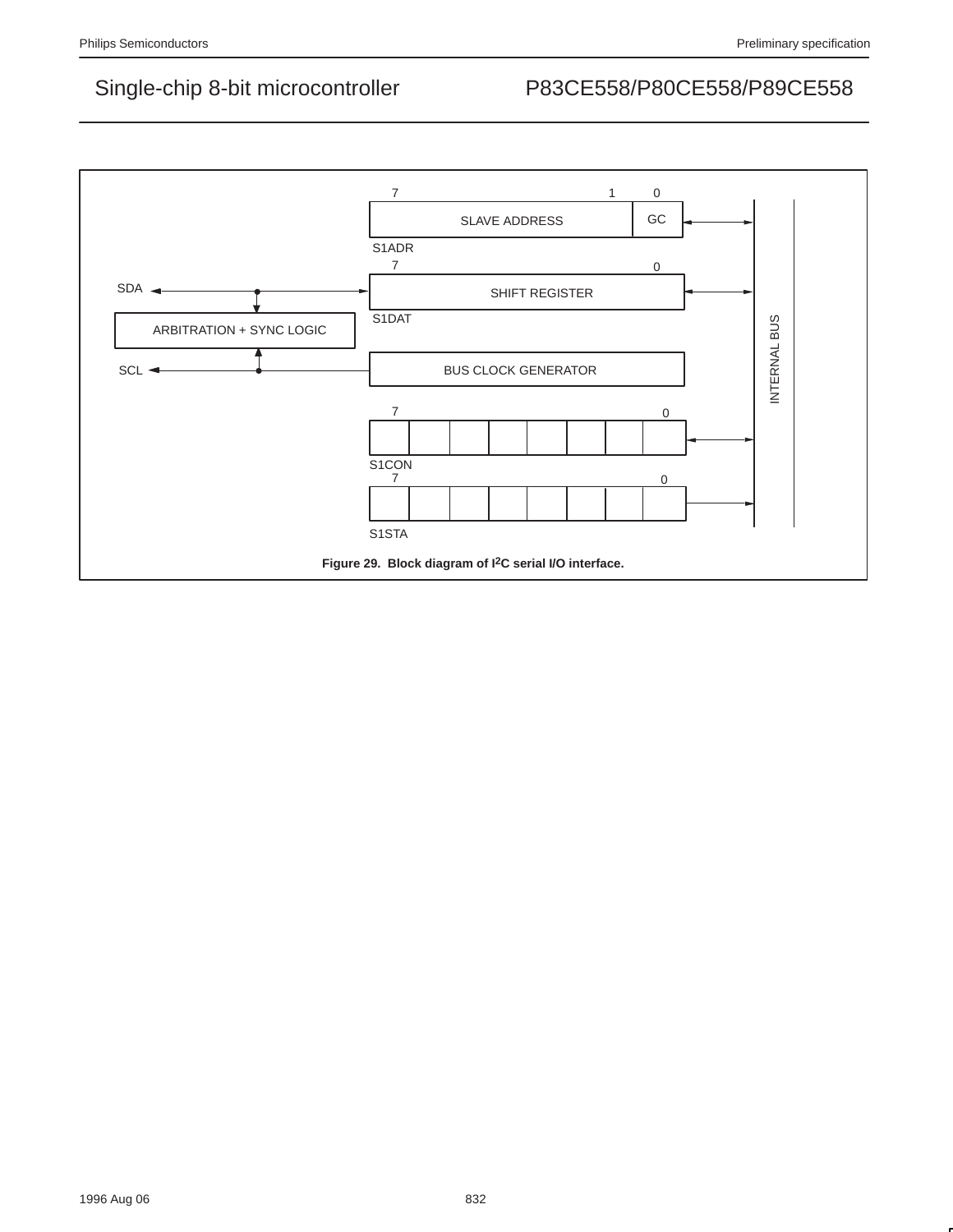### **The Control Register, S1CON:**

The CPU can read from and write to this 8-bit, directly addressable SFR. Two bits are affected by the SIO1 hardware: the SI bit is set when a serial interrupt is requested, and the STO bit is cleared when a STOP condition is present on the I<sup>2</sup>C bus. The STO bit is also cleared when  $ENS1 = 0$ .

| S1CON (D8H) | CR <sub>2</sub> | ENS <sub>1</sub> | <b>STA</b> | <b>CTO</b><br>ں ر | c١<br>ত। | AA | CR1 | CR <sub>0</sub> |
|-------------|-----------------|------------------|------------|-------------------|----------|----|-----|-----------------|

### **Figure 30. Serial control (S1CON) register.**

## **Table 24. Description of S1CON bits**

| <b>SYMBOL</b>                      | <b>BIT</b>                       | <b>FUNCTION</b>                                                                                                                                                                                                                                                                                                                                                                                                                                                                                                                                                                                                                                                                                          |
|------------------------------------|----------------------------------|----------------------------------------------------------------------------------------------------------------------------------------------------------------------------------------------------------------------------------------------------------------------------------------------------------------------------------------------------------------------------------------------------------------------------------------------------------------------------------------------------------------------------------------------------------------------------------------------------------------------------------------------------------------------------------------------------------|
| CR <sub>2</sub>                    | S1CON.7                          | Clock rate bit 2, see Table 25.                                                                                                                                                                                                                                                                                                                                                                                                                                                                                                                                                                                                                                                                          |
| ENS <sub>1</sub>                   | S <sub>1</sub> CON <sub>.6</sub> | $ENS1 = 0$ :<br>Serial I/O<br>disabled and reset. SDA and SCL outputs are high-Z.<br>$ENS1 = 1:$<br>Serial I/O<br>enabled.                                                                                                                                                                                                                                                                                                                                                                                                                                                                                                                                                                               |
| <b>STA</b>                         | S1CON.5                          | START flag. When this bit is set in slave mode, the hardware checks the I <sup>2</sup> C bus and generates a START<br>condition if the bus is free or after the bus becomes free. If the device operates in master mode it will<br>generate a repeated START condition.                                                                                                                                                                                                                                                                                                                                                                                                                                  |
| <b>STO</b>                         | S1CON.4                          | STOP flag. If this bit is set in a master mode a STOP condition is generated. A STOP condition detected on<br>the I <sup>2</sup> C bus clears this bit. This bit may also be set in slave mode in order to recover from an error<br>condition. In this case no STOP condition is generated to the $12C$ bus, but the hardware releases the SDA<br>and SCL lines and switches to the not selected receiver mode. The STOP flag is cleared by the hardware.                                                                                                                                                                                                                                                |
| SI                                 | S <sub>1</sub> CON <sub>3</sub>  | Serial Interrupt flag. This flag is set, and an interrupt request is generated, after any of the following events<br>occur:<br>- A START condition is generated in master mode.<br>$-$ The own slave address has been received during $AA = 1$ .<br>$-$ The general call address has been received while S1ADR.0 and AA = 1.<br>- A data byte has been received or transmitted in master mode (even if arbitration is lost).<br>- A data byte has been received or transmitted as selected slave.<br>- A STOP or START condition is received as selected slave receiver or transmitter.<br>While the SI flag is set, SCL remains LOW and the serial transfer is suspended. SI must be reset by software. |
| AA                                 | S1CON.2                          | Assert Acknowledge flag. When this bit is set, an acknowledge is returned after any one of the following<br>conditions:<br>- Own slave address is received.<br>$-$ General call address is received (S1ADR.0 = 1).<br>- A data byte is received, while the device is programmed to be a master receiver.<br>- A data byte is received. while the device is a selected slave receiver.<br>When the bit is reset, no acknowledge is returned. Consequently, no interrupt is requested when the own<br>address or general call address is received.                                                                                                                                                         |
| CR <sub>1</sub><br>CR <sub>0</sub> | S1CON.1<br>S1CON.0               | Clock rate bits 1 and 0, see Table 25.                                                                                                                                                                                                                                                                                                                                                                                                                                                                                                                                                                                                                                                                   |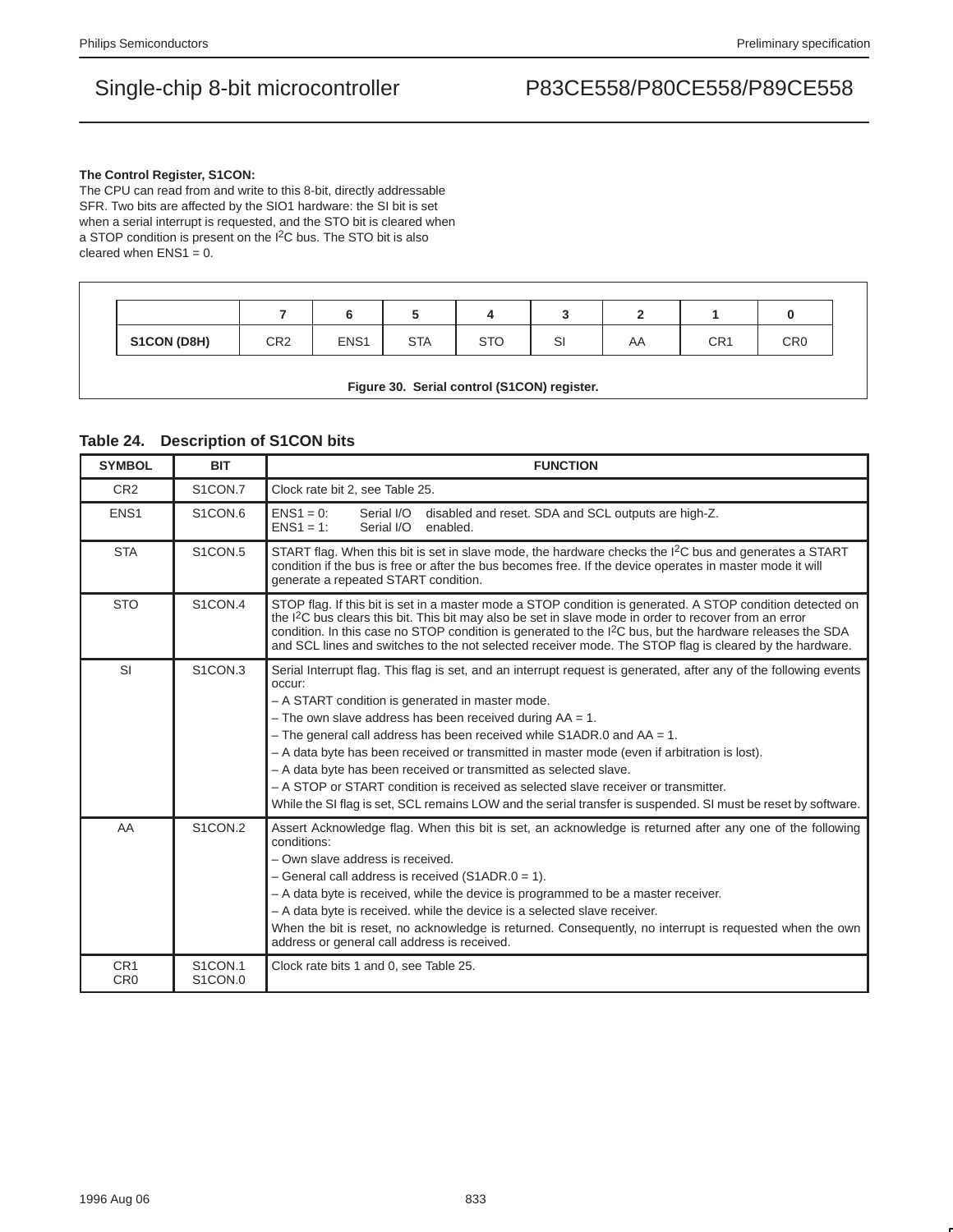When SIO1 is in a master mode serial clock frequency is determined by the clock rate bits CR2, CR1 and CR0. The various bit rates are shown in Table 25.

## **Table 25. Selection of I2C-bus bit rate**

|                 |                 |            | BIT RATE (kHz) at f <sub>CLK</sub> |         |  |
|-----------------|-----------------|------------|------------------------------------|---------|--|
| CR <sub>2</sub> | CR <sub>1</sub> | <b>CRO</b> | 12MHz                              | 16MHz   |  |
|                 |                 |            | 50                                 | 66.7    |  |
|                 |                 |            | 3.75                               |         |  |
|                 |                 |            | 75                                 | 100     |  |
|                 |                 |            | 100                                |         |  |
|                 |                 |            | 200 <sup>1</sup>                   | 266.7 1 |  |
|                 |                 |            | 7.5                                | 10      |  |
|                 |                 |            | 300 <sup>1</sup>                   | 400     |  |
|                 |                 |            | 400                                |         |  |

**NOTE:**

1. These bit rates are for "fast-mode" I<sup>2</sup>C bus applications and cannot be used for bit rates up to 100 kbit/sec.

The data shown in Table 25 do not apply to SIO1 in a slave mode. In the slave modes, SIO1 will automatically synchronize with any clock frequency up to 400kHz.

### **Serial status register S1STA**

S1STA is a read only register.

The contents of the status register may be used as a vector to a service routine. This optimizes the response time of the software and consequently that of the I2C-bus.

| SC <sub>0</sub> |                                            |  |
|-----------------|--------------------------------------------|--|
|                 |                                            |  |
|                 |                                            |  |
|                 | Figure 31. Serial status (S1STA) register. |  |

## **Table 26. Description of S1STA bits**

| BIT          | <b>FUNCTION</b>                                                  |
|--------------|------------------------------------------------------------------|
| S1STA.7 to 3 | l 5-bit status code                                              |
| S1STA.2 to 0 | These bits are held LOW (for service routine vector increment 8) |

The following is a list of the status codes:

## **Table 27. MST/TRX mode**

| <b>S1STA VALUE</b> | <b>DESCRIPTION</b>                                     |  |  |  |  |  |
|--------------------|--------------------------------------------------------|--|--|--|--|--|
| 08H                | A START condition has been transmitted                 |  |  |  |  |  |
| 10H                | A repeated START condition has been transmitted        |  |  |  |  |  |
| 18H                | SLA and W have been transmitted, ACK has been received |  |  |  |  |  |
| 20H                | SLA and W have been transmitted, ACK received          |  |  |  |  |  |
| 28H                | DATA and S1DAT has been transmitted, ACK received      |  |  |  |  |  |
| 30H                | DATA and S1DAT has been transmitted, ACK received      |  |  |  |  |  |
| 38H                | Arbitration lost in SLA, R/W or DATA                   |  |  |  |  |  |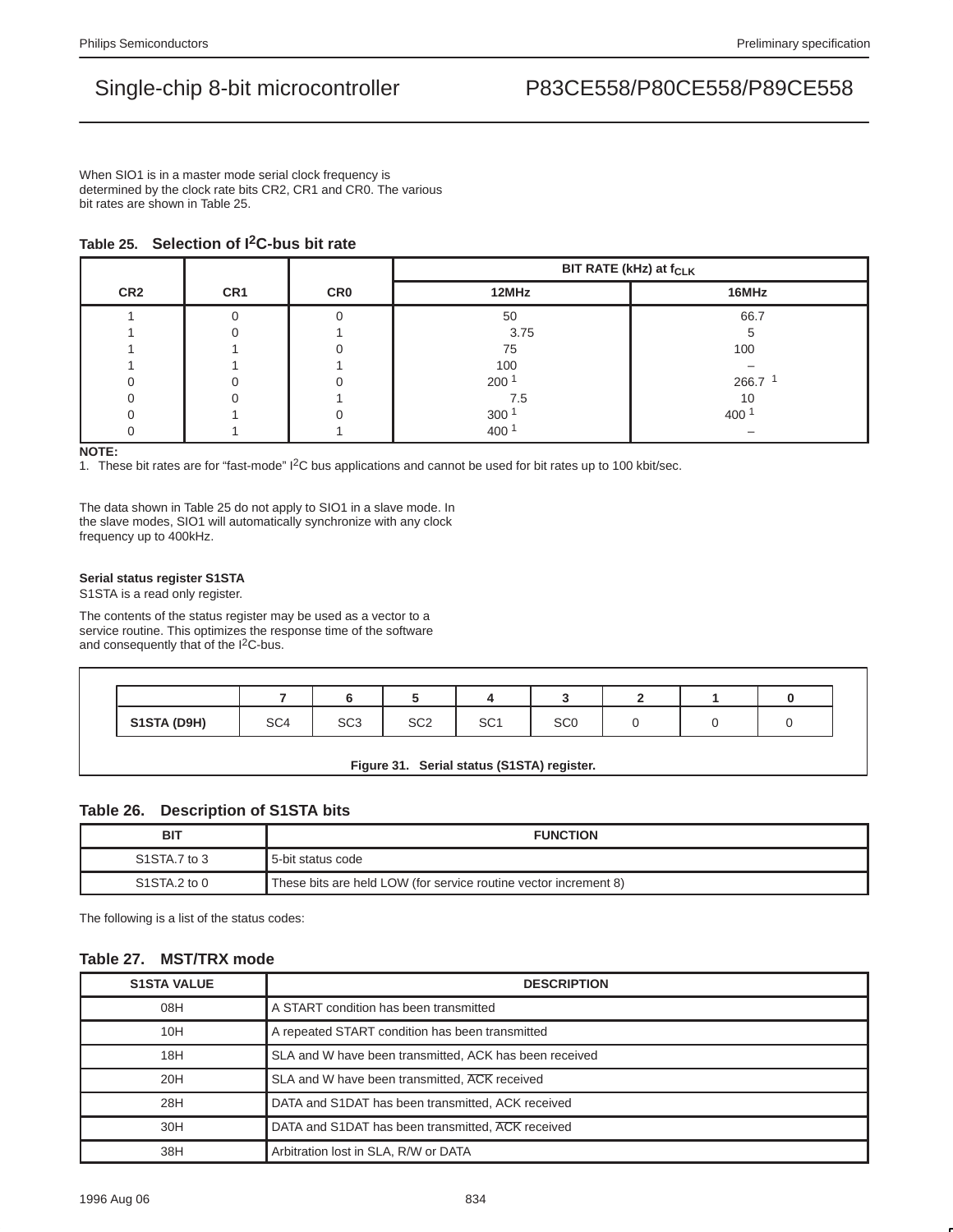## **Table 28. MST/REC mode**

| <b>S1STA VALUE</b> | <b>DESCRIPTION</b>                            |  |  |  |  |
|--------------------|-----------------------------------------------|--|--|--|--|
| 38H                | Arbitration lost while returning ACK          |  |  |  |  |
| 40H                | SLA and R have been transmitted, ACK received |  |  |  |  |
| 48H                | SLA and R have been transmitted, ACK received |  |  |  |  |
| 50H                | DATA has been received, ACK returned          |  |  |  |  |
| 58H                | DATA has been received, ACK returned          |  |  |  |  |

## **Table 29. SLV/REC mode**

| <b>S1STA VALUE</b> | <b>DESCRIPTION</b>                                                                                                   |
|--------------------|----------------------------------------------------------------------------------------------------------------------|
| 60H                | Own SLA and W have been received, ACK returned                                                                       |
| 68H                | Arbitration lost in SLA, R/W as MST. Own SLA and W have been received, ACK returned                                  |
| 70H                | General CALL has been received, ACK returned                                                                         |
| 78H                | Arbitration lost in SLA, R/W as MST. General call has been received                                                  |
| 80H                | Previously addressed with own SLA. DATA byte received, ACK returned                                                  |
| 88H                | Previously addressed with own SLA. DATA byte received, ACK returned                                                  |
| 90H                | Previously addressed with general call. DATA byte has been received, ACK has been returned                           |
| 98H                | Previously addressed with general call. DATA byte has been received, ACK has been returned                           |
| A0H                | A STOP condition or repeated START condition has been received while still addressed as SLV/REC or<br><b>SLV/TRX</b> |

## **Table 30. SLV/TRX mode**

| <b>S1STA VALUE</b> | <b>DESCRIPTION</b>                                                                  |
|--------------------|-------------------------------------------------------------------------------------|
| A8H                | Own SLA and R have been received, ACK returned                                      |
| B <sub>0</sub> H   | Arbitration lost in SLA, R/W as MST. Own SLA and R have been received, ACK returned |
| B <sub>8</sub> H   | DATA byte has been transmitted, ACK returned                                        |
| C <sub>0</sub> H   | DATA byte has been transmitted, ACK returned                                        |
| C8H                | Last DATA byte has been transmitted $(AA = logic 0)$ , ACK received                 |

## **Table 31. Miscellaneous**

| <b>S1STA VALUE</b> | <b>DESCRIPTION</b>                                                                          |
|--------------------|---------------------------------------------------------------------------------------------|
| 00H                | Bus error during MST mode or selected SLV mode, due to an erroneous START or STOP condition |
| F8H                | No relevant information available, SI not set                                               |

Abbreviations used:

| <b>SLA</b>  |   | 7-bit slave address                             |
|-------------|---|-------------------------------------------------|
| R           |   | Read bit                                        |
| W           |   | Write bit                                       |
| <b>ACK</b>  |   | Acknowledgement (acknowledge bit $= 0$ )        |
| <b>ACK</b>  |   | Not acknowledgement (acknowledge bit $= 1$ )    |
| <b>DATA</b> |   | 8-bit data byte to or from I <sup>2</sup> C-bus |
| <b>MST</b>  |   | Master                                          |
| <b>SLV</b>  | ÷ | Slave                                           |
| <b>TRX</b>  |   | Transmitter                                     |
| <b>REC</b>  |   | Receiver                                        |
|             |   |                                                 |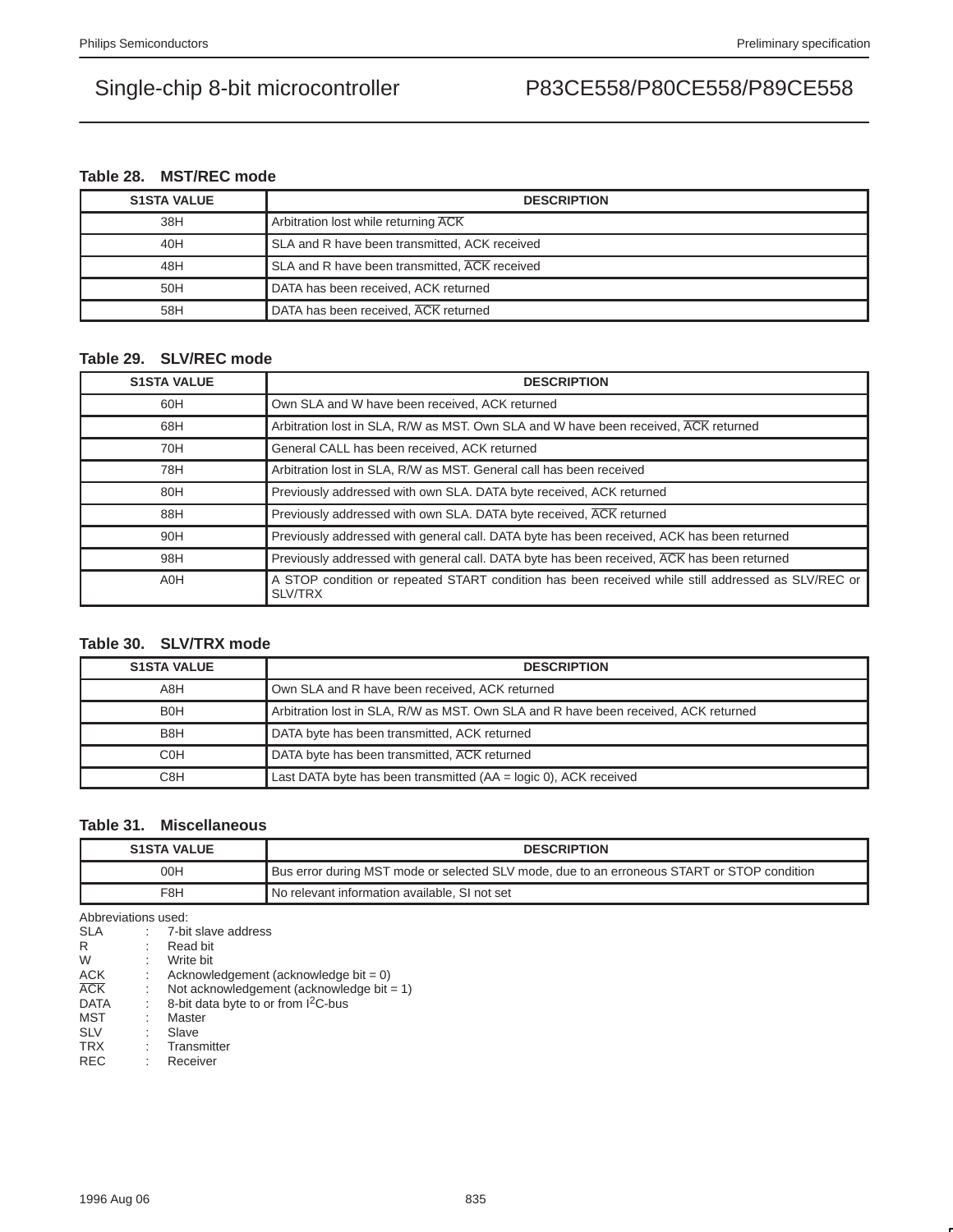### **The data shift register S1DAT**

This register contains the serial data to be transmitted or data which has been received. Bit 7 is transmitted or received first; i.e., data is shifted from right to left.

|                                 |         | 6       | 5       | 4       | J       |         |         |         |
|---------------------------------|---------|---------|---------|---------|---------|---------|---------|---------|
| S1DAT (DAH)                     | S1DAT.7 | S1DAT.6 | S1DAT.5 | S1DAT.4 | S1DAT.3 | S1DAT.2 | S1DAT.1 | S1DAT.0 |
| Figure 32. Data shift register. |         |         |         |         |         |         |         |         |

### **The address register S1ADR**

This 8-bit register may be loaded with the 7-bit slave address to which the controller will respond when programmed as a slave receiver/transmitter. The LSB (GC) is used to determine whether the general call address is recognized.

|             |      |                  | ັ    | 4    | ◡                |      |      |    |
|-------------|------|------------------|------|------|------------------|------|------|----|
| S1ADR (DBH) | SLA6 | SLA <sub>5</sub> | SLA4 | SLA3 | SLA <sub>2</sub> | SLA1 | SLA0 | GC |

**Figure 33. Address register.**

### **Table 32. Description of S1ADR bits**

| <b>SYMBOL</b> | BIT                             | <b>FUNCTION</b>                                                                        |  |  |  |
|---------------|---------------------------------|----------------------------------------------------------------------------------------|--|--|--|
| SLA6 to 0     | S1ADR.7 to 1                    | <b>Own slave address</b>                                                               |  |  |  |
| GC            | S <sub>1</sub> ADR <sub>0</sub> | $0 =$ general call address is not recognized<br>$=$ general call address is recognized |  |  |  |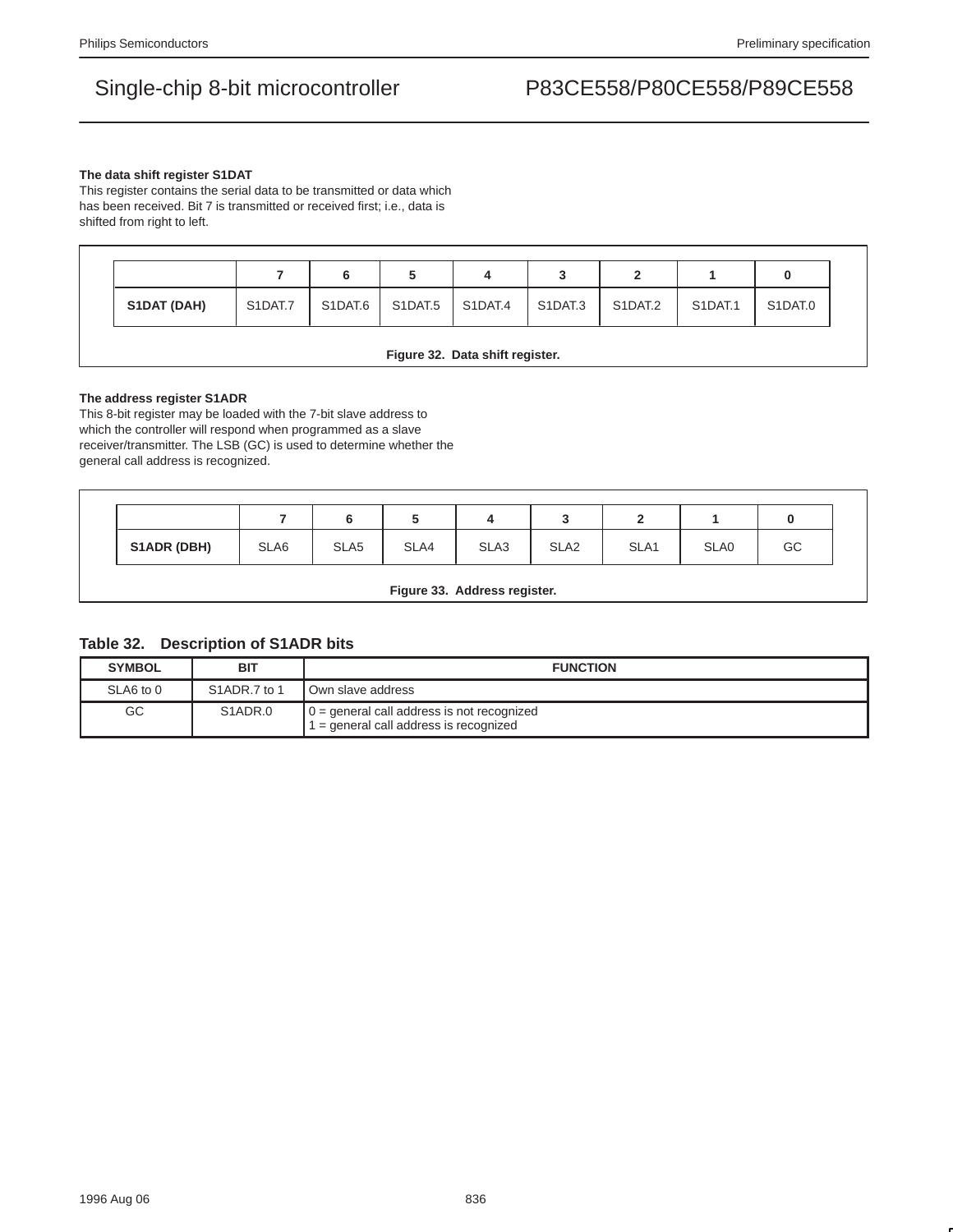### **6.10 Interrupt System**

External events and the real-time-driven on-chip peripherals require service by the CPU asynchronously to the execution of any particular section of code. To tie the asynchronous activities of these functions to normal program execution a multiple-source, two-priority-level, nested interrupt system is provided. Interrupt response time in a single-interrupt system is in the range from 2.25µs to 6.75µs when using a 16MHz crystal. The latency time depends on the sequence of instructions executed directly after an interrupt request.

The P8xCE558 acknowledges interrupt requests from 15 sources as follows (see Figure 34):

- **INTO and INT1** external interrupts
- Timer 0 and Timer 1 internal timer/counter interrupts
- Timer 2 internal timer/counter byte and/or 16-bit overflow, 3 compare and 4 capture interrupts (or 4 additional external interrupts)<sup>1</sup>
- UART serial I/O port receive/transmit interrupt
- I 2C-bus interface serial I/O interrupt
- ADC autoscan completion interrupt
- 'Seconds' timer interrupt SEC (ored with INT1).

For details about seconds timer interrupts, please refer to chapter 6.13.4.

The External Interrupts INTO and INTT can each be either level-activated or transition-activated, depending on bits IT0 and IT1 in register TCON. The flags that actually generate these interrupts are bits IE0 and IE1 in TCON. When an external interrupt is generated, the corresponding request flag is cleared by the hardware when the service routine is vectored to only if the interrupt was transition-activated. If the interrupt was level-activated then the interrupt request flag remains set until the external interrupt pin INTx goes high. Consequently the external source has to hold the request active until the requested interrupt is actually generated. Then it has to deactivate the request before the interrupt service routine is completed, or else another interrupt will be generated. As these external interrupts are active LOW a "wire-ORing" of several interrupt sources to one input pin allows expansion.

The Timer 0 and Timer 1 Interrupts are generated by TF0 and TF1, which are set by a rollover in their respective timer/counter register (except for Timer 0 in Mode 3 of the serial interface). When a Timer interrupt is generated, the flag that generated it is cleared by the on-chip hardware when the service routine is vectored to.

The eight Timer/Counter T2 Interrupt sources are: 4 capture Interrupts <sup>(1)</sup>, 3 compare interrupts and an overflow interrupt. The appropriate interrupt request flags must be cleared by software.

The UART Serial Port Interrupt is generated by the logical OR of RI and TI. Neither of these flags is cleared by hardware. The service routine will normally have to determine whether it was RI or TI that generated the interrupt, and the bit will have to be cleared by software.

The I<sup>2</sup>C Interrupt is generated by bit SI in register S1CON. This flag has to be cleared by software.

The ADC Interrupt is generated by bit ADINT, which is set when of all selected analog inputs to be scanned, the conversion is finished. ADINT must be cleared by software. It cannot be set by software.

The 'Seconds' timer Interrupt is generated by bit SECINT in register PLLCON. This flag has to be cleared by software. Note that the 'Seconds' timer can only be used with the 32 kHz PLL oscillator.

All of the bits that generate interrupts can be set or cleared by software, with the same result as though it had been set or cleared by hardware (except the ADC interrupt request flag ADINT, which cannot be set by software). That is, interrupts can be generated or pending interrupts can be cancelled in software.

The Interrupts X0, T0, X1, T1, SEC, S0 and S1 are capable to terminate the Idle Mode.

### **Interrupt Enable Registers**

Each interrupt source can be individually enabled or disabled by setting or clearing a bit in the interrupt enable special function registers IEN0 and IEN1. All interrupt sources can also be globally disabled by clearing bit EA in IEN0. The interrupt enable registers are described in Figures 34 and 36.

### **Interrupt Priority Structure**

Each interrupt source can be assigned one of two priority levels. Interrupt priority levels are defined by the interrupt priority special function registers IP0 and IP1. IP0 and IP1 are described in Figures 37 and 38.

Interrupt priority levels are as follows: "0"—low priority "1"—high priority

A low priority interrupt may be interrupted by a high priority interrupt. A high priority interrupt cannot be interrupted by any other interrupt source. If two requests of different priority occur simultaneously, the high priority level request is serviced. If requests of the same priority are received simultaneously, an internal polling sequence determines which request is serviced. Thus, within each priority level, there is a second priority structure determined by the polling sequence. This second priority structure is shown in Table 37.

### **Interrupt Handling**

The interrupt sources are sampled at S5P2 of every machine cycle. The samples are polled during the following machine cycle. If one of the flags was in a set condition at S5P2 of the previous machine cycle, the polling cycle will find it and the interrupt system will generate an LCALL to the appropriate service routine, provided this hardware- generated LCALL is not blocked by any of the following conditions:

- 1. An interrupt of higher or equal priority level is already in progress.
- 2. The current machine cycle is not the final cycle in the execution of the instruction in progress. (No interrupt request will be serviced until the instruction in progress is completed.)
- 3. The instruction in progress is RETI or any access to the interrupt priority or interrupt enable registers. (No interrupt will be serviced after RETI or after a read or write to IP0, IP1, IE0, or IE1 until at least one other instruction has been subsequently executed.)

### **NOTE:**

<sup>1.</sup> If a capture register is unused and it's contents is of no interest, then the corresponding input pin CTnI/P1.n (n: 0...3) may be used as a (configurable) positive and/or negative edge triggered additional external interrupt input (INT2, INT3, INT4, INT5).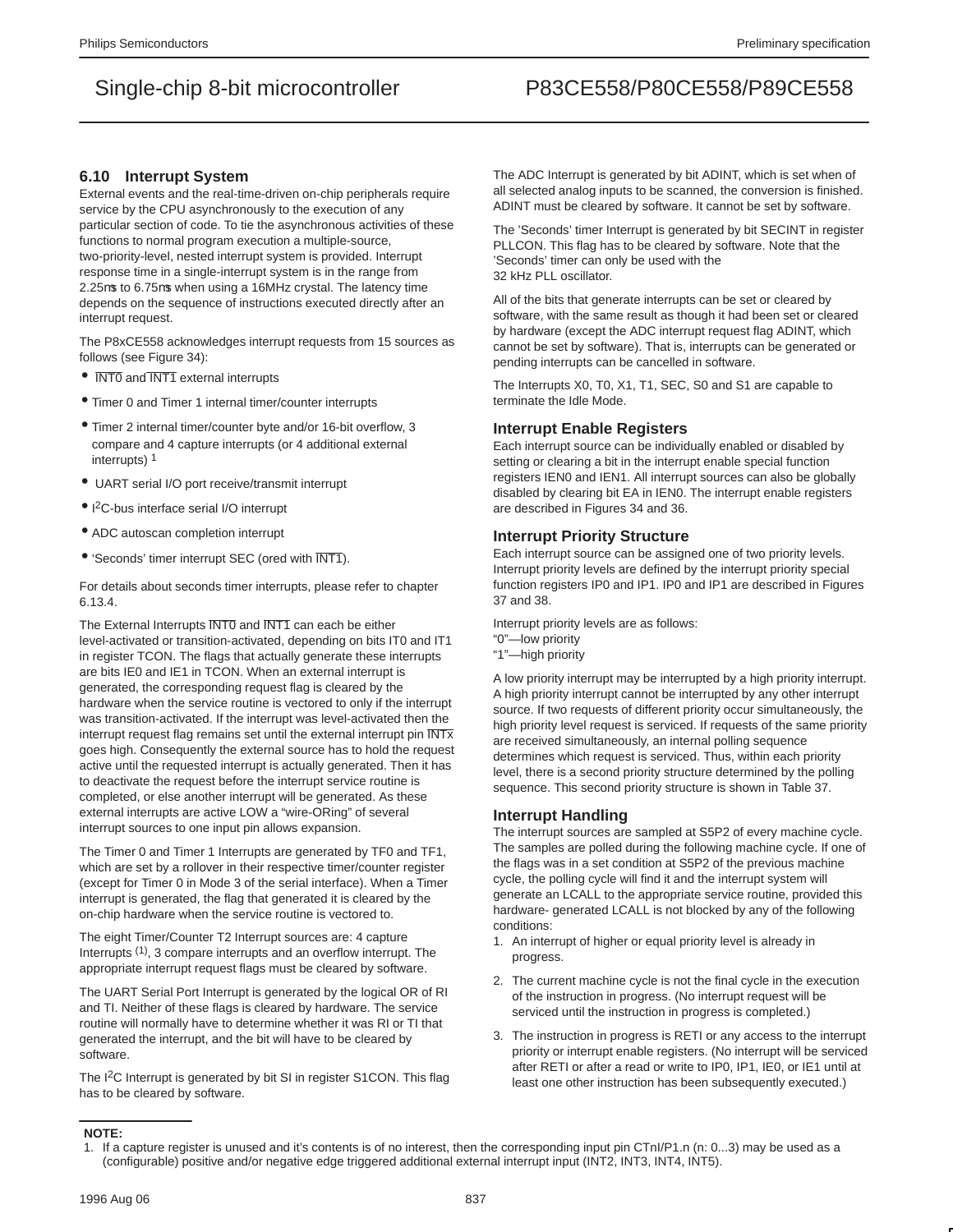The polling cycle is repeated with every machine cycle, and the values polled are the values present at S5P2 of the previous machine cycle. Note that if an interrupt flag is active but is not being responded to because of one of the above conditions, and if the flag is inactive when the blocking condition is removed, then the blocked interrupt will not be serviced. Thus, the fact that the interrupt flag was once active but not serviced is not remembered. Every polling cycle is new.

The processor acknowledges an interrupt request by executing a hardware-generated LCALL to the appropriate service routine. In some cases it also clears the flag which generated the interrupt, and in others it does not. It clears the Timer 0, Timer 1, and external

interrupt flags. An external interrupt flag (IE0 or IE1) is cleared only if it was transition-activated. All other interrupt flags are not cleared by hardware and must be cleared by the software. The LCALL pushes the contents of the program counter on to the stack (but it does not save the PSW) and reloads the PC with an address that depends on the source of the interrupt being vectored to as shown in Table 38.

Execution proceeds from the vector address until the RETI instruction is encountered. The RETI instruction clears the "priority level active" flip-flop that was set when this interrupt was acknowledged. It then pops the top two bytes from the stack and reloads the program counter. Execution of the interrupted program continues from where it was interrupted.

| IENO (A8H)                                   | EA | EAD | ES <sub>1</sub> | ES <sub>0</sub> | ET <sub>1</sub> | EX <sub>1</sub> | ET <sub>0</sub> | EX <sub>0</sub> |
|----------------------------------------------|----|-----|-----------------|-----------------|-----------------|-----------------|-----------------|-----------------|
| Figure 34. Interrupt enable register (IEN0). |    |     |                 |                 |                 |                 |                 |                 |

### **Table 33. Description of IEN0 bits**

| <b>SYMBOL</b>   | <b>BIT</b>         | <b>FUNCTION</b>                                                                                                                      |
|-----------------|--------------------|--------------------------------------------------------------------------------------------------------------------------------------|
| EA              | IEN0.7             | Global enable/disable control<br>No interrupt is enabled<br>$0 =$<br>Any individually enabled interrupt will be accepted<br>$\equiv$ |
| EAD             | IEN0.6             | Enable ADC interrupt                                                                                                                 |
| ES <sub>1</sub> | IEN <sub>0.5</sub> | Enable SIO1 (I <sup>2</sup> C) interrupt                                                                                             |
| ES <sub>0</sub> | IEN <sub>0.4</sub> | Enable SIO0 (UART) interrupt                                                                                                         |
| ET <sub>1</sub> | IEN <sub>0.3</sub> | Enable Timer 1 interrupt                                                                                                             |
| EX <sub>1</sub> | IEN <sub>0.2</sub> | Enable External interrupt 1 / Seconds interrupt                                                                                      |
| ET <sub>0</sub> | IEN <sub>0.1</sub> | Enable Timer 0 interrupt                                                                                                             |
| EX <sub>0</sub> | IEN0.0             | Enable External interrupt 0                                                                                                          |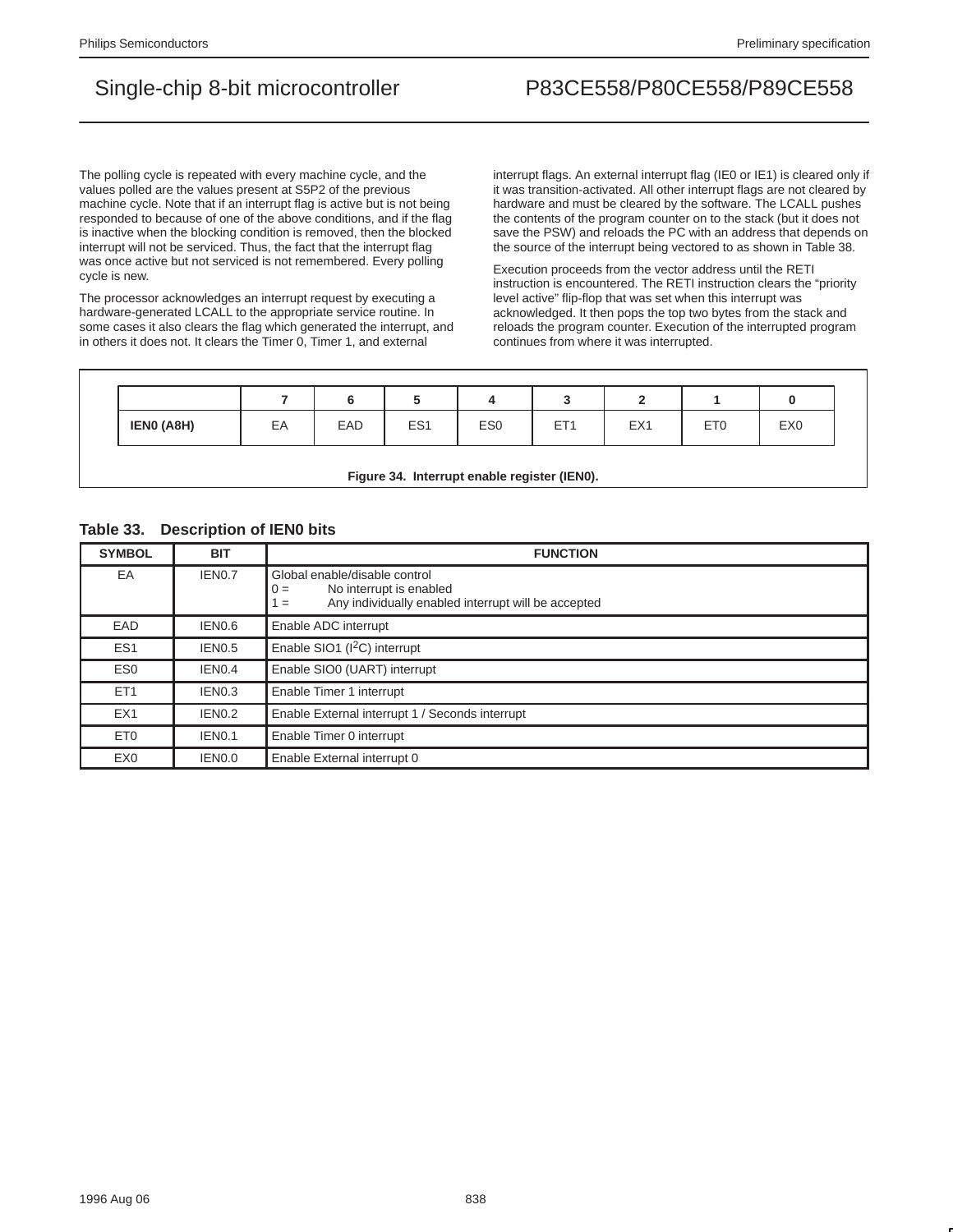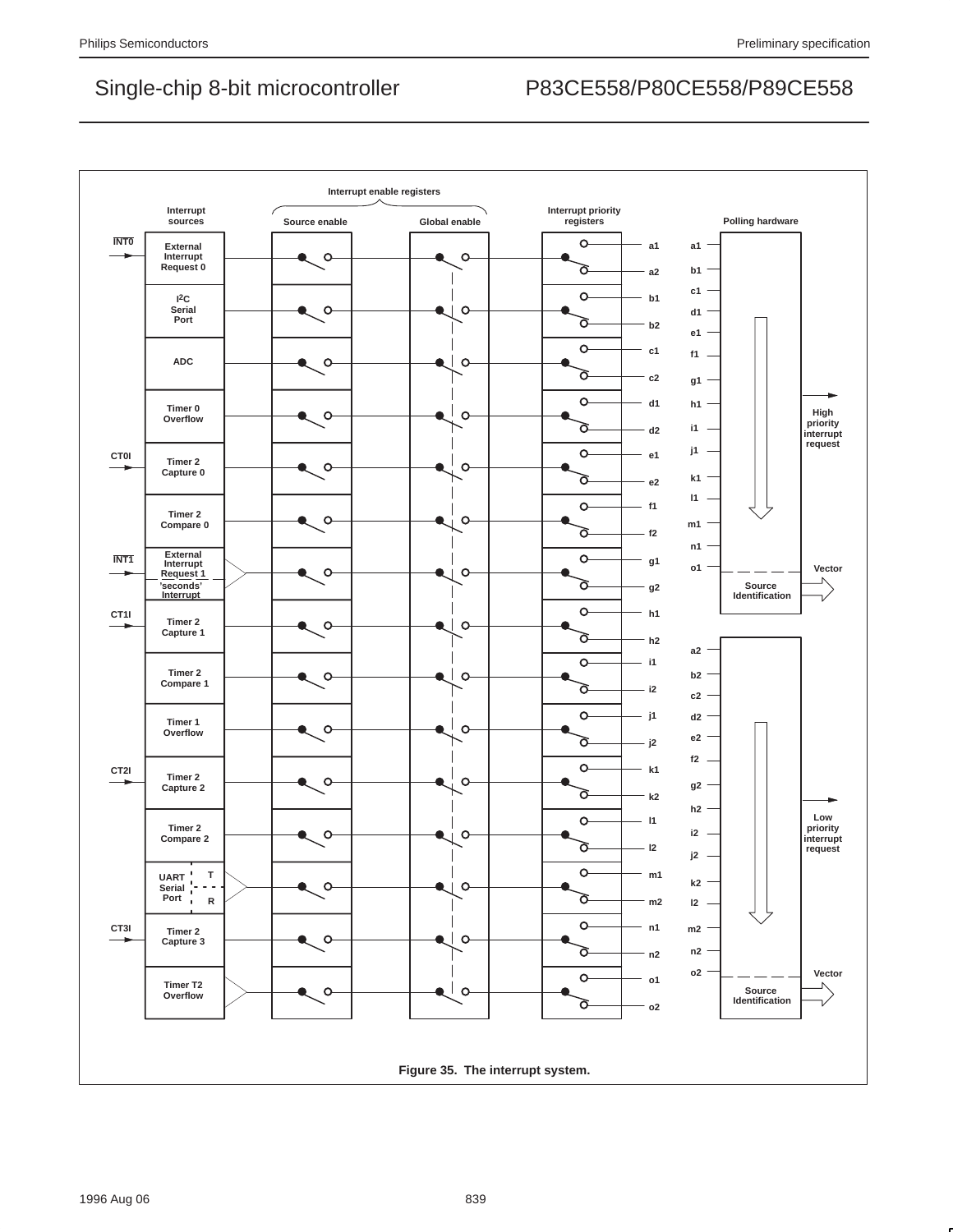| IEN1 (E8H)                                   | ET <sub>2</sub> | ECM <sub>2</sub> | ECM <sub>1</sub> | ECM <sub>0</sub> | ECT <sub>3</sub> | ECT <sub>2</sub> | ECT <sub>1</sub> | ECT <sub>0</sub> |
|----------------------------------------------|-----------------|------------------|------------------|------------------|------------------|------------------|------------------|------------------|
| Figure 36. Interrupt enable register (IEN1). |                 |                  |                  |                  |                  |                  |                  |                  |

### **Table 34. Description of IEN1 bits**

| <b>SYMBOL</b>    | <b>BIT</b>    | <b>FUNCTION</b>                        |
|------------------|---------------|----------------------------------------|
| ET <sub>2</sub>  | <b>IEN1.7</b> | Enable T2 overflow interrupt(s)        |
| ECM <sub>2</sub> | <b>IEN1.6</b> | Enable T2 comparator 2 interrupt       |
| ECM <sub>1</sub> | <b>IEN1.5</b> | Enable T2 comparator 1 interrupt       |
| ECM <sub>0</sub> | <b>IEN1.4</b> | Enable T2 comparator 0 interrupt       |
| ECT <sub>3</sub> | <b>IEN1.3</b> | Enable T2 capture register 3 interrupt |
| ECT <sub>2</sub> | <b>IEN1.2</b> | Enable T2 capture register 2 interrupt |
| ECT <sub>1</sub> | <b>IEN1.1</b> | Enable T2 capture register 1 interrupt |
| ECT <sub>0</sub> | <b>IEN1.0</b> | Enable T2 capture register 0 interrupt |

If the enable bit is 0, then the interrupt is disabled, if the enable bit is 1, then the interrupt is enabled.

| <b>IPO (B8H)</b> | <b>PAD</b> | PS <sub>1</sub> | PS <sub>0</sub> | PT <sub>1</sub> | PX1 | PT <sub>0</sub> | PX <sub>0</sub> |
|------------------|------------|-----------------|-----------------|-----------------|-----|-----------------|-----------------|

### **Table 35. Description of IP0 bits**

| <b>SYMBOL</b>   | <b>BIT</b>        | <b>FUNCTION</b>                                       |  |  |  |
|-----------------|-------------------|-------------------------------------------------------|--|--|--|
|                 | IP0.7             | Reserved for future use                               |  |  |  |
| <b>PAD</b>      | IP <sub>0.6</sub> | ADC interrupt priority level                          |  |  |  |
| PS <sub>1</sub> | IP <sub>0.5</sub> | SIO1 (I <sup>2</sup> C) interrupt priority level      |  |  |  |
| PS <sub>0</sub> | IP <sub>0.4</sub> | SIO0 (UART) interrupt priority level                  |  |  |  |
| PT <sub>1</sub> | IP <sub>0.3</sub> | Timer 1 interrupt priority level                      |  |  |  |
| PX <sub>1</sub> | IP <sub>0.2</sub> | External interrupt 1/Seconds interrupt priority level |  |  |  |
| PT <sub>0</sub> | IP <sub>0.1</sub> | Timer 0 interrupt priority level                      |  |  |  |
| PX <sub>0</sub> | IP <sub>0.0</sub> | External interrupt 0 priority level                   |  |  |  |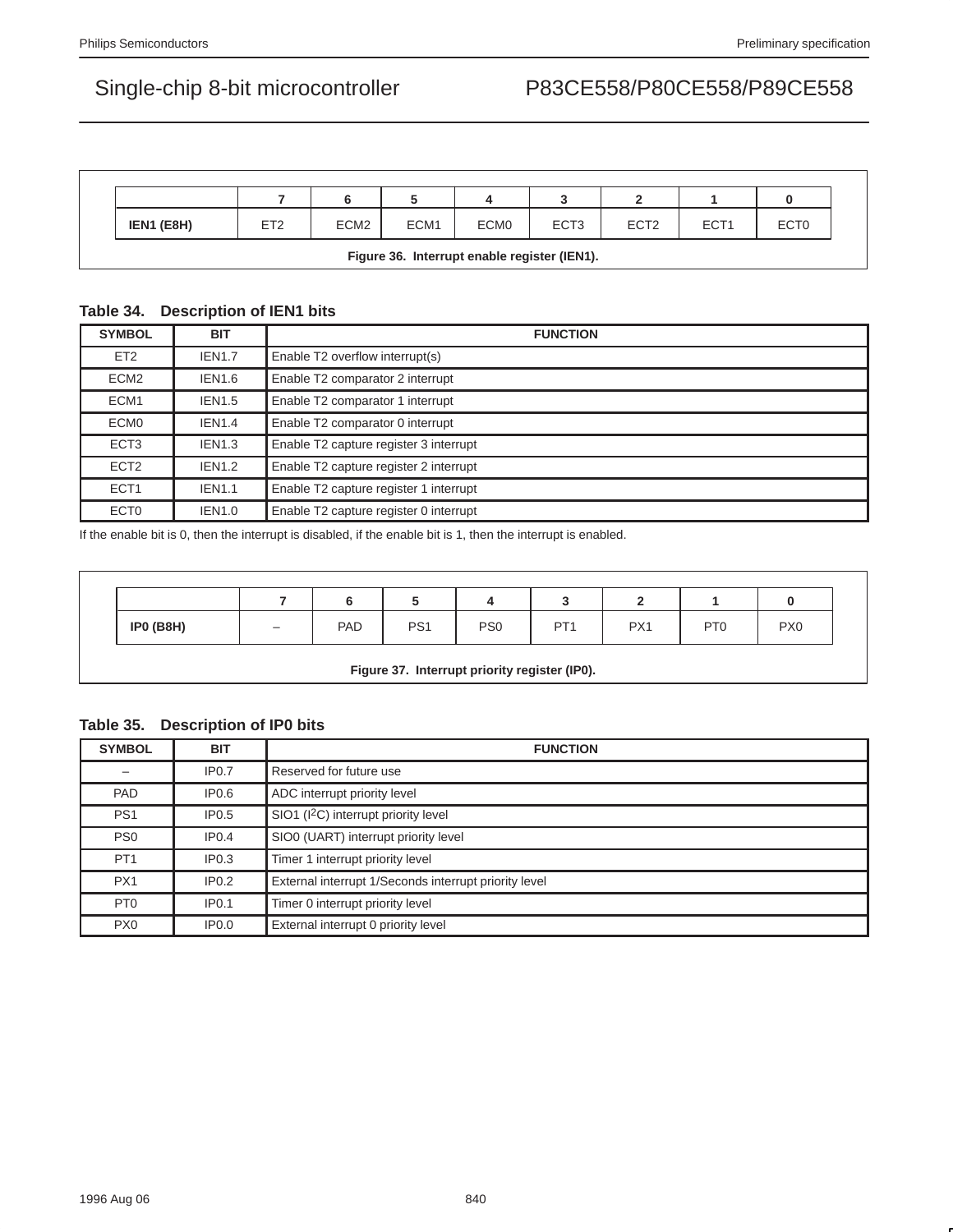| <b>IP1 (F8H)</b>                              | PT <sub>2</sub> | PCM <sub>2</sub> | PCM <sub>1</sub> | PCM <sub>0</sub> | PCT <sub>3</sub> | PCT <sub>2</sub> | PCT <sub>1</sub> | PCT <sub>0</sub> |
|-----------------------------------------------|-----------------|------------------|------------------|------------------|------------------|------------------|------------------|------------------|
| Figure 38. Interrupt priority register (IP1). |                 |                  |                  |                  |                  |                  |                  |                  |

## **Table 36. Description of IP1 bits**

| <b>SYMBOL</b>    | <b>BIT</b>        | <b>FUNCTION</b>                                |
|------------------|-------------------|------------------------------------------------|
| PT <sub>2</sub>  | IP1.7             | T2 overflow interrupt(s) priority level        |
| PCM <sub>2</sub> | IP1.6             | T2 comparator 2 interrupt priority level       |
| PCM <sub>1</sub> | IP <sub>1.5</sub> | T2 comparator 1 interrupt priority level       |
| PCM <sub>0</sub> | IP1.4             | T2 comparator 0 interrupt priority level       |
| PCT <sub>3</sub> | IP1.3             | T2 capture register 3 interrupt priority level |
| PCT <sub>2</sub> | IP1.2             | T2 capture register 2 interrupt priority level |
| PCT <sub>1</sub> | IP1.1             | T2 capture register 1 interrupt priority level |
| PCT <sub>0</sub> | IP1.0             | T2 capture register 0 interrupt priority level |

### **Table 37. Interrupt Priority Structure**

| <b>SOURCE</b>                          | <b>NAME</b>      | <b>PRIORITY WITHIN LEVEL</b> |
|----------------------------------------|------------------|------------------------------|
|                                        |                  | (highest)                    |
| External interrupt 0                   | X0               |                              |
| SIO1 (I <sup>2</sup> C)                | S <sub>1</sub>   |                              |
| ADC completion                         | <b>ADC</b>       |                              |
| Timer 0 overflow                       | T <sub>0</sub>   |                              |
| Timer 2 capture 0                      | C <sub>T0</sub>  |                              |
| Timer 2 compare 0                      | CM <sub>0</sub>  |                              |
| External interrupt 1/Seconds interrupt | X1/SEC           |                              |
| Timer 2 capture 1                      | CT <sub>1</sub>  |                              |
| Timer 2 compare 1                      | CM <sub>1</sub>  |                              |
| Timer 1 overflow                       | T1               |                              |
| Timer 2 capture 2                      | CT <sub>2</sub>  |                              |
| Timer 2 compare 2                      | CM <sub>2</sub>  |                              |
| SIO0 (UART)                            | S <sub>0</sub>   |                              |
| Timer 2 capture 3                      | C <sub>T</sub> 3 |                              |
| Timer 2 overflow                       | T <sub>2</sub>   | Jz                           |
|                                        |                  | (lowest)                     |

### **Table 38. Interrupt Vector Addresses**

| <b>SOURCE</b>                          | <b>NAME</b>      | <b>VECTOR ADDRESS</b> |
|----------------------------------------|------------------|-----------------------|
| External interrupt 0                   | X0               | 0003H                 |
| Timer 0 overflow                       | T0               | 000BH                 |
| External interrupt 1/Seconds interrupt | X1/SEC           | 0013H                 |
| Timer 1 overflow                       | Τ1               | 001BH                 |
| SIO0 (UART)                            | S <sub>0</sub>   | 0023H                 |
| $SIO1$ ( $I2C$ )                       | S <sub>1</sub>   | 002BH                 |
| Timer 2 capture 0                      | C <sub>T0</sub>  | 0033H                 |
| Timer 2 capture 1                      | CT <sub>1</sub>  | 003BH                 |
| Timer 2 capture 2                      | CT <sub>2</sub>  | 0043H                 |
| Timer 2 capture 3                      | C <sub>T</sub> 3 | 004BH                 |
| ADC completion                         | <b>ADC</b>       | 0053H                 |
| Timer 2 compare 0                      | CM <sub>0</sub>  | 005BH                 |
| Timer 2 compare 1                      | CM <sub>1</sub>  | 0063H                 |
| Timer 2 compare 2                      | CM <sub>2</sub>  | 006BH                 |
| Timer 2 overflow                       | T <sub>2</sub>   | 0073H                 |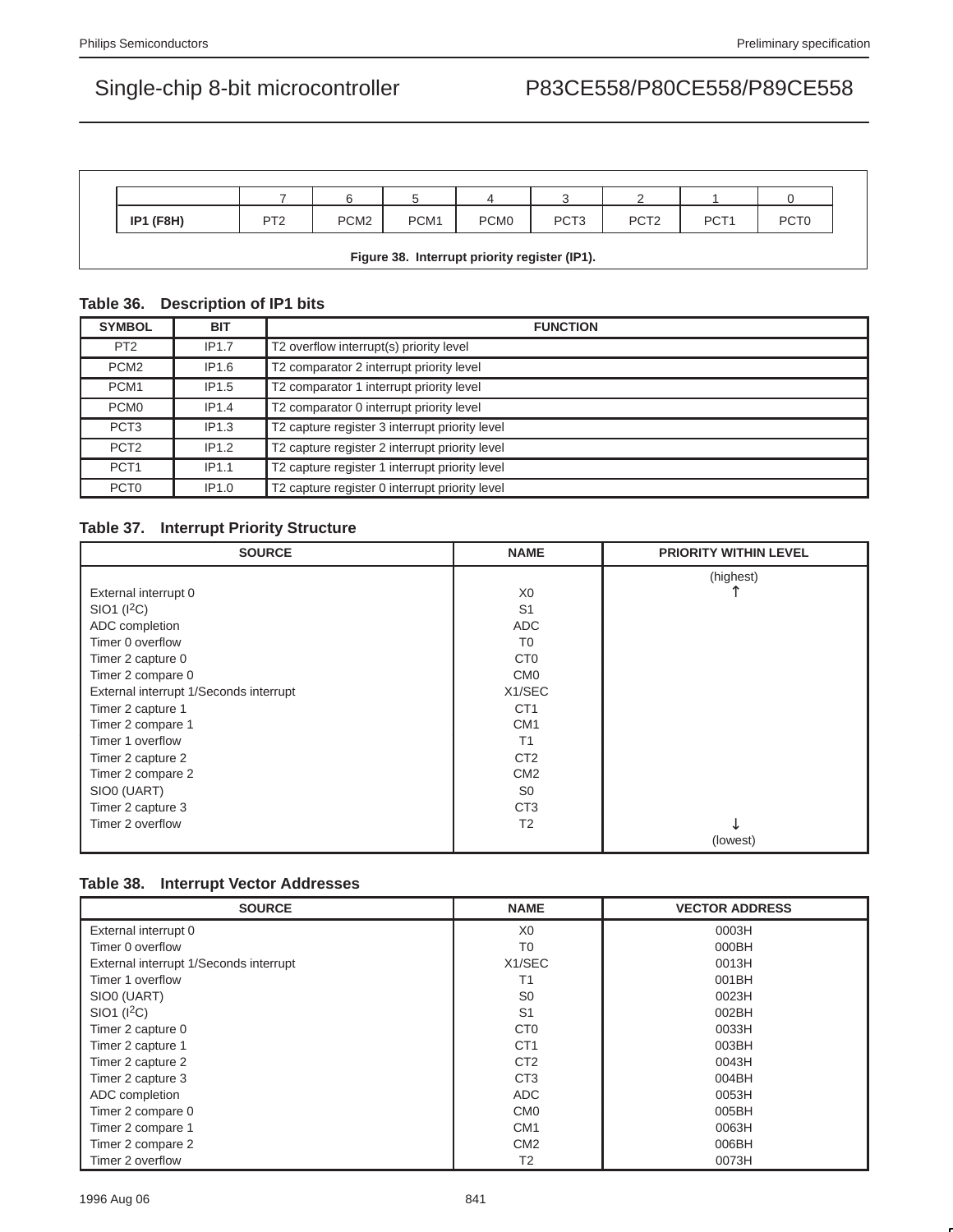| <b>PCON (87H)</b>                         | <b>SMOD</b> | <b>ARD</b> | <b>RFI</b> | <b>WLE</b> | GF1 | GF <sub>0</sub> | PD | IDL |
|-------------------------------------------|-------------|------------|------------|------------|-----|-----------------|----|-----|
| Figure 39. Power control register (PCON). |             |            |            |            |     |                 |    |     |

### **Table 39. Description of PCON bits**

| <b>SYMBOL</b>   | <b>BIT</b>         | <b>FUNCTION</b>                                                                                                                                                                             |
|-----------------|--------------------|---------------------------------------------------------------------------------------------------------------------------------------------------------------------------------------------|
| <b>SMOD</b>     | PCON.7             | Double Baud rate bit. When set to logic 1 the baud rate is doubled when the serial port SIO0 is being used in<br>modes 1, 2, or 3.                                                          |
| ARD             | PCON.6             | AUX-RAM disable bit. When set to a 1 the internal 768 bytes AUX-RAM is disabled, so that all<br>$MOVX$ -Instructions access the external data memory – as it is with the standard PCB80C51. |
| <b>RFI</b>      | PCON <sub>.5</sub> | Reduced radio frequency interference bit. When set to a 1 the toggling of ALE pin is prohibited. This bit is<br>cleared on RESET (see also sections Features (EMC) and Pinning).            |
| <b>WLE</b>      | PCON.4             | Watchdog load enable. This flag must be set by software prior to loading timer T3 (watchdog timer). It is cleared<br>when timer T3 is loaded.                                               |
| GF <sub>1</sub> | PCON.3             | General-purpose flag bit                                                                                                                                                                    |
| GF <sub>0</sub> | PCON.2             | General-purpose flag bit                                                                                                                                                                    |
| <b>PD</b>       | PCON.1             | Power-down bit. Setting this bit activates the power-down mode. It can only be set if input EW is high.                                                                                     |
| IDL             | PCON.0             | Idle Mode bit. Setting this bit activates the Idle Mode.                                                                                                                                    |

### **6.11 Power Reduction Modes**

Two software-selectable modes of reduced power consumption are implemented. These are the Idle Mode and the Power-down Mode.

Idle Mode operation permits the interrupt, serial ports and timer blocks T0, T1 and T3 to function while the CPU is halted. The following functions are switched off when the microcontroller enters the Idle Mode:

| $\bullet$ CPU     | (halted)                            |
|-------------------|-------------------------------------|
| $\bullet$ Timer 2 | (stopped and reset)                 |
| • PWM0, PWM1      | $(reset, output = HIGH)$            |
| $\bullet$ ADC     | (aborted if conversion in progress) |

The following functions remain active during Idle Mode. These functions may generate an interrupt or reset and thus terminate the Idle Mode:

- Timer 0, Timer 1, Timer 3 (Watchdog timer)
- UART
- $\bullet$   $l^2C$
- External interrupt
- Seconds Timer

In Power-down Mode the system clock is halted. If the PLL oscillator is selected (SELXTAL1 = 0) and the RUN32 bit is set, the 32 kHz oscillator keeps running, otherwise it is stopped. If the HF-oscillator (SELXTAL1 = 1) is selected, it is stopped after setting the bit PD in the PCON register.

## **Table 40. External Pin Status During Idle and Power-Down Modes**

| <b>MODE</b> | <b>MEMORY</b> | <b>PSEN</b><br><b>ALE</b><br>PORT <sub>0</sub><br>PORT <sub>1</sub> |  |        |      |         | PORT <sub>3</sub> | PORT <sub>4</sub> | <b>SCL/SDA</b> | PWM0/PWM1   |
|-------------|---------------|---------------------------------------------------------------------|--|--------|------|---------|-------------------|-------------------|----------------|-------------|
| Idle        | Internal      |                                                                     |  | data   | data | data    | data              | data              | operative (1)  | HIGH        |
| Idle        | External      |                                                                     |  | high-Z | data | address | data              | data              | operative (1)  | <b>HIGH</b> |
| Power-down  | Internal      |                                                                     |  | data   | data | data    | data              | data              | high-Z         | <b>HIGH</b> |
| Power-down  | External      |                                                                     |  | high-Z | data | data    | data              | data              | high-Z         | <b>HIGH</b> |

**NOTE:**

1. In Idle Mode SCL and SDA can be active as outputs only if SIO1 is enabled; if SIO1 is disabled (S1CON.6/ENS1 = 0) these pins are in a high-impedance state.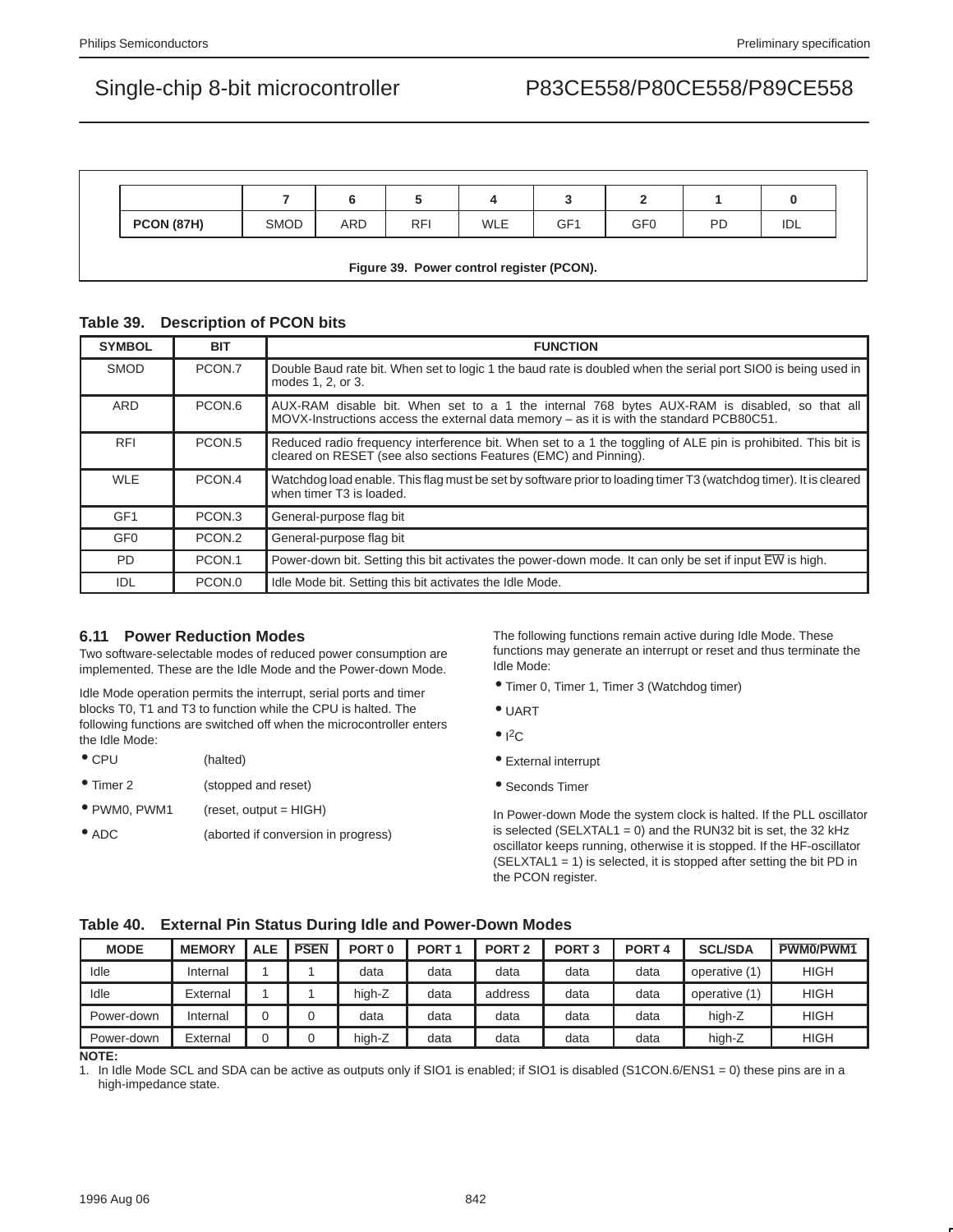



### **6.11.1 Power Control Register**

The modes Idle and Power-down are activated by software via the Special Function Register PCON. Its hardware address is 87H. PCON is not bit addressable. The reset value of PCON is  $(00000000)$ .

### **6.11.2 Idle Mode**

The instruction that sets PCON.0 is the last instruction executed in the normal operating mode before Idle Mode is activated. Once in the Idle Mode, the CPU status is preserved in its entirety: the Stack Pointer, Program Counter, Program Status Word, Accumulator, RAM and all other registers maintain their data during Idle Mode. The status of external pins during Idle Mode is shown in Table 40.

There are three ways to terminate the Idle Mode:

Activation of any enabled interrupt X0, T0, X1, SEC, T1, S0 or S1 will cause PCON.0 to be cleared by hardware terminating Idle Mode but only, if there is no interrupt in service with the same or higher priority. The interrupt is serviced, and following return from interrupt instruction RETI, the next instruction to be executed will be the one which follows the instruction that wrote a logic 1 to PCON.0.

The flag bits GF0 and GF1 may be used to determine whether the interrupt was received during normal execution or during Idle Mode. For example, the instruction that writes to PCON.0 can also set or clear one or both flag bits. When Idle Mode is terminated by an interrupt, the service routine can examine the status of the flag bits.

The second way of terminating the Idle Mode is with an external hardware reset. Since the oscillator is still running, the hardware reset is required to be active for two machine cycles (24 HF oscillator periods) to complete the reset operation if the HF oscillator is selected.

When the PLL oscillator is selected a hardware reset of  $\geq 1$  usec (but no longer than 10 ms) is required and the microcontroller will typically restart within 63 msec after the reset has finished.

The third way of terminating the Idle Mode is by internal watchdog reset. The microcontroller restarts after 3 machine cycles in all cases.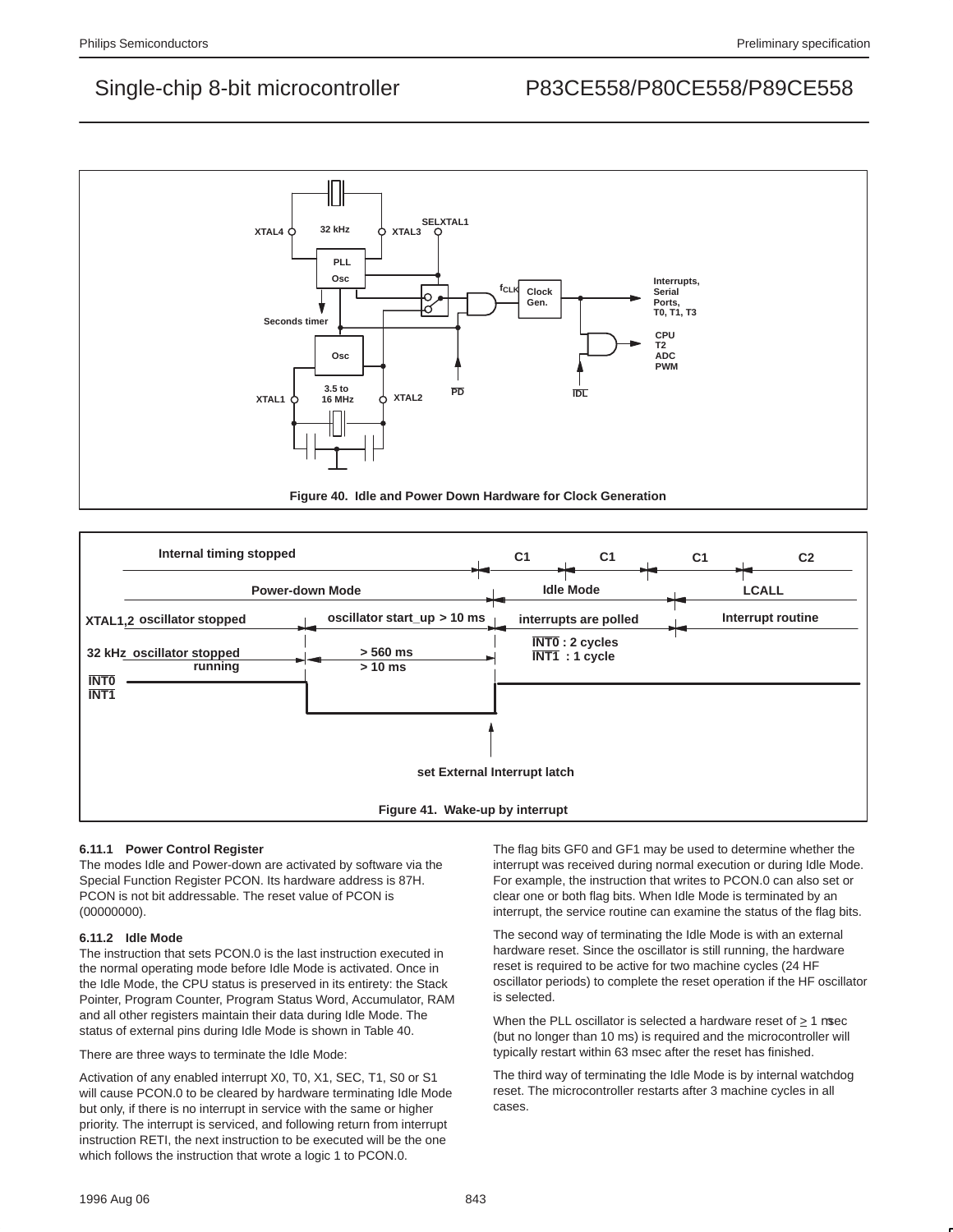#### **6.11.3 Power-down Mode**

The instruction that sets PCON.1 is the last executed prior to going into the Power-down Mode. Once in Power-down Mode, the HF oscillator is stopped. The 32 kHz oscillator may stay running. The content of the on-chip RAM and the Special Function Registers are preserved. Note that the Power-down Mode can not be entered when the watchdog has been enabled.

The Power-down Mode can be terminated by an external RESET in the same way as in the 80C51 (RAM is saved, but SFRs are cleared due to RESET) or in addition by any one of the external interrupts (INT0, INT1) or Seconds interrupt.

The status of the external pins during Power-down Mode is shown in Table 40. If the Power-down Mode is activated while in external program memory, the port data that is held in the Special Function Register P2 is restored to Port 2.

If the data is a logic1, the port pin is held HIGH during the Power-down Mode by the strong pull-up transistor P1 (see Figure 9).

The Power-down Mode should not be entered within an interrupt routine because Wake-up with an external or 'Seconds' interrupt is not possible in that case.

#### **6.11.4 Wake-up from Power-down Mode**

The Power-down Mode of the P8xCE558 can also be terminated by any one of the three enabled interrupts, INT0, INT1 or Seconds interrupt.

If there is an interrupt already in service, which has same or higher priority as the Wake-up interrupt, Power-down Mode will switch over to Idle Mode and stay there until an interrupt of higher priority terminates Idle Mode.

A termination with these interrupts does not affect the internal data memory and does not affect the Special Function Registers. This



gives the possibility to exit Power-down without changing the port output levels. To terminate the Power-down Mode with an external interrupt,  $\overline{\text{INT0}}$  or  $\overline{\text{INT1}}$  must be switched to be level-sensitive and must be enabled. The external interrupt input signal INT0 or INT1 must be kept LOW till the oscillator has restarted and stabilized (see Figure 41). A Seconds interrupt will terminate the Power-down Mode if it is enabled and  $\overline{\text{INT1}}$  is level sensitive. In order to prevent any interrupt priority problems during Wake-up, the priority of the desired Wake-up interrupt should be higher than the priorities of all other enabled interrupt sources.

The instruction following the one that put the device into the Power-down Mode will be the first one which will be executed after the interrupt routine has been serviced.

### **6.12 Oscillator Circuits**

The input signal SELXTAL1 connected to logic "1" selects the XTAL1, 2 oscillator (standard 80C51) instead of the XTAL3, 4 oscillator, which is halted and XTAL3, 4 must not be connected.

#### **6.12.1 XTAL1, 2 Oscillator circuit (standard 80C51)**

The oscillator circuit of the P8xCE558 is a single-stage inverting amplifier in a Pierce oscillator configuration. The circuitry between the XTAL1 and XTAL2 is basically an inverter biased to the transfer point. Either a crystal or ceramic resonator can be used as the feedback element to complete the oscillator circuitry. Both are operated in parallel resonance. XTAL1 is the high gain amplifier input, and XTAL2 is the output (see Figure 42). To drive the P8xCE558 externally, XTAL1 is driven from an external source and XTAL2 left open-circuit (see Figure 43).

### **6.12.2 XTAL3, 4 Circuitry**

Please refer to chapter 6.13.1

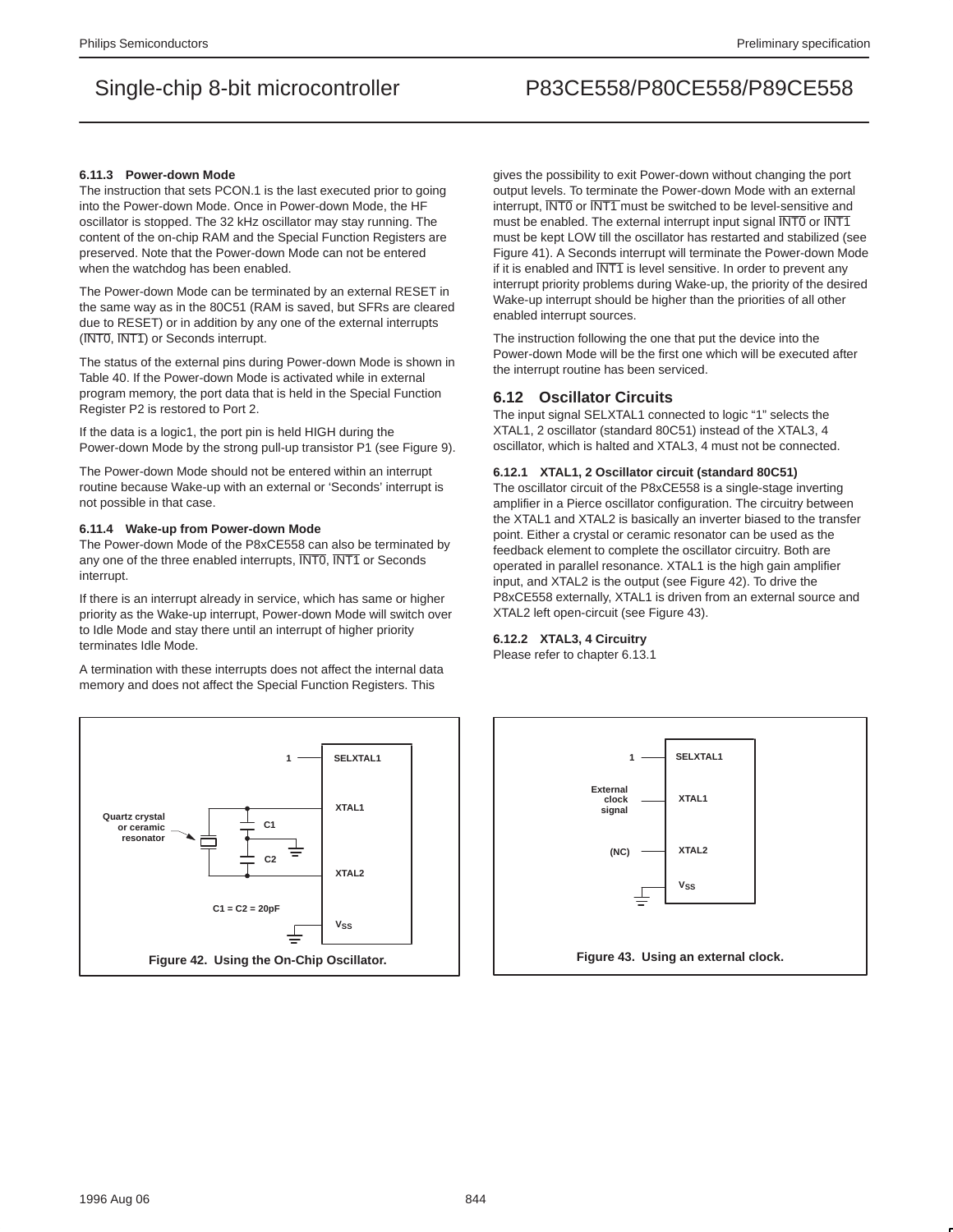### **6.13 32kHz PLL Oscillator with Seconds Timer**

#### **6.13.1 XTAL3,4 Oscillator Circuitry**

The input signal SELXTAL1 connected to logic "0" selects the 32kHz oscillator together with the PLL instead of the XTAL1,2 oscillator, which is halted. XTAL2 is floating in that case.

The 32kHz oscillator consists of an inverter, which forms a Pierce oscillator with the on-chip components C1,C2,Rf and an external crystal of 32768 Hz.

During the following situations, the inverter is switched to tristate and XTAL3 is pulled to Vss :

- during Power-down Mode, when the PLL control register bit RUN32 (PLLCON.7) was set to '0';
- during Reset (RSTIN = HIGH) ;
- when the XTAL1,2 oscillator is selected (SELXTAL1 = HIGH).

#### **6.13.2 PLL CCO**

A current controlled oscillator (CCO) generates a clock frequency  $f_{CCO}$  of approx. 32, 38, 44 or 50 MHz, controlled by the PLL, with the 32kHz oscillator as the reference clock. The system clock frequency  $f_{CLK}$  can be varied under software control by changing the contents of the PLL control register (PLLCON):

f<sub>CCO</sub> can be changed via the PLLCON bits FSEL(1:0) (see Table 41). The maximum locking time is 10 ms<sup>1</sup>.

During the stabilization phase, no time critical routines should be executed.

The system clock frequency  $f_{CLK}$  is derived from  $f_{CCO}$  under control of the PLLCON bits FSEL(4:0) (see Table 41).

If only FSEL(4:2) is changed but not FSEL(1:0), then it takes about 1us until the new frequency is available.

Changing the system clock frequency has to be done in two steps.

#### **From HIGH to LOW frequencies:** First change (FSEL(4:2), then FSEL (1:0).

#### **From LOW to HIGH frequencies:**

First change only FSEL (1:0) and after a stabilization phase of 10 ms change FSEL (4:2).

#### **6.13.3 PLL Control Register – PLLCON**

PLLCON is a special function register, which can be read and written by software. It contains the control bits:

- to select one of several system clock frequencies (see Table 41);
- the seconds interrupt flag: SECINT
- to enable the seconds interrupt flag: ENSECI
- the RUN32 bit, which defines if during Power-down Mode the 32kHz oscillator is halted or stays running.

PLLCON is initialized to 0DH upon Reset (RSTIN = '1') or Watchdog Timer Overflow. PLLCON = 0DH corresponds to a system clock frequency of 11.01 MHz.

| <b>LCON (F9H)</b><br>PI | <b>JN32</b> | . FNSEC'<br>_______ | <b>SECINT</b> | FSEL. | ১⊏∟.ර | ᄃᄋᄃ<br>. JLL.4 | ---<br>◡––– | $\blacksquare$ |
|-------------------------|-------------|---------------------|---------------|-------|-------|----------------|-------------|----------------|

#### **Figure 44. PLL control register (PLLCON).**

#### **Table 41. PLLCON**

| <b>SYMBOL</b> | <b>BIT</b>     |                               | <b>FUNCTION</b>                                                                                                                                                                           |                              |                                                                |       |  |  |  |  |  |  |
|---------------|----------------|-------------------------------|-------------------------------------------------------------------------------------------------------------------------------------------------------------------------------------------|------------------------------|----------------------------------------------------------------|-------|--|--|--|--|--|--|
| RUN32         | PLLCON.7       |                               | $RUN32 = 0$ : The 32 kHz oscillator halts during Power-down.<br>RUN32 = 1: The 32 kHz oscillator stays running during Power-down.                                                         |                              |                                                                |       |  |  |  |  |  |  |
| <b>ENSECI</b> | PLLCON.6       |                               |                                                                                                                                                                                           |                              | Enable the seconds interrupt. (enabling INT1 is also required) |       |  |  |  |  |  |  |
| <b>SECINT</b> | PLLCON.5       |                               | Seconds interrupt requested by an overflow of the seconds timer (which occurs every second) or via writing<br>a '1' to this bit. SECINT can only be cleared by writing a '0' to this bit. |                              |                                                                |       |  |  |  |  |  |  |
| FSEL.4        | PLLCON.4       | System clock frequency in MHz |                                                                                                                                                                                           |                              |                                                                |       |  |  |  |  |  |  |
| to            | to<br>PLLCON.0 |                               |                                                                                                                                                                                           |                              | FSEL[4:2]                                                      |       |  |  |  |  |  |  |
| FSEL.0        |                |                               |                                                                                                                                                                                           | 100                          | 011                                                            | 010   |  |  |  |  |  |  |
|               |                | <b>FSEL[1:0]</b>              | 11<br>10<br>01<br>00                                                                                                                                                                      | 3.93<br>4.72<br>5.51<br>6.29 | 7.86<br>9.44<br>11.01<br>12.58                                 | 15.73 |  |  |  |  |  |  |

Other combinations, than mentioned above, are reserved and may not be selected. This allows to generate the standard baudrates 19200, 9600, 4800, 2400 and 1200 Baud, when using the UART and Timer1.

#### **NOTE:**

1. This parameter is characterized.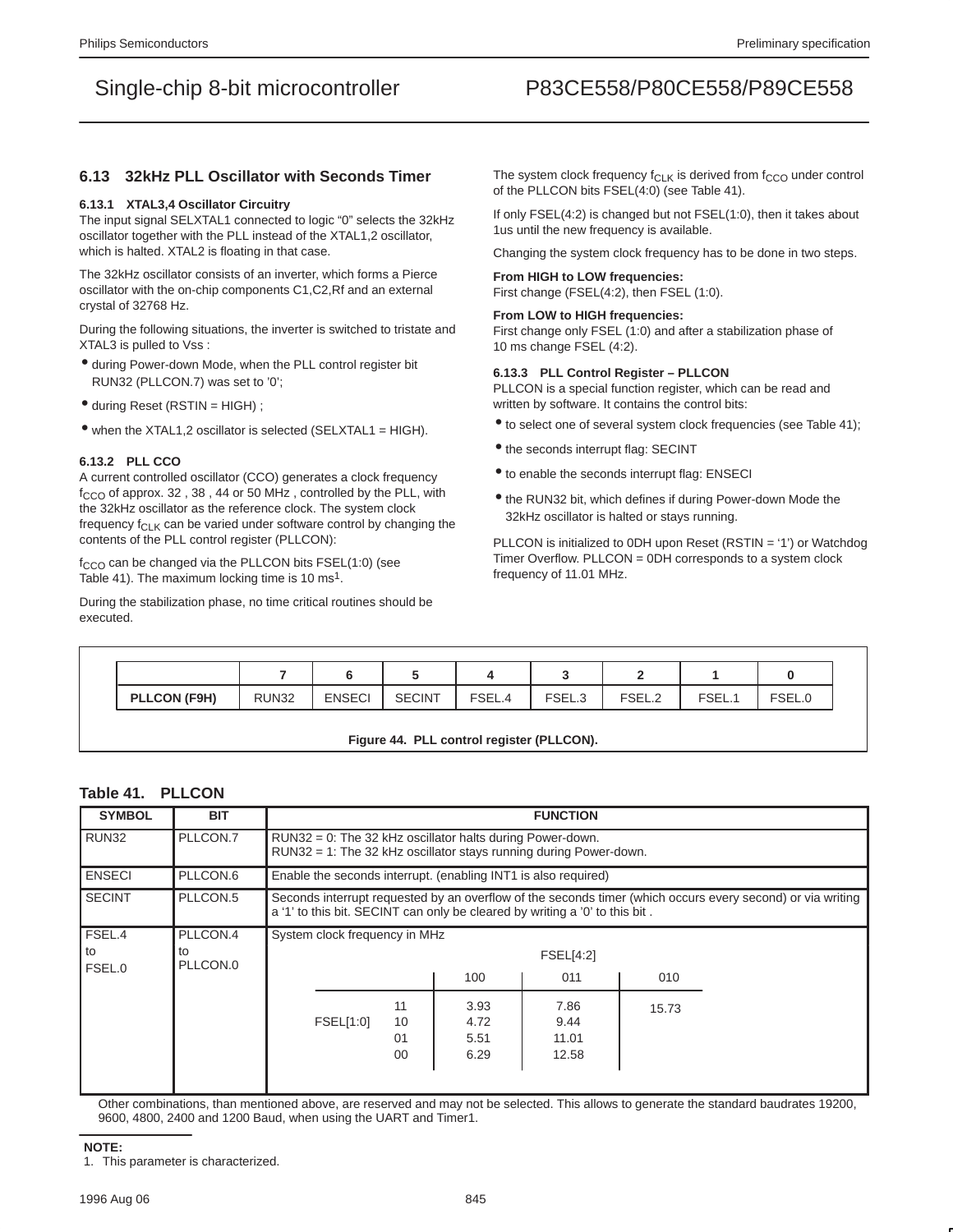#### **6.13.4 Seconds Timer**

This counter provides an overflow signal every second, when the 32kHz oscillator is running.

The overflow output sets the interrupt flag SECINT. This interrupt can be disabled/enabled by ENSECI. If SECINT is enabled, it is logically ORed with INT1 (external interrupt 1).

Seconds interrupt and INT1 therefor share the same priority and vector. The software has to check both flags SECINT (PLLCON.5) and IE1 (TCON.3), to distinguish between the two interrupt sources. SECINT can only be cleared via writing a '0' to this bit .

The external interrupts INT0 , INT1 or the seconds interrupt can Wake-up the PLL oscillator and the microcontroller as described in chapter "Wake-up from Power-down Mode".

For a Wake-up via INT1 or seconds interrupt, IE1 must be enabled and level-sensitive.

A further function of the seconds timer is to control the start-up timing of the microcontroller after Reset or after Wake-up from

Power-down. It controls the stretching of the reset pulse to the microcontroller and controls releasing the system clock to the microcontroller.

A RSTIN signal of 1us at minimum will reset the microcontroller.

In case of Reset or Wake-up with halted 32kHz oscillator: From RSTIN falling edge or Wake-up interrupt it takes 560ms at maximum for the start-up of the 32kHz oscillator itself and the stabilization of the PLL's.

In case of Wake-up with running 32kHz oscillator: From Wake-up interrupt it takes about 1ms for the stabilization of the PLL's.

After this start-up time, the microcontroller is supplied with the system clock and – in case of a reset – the internally stretched reset signal overlaps about 45us, to guarantee a proper initialization of the microcontroller.

For further information refer to section **6.11 Power reduction modes**.

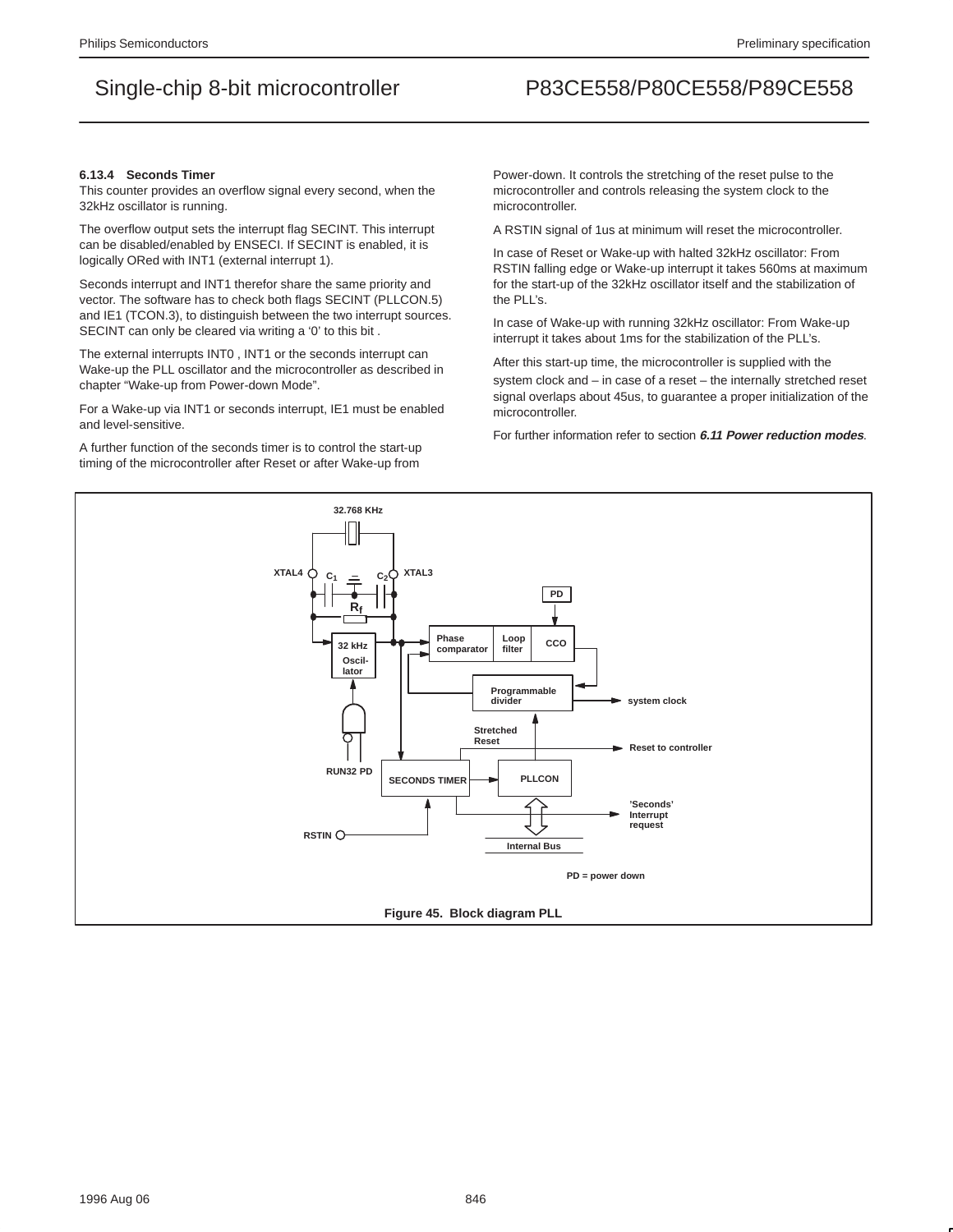### **6.14 Reset Circuitry**

The reset input pin RSTIN is connected to a Schmitt trigger for noise reduction (see Figure 46). Is the HF-oscillator selected a Reset is accomplished by holding the RSTIN pin HIGH for at least 2 machine cycles (24 system clock periods). Is the PLL-oscillator selected the RSTIN-pulse must have a width of 1 µs at least, independent of the 32 kHz-oscillator is running or not (see PLL description). The CPU responds by executing an internal reset. The RSTOUT pin represents the signal resetting the CPU and can be used to reset peripheral devices.

The RSTOUT level also could be high due to a Watchdog timer overflow.

The length of the output pulse from T3 is 3 machine cycles. A pulse of such short duration is necessary in order to recover from a processor or system fault as fast as possible.

During Reset, ALE and PSEN output a HIGH level. In order to perform a correct reset, this level must not be affected by external elements.

A Reset leaves the internal registers as shown in Table 5.

The internal RAM is not affected by Reset. At power-on, the RAM content is indeterminate.

### **6.15 Power-on Reset**

An automatic Reset can be obtained by switching on  $V_{DD}$ , if the RSTIN pin is connected to  $V_{DD}$  via a capacitor, as shown in Figure 47.

Is the HF oscillator selected the  $V_{DD}$  rise time must not exceed 10 ms and the capacitor should be at least 2.2 µF. The decrease of the RSTIN pin voltage depends on the capacitor and the internal resistor R<sub>RST</sub>. That voltage must remain above the lower threshold for at minimum the HF-oscillator start-up time plus 2 machine cycles. Is the PLL-oscillator selected a 0.1 µF capacitor is sufficient to obtain an automatic reset.



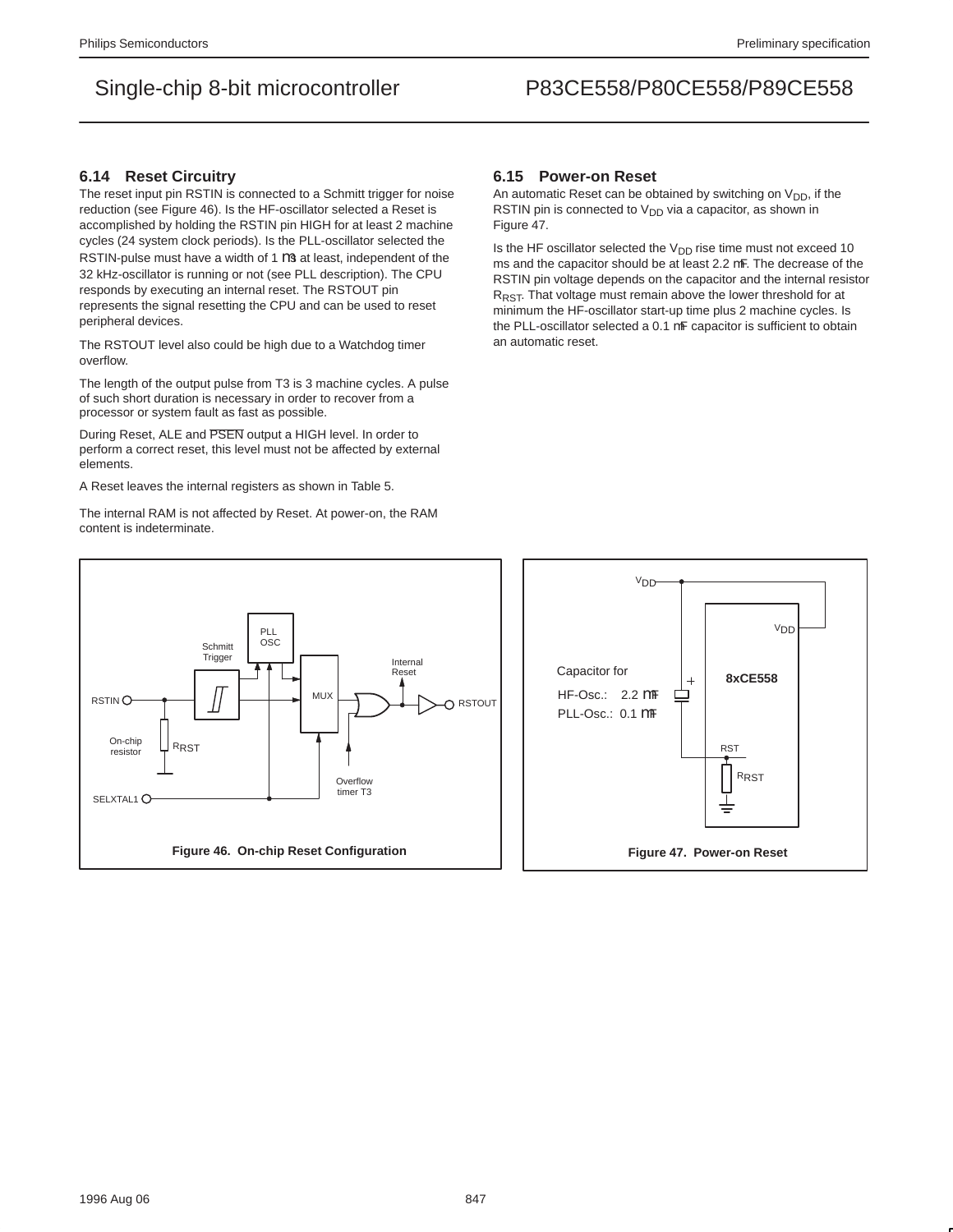### **7. INSTRUCTION SET**

The P8xCE558 uses the powerful instruction set of the PCB80C51. It consists of 49 single-byte, 45 two-byte and 17 three-byte instructions. Using a 16 MHz quartz, 64 of the instructions are executed in 0.75 µs, 45 in 1,5 µs and the multiply, divide instructions in  $3 \mu s$ .

A summary of the instruction set is given in Table 43.

The P8xCE558 has additional Special Function Registers to control the on-chip peripherals.

### **7.1 Addressing Modes**

Most instructions have a "destination, source" field that specifies the data type, addressing modes and operands involved. For all these instructions, except for MOVs, the destination operand is also the source operand (e.g., ADD A,R7).

There are five kinds of addressing modes:

- Register Addressing
	- **–** R0 R7 (4 banks)
	- **–** A,B,C (bit), AB (2 bytes), DPTR (double byte)
- Direct Addressing
	- **–** lower 128 bytes of internal Main RAM (including the 4 R0–R7 register banks)
	- **–** Special Function Registers
	- **–** 128 bits in a subset of the internal Main RAM
	- **–** 128 bits in a subset of the Special Function Registers
- Register-Indirect Addressing
	- **–** internal Main RAM (@R0, @R1, @SP [PUSH/POP])
- **–** internal Auxiliary RAM (@R0, @R1, @DPTR)
- **–** external Data Memory (@R0, @R1, @DPTR)
- Immediate Addressing
	- **–** Program Memory (in-code 8 bit or 16 bit constant)
- Base-Register-plus Index-Register-Indirect Addressing
	- **–** Program Memory look-up table (@DPTR+A, @PC+A)

The first three addressing modes are usable for destination operands.

#### **7.1.1 80C51 Family Instruction Set**

### **Table 42. Instruction that affect Flag settings1**

| <b>INSTRUCTION</b>                                                                                             |                                                          | <b>FLAG</b>                |             |
|----------------------------------------------------------------------------------------------------------------|----------------------------------------------------------|----------------------------|-------------|
|                                                                                                                | C                                                        | OV                         | <b>AC</b>   |
| <b>ADD</b><br><b>ADDC</b><br><b>SUBB</b><br>MUL<br>DIV<br>DA<br><b>RRC</b><br><b>RLC</b><br>SETB <sub>C</sub>  | X<br>X<br>Χ<br>$\mathbf 0$<br>0<br>Χ<br>Χ<br>X<br>1      | X<br>Χ<br>Χ<br>Χ<br>Χ<br>X | X<br>X<br>X |
| CLR <sub>C</sub><br>CPL C<br>ANL C, bit<br>ANL C,/bit<br>ANL C, bit<br>ORL C, bit<br>MOV C, bit<br><b>CJNE</b> | 0<br>Χ<br>X<br>Χ<br>$\mathsf X$<br>$\mathsf X$<br>Χ<br>X |                            |             |

#### **NOTES:**

1. Note that operations on SFR byte address 208 or bit addresses 209-215 (i.e., the PSW or bits in the PSW) will also affect flag settings.

#### **Notes on instruction set and addressing modes:**

| Rn                                              | Register R7-R0 of the currently selected Register<br>Bank.                                                                                                                            |  |  |  |  |  |  |  |
|-------------------------------------------------|---------------------------------------------------------------------------------------------------------------------------------------------------------------------------------------|--|--|--|--|--|--|--|
| direct                                          | 8-bit internal data location's address. This could be<br>an Internal Data RAM location (0-127) or a SFR<br>[i.e., I/O port, control register, status register, etc.<br>$(128-255)$ ]. |  |  |  |  |  |  |  |
| @Ri                                             | 8-bit RAM location addressed indirectly through<br>register R1 or R0 of the actual register bank.                                                                                     |  |  |  |  |  |  |  |
| #data                                           | 8-bit constant included in the instruction.                                                                                                                                           |  |  |  |  |  |  |  |
| #data 16                                        | 16-bit constant included in the instruction                                                                                                                                           |  |  |  |  |  |  |  |
| addr 16                                         | 16-bit destination address. Used by LCALL and<br>LJMP. A branch can be anywhere within the<br>64 Kbytes Program Memory address space.                                                 |  |  |  |  |  |  |  |
| addr 11                                         | 11-bit destination address. Used by ACALL and<br>AJMP. The branch will be within the same 2 Kbytes<br>page of program memory as the first byte of the<br>following instruction.       |  |  |  |  |  |  |  |
| rel                                             | Signed (two's complement) 8-bit offset byte. Used<br>by SJMP and all conditional jumps. Range is -128<br>to $+127$ bytes relative to first byte of the following<br>instruction.      |  |  |  |  |  |  |  |
| bit                                             | Direct Addressed bit in Internal Data RAM or<br>Special Function Register.                                                                                                            |  |  |  |  |  |  |  |
| Hexadecimal opcode cross-reference to Table 43: |                                                                                                                                                                                       |  |  |  |  |  |  |  |

| $\star$ | 8, 9, A, B, C, D, E, F.         |
|---------|---------------------------------|
| $***$   | 11, 31, 51, 71, 91, B1, D1, F1. |
| ***     | 01, 21, 41, 61, 81, A1, C1, E1. |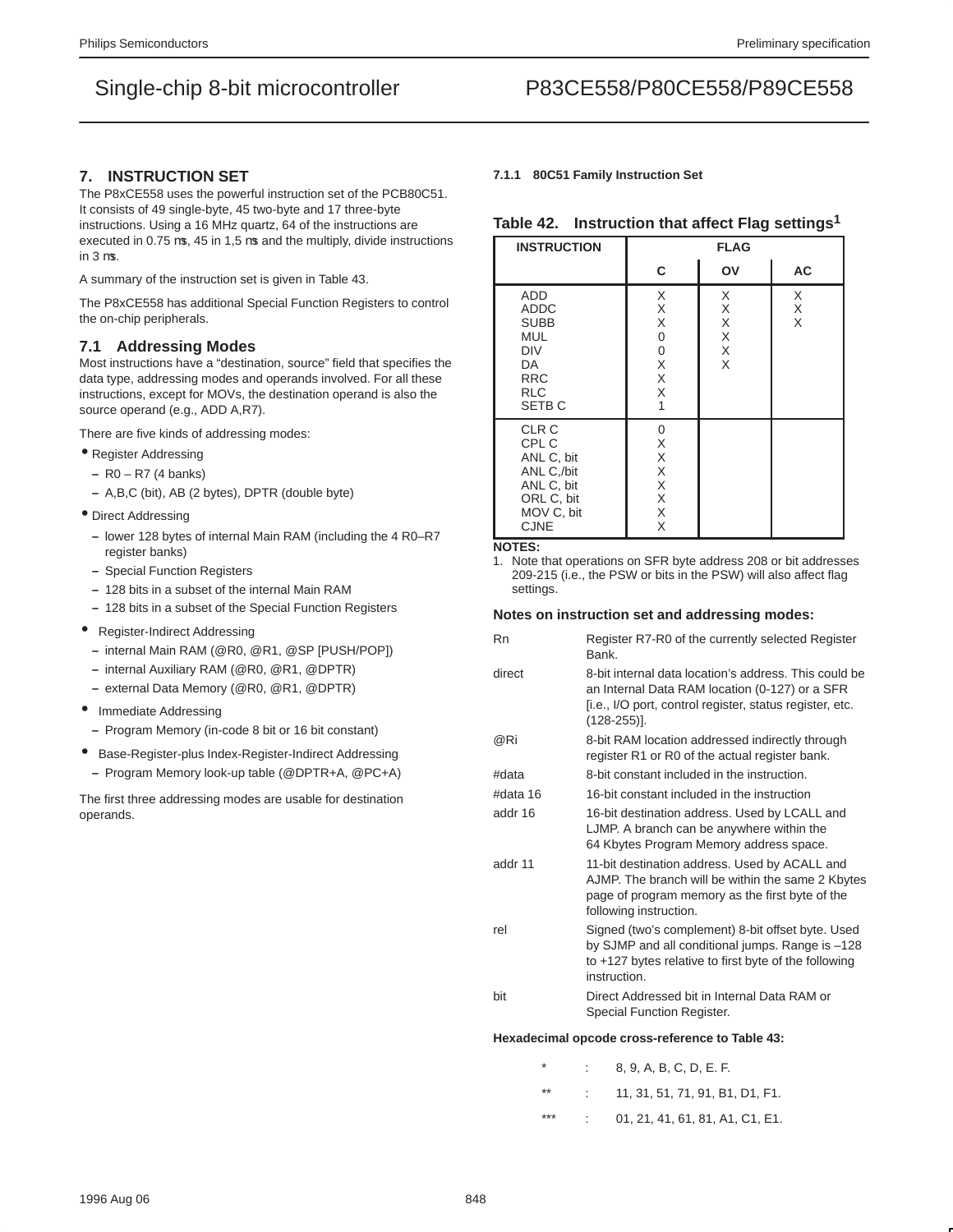|             | <b>MNEMONIC</b>              | <b>DESCRIPTION</b>                           |                | <b>BYTE / CYCLES</b> | <b>OPCODE</b><br>(HEX.) |
|-------------|------------------------------|----------------------------------------------|----------------|----------------------|-------------------------|
|             | <b>ARITHMETIC OPERATIONS</b> |                                              |                |                      |                         |
| <b>ADD</b>  | A,Rn                         | Add register to Accumulator                  | 1              | $\mathbf{1}$         | $2^*$                   |
| <b>ADD</b>  | A, direct                    | Add direct byte to Accumulator               | 2              | 1                    | 25                      |
| ADD         | A, @Ri                       | Add indirect RAM to Accumulator              | 1              | 1                    | 26, 27                  |
| <b>ADD</b>  | A,#data                      | Add immediate data to Accumulator            | $\overline{2}$ | 1                    | 24                      |
| ADDC        | A,Rn                         | Add register to Accumulator with carry       | 1              | 1                    | $3^*$                   |
| <b>ADDC</b> | A, direct                    | Add direct byte to Accumulator with carry    | 2              | 1                    | 35                      |
| <b>ADDC</b> | A, @Ri                       | Add indirect RAM to Accumulator with carry   | 1              | 1                    | 36, 37                  |
| <b>ADDC</b> | A,#data                      | Add immediate data to ACC with carry         | 2              | 1                    | 34                      |
| <b>SUBB</b> | A,Rn                         | Subtract Register from ACC with borrow       | 1              | 1                    | $9*$                    |
| <b>SUBB</b> | A, direct                    | Subtract direct byte from ACC with borrow    | $\overline{2}$ | 1                    | 95                      |
| <b>SUBB</b> | A, @Ri                       | Subtract indirect RAM from ACC with borrow   | 1              | 1                    | 96, 97                  |
| <b>SUBB</b> | A,#data                      | Subtract immediate data from ACC with borrow | 2              | 1                    | 94                      |
| <b>INC</b>  | Α                            | Increment Accumulator                        | 1              | 1                    | 04                      |
| <b>INC</b>  | <b>Rn</b>                    | Increment register                           | 1              | 1                    | $0^*$                   |
| <b>INC</b>  | direct                       | Increment direct byte                        | 2              | 1                    | 05                      |
| <b>INC</b>  | @Ri                          | Increment indirect RAM                       | 1              | 1                    | 06, 07                  |
| DEC         | A                            | Decrement Accumulator                        | 1              | 1                    | 14                      |
| <b>DEC</b>  | Rn                           | Decrement Register                           | 1              | 1                    | $1^*$                   |
| <b>DEC</b>  | direct                       | Decrement direct byte                        | 2              | 1                    | 15                      |
| DEC         | @Ri                          | Decrement indirect RAM                       | 1              | 1                    | 16, 17                  |
| <b>INC</b>  | <b>DPTR</b>                  | Increment Data Pointer                       | 1              | 2                    | A <sub>3</sub>          |
| <b>MUL</b>  | AB                           | Multiply A and B                             | 1              | 4                    | A4                      |
| DIV         | AB                           | Divide A by B                                | 1              | 4                    | 84                      |
| DA          | A                            | Decimal Adjust Accumulator                   | 1              | 1                    | D <sub>4</sub>          |
|             | <b>LOGICAL OPERATIONS</b>    |                                              |                |                      |                         |
| <b>ANL</b>  | A,Rn                         | AND Register to Accumulator                  | 1              | 1                    | $5*$                    |
| ANL         | A, direct                    | AND direct byte to Accumulator               | 2              | 1                    | 55                      |
| ANL         | A,@Ri                        | AND indirect RAM to Accumulator              | 1              | 1                    | 56, 57                  |
| ANL         | A,#data                      | AND immediate data to Accumulator            | $\overline{2}$ | 1                    | 54                      |
| ANL         | direct, A                    | AND Accumulator to direct byte               | 2              | 1                    | 52                      |
| ANL         | direct,#data                 | AND immediate data to direct byte            | 3              | 2                    | 53                      |
| ORL         | A,Rn                         | OR register to Accumulator                   | $\mathbf{1}$   | 1                    | $4^*$                   |
| ORL         | A, direct                    | OR direct byte to Accumulator                | 2              | 1                    | 45                      |
| ORL         | A, @Ri                       | OR indirect RAM to Accumulator               | $\mathbf{1}$   | 1                    | 46, 47                  |
| ORL         | A,#data                      | OR immediate data to Accumulator             | 2              | 1                    | 44                      |
| ORL         | direct, A                    | OR Accumulator to direct byte                | 2              | 1                    | 42                      |
| ORL         | direct,#data                 | OR immediate data to direct byte             | 3              | 2                    | 43                      |
| <b>XRL</b>  | A,Rn                         | Exclusive-OR register to Accumulator         | 1              | 1                    | $6*$                    |
| <b>XRL</b>  | A, direct                    | Exclusive-OR direct byte to Accumulator      | 2              | 1                    | 65                      |
| <b>XRL</b>  | A, @Ri                       | Exclusive-OR indirect RAM to Accumulator     | $\mathbf{1}$   | 1                    | 66, 67                  |

## **Table 43. 80C51 Instruction Set Summary**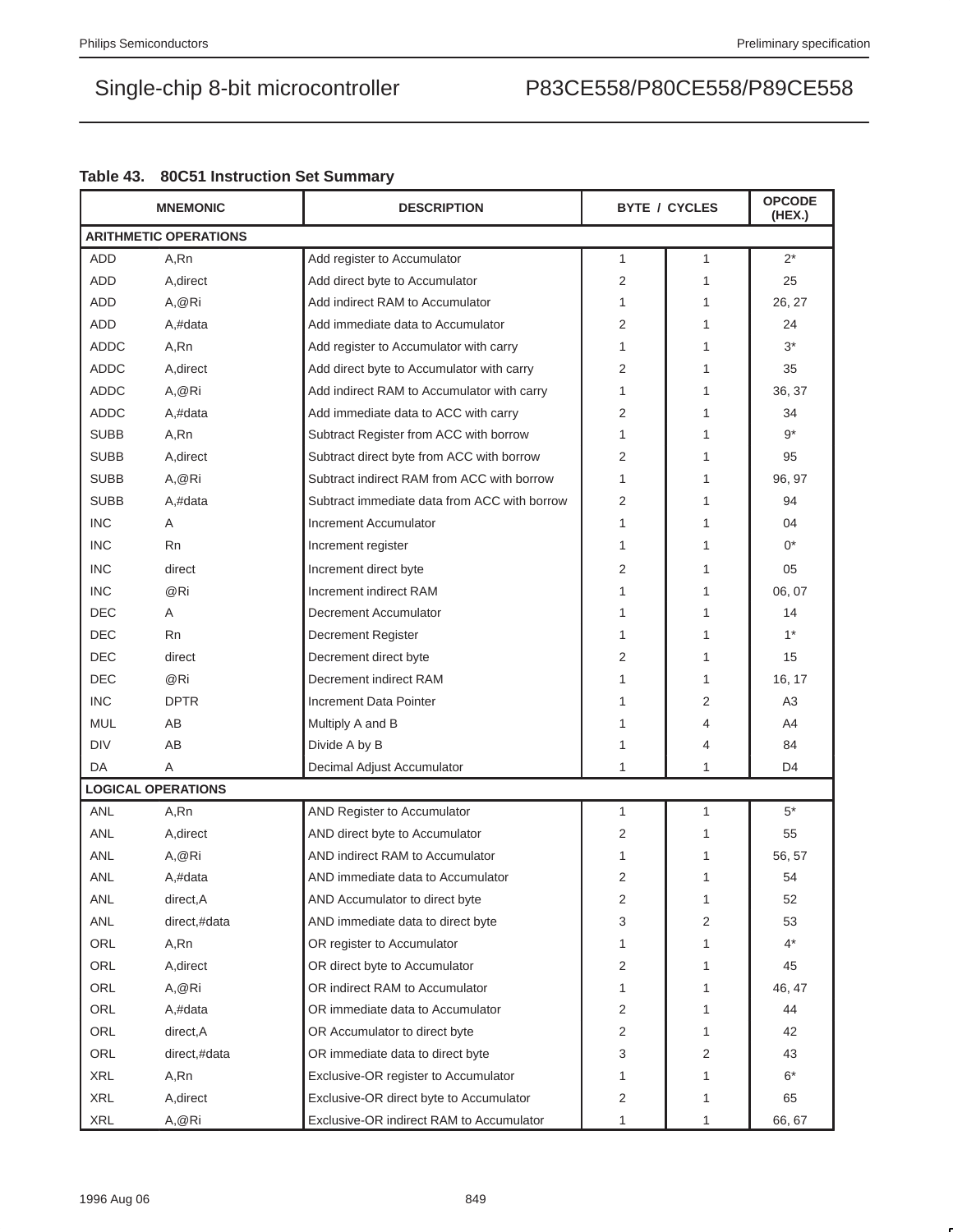|                      | <b>MNEMONIC</b>                       | <b>DESCRIPTION</b>                                | <b>BYTE / CYCLES</b> |   | <b>OPCODE</b><br>(HEX.)         |  |  |
|----------------------|---------------------------------------|---------------------------------------------------|----------------------|---|---------------------------------|--|--|
|                      | <b>LOGICAL OPERATIONS (Continued)</b> |                                                   |                      |   |                                 |  |  |
| <b>XRL</b>           | A,#data                               | Exclusive-OR immediate data to Accumulator        | 2                    | 1 | 64                              |  |  |
| <b>XRL</b>           | direct, A                             | Exclusive-OR Accumulator to direct byte           | 2                    | 1 | 62                              |  |  |
| <b>XRL</b>           | direct,#data                          | Exclusive-OR immediate data to direct byte        | 3                    | 2 | 63                              |  |  |
| <b>CLR</b>           | A                                     | <b>Clear Accumulator</b>                          | 1                    | 1 | E4                              |  |  |
| CPL                  | A                                     | <b>Complement Accumulator</b>                     | 1                    | 1 | F4                              |  |  |
| <b>RL</b>            | A                                     | Rotate Accumulator left                           | 1                    | 1 | 23                              |  |  |
| <b>RLC</b>           | A                                     | Rotate Accumulator left through the carry         | 1                    | 1 | 33                              |  |  |
| <b>RR</b>            | A                                     | Rotate Accumulator right                          | 1                    | 1 | 03                              |  |  |
| <b>RRC</b>           | Α                                     | Rotate Accumulator right through the carry        | 1                    | 1 | 13                              |  |  |
| <b>SWAP</b>          | Α                                     | Swap nibbles within the Accumulator               | 1                    | 1 | C4                              |  |  |
| <b>DATA TRANSFER</b> |                                       |                                                   |                      |   |                                 |  |  |
| <b>MOV</b>           | A,Rn                                  | Move register to Accumulator                      | $\mathbf{1}$         | 1 | $\mathsf{E}^\star$              |  |  |
| <b>MOV</b>           | A, direct                             | Move direct byte to Accumulator                   | 2                    | 1 | E <sub>5</sub>                  |  |  |
| <b>MOV</b>           | A, @Ri                                | Move indirect RAM to Accumulator                  | 1                    | 1 | E6, E7                          |  |  |
| <b>MOV</b>           | A.#data                               | Move immediate data to Accumulator                | 2                    | 1 | 74                              |  |  |
| <b>MOV</b>           | Rn,A                                  | Move Accumulator to register                      | 1                    | 1 | $F^*$                           |  |  |
| <b>MOV</b>           | Rn, direct                            | Move direct byte to register                      | 2                    | 2 | A*                              |  |  |
| <b>MOV</b>           | RN,#data                              | Move immediate data to register                   | 2                    | 1 | $7^*$                           |  |  |
| <b>MOV</b>           | direct, A                             | Move Accumulator to direct byte                   | $\overline{2}$       | 1 | F <sub>5</sub>                  |  |  |
| <b>MOV</b>           | direct, Rn                            | Move register to direct byte                      | 2                    | 2 | $8*$                            |  |  |
| <b>MOV</b>           | direct, direct                        | Move direct byte to direct                        | 3                    | 2 | 85                              |  |  |
| <b>MOV</b>           | direct, @Ri                           | Move indirect RAM to direct byte                  | 2                    | 2 | 86, 87                          |  |  |
| <b>MOV</b>           | direct,#data                          | Move immediate data to direct byte                | 3                    | 2 | 75                              |  |  |
| <b>MOV</b>           | @Ri,A                                 | Move Accumulator to indirect RAM                  | 1                    | 1 | F6, F7                          |  |  |
| <b>MOV</b>           | @Ri,direct                            | Move direct byte to indirect RAM                  | 2                    | 2 | A6, A7                          |  |  |
| <b>MOV</b>           | @Ri,#data                             | Move immediate data to indirect RAM               | 2                    | 1 | 76, 77                          |  |  |
| <b>MOV</b>           | DPTR,#data16                          | Load Data Pointer with a 16-bit constant          | 3                    | 2 | 90                              |  |  |
| <b>MOVC</b>          | A, @A+DPTR                            | Move Code byte relative to DPTR to ACC            | 1                    | 2 | 93                              |  |  |
| <b>MOVC</b>          | $A, @A+PC$                            | Move Code byte relative to PC to ACC              | 1                    | 2 | 83                              |  |  |
| <b>MOVX</b>          | A,@Ri                                 | Move AUX-RAM (8-bit addr) to ACC                  | 1                    | 2 | E3, E3                          |  |  |
| <b>MOVX</b>          | A, @DPTR                              | Move AUX-RAM (16-bit addr) to A <sub>CC</sub>     | 1                    | 2 | E <sub>0</sub>                  |  |  |
| <b>MOVX</b>          | @Ri,A                                 | Move ACC to AUX-RAM (8-bit addr)                  | 1                    | 2 | F <sub>2</sub> , F <sub>3</sub> |  |  |
| <b>MOVX</b>          | @DPTR,A                               | Move ACC to AUX-RAM (16-bit addr)                 | 1                    | 2 | F <sub>0</sub>                  |  |  |
| <b>PUSH</b>          | direct                                | Push direct byte onto stack                       | 2                    | 2 | CO                              |  |  |
| POP                  | direct                                | Pop direct byte from stack                        | 2                    | 2 | D <sub>0</sub>                  |  |  |
| <b>XCH</b>           | A,Rn                                  | Exchange register with Accumulator                | 1                    | 1 | $C^*$                           |  |  |
| <b>XCH</b>           | A, direct                             | Exchange direct byte with Accumulator             | 2                    | 1 | C5                              |  |  |
| <b>XCH</b>           | A,@Ri                                 | Exchange indirect RAM with Accumulator            | 1                    | 1 | C6, C7                          |  |  |
| <b>XCHD</b>          | A,@Ri                                 | Exchange low-order digit indirect RAM with<br>ACC | 1                    | 1 | D6, D7                          |  |  |

## **Table 43. 80C51 Instruction Set Summary** (Continued)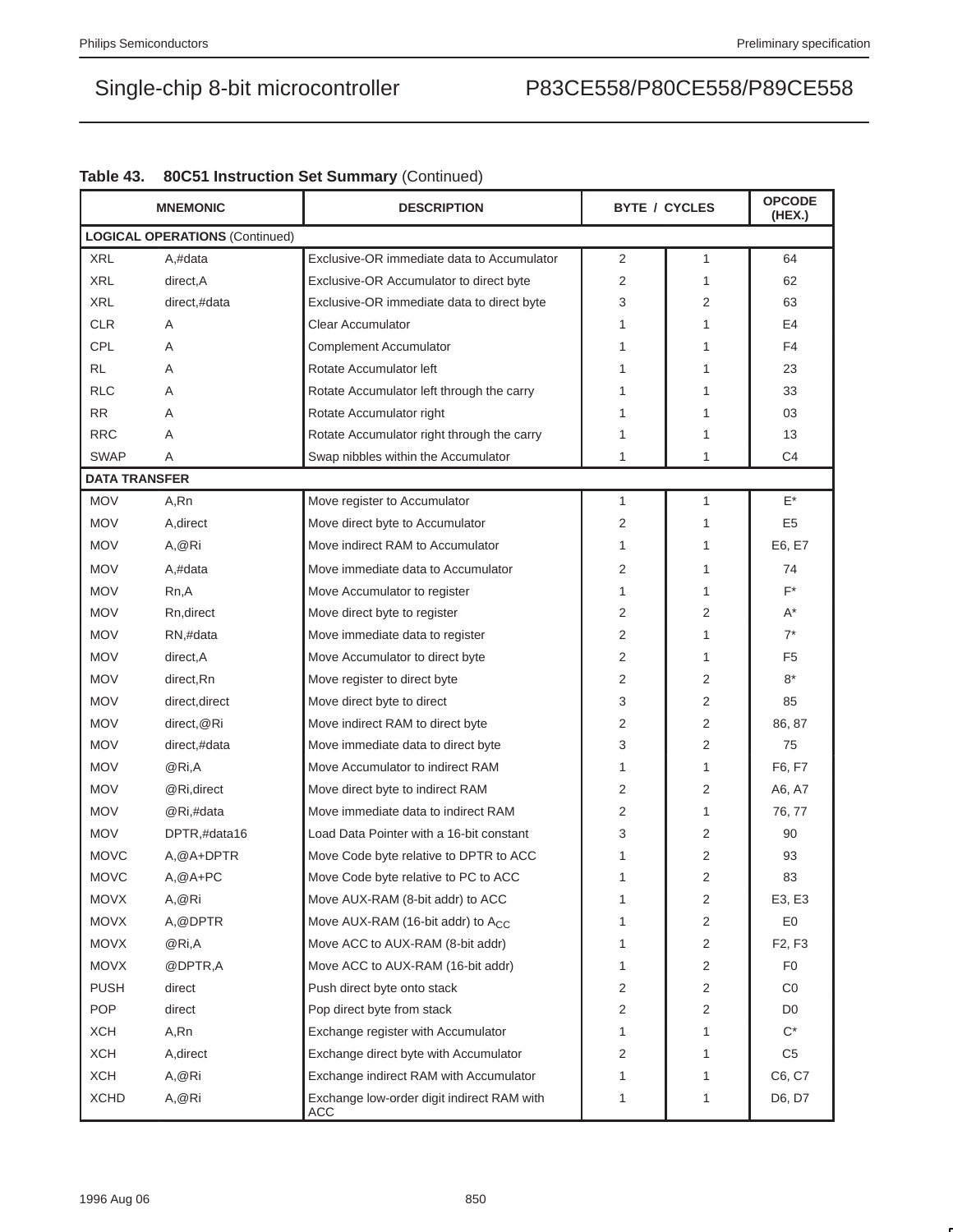|                          | <b>MNEMONIC</b>                      | <b>DESCRIPTION</b>                                     | <b>BYTE / CYCLES</b> |   | <b>OPCODE</b><br>(HEX.) |  |  |
|--------------------------|--------------------------------------|--------------------------------------------------------|----------------------|---|-------------------------|--|--|
|                          | <b>BOOLEAN VARIABLE MANIPULATION</b> |                                                        |                      |   |                         |  |  |
| <b>CLR</b>               | $\mathsf{C}$                         | Clear carry                                            | $\mathbf{1}$         | 1 | C <sub>3</sub>          |  |  |
| <b>CLR</b>               | bit                                  | Clear direct bit                                       | $\overline{2}$       | 1 | C <sub>2</sub>          |  |  |
| <b>SETB</b>              | C                                    | Set carry                                              | $\mathbf{1}$         | 1 | D <sub>3</sub>          |  |  |
| <b>SETB</b>              | bit                                  | Set direct bit                                         | 2                    | 1 | D <sub>2</sub>          |  |  |
| CPL                      | C                                    | Complement carry                                       | $\mathbf{1}$         | 1 | B <sub>3</sub>          |  |  |
| CPL                      | bit                                  | Complement direct bit                                  | $\overline{2}$       | 1 | <b>B2</b>               |  |  |
| <b>ANL</b>               | C,bit                                | AND direct bit to carry                                | $\overline{2}$       | 2 | <b>B2</b>               |  |  |
| ANL                      | C,/bit                               | AND complement of direct bit to carry                  | 2                    | 2 | B <sub>0</sub>          |  |  |
| ORL                      | C,bit                                | OR direct bit to carry                                 | 2                    | 2 | 72                      |  |  |
| ORL                      | $C$ ,/bit                            | OR complement of direct bit to carry                   | 2                    | 2 | A <sub>0</sub>          |  |  |
| <b>MOV</b>               | C,bit                                | Move direct bit to carry                               | 2                    | 1 | A2                      |  |  |
| <b>MOV</b>               | bit,C                                | Move carry to direct bit                               | 2                    | 2 | 92                      |  |  |
| <b>JC</b>                | rel                                  | Jump if carry is set                                   | $\overline{2}$       | 2 | 40                      |  |  |
| JNC                      | rel                                  | Jump if carry not set                                  | 2                    | 2 | 50                      |  |  |
| <b>JB</b>                | rel                                  | Jump if direct bit is set                              | 2                    | 2 | 20                      |  |  |
| <b>JNB</b>               | rel                                  | Jump if direct bit is not set                          | $\overline{2}$       | 2 | 30                      |  |  |
| JBC                      | bit,rel                              | Jump if direct bit is set and clear bit                | 3                    | 2 | 10                      |  |  |
| <b>PROGRAM BRANCHING</b> |                                      |                                                        |                      |   |                         |  |  |
| <b>ACALL</b>             | addr11                               | Absolute subroutine call                               | 2                    | 2 | **1addr                 |  |  |
| <b>LCALL</b>             | addr16                               | Long subroutine call                                   | 3                    | 2 | 12                      |  |  |
| <b>RET</b>               |                                      | Return from subroutine                                 | $\mathbf{1}$         | 2 | 22                      |  |  |
| <b>RETI</b>              |                                      | Return from interrupt                                  | $\mathbf{1}$         | 2 | 32                      |  |  |
| <b>AJMP</b>              | addr11                               | Absolute jump                                          | $\overline{2}$       | 2 | ***1addr                |  |  |
| LJMP                     | addr16                               | Long jump                                              | 3                    | 2 | 02                      |  |  |
| <b>SJMP</b>              | rel                                  | Short jump (relative addr)                             | 2                    | 2 | 80                      |  |  |
| <b>JMP</b>               | @A+DPTR                              | Jump indirect relative to the DPTR                     | $\mathbf{1}$         | 2 | 73                      |  |  |
| JZ                       | rel                                  | Jump if Accumulator is zero                            | $\overline{2}$       | 2 | 60                      |  |  |
| JNZ                      | rel                                  | Jump if Accumulator is not zero                        | 2                    | 2 | 70                      |  |  |
| <b>CJNE</b>              | A, direct, rel                       | Compare direct byte to ACC and jump if not<br>equal    | 3                    | 2 | B <sub>5</sub>          |  |  |
| <b>CJNE</b>              | A,#data,rel                          | Compare immediate to ACC and jump if not<br>equal      | 3                    | 2 | <b>B4</b>               |  |  |
| <b>CJNE</b>              | RN,#data,rel                         | Compare immediate to register and jump if not<br>equal | 3                    | 2 | B*                      |  |  |
| <b>CJNE</b>              | @Ri,#data,rel                        | Compare immediate to indirect and jump if not<br>equal | 3                    | 2 | B6, B7                  |  |  |
| <b>DJNZ</b>              | Rn,rel                               | Decrement register and jump if not zero                | 2                    | 2 | D*                      |  |  |
| <b>DJNZ</b>              | direct,rel                           | Decrement direct byte and jump if not zero             | 3                    | 2 | D5                      |  |  |
| <b>NOP</b>               |                                      | No operation                                           | 1                    | 1 | $00\,$                  |  |  |

| Table 43. 80C51 Instruction Set Summary (Continued) |
|-----------------------------------------------------|
|-----------------------------------------------------|

**NOTE:**

1. All mnemonics copyrighted © Intel Corporation 1980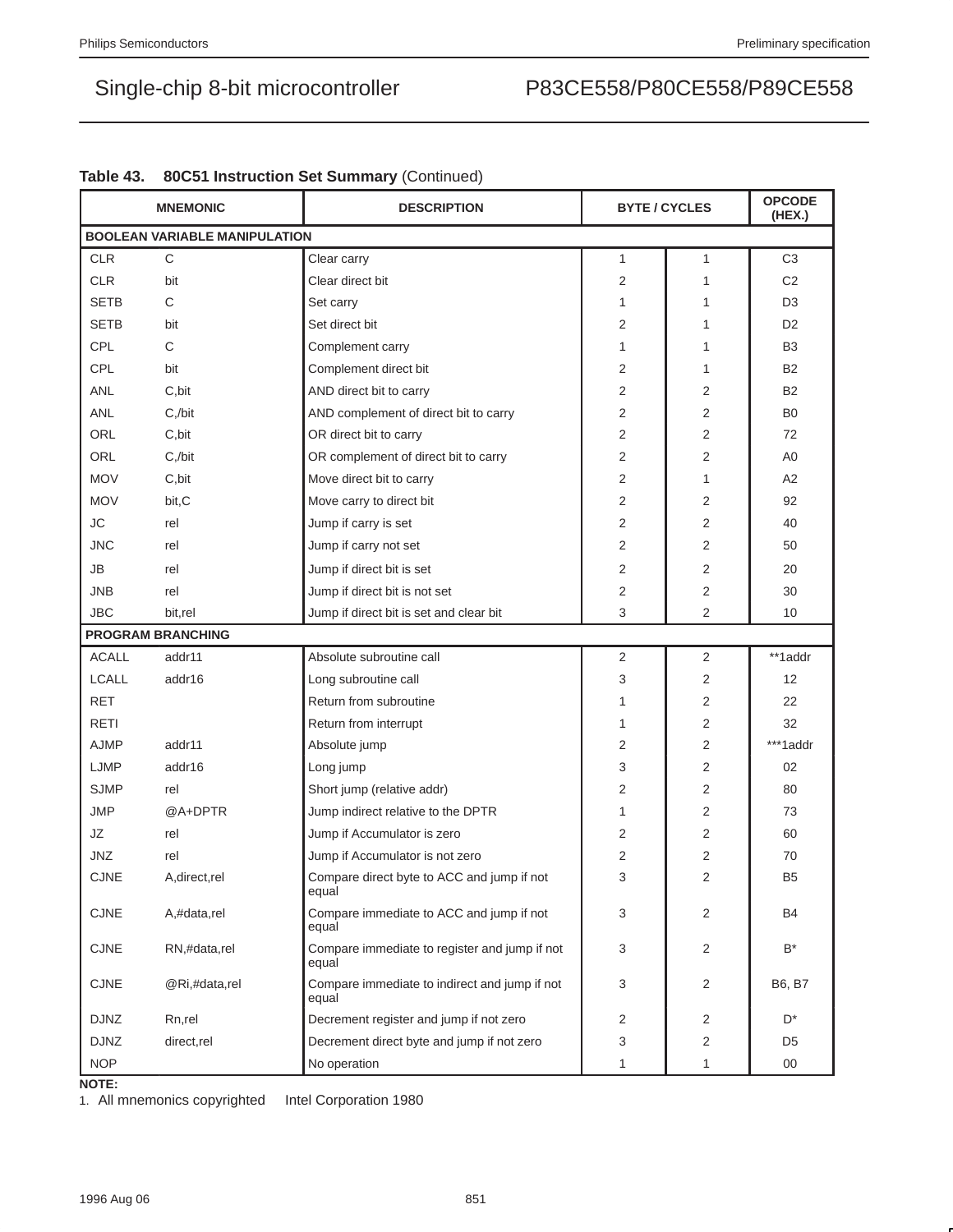## **Table 44. Instruction map P8xCE558**

|                                       |                | $\mathbf 0$  | $\mathbf{1}$ | 2                | 3              | 4           | 5                     | 6                  | 7            | 8                | 9 | A                   | В             | С              | D | Ε | F                |
|---------------------------------------|----------------|--------------|--------------|------------------|----------------|-------------|-----------------------|--------------------|--------------|------------------|---|---------------------|---------------|----------------|---|---|------------------|
|                                       | $\Omega$       | <b>NOP</b>   | <b>AJMP</b>  | LJMP             | <b>RR</b>      | <b>INC</b>  | <b>INC</b>            | INC @ Ri           |              |                  |   |                     | <b>INC Rr</b> |                |   |   |                  |
|                                       |                |              | addr11       | addr16           | Α              | Α           | dir                   | 0                  | 1            | 0                | 1 | 2                   | 3             | 4              | 5 | 6 | 7                |
|                                       | $\mathbf{1}$   | <b>JBC</b>   | <b>ACALL</b> | <b>LCALL</b>     | <b>RRC</b>     | DEC         | DEC                   | DEC @ Ri           |              |                  |   |                     |               | DEC Rr         |   |   |                  |
|                                       |                | bit, rel     | addr11       | addr16           | Α              | Α           | dir                   | $\Omega$           | $\mathbf{1}$ | $\boldsymbol{0}$ | 1 | 2                   | 3             | 4              | 5 | 6 | $\boldsymbol{7}$ |
|                                       | $\overline{2}$ | <b>JB</b>    | <b>AJMP</b>  | <b>RET</b>       | <b>RL</b>      | <b>ADD</b>  | <b>ADD</b>            | ADD A, @ Ri        |              |                  |   |                     |               | ADD A, Rr      |   |   |                  |
|                                       |                | bit, rel     | addr11       |                  | Α              | A, #data    | A, dir                | $\mathbf 0$        | 1            | $\mathbf 0$      | 1 | $\sqrt{2}$          | $\mathsf 3$   | 4              | 5 | 6 | $\overline{7}$   |
|                                       | 3              | <b>JNB</b>   | <b>ACALL</b> | <b>RETI</b>      | <b>RLC</b>     | ADDC        | ADDC                  | ADDC A, @ Ri       |              |                  |   |                     |               | ADDC A, Rr     |   |   |                  |
|                                       |                | bit, rel     | addr11       |                  | A              | A, #data    | A, dir                | $\Omega$           | 1            | $\overline{0}$   | 1 | $\overline{2}$      | 3             | $\overline{4}$ | 5 | 6 | $\overline{7}$   |
|                                       | 4              | <b>JC</b>    | <b>AJMP</b>  | ORL              | ORL            | ORL         | ORL                   | ORL A, @ Ri        |              |                  |   |                     |               | ORL A, Rr      |   |   |                  |
|                                       |                | rel          | addr11       | dir, A           | dir, #data     | A, #data    | A, dir                | $\mathbf 0$        | $\mathbf{1}$ | 0                | 1 | 2                   | 3             | 4              | 5 | 6 | $\overline{7}$   |
|                                       | 5              | <b>JNC</b>   | <b>ACALL</b> | <b>ANL</b>       | <b>ANL</b>     | <b>ANL</b>  | <b>ANL</b>            | ANL A, @ Ri        |              |                  |   |                     |               | ANL A, Rr      |   |   |                  |
|                                       |                | rel          | addr11       | dir, A           | dir, #data     | A, #data    | A, dir                | $\mathbf 0$        | $\mathbf{1}$ | $\mathbf 0$      | 1 | 2                   | 3             | 4              | 5 | 6 | $\overline{7}$   |
|                                       | 6              | JZ           | <b>AJMP</b>  | <b>XRL</b>       | <b>XRL</b>     | <b>XRL</b>  | <b>XRL</b>            | XRL A, @ Ri        |              |                  |   |                     |               | XRL A, Rr      |   |   |                  |
|                                       |                | rel          | addr11       | dir, A           | dir, #data     | A, #data    | A, dir                | 0                  | 1            | $\mathbf 0$      | 1 | 2                   | 3             | $\overline{4}$ | 5 | 6 | $\overline{7}$   |
|                                       | 7              | <b>JNZ</b>   | <b>ACALL</b> | ORL              | <b>JMP</b>     | <b>MOV</b>  | <b>MOV</b>            | MOV @ Ri, #data    |              | MOV Rr. #data    |   |                     |               |                |   |   |                  |
|                                       |                | rel          | addr11       | C, bit           | @A+DPTR        | A, #data    | dir,#data             | 0                  | $\mathbf 1$  | 0                | 1 | 2                   | 3             | 4              | 5 | 6 | $\overline{7}$   |
|                                       | 8              | <b>SJMP</b>  | <b>AJMP</b>  | <b>ANL</b>       | <b>MOVC</b>    | <b>DIV</b>  | <b>MOV</b>            | MOV dir, @ Ri      |              |                  |   |                     |               | MOV dir, Rr    |   |   |                  |
|                                       |                | rel          | addr11       | C, bit           | $A, @A+PC$     | AB          | dir, dir              | $\mathbf 0$        | 1            | 0                | 1 | $\overline{2}$      | 3             | $\overline{4}$ | 5 | 6 | $\boldsymbol{7}$ |
|                                       | 9              | <b>MOV</b>   | <b>ACALL</b> | <b>MOV</b>       | <b>MOVC</b>    | <b>SUBB</b> | <b>SUBB</b>           | SUBB A, @ Ri       |              |                  |   |                     |               | SUBB A, Rr     |   |   |                  |
| first hexadecimal character of opcode |                | DPTR,#data16 | addr11       | bit, C           | A, @A+DPTR     | A, #data    | A, dir                | $\mathbf 0$        | $\mathbf{1}$ | $\overline{0}$   | 1 | 2                   | 3             | 4              | 5 | 6 | $\overline{7}$   |
|                                       | Α              | ORL          | <b>AJMP</b>  | <b>MOV</b>       | <b>INC</b>     | <b>MUL</b>  |                       | MOV @ Ri, dir      |              |                  |   |                     |               | MOV Rr, dir    |   |   |                  |
|                                       |                | C./bit       | addr11       | C, bit           | <b>DPTR</b>    | AB          |                       | $\Omega$           | $\mathbf 1$  | $\Omega$         | 1 | 2                   | 3             | 4              | 5 | 6 | $\overline{7}$   |
|                                       | B              | ANL          | <b>ACALL</b> | CPL              | CPL            | CJNE        | <b>CJNE</b>           | CJNE @Ri,#data,rel |              |                  |   | CJNE Rr, #data, rel |               |                |   |   |                  |
|                                       |                | C./bit       | addr11       | bit              | С              | A,#data,rel | A, dir, rel           | 0                  | $\mathbf{1}$ | $\mathbf 0$      | 1 | 2                   | 3             | $\overline{4}$ | 5 | 6 | $\overline{7}$   |
|                                       | C              | <b>PUSH</b>  | <b>AJMP</b>  | <b>CLR</b>       | <b>CLR</b>     | <b>SWAP</b> | <b>XCH</b>            | XCH A, @ Ri        |              |                  |   |                     |               | XCH A, Rr      |   |   |                  |
|                                       |                | dir          | addr11       | bit              | C              | Α           | A, dir                | $\mathbf 0$        | 1            | 0                | 1 | 2                   | 3             | 4              | 5 | 6 | $\sqrt{7}$       |
|                                       | D              | <b>POP</b>   | <b>ACALL</b> | <b>SETB</b>      | <b>SETB</b>    | DA          | <b>DNJZ</b>           | XCHD A, @ Ri       |              |                  |   |                     |               | DJNZ Rr, rel   |   |   |                  |
|                                       |                | dir          | addr11       | bit              | C              | Α           | dir, rel              | $\mathbf 0$        | $\mathbf{1}$ | $\mathbf 0$      | 1 | $\overline{2}$      | 3             | 4              | 5 | 6 | $\overline{7}$   |
|                                       | E              | <b>MOVX</b>  | <b>AJMP</b>  | MOVX A, @Ri      |                | <b>CLR</b>  | <b>MOV</b>            | MOV A, @ Ri        |              |                  |   |                     |               | MOV A, Rr      |   |   |                  |
|                                       |                | A, @DPTR     | addr11       | 0                | $\mathbf{1}$   | Α           | A, dir <sup>*</sup> ) | 0                  | 1            | 0                | 1 | 2                   | $\sqrt{3}$    | 4              | 5 | 6 | 7                |
|                                       | F              | <b>MOVX</b>  | <b>ACALL</b> |                  | MOVX A, @Ri, A | <b>CPL</b>  | <b>MOV</b>            | MOV @ Ri, A        |              |                  |   |                     |               | MOV Rr, A      |   |   |                  |
|                                       |                | @DPTR, A     | addr11       | $\boldsymbol{0}$ | $\mathbf{1}$   | Α           | dir, A                | 0                  | $\mathbf{1}$ | $\boldsymbol{0}$ | 1 | $\overline{2}$      | 3             | 4              | 5 | 6 | $\overline{7}$   |

### **second hexadecimal character of opcode**

**\*) MOV A, ACC is not a valid instruction**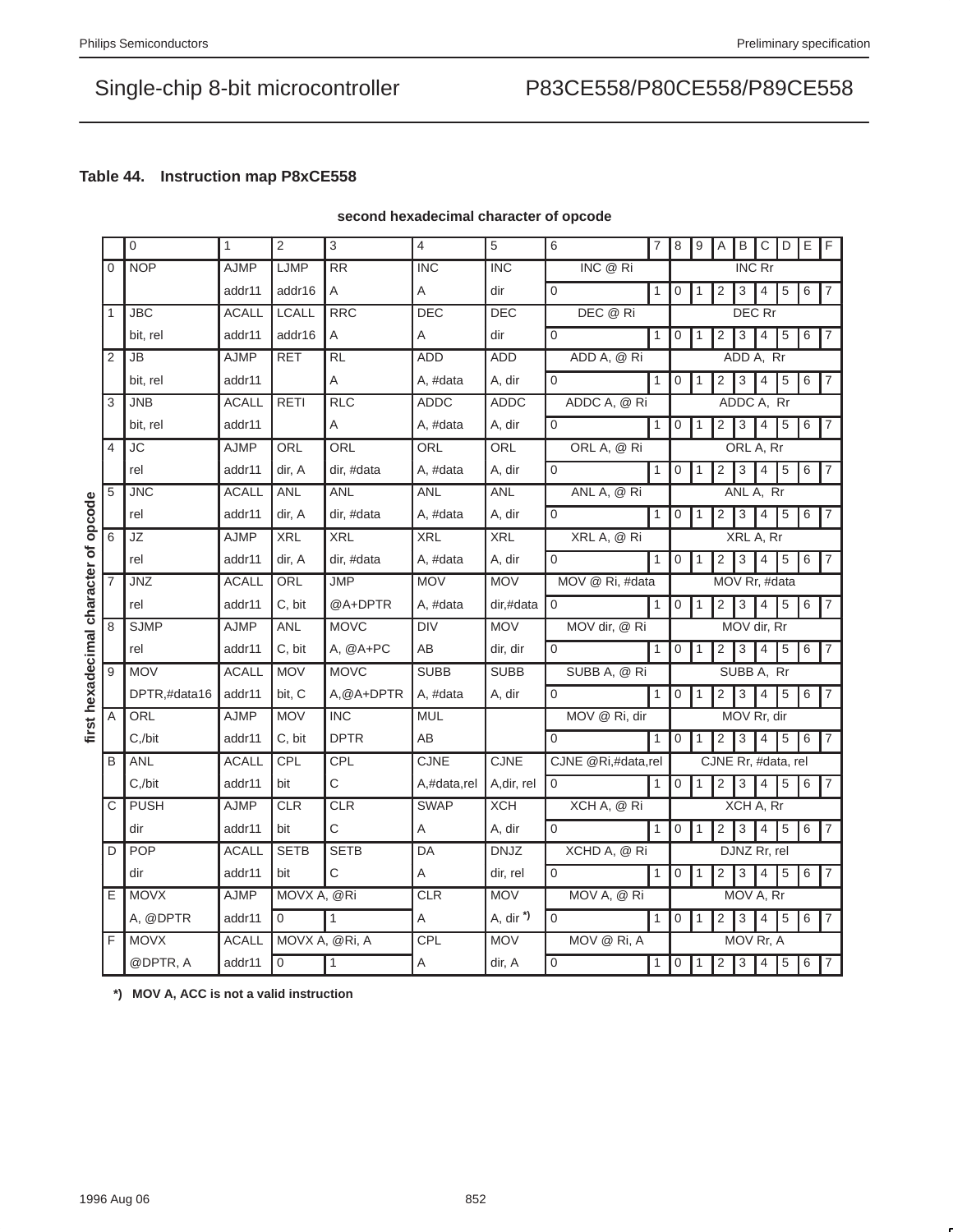### **8. FLASH EEPROM**

### **8.1 General**

- 32 Kbytes electrically erasable internal program memory with Block-and Page-Erase option ("Flash Memory").
- Internal fixed boot ROM.
- Up to 32 Kbytes external program memory in combination with the internal FEEPROM (EA=1).
- Up to 64 Kbytes external program memory if the internal program memory is switched off  $(EA=0)$ .

The FEEPROM can be read and written byte-wise. Full Erase, Block Erase, and Page erase will erase 32 Kbytes, 256 bytes and 32 bytes respectively. In-circuit programming and out-of-circuit programming is possible. On-chip erase and write timing generation and on chip high voltage generation contribute to a user friendly interface.

#### **8.2 Features**

• Read:

byte-wise

• Write:

byte-wise within 2.5 ms. (previously erased by a page, block or full erase).

• Erase:

Page Erase (32 bytes) within 5 ms. Block Erase (256 bytes) within 5 ms. Full Erase (32 Kbytes) within 5 ms. Erased bytes contain FFH.

• Endurance:

100 erase and write cycles each byte at  $T_{amb} = 22^{\circ}C$ 

Retention:

10 years

- Out-of-circuit programming: Parallel programming with 87C51 compatible hardware Interface to programmer.
- In-circuit programming: Serial programming via RS232 interface under boot ROM program control. Auto baud rate selection. Intel Hex Object file Format. The user program can call routines in the boot ROM for erase, write and verify of the FEEPROM.
- High programming voltage generation: on chip
- Zero point on-chip oscillator and timer to generate the write and erase time durations.
- Programmable security for the code in the FEEPROM to prevent software piracy. The Security Byte is located in the highest address (7FFFH) of the FEEPROM.
- Supply voltage monitoring circuit on-chip to prevent loss of information in the FEEPROM during power-on and power-off.

#### **8.3 Memory Map**

Figure 48 shows the memory map of the user program memory and the boot ROM. They are located in the same program address space. Two bits UBS1 and UBS0 of the FEEPROM control special function register FMCON select between the two memory blocks.

#### **User program memory selection**

If UBS1 and UBS0 are both 0, then the user program memory is mapped into the 64 K program memory space and the boot ROM cannot be selected. This is the situation after a reset when PSEN and ALE have not been pulled down during reset. Program execution starts at 0000H in the internal FEEPROM or in the external program memory dependent on the level of  $\overline{\mathsf{EA}}$  during reset.

#### **Boot ROM selection**

After a reset program execution starts in the boot ROM when during reset PSEN and EA are pulled down while ALE stay high. The boot ROM size is 1 Kbyte. Besides the serial in-circuit programming routine the boot ROM contains the routines for erase, write and verify of the FEEPROM, which can be called by the user program (LCALL to the address space between 63 K and 64 K).

#### **Switching between user program memory and boot ROM**

Switching between user program memory (internal or external) and boot ROM is possible if UBS1 and UBS0 are 0,1. Then in the program memory address space between 0 and 63k the user program memory is selected and in the memory space between 63 K and 64 K the boot ROM is selected.

To switch from user program memory to boot ROM first UBS0 must be set (UBS1 stay 0) and a jump or call instruction to a location >63 K must be executed.

At the moment of crossing the 63 K address border by a return instruction the switching from boot ROM to user memory (internal or external) is performed. After crossing the 63 K address border UBS1 and UBS0 are cleared and the total 64 K memory space is mapped as user program memory. By clearing UBS1 and UBS0, no special requirements to the user program are necessary to do that after a read or erase or write routine.

A small restriction for memory switching is that no memory switching is allowed from or to the address space between 63 K and 64 K of the user program memory because the UBS bits must stay 0 in this range. This restriction can be avoided if the memory switching is always done by a subroutine in the address range between 0 and 63 K.

#### **Description**

The user program code in the FEEPROM is executed as in the standard 80C51 microcontroller. Erase and write cycles in the FEEPROM are always performed under control of the boot program in the boot ROM in the address space between 63 K and 64 K. Address and data parameters are passed via DPTR and accumulator A respectively. During an erase or write cycle in the FEEPROM no other access or program execution in the FEEPROM is possible. All interrupts must be disabled when the user program calls a user routine in the boot ROM.

The boot routine for serial programming takes care of addressing, data transfer, verify, high voltage control, error message and return to the user program memory. It also contains the serial communication routine.

The FEEPROM control register FMCON is a special function register. It contains the control bits for verify, write, erase and boot ROM switching.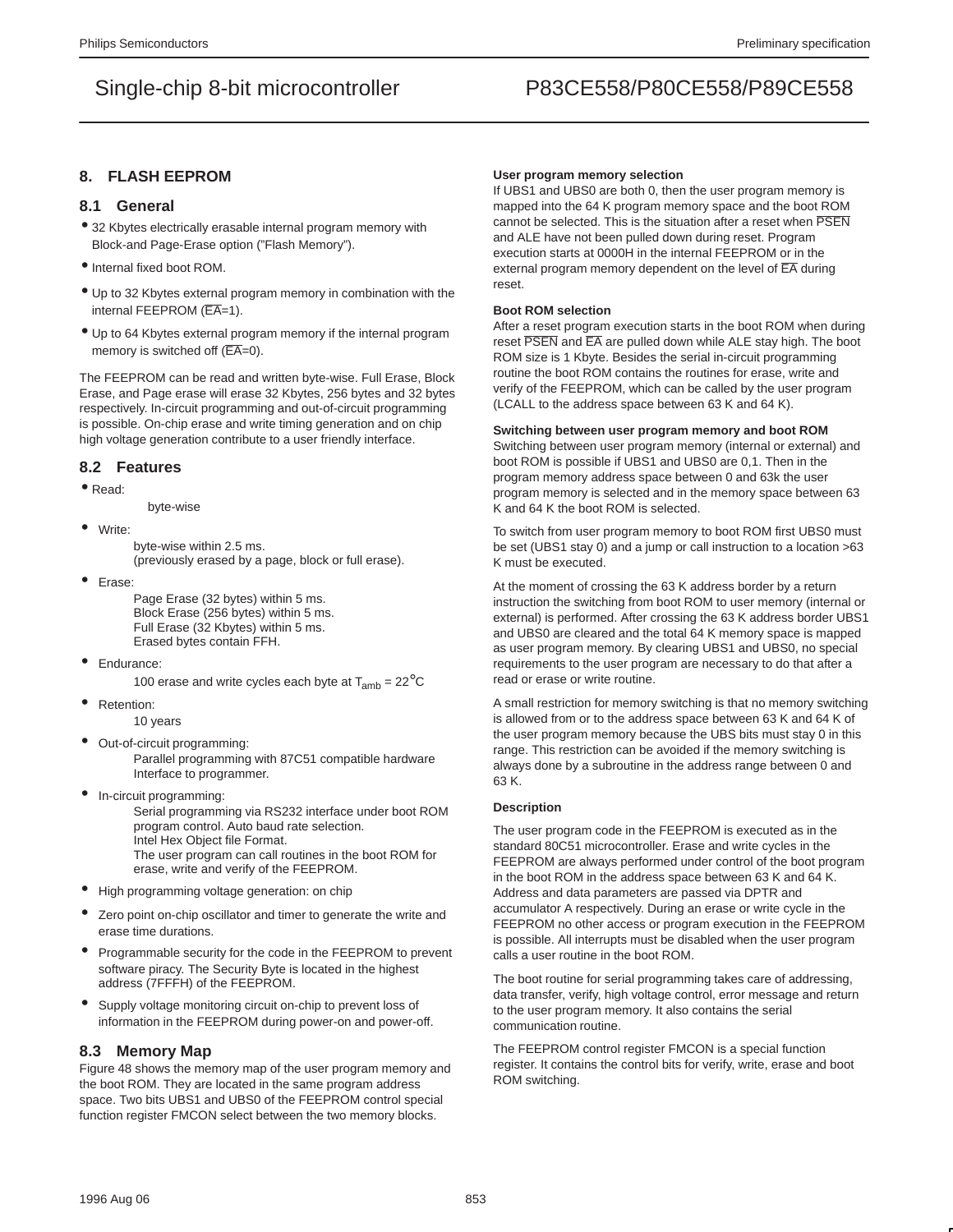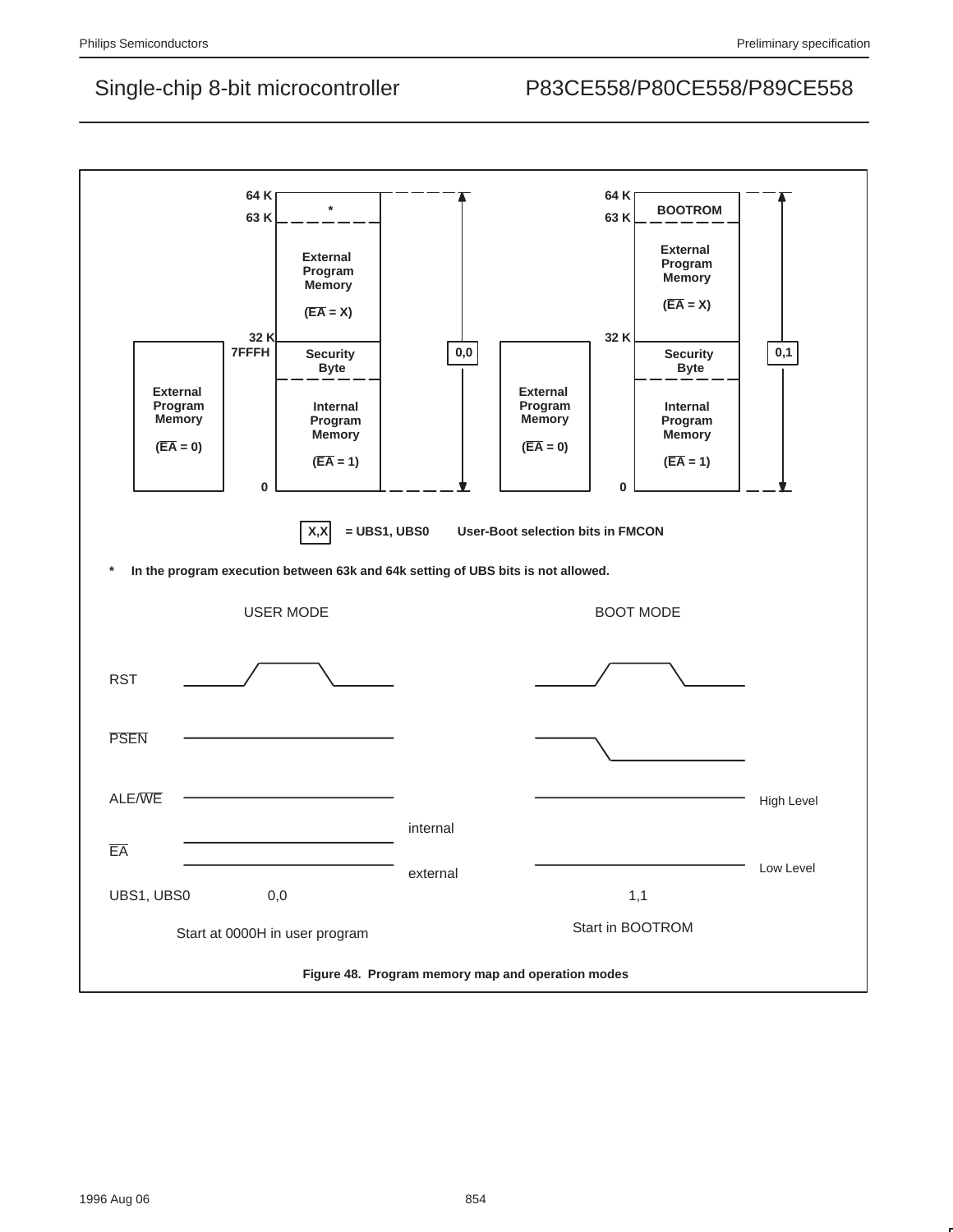|                   |      |      | w         |                     |                  |                  |      |                  |
|-------------------|------|------|-----------|---------------------|------------------|------------------|------|------------------|
| <b>FMCON (FB)</b> | UBS1 | UBS0 | <b>HV</b> | $\mathbf{A}$<br>$-$ | FCB <sub>3</sub> | FCB <sub>2</sub> | FCB1 | FCB <sub>0</sub> |

## **Figure 49. FEEPROM control register.**

**NOTE:**

1. Reserved for future use; a write operation must write "0" to the location.

|  |  | Table 45. Description of FMCON bits |
|--|--|-------------------------------------|
|--|--|-------------------------------------|

| UBS1             |                  | UBS <sub>0</sub> |                                                                          | User - Boot selection bits                                                                                                                                                     |  |
|------------------|------------------|------------------|--------------------------------------------------------------------------|--------------------------------------------------------------------------------------------------------------------------------------------------------------------------------|--|
| 0<br>O           |                  |                  | User memory mapped from 0 to 64 K.                                       |                                                                                                                                                                                |  |
| $\Omega$         |                  |                  | User memory mapped from 0 to 63 K.<br>Boot ROM mapped from 63 K to 64 K. |                                                                                                                                                                                |  |
|                  |                  | 0                |                                                                          | User memory mapped from 0 to 63 K, but UBS1 bit cleared by hardware in this user address range.<br>Boot ROM mapped from 63 K to 64 K. User software should not write "1" UBS1. |  |
|                  |                  |                  |                                                                          | Boot ROM mapped from 0 to 64 K. User software should not write "1" UBS1.                                                                                                       |  |
|                  |                  |                  |                                                                          |                                                                                                                                                                                |  |
| <b>HV</b>        |                  |                  |                                                                          | High voltage indication bit. Read only. Is "1" as long as the high voltage for an erase or write operation<br>is present.                                                      |  |
|                  |                  |                  |                                                                          |                                                                                                                                                                                |  |
| FCB <sub>3</sub> | FCB <sub>2</sub> | FCB1             | FCB <sub>0</sub>                                                         | <b>Function Code Bits</b>                                                                                                                                                      |  |
| $\mathbf{0}$     | $\Omega$         | $\Omega$         | 0                                                                        | Value after Reset.                                                                                                                                                             |  |
| $\overline{0}$   |                  | $\Omega$         |                                                                          | Byte Write or byte read (verify)                                                                                                                                               |  |
| $\mathbf{1}$     |                  | $\Omega$         | $\Omega$                                                                 | Page Erase (32 bytes boundaries).                                                                                                                                              |  |
| $\Omega$         | $\Omega$         |                  |                                                                          | Block Erase (256 bytes boundaries).                                                                                                                                            |  |
|                  | 0                |                  | $\Omega$                                                                 | Full Erase (32 Kbytes).                                                                                                                                                        |  |

The four FCB bits are write protected if the security feature is activated. Then only instructions in the internal program memory (FEEPROM) are able to write FCB (3–0), boot ROM and external program memory instructions cannot change FCB (3–0) except the full erase code can be loaded.

The duration of a write or erase operation is determined by the FEEPROM timer. This timer includes a zero point RC oscillator and cannot be controlled by software.

For calling a user routine in the boot ROM first all interrupts must be disabled and the DPTR and A have to be loaded with the desired values. After setting UBS0 = 1 and UBS1 = 0 and selecting the function via FCB-bits the respective user routine has to be called.

The table below lists the boot ROM user routines, which can be called by the user program. The content of FMCON, A and DPTR before the call is described by "(IN)" and the contents after the return is described by "(OUT)". The boot ROM user routines do not change other registers or Data memory.

| <b>BOOT-ROM</b><br><b>ROUTINE</b> | <b>CALL</b><br><b>ADDRESS</b> | <b>FMCON</b><br>(IN) | <b>FMCON</b><br>(OUT) | <b>ACC</b><br>(IN) | <b>ACC</b><br>(OUT) | <b>DPTR</b><br>(IN) | <b>DPTR</b><br>(OUT)       |
|-----------------------------------|-------------------------------|----------------------|-----------------------|--------------------|---------------------|---------------------|----------------------------|
| BYTE READ                         | FFBAH                         | 45H                  | 15H                   | <b>XXH</b>         | <b>BYTE</b>         | <b>BYTE ADDRESS</b> | <b>BYTE ADDRESS</b>        |
| <b>BYTE WRITE</b>                 | FFADH                         | 45H                  | 15H                   | <b>BYTE</b>        | BYTE (V)            | <b>BYTE ADDRESS</b> | <b>BYTE ADDRESS</b>        |
| PAGE ERASE                        | <b>FFAAH</b>                  | 4CH                  | 1 <sub>CH</sub>       | <b>XXH</b>         | 08H                 | PAGE ADDRESS        | PAGE ADDRESS <sup>2)</sup> |
| <b>BLOCK ERASE</b>                | FFA5H                         | 43H                  | 13H                   | <b>XXH</b>         | l 02H               | BLOCK ADDRESS 3)    | BLOCK ADDRESS 4)           |
| <b>FULL ERASE</b>                 | <b>FFA0H</b>                  | 4AH                  | 1AH                   | <b>XXH</b>         | l OAH               | <b>XXXXH</b>        | 0018H                      |

 $X =$  don't care or not defined

 $V =$  verified byte (read back)

1) = 5 LSB's of DPTR are don't care

 $2) = 5$  LSB's of DPTR are "0"

3) = 8 LSB's of DPTR are don't care

4) = 8 LSB's of DPTR contain 08H.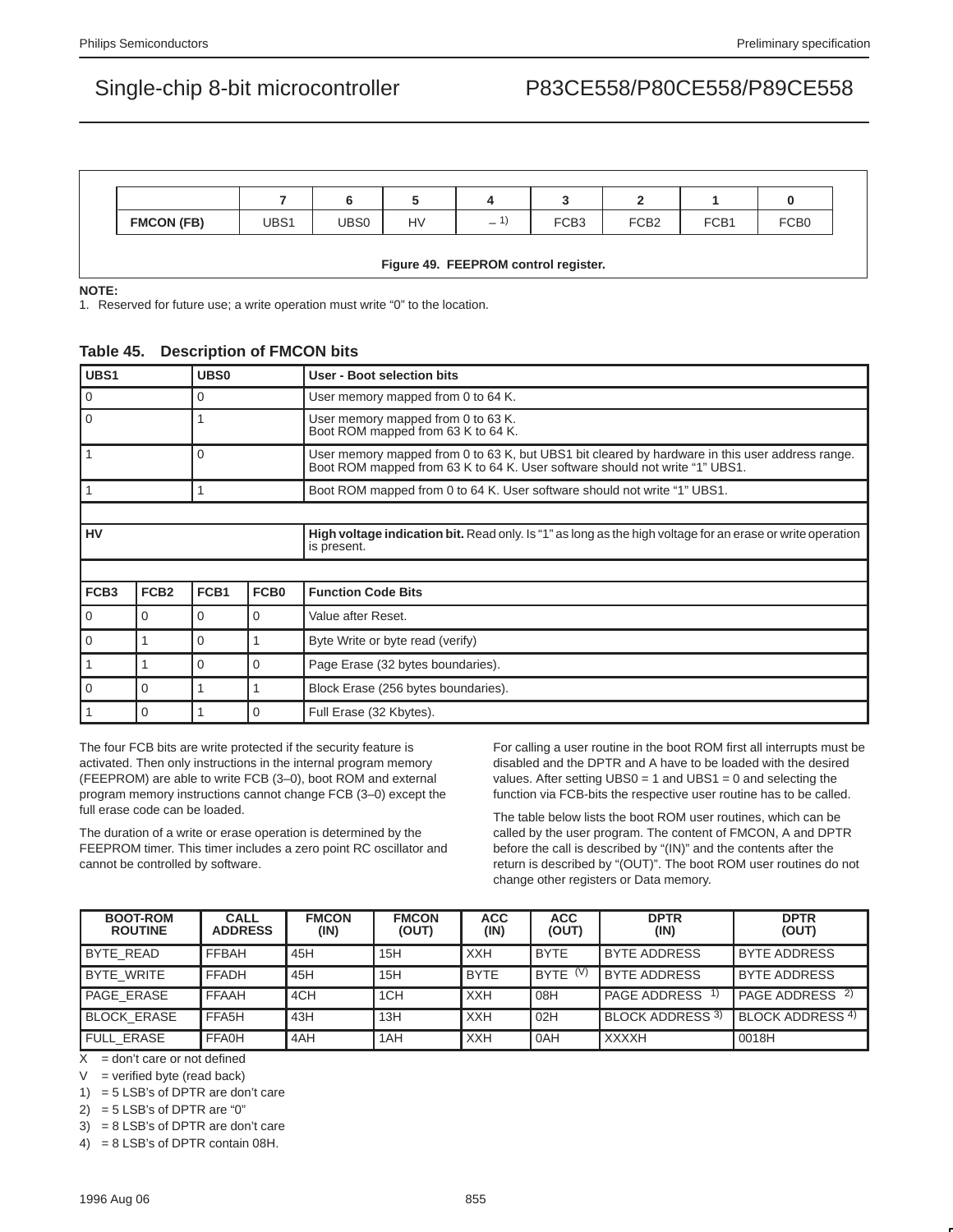Example of user software (internal or external) that calls the **Page Erase** routine in the boot ROM to erase a page in the FEEPROM (32 bytes) starting at address location 1260H.

| <b>CLR EA</b>           | : Disable all interrupts                                                     |
|-------------------------|------------------------------------------------------------------------------|
| <b>MOV DPTR, #1260H</b> | ; Load page-address                                                          |
| MOV FMCON, #4CH         | ; Load Page-Erase code                                                       |
| <b>LCALL OFFAAH</b>     | ; Call Page-Erase routine<br>; in boot ROM (inherent delay<br>$5 \text{ ms}$ |
| MOV FMCON, #00H         | : Clear FMCON for security                                                   |
| <b>SETB EA</b>          | : Enable interrupts again                                                    |

Example of user software (internal or external) that calls the **Byte-Write** routine in the boot ROM to write the content of R5 into the FEEPROM address location 1263H.

| <b>CLR EA</b>           | : Disable all interrupts                                              |
|-------------------------|-----------------------------------------------------------------------|
| <b>MOV DPTR, #1263H</b> | : Load byte address                                                   |
| MOV A, R5               | : Load byte to be written                                             |
| MOV FMCON, #45H         | : Load byte-write code                                                |
| <b>LCALL OFFADH</b>     | ; Call byte-write routine<br>: in boot ROM (inherent<br>delay 2.5 ms) |
| MOV FMCON, #00H         | : Clear FMCON for security                                            |
| <b>SETB EA</b>          | : Enable interrupts again                                             |
| XRL A, R5               | : Compare the "read-back" byte                                        |
| <b>JNZ ERROR</b>        | : Jump if verify error                                                |

### **8.4 Security**

The security feature protects against software piracy and prevents that the content of the FEEPROM can be read undesirable. The Security Byte is located in the highest address location 7FFFH of the FEEPROM.

The Security Byte should be 50H to activate and 00H or FFH to deactivate the security feature. This security code is chosen in such a way that single bit failures will not deactivate the security feature.

If the security feature is deactivated, then there are no access restrictions to the FEEPROM.

If the security feature is activated, then the external program memory has no access to the FEEPROM with the MOVC instructions. Also bits FCB (3–0) of FMCON cannot be written by external program code or boot ROM code. This prevents in-circuit programming and verification. Only the Full Erase code can be written to FCB (0–3) of FMCON. Note that for the internal program code no restrictions exist if the security feature is activated. At the end of a full erase operation the security feature is deactivated. Also parallel programming and verify is inhibited if the security feature is activated, only a full erase is possible. Note that the security mode does not change immediately when the security code is written into the security byte 7FFFH, but after a reset or power-on. This allows the verification of the loaded code in the FEEPROM, including the Security Byte.

### **8.5 Parallel Programming**

Unlike standard EPROM programming, no high programming supply voltage must be applied to the  $\overline{\mathsf{EA}}$  pin and only one programming pulse must be applied to the ALE/WE pin. The parallel programming mode is entered with the steady signals RST=1, PSEN=0,  $\overline{EA}$ =1 and SELXTAL1 = 1. The XTAL1,2 clock must have a frequency between 4 and 6MHz. The following table shows the logic levels for programming, erasing, verifying and read signature.

| <b>MODE</b>     | <b>ALE/WE</b> | P <sub>2.7</sub> | P <sub>2.6</sub> | P3.7 | P3.6 |
|-----------------|---------------|------------------|------------------|------|------|
| Full erase      | ┑             |                  |                  |      |      |
| Program FEEPROM |               |                  |                  |      |      |
| Verify FEEPROM  |               |                  |                  |      |      |
| Read signature  |               |                  |                  |      |      |

P2.6, P2.7, P3.6, P3.7 control signals

ALE/WE MERRY Mrite Enable signal (program/erase), active low

**Data and address bits:**

| $P0.0 - P0.7$       |  |
|---------------------|--|
| $P1.0 - P1.7$       |  |
| $P2.0 - P2.5, P3.4$ |  |

-<br>Po.0 – D7.0 Program data input / verify or read data output<br>No – A7 Proput low order address bits. Input low order address bits. A8 – A14 Input high order address bits.

The P89CE558 contains two signature bytes that can be read and used by an EPROM programming system to identify the device. These bytes are read by the same procedure as for a normal verification of locations 30H and 31H, except that P3.6 and P3.7 need to be pulled to LOW.

| <b>ADDRESS</b> | <b>CONTENT</b> | <b>MEANING</b> |
|----------------|----------------|----------------|
| 30H            | 15H            | <b>Philips</b> |
| 31H            | B5H            | P89CE558       |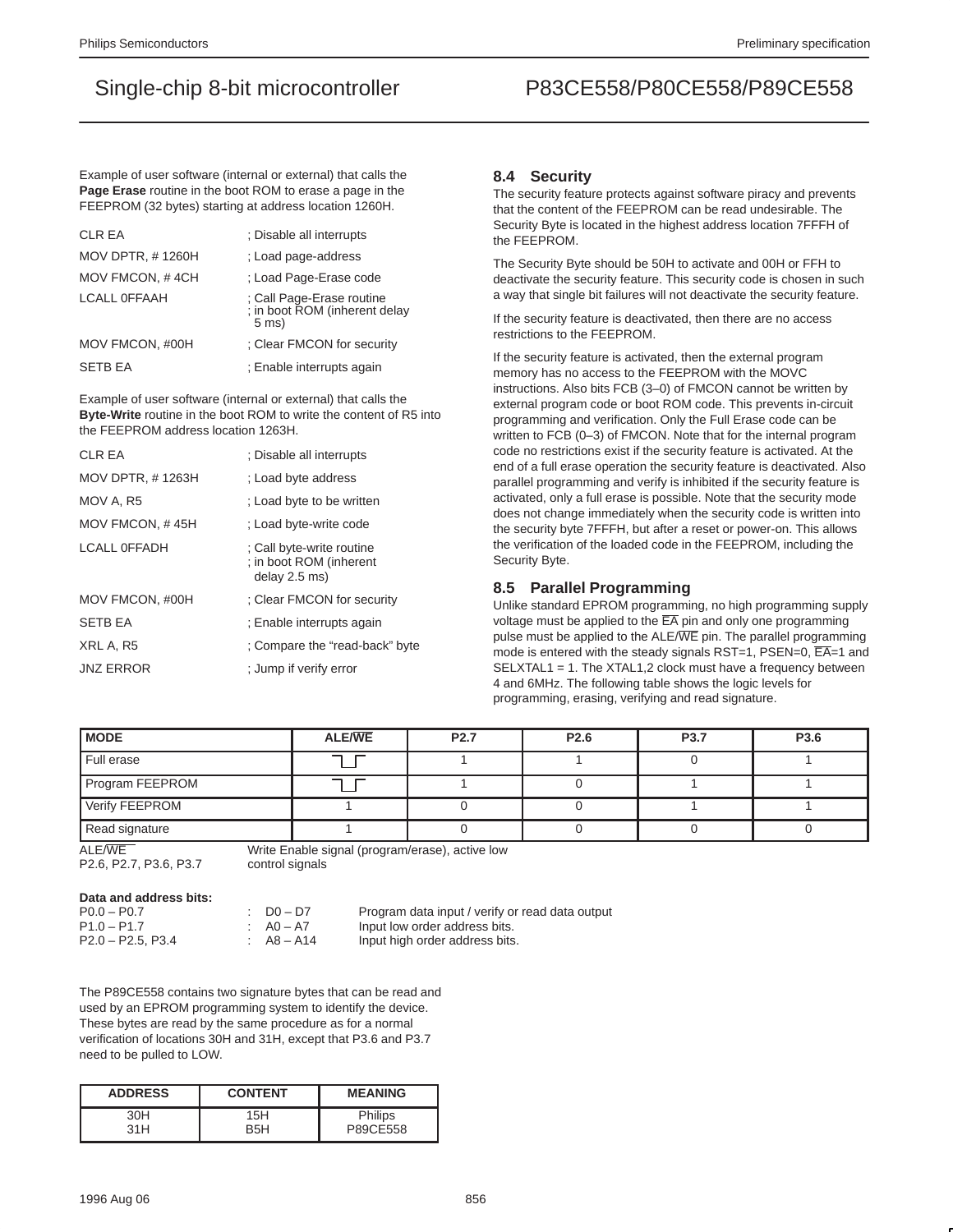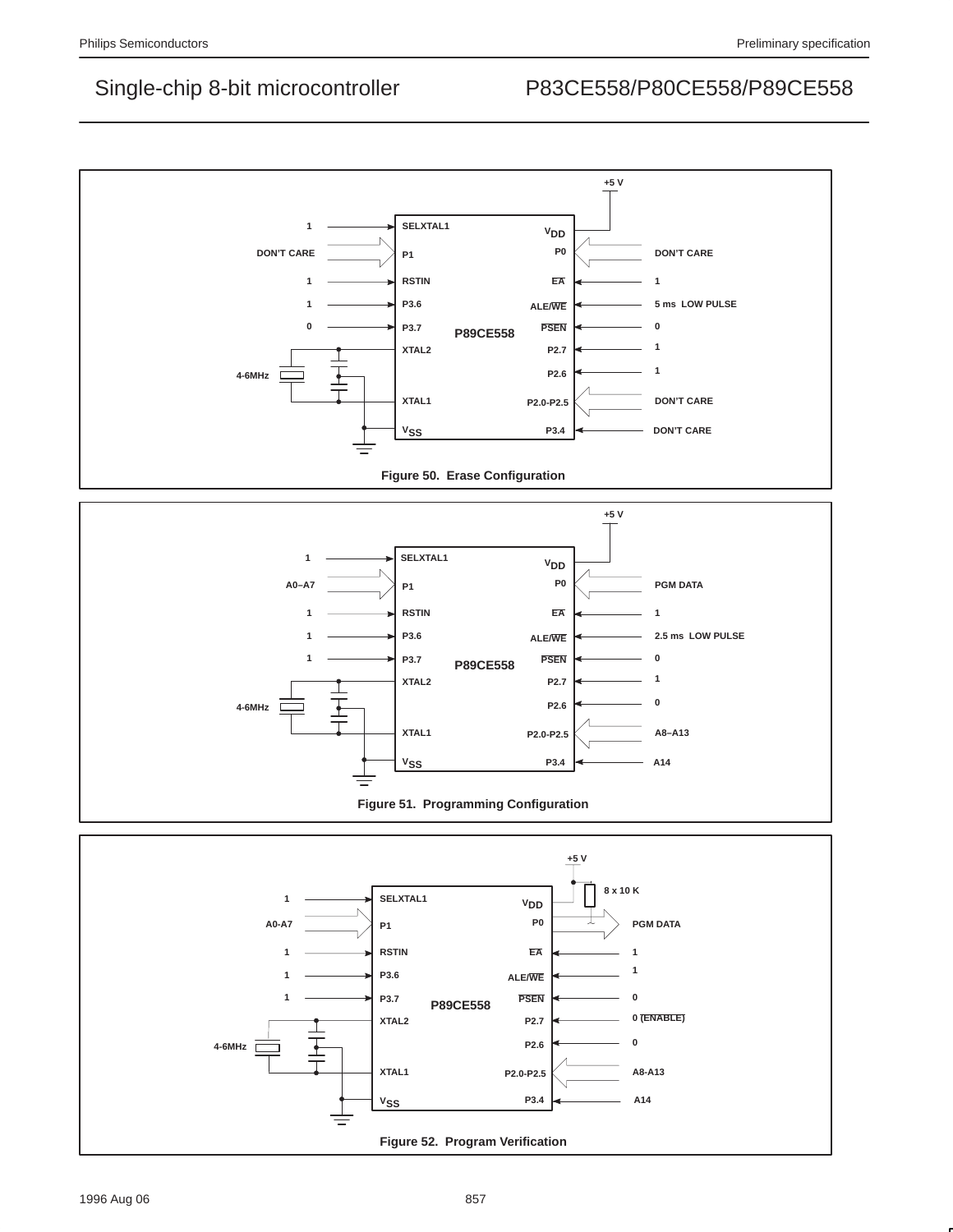### **FEEPROM PROGRAMMING AND VERIFICATION CHARACTERISTICS**

 $T_{amb} = -40$  °C to +85 °C,  $V_{DD} = 5$  V  $\pm$  10%,  $V_{SS} = 0$  V (see Figure 53)

| <b>SYMBOL</b>      | <b>PARAMETER</b>                             | <b>MIN</b>  | <b>MAX</b>           | <b>UNIT</b> |
|--------------------|----------------------------------------------|-------------|----------------------|-------------|
| $1/t_{CLK}$        | System clock frequency (standard oscillator) | 4           | 6                    | <b>MHz</b>  |
| t <sub>AVWL</sub>  | Address setup to WE LOW                      | $48t_{CLK}$ |                      |             |
| t <sub>WHAX</sub>  | Address hold after WE HIGH                   | $48t$ CLK   |                      |             |
| t <sub>DVWL</sub>  | Data setup to WE LOW                         | $48t$ CLK   |                      |             |
| t <sub>WHDX</sub>  | Data hold after WE HIGH                      | $48t_{CLK}$ |                      |             |
| <sup>t</sup> EHWL  | P2.7 (ENABLE) HIGH to WE LOW                 | $48t_{CLK}$ |                      |             |
| t <sub>WHEL</sub>  | WE HIGH to P2.7 (ENABLE) LOW                 | $48t$ CLK   |                      |             |
| t <sub>WLWHp</sub> | WE width (programming)                       | 2.25        | 2.75                 | ms          |
| <sup>t</sup> WLWHe | WE width (erase)                             | 4.5         | 5.5                  | ms          |
| t <sub>AVQV</sub>  | Address to data valid                        |             | $48t$ <sub>CLK</sub> |             |
| t <sub>ELQV</sub>  | P2.7 (ENABLE) Low to data valid              |             | $48t$ <sub>CLK</sub> |             |
| <sup>t</sup> EHQZ  | Data float after P2.7 (ENABLE) HIGH          | $\Omega$    | $48t_{CLK}$          |             |

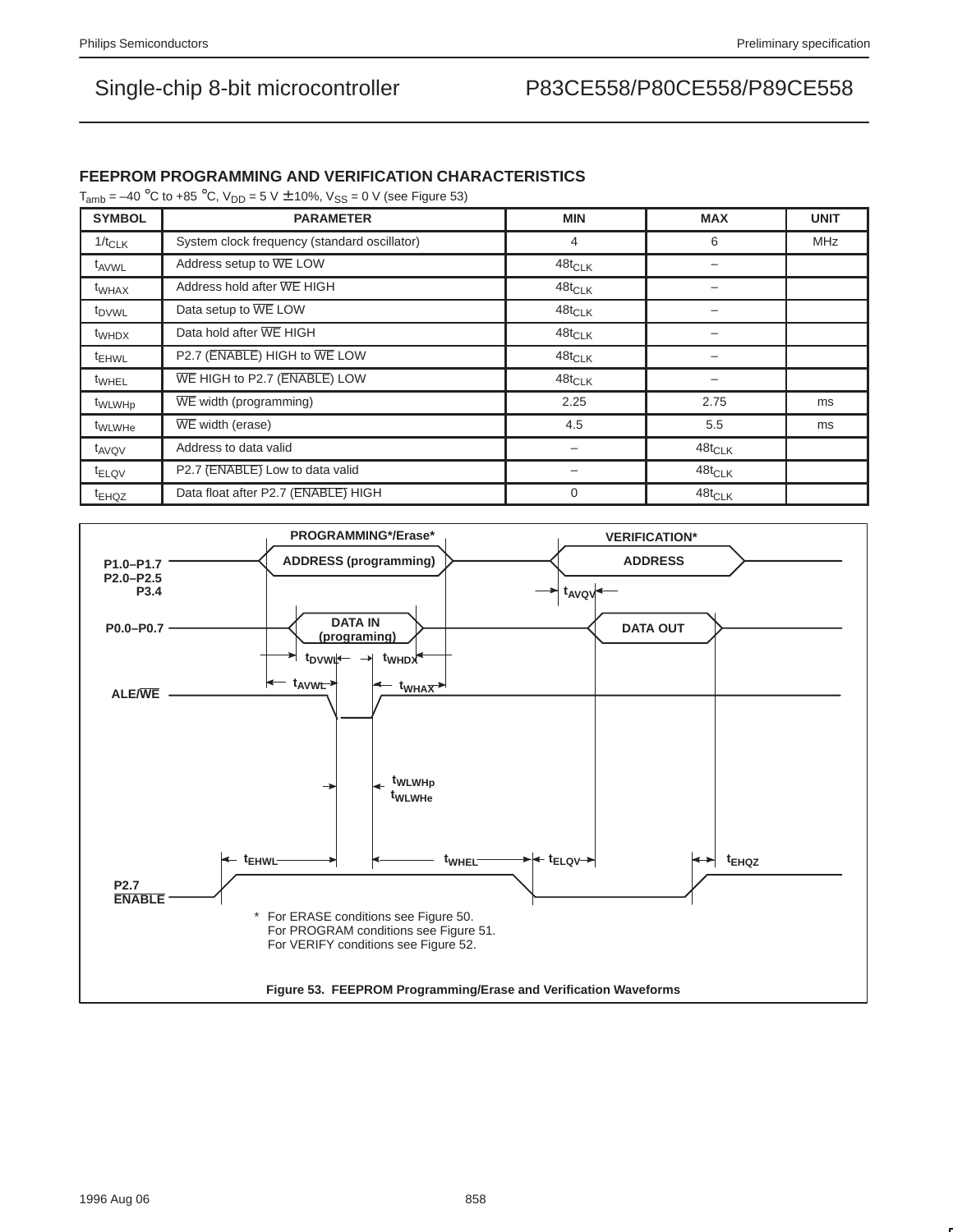

### **8.6 Serial Programming of FEEPROM**

Serial in-circuit programming (boot-mode) is entered if during and after RESET PSEN and EA are pulled down, PSEN via a resistor of 3.3 k Ohm to VSS. The two UBS bits are set to 1 by hardware and program execution starts at 0000H of the boot ROM. P3.0 (RXD) and P3.1 (TXD) form the serial RS232 interface. A baud rate of 4800 or 9600 Baud is possible, if the PLL oscillator is selected. The receive and transmit channel have the same baudrate. The format is: Startbit, 8 data bits (last bit always 0), no parity bit and at least one stopbit. The boot routine inputs the Intel Hex Object Format. The baud rate will be selected automatically after reception of the first character (:) of the object file. No other characters are allowed to preceed the first (:) character. Programming is only started if the first received record has the right type indication (TT). If the security feature is activated (contents of the security byte = 50H) then the programming starts with a Full Erase, otherwise only the addressed page(s) will be erased and the not altered bytes are rewritten. During the erase or write operation the next string of bytes can be received. Xon and Xoff handshake codes are used to control the serial transfer. At the end of the programming a message that indicates a successful or not successful programming, will be returned over the RS232 interface channel. If the programming was successful then the user program can be started up at 0000H in FEEPROM by a reset for user mode ( $\overline{EA}$  = high,  $\overline{PSEN}$  not affected). If the programming was not successful the boot program halts and a retry can be started by a reset for the boot mode.

### **8.7 Boot Routine**

The boot routine transmits the next "one ASCII character" messages via the RS232 interface:

- " . " After each record type TT = 00H indication in the HEX file.
- " X " Checksum error of a record in the HEX file detected.
- " Y " Wrong record type received
- " Z " Buffer overflow error (Check Xon/Xoff of terminal)
- " R " Verification error (of last written byte)
- " V " End record received and programming of FEEPROM was successful

No messages are transmitted if the baud rate of the first character (:) can not be detected.

The boot routine can also be started by the internal or external user program (LJMP FC07H). FMCON must be loaded previously with 40H. Interrupt registers, stack pointer, Timer 0, UART, P3.0 and P3.1 must be in the reset state. EA and PSEN must not be affected. A reset is needed to restart the user program after programming.

The following baudrates will be detected automatically within the specified µC clock range in MHz.

| <b>Baudrate</b> | $f_{CLK}$ (min) | $f_{CLK}$ (max)   |
|-----------------|-----------------|-------------------|
| 1200            |                 | 3.6               |
| 2400            | 21)             | 7.3               |
| 4800            |                 | 14.7              |
| 9600            | 7.9             | 29.5 <sup>1</sup> |
| 19200           | 15.7            | 591               |

#### **NOTE:**

1. Value outside the specified clock range

Note that the boot routines can (re) program any number of bytes from 1 byte to 32 Kbytes, independent in which order or at which location, but if the security feature is activated, a full erase is performed and all not programmed bytes become FFH.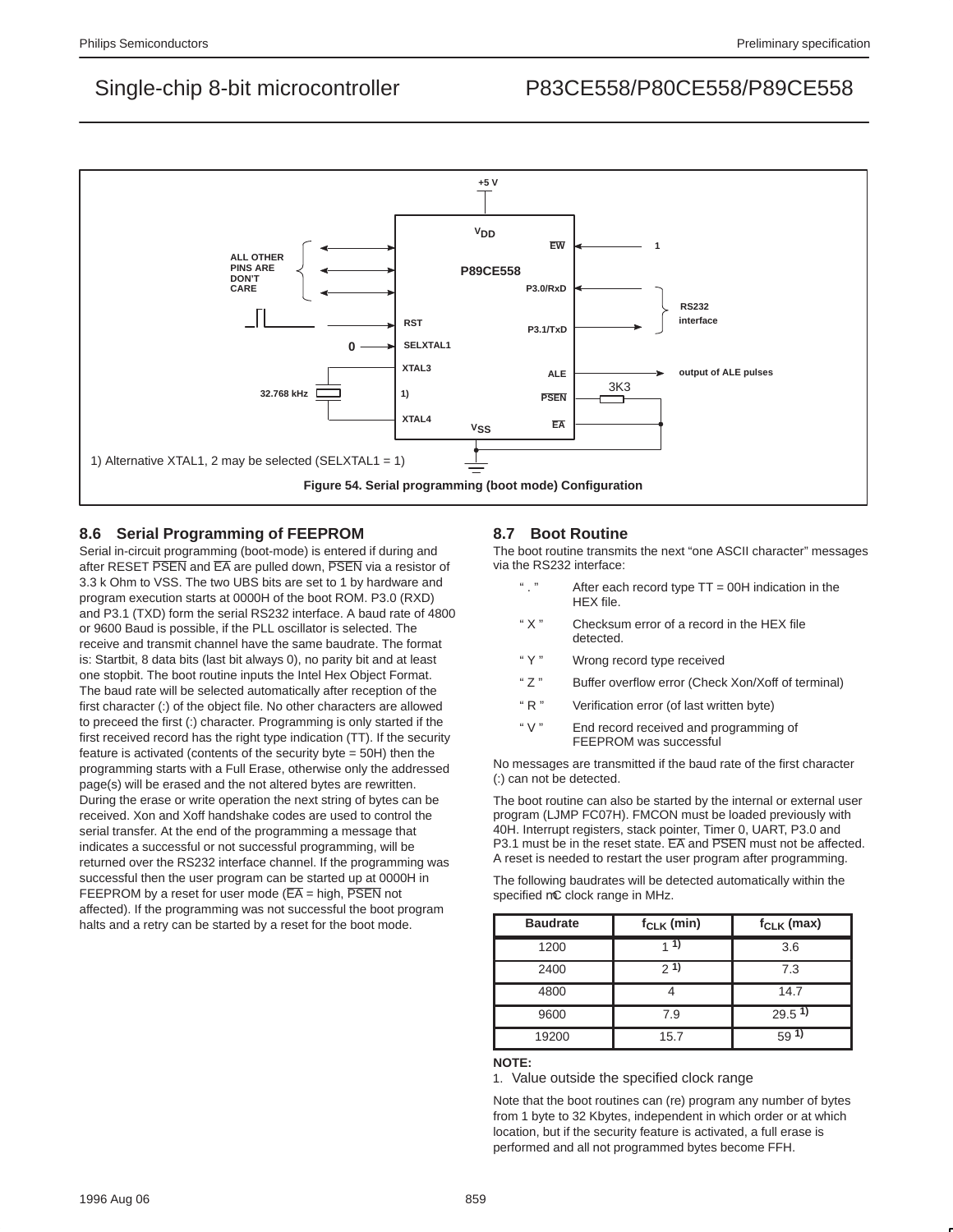#### **Definitions:**

- **:** Record start character
- **BC** Byte Count. The hexadecimal number of data bytes in the record. This may theoretically be any number from 0 to 255, although many assemblers prefer to deal with 16 data bytes per record (as shown in the example below).
- **AAAA** Load address in hexadecimal of first data byte in this record.
- **TT** Record type. The record type is 00 for data records and 01 for the end record.
- **HH** One hexadecimal data byte.
- **CC** Record checksum. This is the 2's complement of the summation of all of the bytes in the record from the byte count through the last data byte. While the summation is calculated, it is always truncated to a one byte result. Thus, if all of the bytes in the record are summed, including the checksum itself, the result will always be 00 if the record is valid.

Construction of data records (using the notation defined above, each letter corresponds to one hexadecimal digit in ASCII representation) is as follows:

: BCAAAATTHHHHHHHHHHHHHHHHHHHHHHHHHHHHHHHHCC

The last record in a file is the end record and contains no data. Usually the end record will appear as shown in the first example below. However, in some cases a 16 bit checksum of all of the data bytes in the entire file may be inserted in the address field of the end record. This checksum would correspond to one generated by an EPROM programmer during file load, and its inclusion does not violate the rules for this format. This is shown in the second example.

:00000001FF

:00B12C0122

Successive hex records need not appear in sequential address order . For instance, a record for address 0000H might appear after a record for address 7FE0H. All of the bytes in a single record, however, must be in sequence. Any characters that appear outside of a record (i.e. after a checksum, but before the next ":") will be ignored, if present.

An example of a valid hex file follows:

:10010000C2F0E53030E704F404D2F08531F030F786

:100110000763F0FF05F0B2F0A430F00A63F0FFF4DB

:0C0120002401500205F085F032F5332276

:00000001FF

### **9. ABSOLUTE MAXIMUM RATINGS**

### **ABSOLUTE MAXIMUM RATINGS 1, 2, 3**

| <b>PARAMETER</b>                                                                             | <b>RATING</b>    | <b>UNIT</b> |
|----------------------------------------------------------------------------------------------|------------------|-------------|
| Storage temperature range                                                                    | $-65$ to $+150$  | $\circ$     |
| Voltage on $V_{DD}$ to $V_{SS}$ and SCL, SDA to $V_{SS}$                                     | $-0.5$ to $+6.5$ |             |
| Input / output current on any I/O pin                                                        | 10               | mA          |
| Power dissipation (based on package heat transfer limitations, not device power consumption) | 1.0              | W           |

**NOTES:**

1. Stresses above those listed under Absolute Maximum Ratings may cause permanent damage to the device. This is a stress rating only and functional operation of the device at these or any conditions other than those described in the AC and DC Electrical Characteristics section of this specification is not implied.

2. This product includes circuitry specifically designed for the protection of its internal devices from the damaging effects of excessive static charge. Nonetheless, it is suggested that conventional precautions are taken to avoid applying greater than the rated maxima.

3. Parameters are valid over operating temperature range unless otherwise specified. All voltages are with respect to V<sub>SS</sub> unless otherwise noted.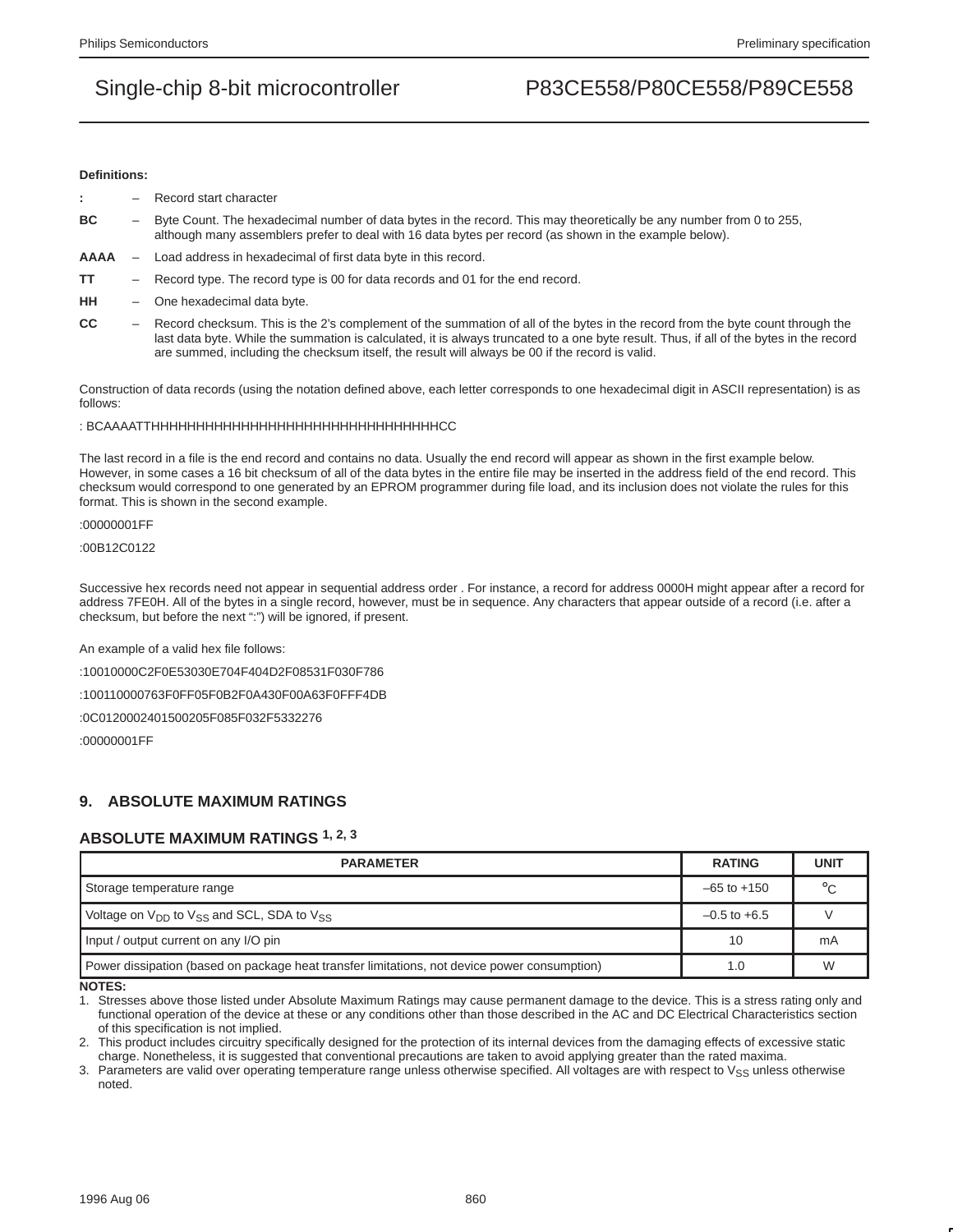### **10. DC CHARACTERISTICS**

### **DC ELECTRICAL CHARACTERISTICS**

 $V_{DD}$  = 5V ( $\pm$  10%),  $V_{SS}$  = 0V, T<sub>amb</sub> = 0°C to +70°C (P8xCE558EBx). All voltages with respect to  $V_{SS}$  unless otherwise specified.

|                        |                                                                                       | <b>TEST</b>                                                                         | <b>LIMITS</b>                                    |                         |                  |
|------------------------|---------------------------------------------------------------------------------------|-------------------------------------------------------------------------------------|--------------------------------------------------|-------------------------|------------------|
| <b>SYMBOL</b>          | <b>PARAMETER</b>                                                                      | <b>CONDITIONS</b>                                                                   | <b>MIN</b>                                       | <b>MAX</b>              | <b>UNIT</b>      |
| <b>V<sub>DD</sub></b>  | Supply voltage                                                                        |                                                                                     | 4.5                                              | 5.5                     | V                |
| <b>I</b> <sub>DD</sub> | Supply current operating:<br>P89CE558<br>P83CE558                                     | See notes 1 and 2<br>$f_{CLK} = 16 MHz$<br>$V_{DD} = 5.5 V$                         |                                                  | 40<br>40                | mA<br>mA         |
| $I_{ID}$               | Supply current Idle Mode:<br>P89CE558<br>P83CE558                                     | See notes 1 and 3<br>$f_{CLK} = 16 MHz$<br>$V_{DD} = 5.5 V$                         |                                                  | 15<br>$12 \overline{ }$ | mA<br>mA         |
|                        | Supply current Power-down mode                                                        | See note 4<br>$2 V < VPD < VDDmax$                                                  |                                                  | 100                     | μA               |
| $I_{PD}$               | Supply current Power-down mode:<br>32 kHz / PLL operation                             | See note 17<br>$V_{DD} = 5.5 V$                                                     |                                                  | 100                     | μA               |
| <b>Inputs</b>          |                                                                                       |                                                                                     |                                                  |                         |                  |
| $V_{IL}$               | Input LOW voltage, except EA, SCL, SDA                                                |                                                                                     | $-0.5$                                           | $0.2V_{DD} - 0.1$       | V                |
| $V_{IL1}$              | Input LOW voltage to EA                                                               |                                                                                     | $-0.5$                                           | $0.2V_{DD} - 0.3$       | V                |
| V <sub>IL2</sub>       | Input LOW voltage to SCL, SDA 5                                                       |                                                                                     | $-0.5$                                           | 0.3V <sub>DD</sub>      | V                |
| V <sub>IH</sub>        | Input HIGH voltage, except XTAL1, RSTIN, SCL, SDA, ADEXS                              |                                                                                     | $0.2VDD+0.9$                                     | $VDD+0.5$               | $\vee$           |
| V <sub>IH1</sub>       | Input HIGH voltage, XTAL1, RSTIN, ADEXS                                               |                                                                                     | 0.7V <sub>DD</sub>                               | $VDD+0.5$               | $\vee$           |
| V <sub>IH2</sub>       | Input HIGH voltage, SCL, SDA 5                                                        |                                                                                     | 0.7V <sub>DD</sub>                               | 6.0                     | V                |
| ΙL.                    | Input current LOW level, Ports 1, 2, 3, 4                                             | $V_{IN} = 0.45 V$                                                                   |                                                  | $-50$                   | μA               |
| I <sub>TL</sub>        | Transition current HIGH to LOW, Ports 1, 2, 3, 4                                      | See note 6                                                                          |                                                  | $-650$                  | μA               |
| $\pm I_{L11}$          | Input leakage current, Port 0, EA, ADEXS, EW, SELXTAL1                                | $0.45 V < V_1 < V_{DD}$                                                             |                                                  | 10                      | μA               |
| $\pm I_{L12}$          | Input leakage current, SCL, SDA                                                       | 0 V < V <sub>1</sub> < 6 V<br>$0 V < V_{DD} < 5.5 V$                                |                                                  | 10                      | μA               |
| $\pm I_{L13}$          | Input leakage current, Port 5                                                         | $0.45 V < V_1 < V_{DD}$                                                             |                                                  | 1                       | μA               |
| <b>Outputs</b>         |                                                                                       |                                                                                     |                                                  |                         |                  |
| V <sub>OL</sub>        | Output low voltage, Ports 1, 2, 3, 4                                                  | $I_{OL} = 1.6mA^7$                                                                  |                                                  | 0.45                    | V                |
| V <sub>OL1</sub>       | Output low voltage, Port 0, ALE, PSEN, PWM0,<br>PWM <sub>1</sub> , RSTOUT             | $I_{\Omega I} = 3.2 \text{mA}^7$                                                    |                                                  | 0.45                    | V                |
| V <sub>OL2</sub>       | Output low voltage, SCL, SDA                                                          | $I_{OL} = 3.0mA^{7, 19}$                                                            |                                                  | 0.4                     | $\vee$           |
|                        |                                                                                       | $I_{OL} = 6.0 \text{mA}^{7, 19}$                                                    |                                                  | 0.6                     |                  |
| $\overline{V}_{OH}$    | Output high voltage, Ports 1, 2, 3, 4                                                 | $V_{DD} = 5 V \pm 10\%$<br>$-IOH = 60µA$<br>$-IOH = 25µA$<br>$-IOH = 10µA$          | 2.4<br>0.75V <sub>DD</sub><br>0.9V <sub>DD</sub> |                         | $\vee$<br>V<br>V |
| V <sub>OH1</sub>       | Output high voltage (Port 0 in external bus mode, ALE,<br>PSEN, PWM0, PWM1, RSTOUT) 8 | $V_{DD} = 5 V \pm 10\%$<br>$-I_{OH} = 800 \mu A$<br>$-IOH = 300µA$<br>$-IOH = 80µA$ | 2.4<br>0.75V <sub>DD</sub><br>0.9V <sub>DD</sub> |                         | V<br>$\vee$<br>V |
| <b>V<sub>HYS</sub></b> | Hysteresis of Schmitt Trigger inputs SCL, SDA (Fast-mode)                             |                                                                                     | $0.05V_{DD}$ $^{20}$                             |                         | V                |

**NOTES: See Page 863.**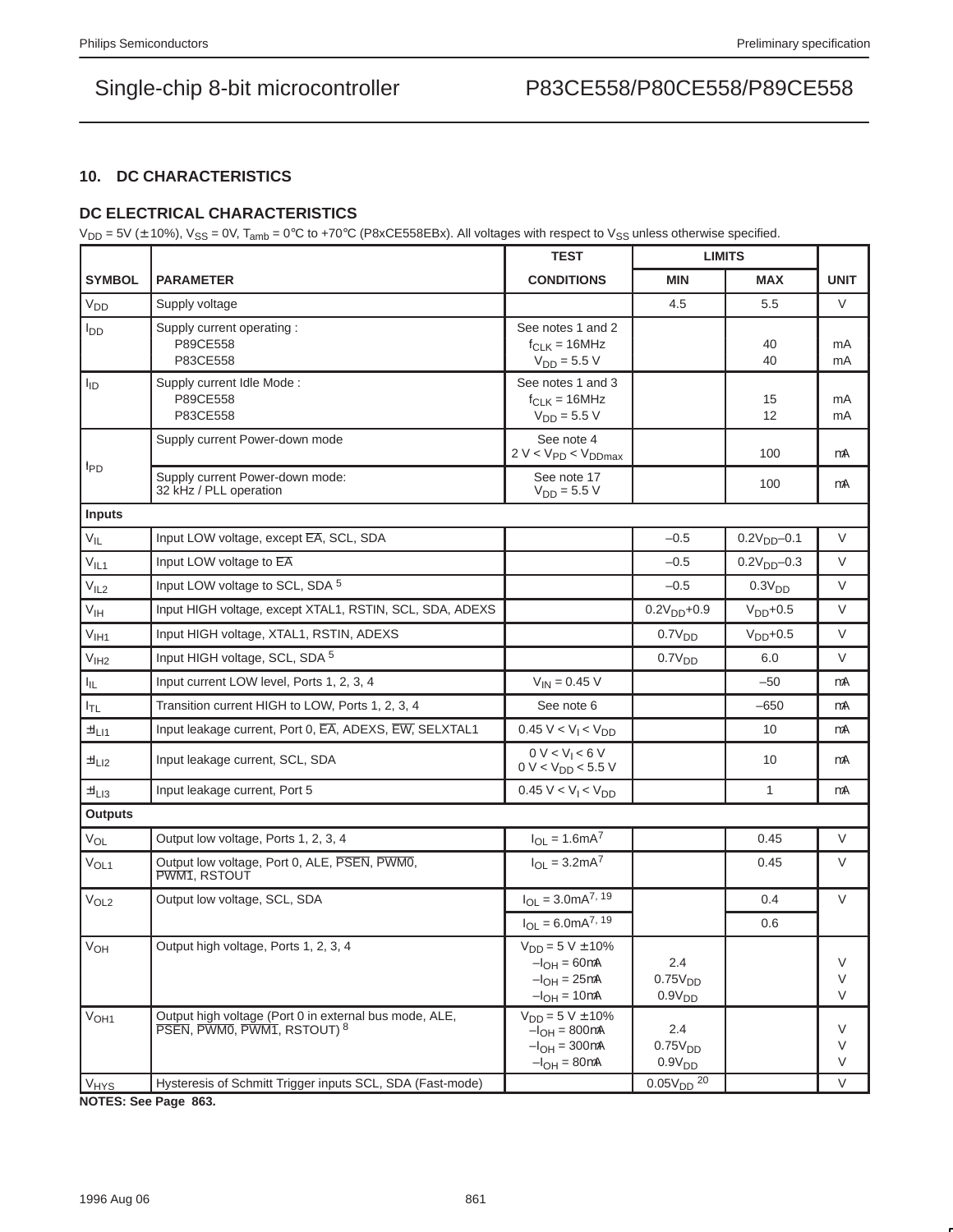### **DC ELECTRICAL CHARACTERISTICS** (Continued)

 $V_{DD} = 5$  V ( $\pm$  10%),  $V_{SS} = 0$  V,  $T_{amb} = -40$ °C to +85°C (P8xCE558EFx).

DC parameters not included here are the same as in the P8xCE558EBx, DC electrical characteristics

All voltages with respect to  $V_{SS}$  unless otherwise specified.

|                             |                                                           | <b>TEST</b>                                      | <b>LIMITS</b>   |               |             |
|-----------------------------|-----------------------------------------------------------|--------------------------------------------------|-----------------|---------------|-------------|
| <b>SYMBOL</b>               | <b>PARAMETER</b>                                          | <b>CONDITIONS</b>                                | <b>MIN</b>      | <b>MAX</b>    | <b>UNIT</b> |
| R <sub>RST</sub>            | Internal reset pull-down resistor                         |                                                  | 50              | 150           | $k\Omega$   |
| $C_{10}$                    | Pin capacitance                                           | Test freq = $1MHz$ ,<br>$T_{amb} = 25 \degree C$ |                 | 10            | pF          |
| <b>Inputs</b>               |                                                           |                                                  |                 |               |             |
| $V_{\parallel L}$           | Input LOW voltage, except EA, SCL, SDA                    |                                                  | $-0.5$          | $0.2VDD-0.15$ | $\vee$      |
| $V_{IL1}$                   | Input LOW voltage to EA                                   |                                                  | $-0.5$          | $0.2VDD-0.35$ | $\vee$      |
| $V_{\text{IH}}$             | Input HIGH voltage, except XTAL1, RSTIN, SCL, SDA, ADEXS  |                                                  | $0.2V_{DD}+1.0$ | $V_{DD}$ +0.5 | V           |
| V <sub>IH1</sub>            | Input HIGH voltage, XTAL1, RSTIN, ADEXS                   |                                                  | $0.7V_{DD}+0.1$ | $V_{DD}$ +0.5 | $\vee$      |
| ЧL                          | Input current LOW level, Ports 1, 2, 3, 4                 | $V_{IN} = 0.45 V$                                |                 | $-75$         | μA          |
| I <sub>TL</sub><br>$\cdots$ | Transition current HIGH to LOW, Ports 1, 2, 3, 4<br>- - - | See note 6                                       |                 | $-750$        | μA          |

**NOTES: See Page 863.**

## **DC ELECTRICAL CHARACTERISTICS ANALOG**

AV<sub>DD</sub> = 5 V ( $\pm$  10%), AV<sub>SS</sub> = 0 V, Tamb = 0 °C to +70 °C (P8xCE558EBx).  $AV_{DD} = 5 V (\pm 10\%)$ ,  $AV_{SS} = 0 V$ , Tamb = -40 °C to +85 °C (P8xCE558EFx). All voltages with respect to  $V_{SS}$  unless otherwise specified.

|                            |                                                              | <b>TEST</b>                                    | <b>LIMITS</b>  |            |                  |
|----------------------------|--------------------------------------------------------------|------------------------------------------------|----------------|------------|------------------|
| <b>SYMBOL</b>              | <b>PARAMETER</b>                                             | <b>CONDITIONS</b>                              | <b>MIN</b>     | <b>MAX</b> | <b>UNIT</b>      |
| AV <sub>DD</sub>           | Analog supply voltage                                        | $AV_{DD} = V_{DD} \pm 0.2 V$                   | 4.5            | 5.5        | $\vee$           |
|                            | Analog supply current operating                              | Port $5 = 0$ to $AV_{DD}$<br>see notes 1 and 2 |                | 1.2        | mA               |
| Al <sub>DD</sub>           | Analog supply current operating:<br>32 kHz/PLL operation     | Port $5 = 0$ to $AV_{DD}$<br>see note 17, 18   |                | 7.2        | mA               |
|                            | Analog supply current Idle Mode                              | see notes 1 and 3                              |                | 70         | μA               |
| $Al_{ID}$                  | Analog supply current Idle Mode:<br>32 kHz/PLL operation     | see note 17                                    |                | 6.0        | mA               |
| $Al_{PD}$                  | Supply current Power-down mode                               | $2 V < VPD < VDDmax$<br>see note 4             |                | 50         | μA               |
|                            | Supply current Power-down mode:<br>32 kHz / PLL operation    | $V_{DD} = 5.5V$<br>see note 17                 |                | 200        | μA               |
| <b>Analog Inputs</b>       |                                                              |                                                |                |            |                  |
| $AV_{IN}$                  | Analog input voltage                                         |                                                | $AV_{SS}$ -0.2 | $AVDD+0.2$ | $\vee$           |
| $AV_{REF}$                 | Reference voltage:<br>$AV_{REF-}$<br>$AV_{REF+}$             |                                                | $AV_{SS}$ -0.2 | $AVDD+0.2$ | $\vee$<br>$\vee$ |
| $R_{REF}$                  | Resistance between AV <sub>REF+</sub> and AV <sub>REF-</sub> |                                                | 10             | 50         | $k\Omega$        |
| $C_{IA}$                   | Analog input capacitance                                     |                                                |                | 15         | pF               |
| $\mathsf{DL}_\mathsf{e}$   | Differential non-linearity 9, 10, 11,                        |                                                |                | ±1         | <b>LSB</b>       |
| $\mathsf{IL}_{\mathsf{e}}$ | Integral non-linearity 9, 12                                 |                                                |                | ±2         | <b>LSB</b>       |
| $OS_e$                     | Offset error 9, 13                                           |                                                |                | $+2$       | <b>LSB</b>       |
| $\mathsf{G}_{\mathrm{e}}$  | Gain error 9, 14                                             |                                                |                | ±0.4       | $\%$             |
| $\mathsf{A}_{\mathsf{e}}$  | Absolute voltage error 9, 15                                 |                                                |                | $\pm 3$    | <b>LSB</b>       |
| M <sub>CTC</sub>           | Channel to channel matching                                  |                                                |                | ±1         | <b>LSB</b>       |
| $C_t$                      | Crosstalk between inputs of port 5 <sup>16</sup>             | 0-100kHz                                       |                | $-60$      | dB               |

**NOTES: See Page 863.**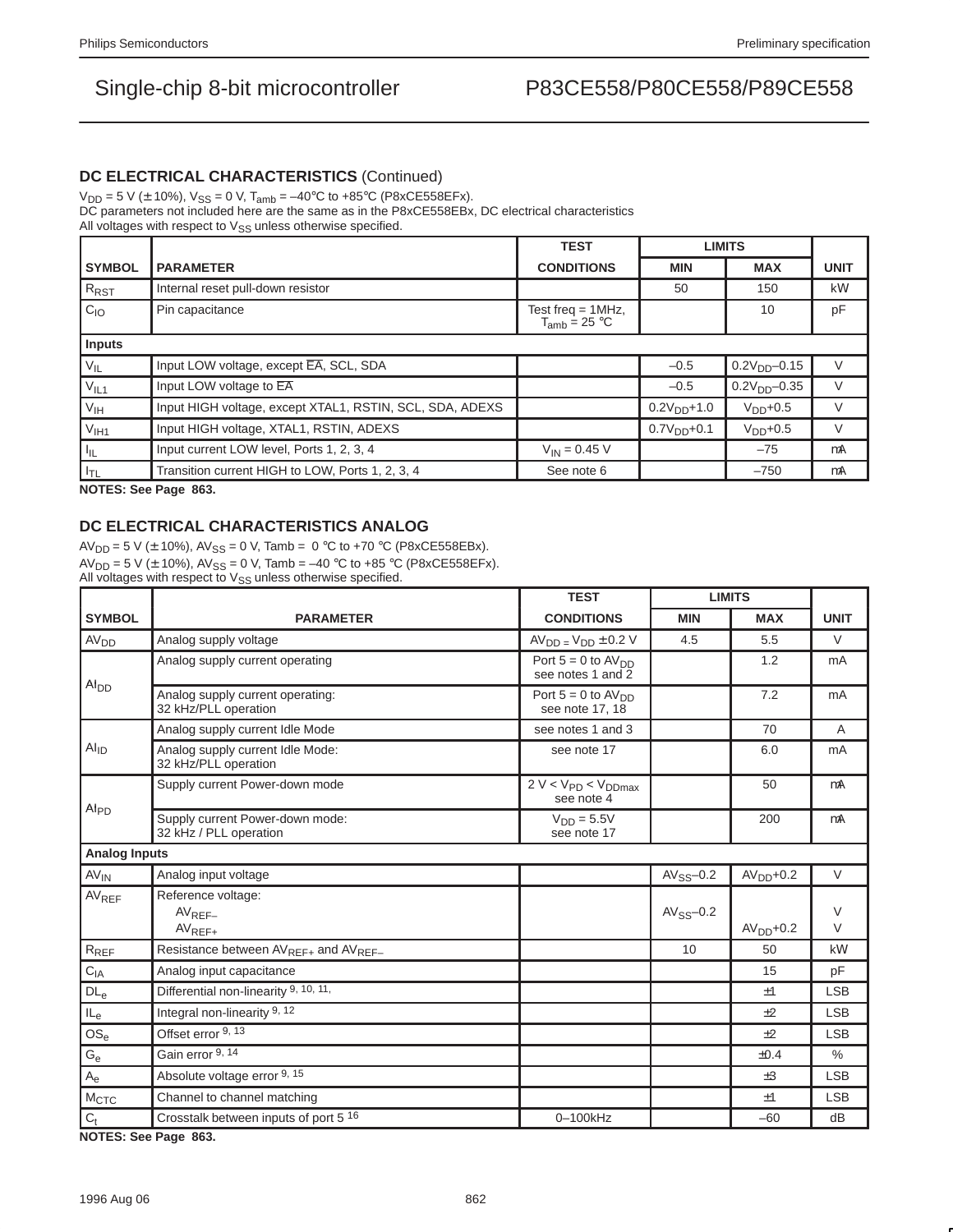### **NOTES FOR DC ELECTRICAL CHARACTERISTICS:**

- 1. See Figures 55 and 57 through 59 for  $I_{DD}$  test conditions.
- 2. The operating supply current is measured with all output pins disconnected; XTAL1 driven with  $t_r = t_f = 5$ ns;  $V_{IL} = V_{SS} + 0.5 V$ ;  $V_{IH} = V_{DD} - 0.5 V$ ; XTAL2, XTAL3 not connected;  $\overline{\mathsf{EA}}$  = RSTIN = Port 0 =  $\overline{\mathsf{EW}}$  = SCL = SDA = SELXTAL1 = V<sub>DD</sub>; ADEXS = XTAL4 = V<sub>SS</sub>.
- 3. The Idle Mode supply current is measured with all output pins disconnected; XTAL1 driven with  $t_r = t_f = 5$ ns;  $V_{IL} = V_{SS} + 0.5 V$ ;  $V_{IH} = V_{DD} - 0.5 V$ ; XTAL2, XTAL3 not connected; Port  $0 = \overline{EW} = \text{SCL} = \text{SDA} = \text{SELXTAL}$  1 =  $\text{V}_{\text{DD}}$ ;  $\overline{\text{EA}} = \text{RSTIN} = \text{ADEXS} = \text{XTAL4} = \text{V}_{\text{SS}}$ .
- 4. The Power-down current is measured with all output pins disconnected; XTAL2 not connected; Port  $0 = \overline{EW} = \text{SCL} = \text{SDA} = \text{SELXTAL}$  1 =  $\vee_{DD}$ ;  $\overline{EA} = \text{RSTIN} = \text{ADEXS} = \text{XTAL1} = \text{XTAL4} = \vee_{SS}$ .
- 5. The input threshold voltage of SCL and SDA (SIO1) meets the  ${}^1C$  specification, so an input voltage below 0.3 V<sub>DD</sub> will be recognized as a logic 0 while an input voltage above 0.7  $V_{DD}$  will be recognized as a logic 1.
- 6. Pins of ports 1, 2, 3, and 4 source a transition current when they are being externally driven from HIGH to LOW. The transition current reaches its maximum value when  $V_{IN}$  is approximately 2 V.
- 7. Capacitive loading on ports 0 and 2 may cause spurious noise to be superimposed on the  $V_{OL}$  of ALE and ports 1, 3 and 4. The noise is due to external bus capacitance discharging into the port 0 and port 2 pins when these pins make 1-to-0 transitions during bus operations. In the worst cases (capacitive loading > 100pF), the noise pulse on the ALE pin may exceed 0.8V. In such cases, it may be desirable to qualify ALE with a Schmitt Trigger, or use an address latch with a Schmitt Trigger STROBE input.
- 8. Capacitive loading on ports 0 and 2 may cause the V<sub>OH</sub> on ALE and PSEN to momentarily fall below the 0.9V<sub>DD</sub> specification when the address bits are stabilizing.
- 9. Conditions:  $AV_{REF} = 0$  V;  $AV_{DD} = 5.0$  V,  $AV_{REF+} = 5.12$  V.  $V_{DD} = 5.0$  V,  $V_{SS} = 0$  V, ADC is monotonic with no missing codes. Measurement by continuous conversion of  $AV_{IN} = -20$ mV to 5.12 V in steps of 0.5mV, derivating parameters from collected conversion results of ADC. ADC prescaler programmed according to the actual oscillator frequency, resulting in a conversion time within the specified range for t<sub>conv</sub> (15µs ... 50µs).
- 10. The differential non-linearity (DL<sub>e</sub>) is the difference between the actual step width and the ideal step width.
- 11. The ADC is monotonic; there are no missing codes.
- 12. The integral non-linearity  $(IL<sub>e</sub>)$  is the peak difference between the center of the steps of the actual and the ideal transfer curve after appropriate adjustment of gain and offset error.
- 13. The offset error  $(OS<sub>e</sub>)$  is the absolute difference between the straight line which fits the actual transfer curve (after removing gain error), and a straight line which fits the ideal transfer curve. The offset error is constant at every point of the actual transfer curve.
- 14. The gain error (G<sub>e</sub>) is the relative difference in percent between the straight line fitting the actual transfer curve (after removing offset error), and the straight line which fits the ideal transfer curve. Gain error is constant at every point on the transfer curve.
- 15. The absolute voltage error  $(A<sub>e</sub>)$  is the maximum difference between the center of the steps of the actual transfer curve of the non-calibrated ADC and the ideal transfer curve.
- 16. This should be considered when both analog and digital signals are simultaneously input to port 5.
- 17. The supply current with 32 kHz oscillator running and PLL operation (SELXTAL1 = 0) is measured with all output pins disconnected; XTAL4 driven with t<sub>r</sub> = t<sub>f</sub> = 5ns;  $V_{I L} = V_{SS} + 0.5 V$ ;  $V_{I H} = V_{DD} - 0.5 V$ ; XTAL2 not connected; Port 0 =  $\overline{\rm EW}$  = SCL = SDA = V<sub>DD</sub>;  $\overline{\rm EA}$  = RSTIN = ADEXS = SELXTAL 1 = XTAL1 = V<sub>SS</sub>.
- 18. Not 100% tested; sum of A<sub>IID</sub> (PLL) and A<sub>IDD</sub> (HF-Oscillator).
- 19. The parameter meets the  $1<sup>2</sup>C$  bus specification for standard-mode and fast-mode devices.
- 20. Not 100% tested.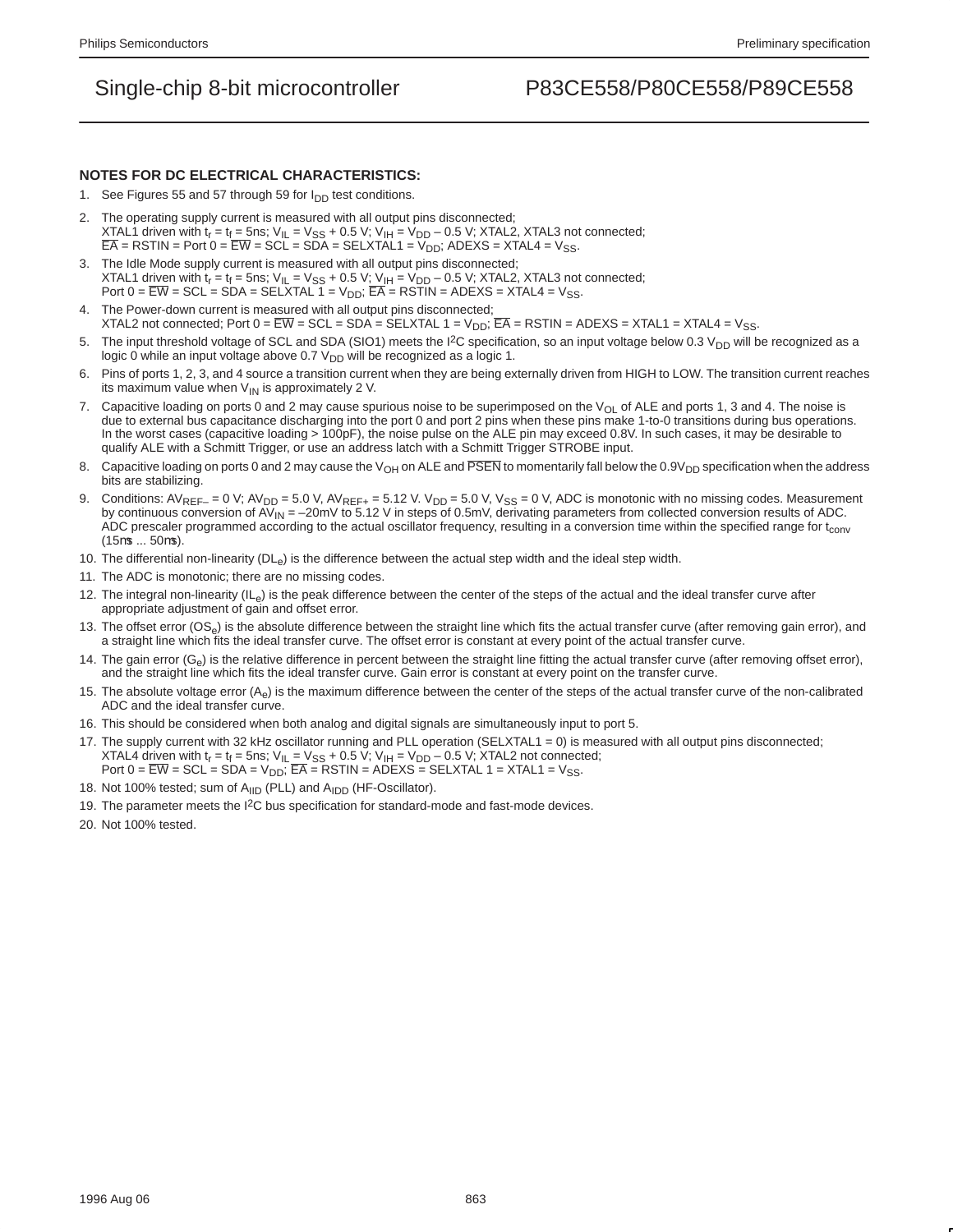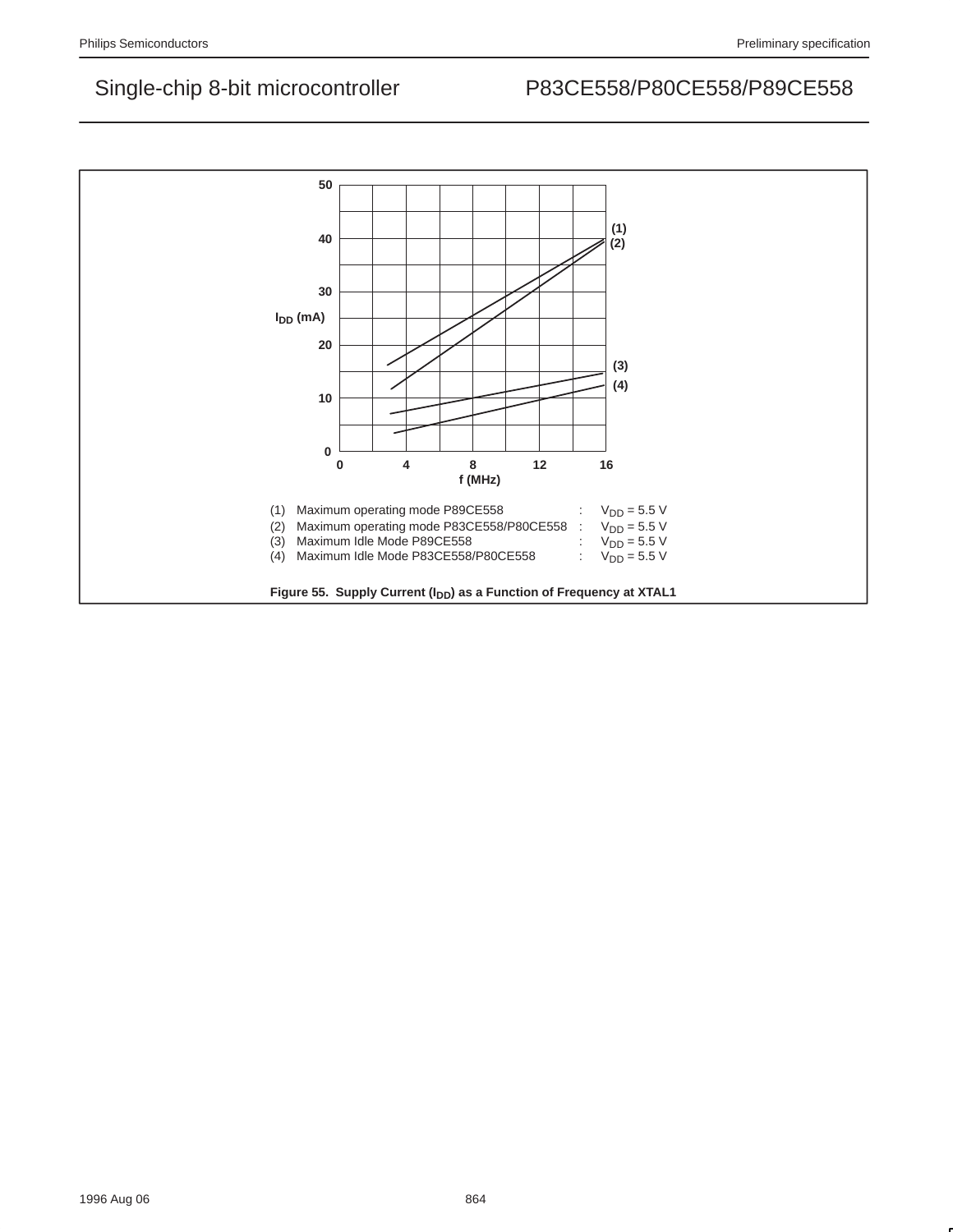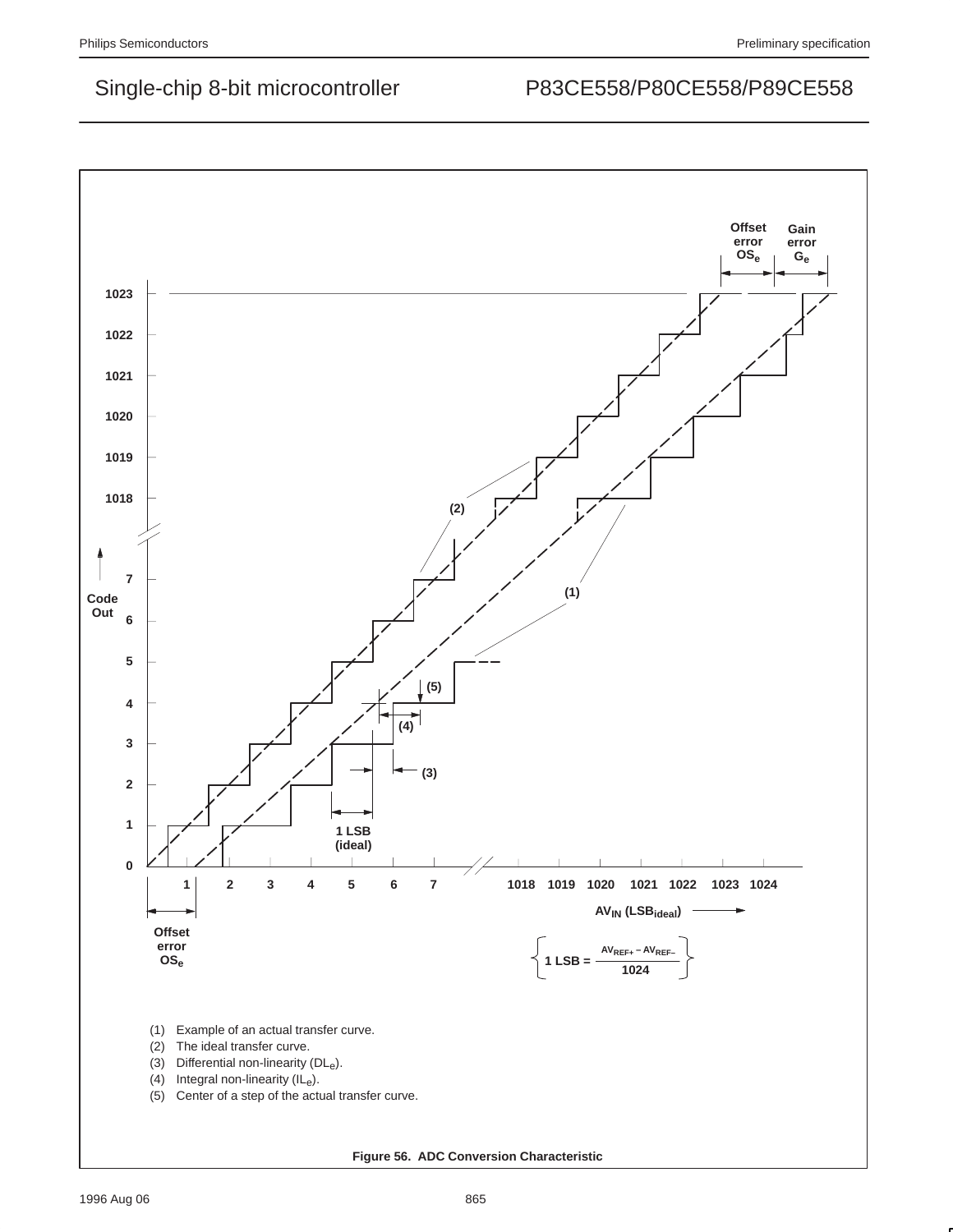## **11. AC CHARACTERISTICS**

### **AC ELECTRICAL CHARACTERISTICS**

 $V_{DD}$  = 5 V  $\pm$  10% (EBx),  $V_{SS}$  = 0 V, t<sub>CLK</sub> min = 1/fmax (maximum operating frequency)

 $V_{DD}$  = 5 V  $\pm$  10% (EFx),  $V_{SS}$  = 0 V, t<sub>CLK</sub> min = 1/fmax (maximum operating frequency)

T<sub>amb</sub> = –40 °C to +85 °C, t<sub>CLK</sub> min = 63 ns for P8xCE558EFx<br>C1 = 100 pF for Port 0, ALE and PSEN ; C1 = 80 pF for all other outputs unless otherwise specified.

|                    |               |                                                                                                                                               | <b>12MHz CLOCK</b> |             | <b>16MHz CLOCK</b> |             | <b>VARIABLE CLOCK</b> |                   |             |
|--------------------|---------------|-----------------------------------------------------------------------------------------------------------------------------------------------|--------------------|-------------|--------------------|-------------|-----------------------|-------------------|-------------|
| <b>SYMBOL</b>      | <b>FIGURE</b> | <b>PARAMETER</b>                                                                                                                              | <b>MIN</b>         | <b>MAX</b>  | <b>MIN</b>         | <b>MAX</b>  | <b>MIN</b>            | <b>MAX</b>        | <b>UNIT</b> |
| $1/t_{CLK}$        | 60            | System clock frequency                                                                                                                        |                    |             |                    |             | 3.5                   | 16                | MHz         |
| <b>t</b> LHLL      | 60            | ALE pulse width                                                                                                                               | 127                |             | 85                 |             | $2t_{CLK} - 40$       |                   | ns          |
| t <sub>AVLL</sub>  | 60            | Address valid to ALE LOW                                                                                                                      | 43                 |             | 23                 |             | $t_{CLK}$ -40         |                   | ns          |
| t <sub>LLAX</sub>  | 60            | Address hold after ALE LOW                                                                                                                    | 53                 |             | 33                 |             | $t_{CLK}$ -30         |                   | ns          |
| t <sub>LLIV</sub>  | 60            | ALE LOW to valid instruction in                                                                                                               |                    | 234         |                    | 150         |                       | $4t_{CLK} - 100$  | ns          |
| t <sub>LLPL</sub>  | 60            | ALE LOW to PSEN LOW                                                                                                                           | 53                 |             | 33                 |             | $t_{CLK}$ -30         |                   | ns          |
| t <sub>PLPH</sub>  | 60            | <b>PSEN</b> pulse width                                                                                                                       | 205                |             | 143                |             | $3t_{CLK} - 45$       |                   | ns          |
| t <sub>PLIV</sub>  | 60            | PSEN LOW to valid instruction in                                                                                                              |                    | 145         |                    | 83          |                       | $3t_{CLK} - 105$  | ns          |
| t <sub>PXIX</sub>  | 60            | Input instruction hold after PSEN                                                                                                             | $\mathbf{0}$       |             | $\mathbf 0$        |             | $\Omega$              |                   | ns          |
| tpxız              | 60            | Input instruction float after PSEN                                                                                                            |                    | 59          |                    | 38          |                       | $t_{CLK}$ -25     | ns          |
| t <sub>AVIV</sub>  | 60            | Address to valid instruction in                                                                                                               |                    | 312         |                    | 208         |                       | $5t_{CLK} - 105$  | ns          |
| t <sub>PLAZ</sub>  | 60            | <b>PSEN LOW to address float</b>                                                                                                              |                    | 10          |                    | 10          |                       | 10                | ns          |
| <b>Data Memory</b> |               |                                                                                                                                               |                    |             |                    |             |                       |                   |             |
| t <sub>AVLL</sub>  | 61, 62        | Address valid to ALE LOW                                                                                                                      | 43                 |             | 23                 |             | $t_{CLK}$ -40         |                   | ns          |
| <sup>t</sup> LLAX  | 61, 62        | Address hold after ALE LOW                                                                                                                    | 48                 |             | 28                 |             | $t_{CLK}$ -35         |                   | ns          |
| <sup>t</sup> RLRH  | 61            | RD pulse width                                                                                                                                | 400                |             | 275                |             | $6t_{CLK} - 100$      |                   | ns          |
| t <sub>WLWH</sub>  | 62            | WR pulse width                                                                                                                                | 400                |             | 275                |             | $6t_{CLK} - 100$      |                   | ns          |
| t <sub>RLDV</sub>  | 61            | RD LOW to valid data in                                                                                                                       |                    | 252         |                    | 148         |                       | $5t_{CLK} - 165$  | ns          |
| t <sub>RHDX</sub>  | 61            | Data hold after RD                                                                                                                            | $\mathbf 0$        |             | $\mathbf 0$        |             | $\mathbf{0}$          |                   | ns          |
| <sup>t</sup> RHDZ  | 61            | Data float after RD                                                                                                                           |                    | 97          |                    | 55          |                       | $2t_{CLK}$ -70    | ns          |
| t <sub>LLDV</sub>  | 61            | ALE LOW to valid data in                                                                                                                      |                    | 517         |                    | 350         |                       | $8t_{CLK} - 150$  | ns          |
| t <sub>AVDV</sub>  | 61            | Address to valid data in                                                                                                                      |                    | 585         |                    | 398         |                       | $9t_{CLK} - 165$  | ns          |
| t <sub>LLWL</sub>  | 61, 62        | ALE LOW to RD or WR LOW                                                                                                                       | 200                | 300         | 138                | 238         | $3t_{CLK}$ -50        | $3t_{CLK} + 50$   | ns          |
| t <sub>AVWL</sub>  | 61, 62        | Address valid to WR LOW or RD LOW                                                                                                             | 203                |             | 120                |             | $4t_{CLK} - 130$      |                   | ns          |
| t <sub>QVWX</sub>  | 62            | Data valid to WR transition                                                                                                                   | 33                 |             | 13                 |             | $t_{CLK}$ -50         |                   | ns          |
| t <sub>QVWH</sub>  | 62            | Data before WR                                                                                                                                | 433                |             | 288                |             | $7t_{CLK}$ -150       |                   | ns          |
| t <sub>WHQX</sub>  | 62            | Data hold after WR                                                                                                                            | 33                 |             | 13                 |             | $t_{CLK}$ -50         |                   | ns          |
| t <sub>RLAZ</sub>  | 61            | RD low to address float                                                                                                                       |                    | $\mathbf 0$ |                    | $\mathbf 0$ |                       | 0                 | ns          |
| <sup>I</sup> WHLH  | 61, 62        | RD or WR HIGH to ALE HIGH                                                                                                                     | 43                 | 123         | 23                 | 103         | $t_{CLK}$ -40         | $t_{CLK} + 40$    | ns          |
|                    |               | <b>UART Timing – Shift Register Mode</b> (Test Conditions: T <sub>amb</sub> = 0 °C to +70 °C; V <sub>SS</sub> = 0 V; Load Capacitance = 80pF) |                    |             |                    |             |                       |                   |             |
| t <sub>XLXL</sub>  | 64            | Serial port clock cycle time                                                                                                                  | 1.0                |             | 0.75               |             | $12t_{CLK}$           |                   | μs          |
| t <sub>QVXH</sub>  | 64            | Output data setup to clock rising edge                                                                                                        | 700                |             | 492                |             | $10t_{CLK} - 133$     |                   | ns          |
| t <sub>XHQX</sub>  | 64            | Output data hold after clock rising edge                                                                                                      | 50                 |             | 8                  |             | $2t_{CLK} - 117$      |                   | ns          |
| txhdx              | 64            | Input data hold after clock rising edge                                                                                                       | 0                  |             | 0                  |             | 0                     |                   | ns          |
| $t_{XHDV}$         | 64            | Clock rising edge to input data valid                                                                                                         |                    | 700         |                    | 492         |                       | $10t_{CLK} - 133$ | ns          |

 $T_{amb}$  = 0 °C to +70 °C, t<sub>CLK</sub> min = 63 ns for P8xCE558EBx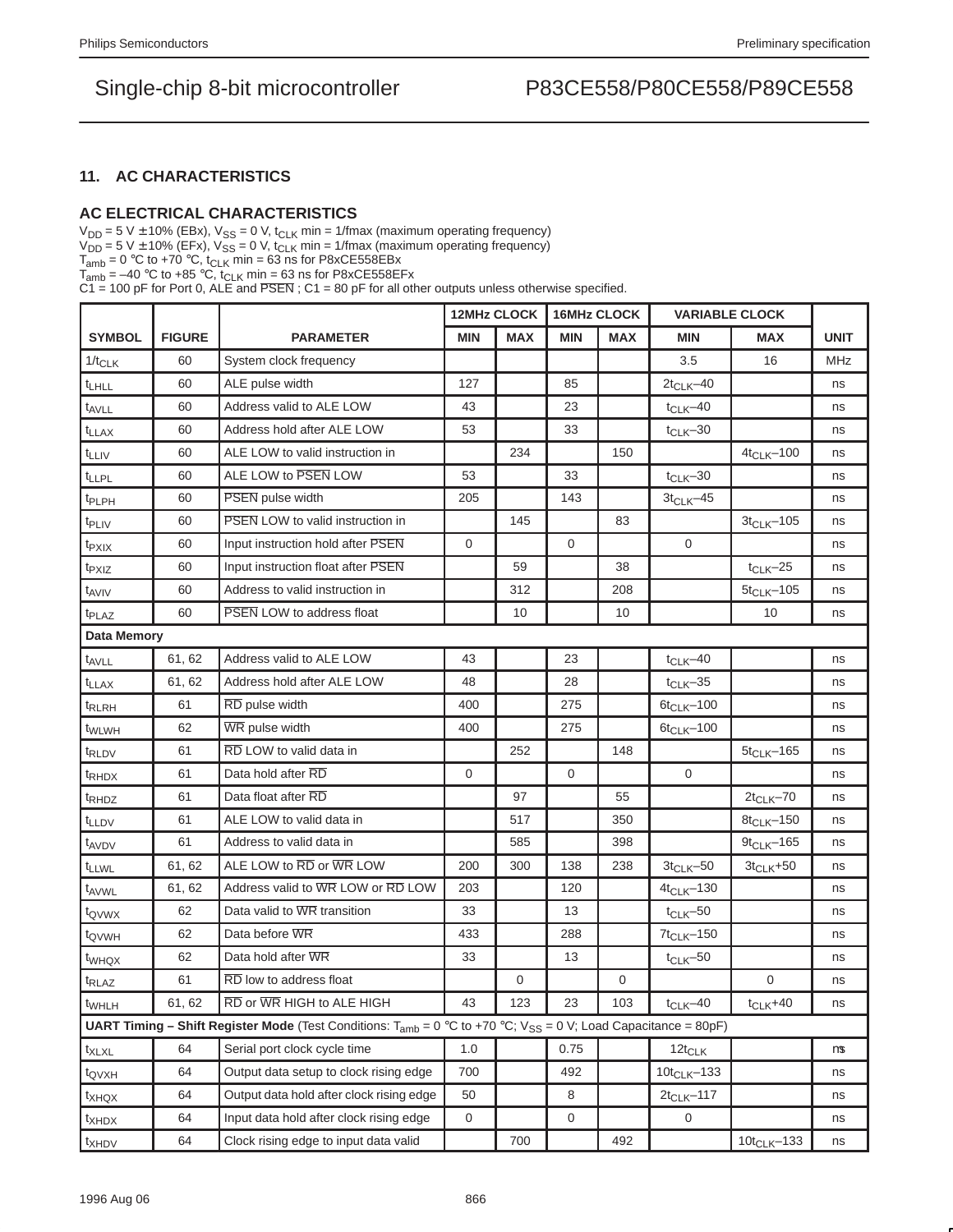## **AC ELECTRICAL CHARACTERISTICS** (Continued)

| <b>SYMBOL</b>         | <b>PARAMETER</b>                                                                                               | Standard-mode<br>$12C$ -bus |                          | Fast-mode<br>$12C$ -bus                   |                          | <b>UNIT</b> |
|-----------------------|----------------------------------------------------------------------------------------------------------------|-----------------------------|--------------------------|-------------------------------------------|--------------------------|-------------|
|                       |                                                                                                                | <b>MIN</b>                  | <b>MAX</b>               | <b>MIN</b>                                | <b>MAX</b>               |             |
|                       | I <sup>2</sup> C Interface timing (refer to Figure 63)                                                         |                             |                          |                                           |                          |             |
| $f_{SCL}$             | <b>SCL clock frequency</b>                                                                                     | $\Omega$                    | 100                      | $\Omega$                                  | 400                      | kHz         |
| $t_{\text{BUF}}$      | Bus free time between a STOP and START condition                                                               | 4.7                         | $\overline{\phantom{0}}$ | 1.3                                       |                          | μs          |
| <sup>t</sup> HD: STA  | 4.0<br>Hold time (repeated) START condition. After this period, the<br>-<br>first clock pulse is generated     |                             |                          | 0.6                                       |                          | $\mu$ s     |
| t <sub>LOW</sub>      | LOW period of the SCL clock                                                                                    | 4.7                         | $\overline{\phantom{0}}$ | 1.3                                       | $\overline{\phantom{0}}$ | $\mu$ s     |
| <sup>t</sup> HIGH     | High period of the SCL clock                                                                                   | 4.0                         | —                        | 0.6                                       | -                        | μs          |
| <sup>t</sup> SU: STA  | Set-up time for a repeated START condition                                                                     | 4.7                         | -                        | 0.6                                       |                          | μs          |
| <sup>t</sup> HD; DAT  | Data hold time:<br>for CBUS competible masters (see Section 9, Notes 1, 3)<br>for I <sup>2</sup> C-bus devices | 5.0<br>0 <sup>1</sup>       |                          | 0 <sup>1</sup>                            | 0.9 <sup>2</sup>         | μs          |
| t <sub>SU</sub> : DAT | Data set-up time                                                                                               | 250                         |                          | $100^{3}$                                 |                          | ns          |
| $t_{FD}$ , $t_{FC}$   | Rise time of both SDA and SCL signals                                                                          | -                           | 1000                     | $20 +$<br>0.1 C <sub>h</sub> <sup>4</sup> | 300                      | ns          |
| $t_{FD}$ , $t_{FC}$   | Fall time of both SDA and SCL signals                                                                          | -                           | 300                      | $20 +$<br>$0.1 C_{b}^{4}$                 | 300                      | ns          |
| tsu; sto              | Set-up time for STOP condition                                                                                 | 4.0                         | $\overline{\phantom{0}}$ | 0.6                                       | $\overline{\phantom{0}}$ | μs          |
| $C_b$                 | Capacitive load for each bus line                                                                              | -                           | 400                      | -                                         | 400                      | pF          |
| t <sub>SP</sub>       | Pulse width of spikes which must be suppressed by the input<br>filter                                          |                             |                          | $\Omega$                                  | 50                       | ns          |

All values referred to  $V_{\text{IH}}$  and  $V_{\text{IL max}}$  levels.

**NOTES:**

- 1. A device must internally provide a hold time of at least 300 ns from the SDA signal (referred to the V<sub>IH min</sub> of the SCL signal) in order to bridge the undefined region of the falling edge of SCL.
- 2. The maximum t<sub>HD,DAT</sub> has only to be met if the device does not stretch the LOW period (t<sub>LOW</sub>) of the SCL signal.
- 3. A fast-mode I<sup>2</sup>C-bus device can be used in a standard-mode I<sup>2</sup>C-bus system, but the requirement t<sub>SU,DAT</sub>  $\geq$  250 ns must then be met. This will automatically be the case if the device does not stretch the LOW period of the SCL signal. If such a device does stretch the LOW period of the SCL signal, it must output the next data bit to the SDA line t<sub>Rmax</sub> + t<sub>SU,DAT</sub> = 1000 + 250 = 1250 ns (according to the standard-mode I<sup>2</sup>C-bus specification) before the SCL line is released.

4.  $C_b$  = total capacitance of one bus line in pF.

### **Table 46. External clock drive XTAL1 (refer to Figure 57)**

| <b>SYMBOL</b>           | <b>PARAMETER</b>      | <b>VARIABLE CLOCK</b><br>$f_{CLK}$ = 3.5 to 16 MHz | <b>UNIT</b> |    |
|-------------------------|-----------------------|----------------------------------------------------|-------------|----|
|                         |                       | <b>MIN</b>                                         | <b>MAX</b>  |    |
| $t_{CLK}$               | <b>XTAL1 Period</b>   | 63                                                 | 286         | ns |
| t <sub>CLKH</sub>       | XTAL1 HIGH time       | 20                                                 |             | ns |
| t <sub>CLKL</sub>       | XTAL1 LOW time        | 20                                                 |             | ns |
| t <sub>CLKR</sub>       | XTAL1 rise time       |                                                    | 20          | ns |
| t <sub>CLKF</sub>       | XTAL1 fall time       |                                                    | 20          | ns |
| $t_{CYC}$ <sup>1)</sup> | Controller cycle time | 0.75                                               | 3.4         | μs |

**NOTE:**

1.  $t_{CYC} = 12 f_{CLK}$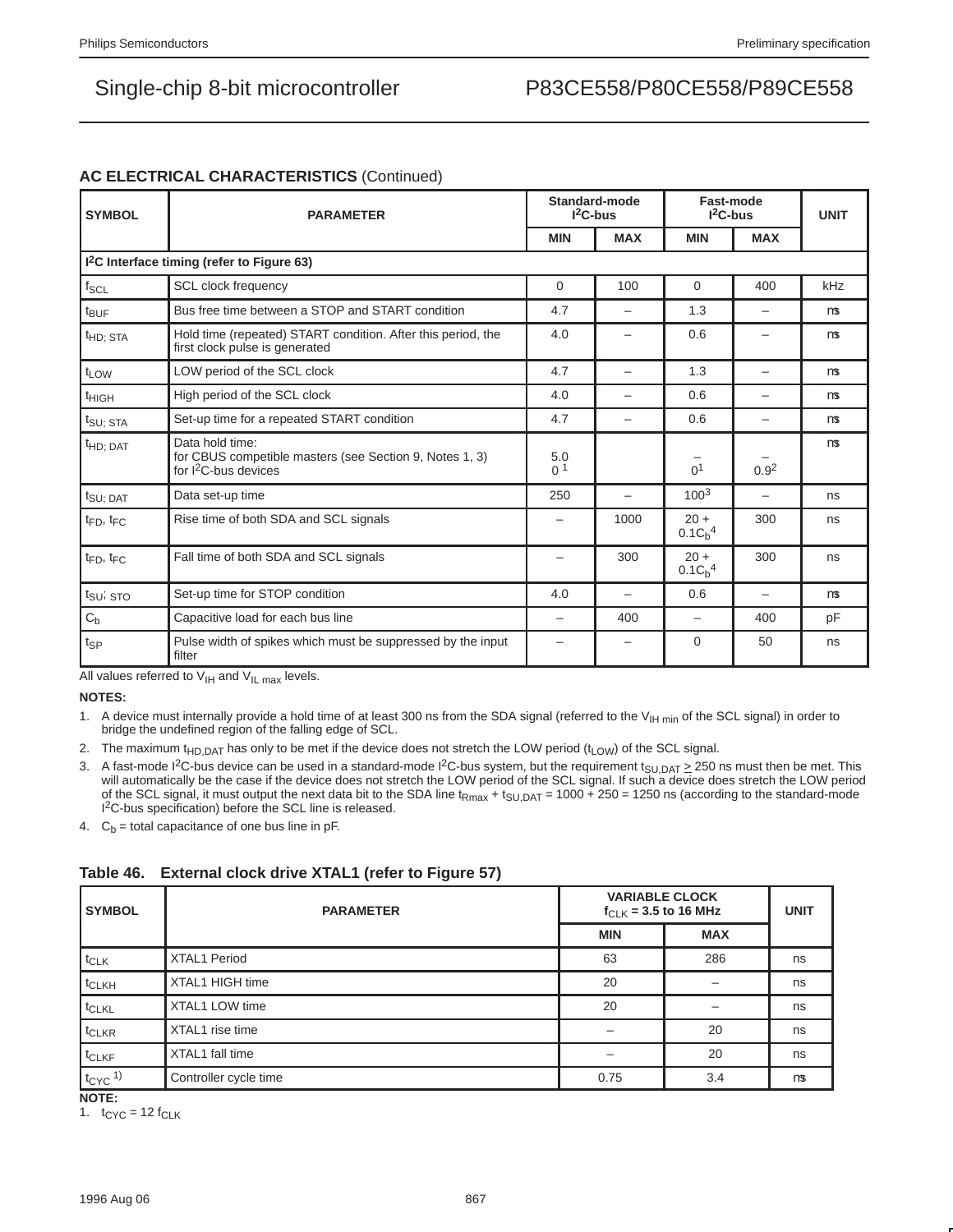



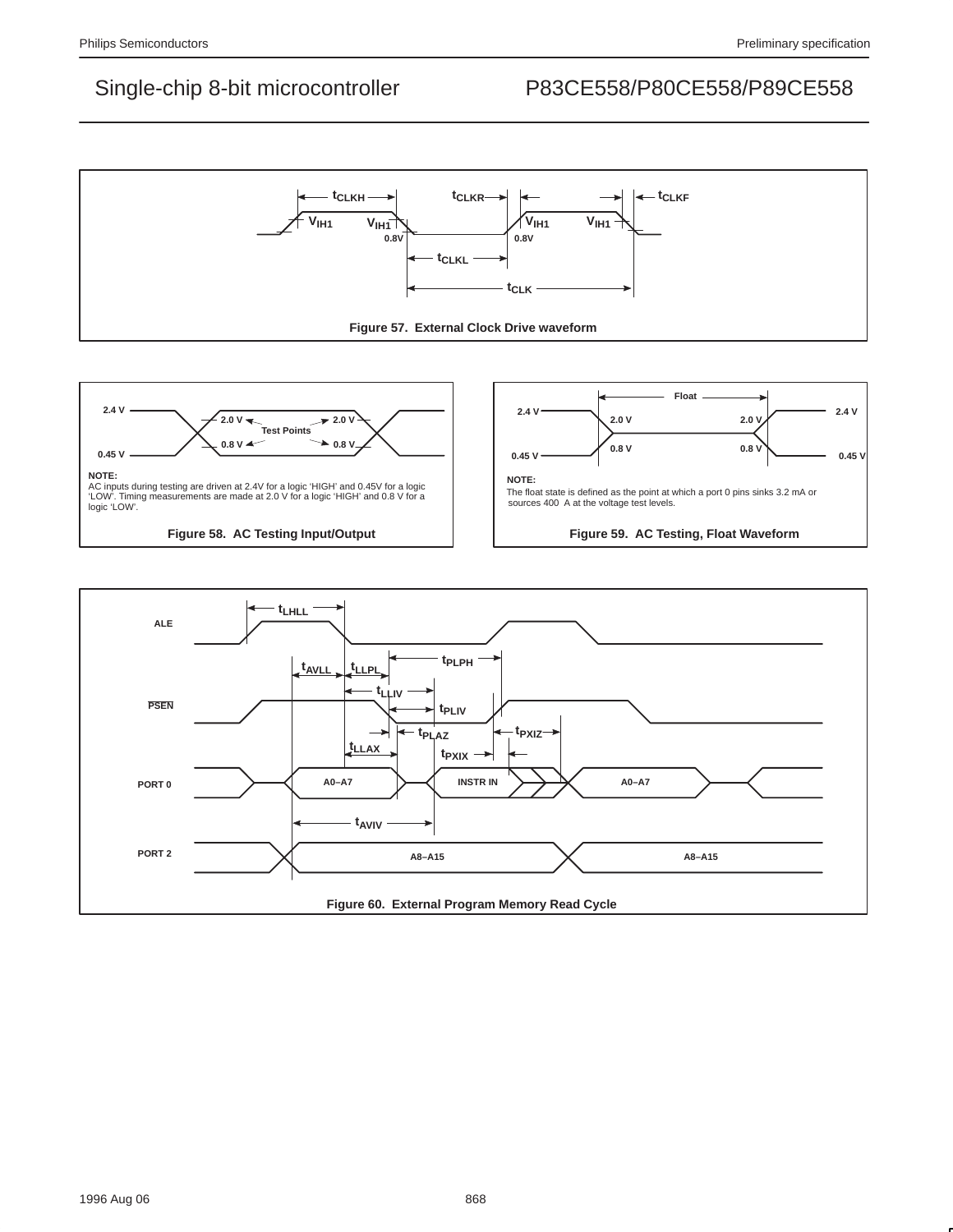

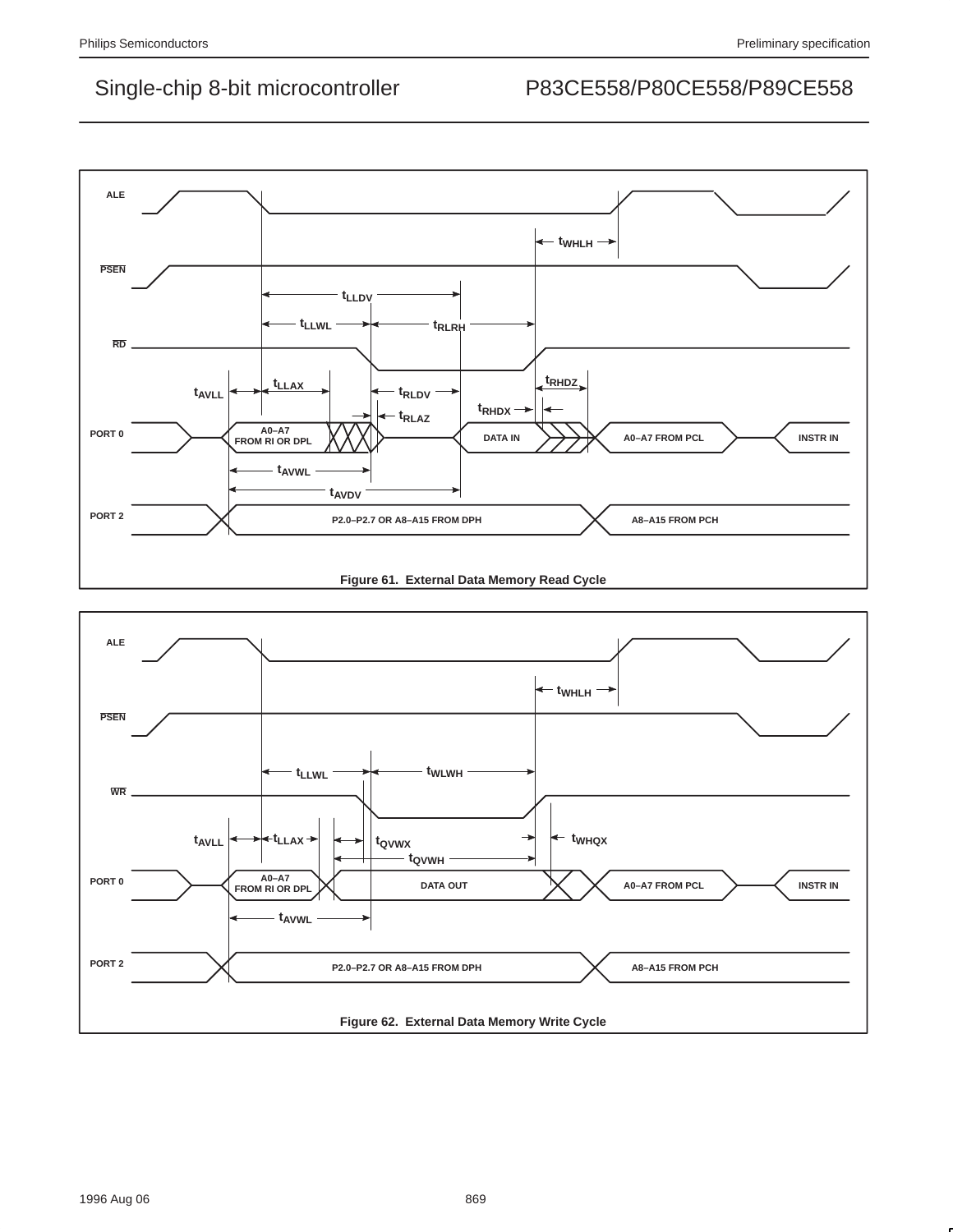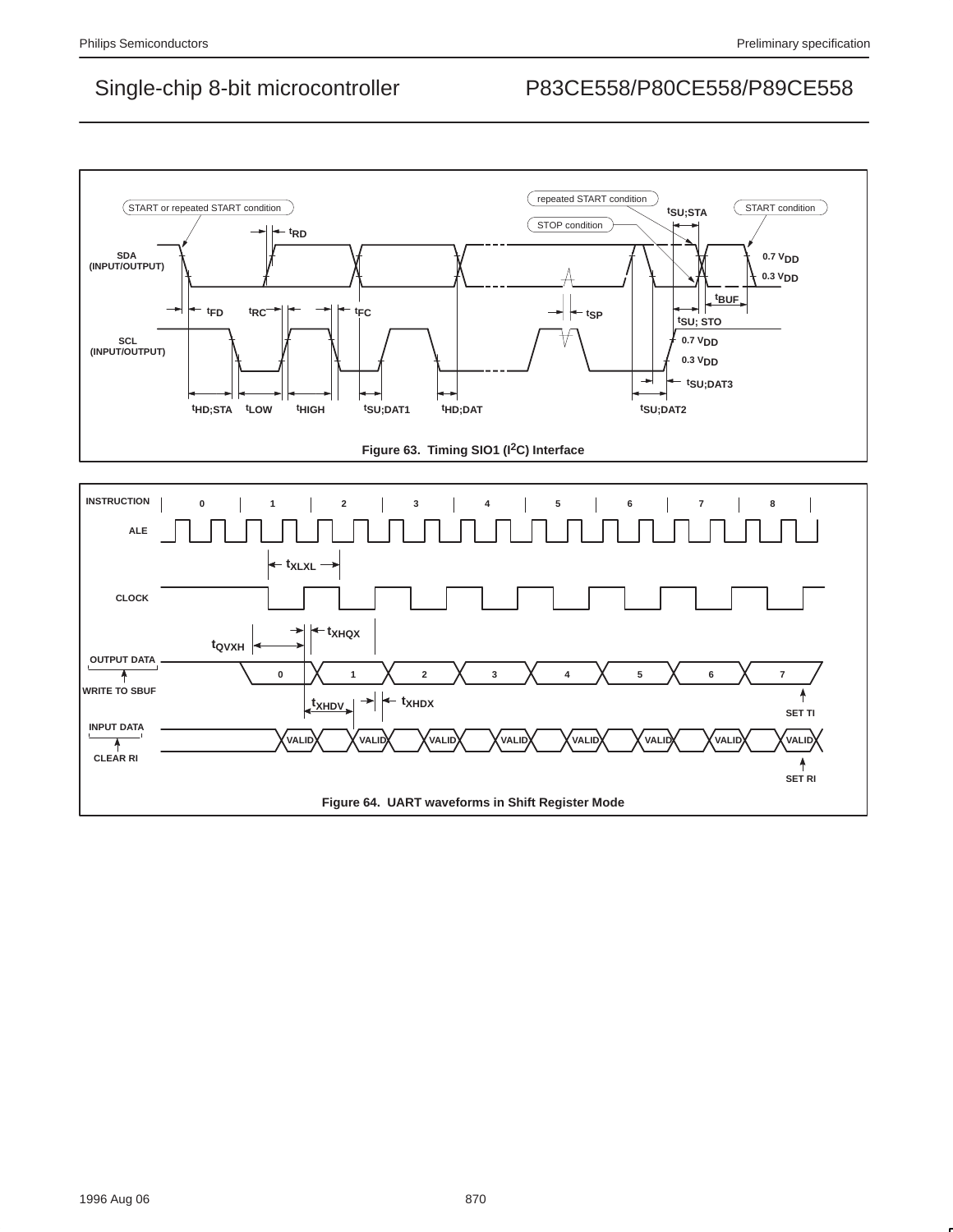



Purchase of Philips I<sup>2</sup>C components conveys a license under the Philips' I<sup>2</sup>C patent to use the components in the I2C system provided the system conforms to the <sup>12</sup>C specifications defined by Philips. This specification can be ordered using the code 9398 393 40011.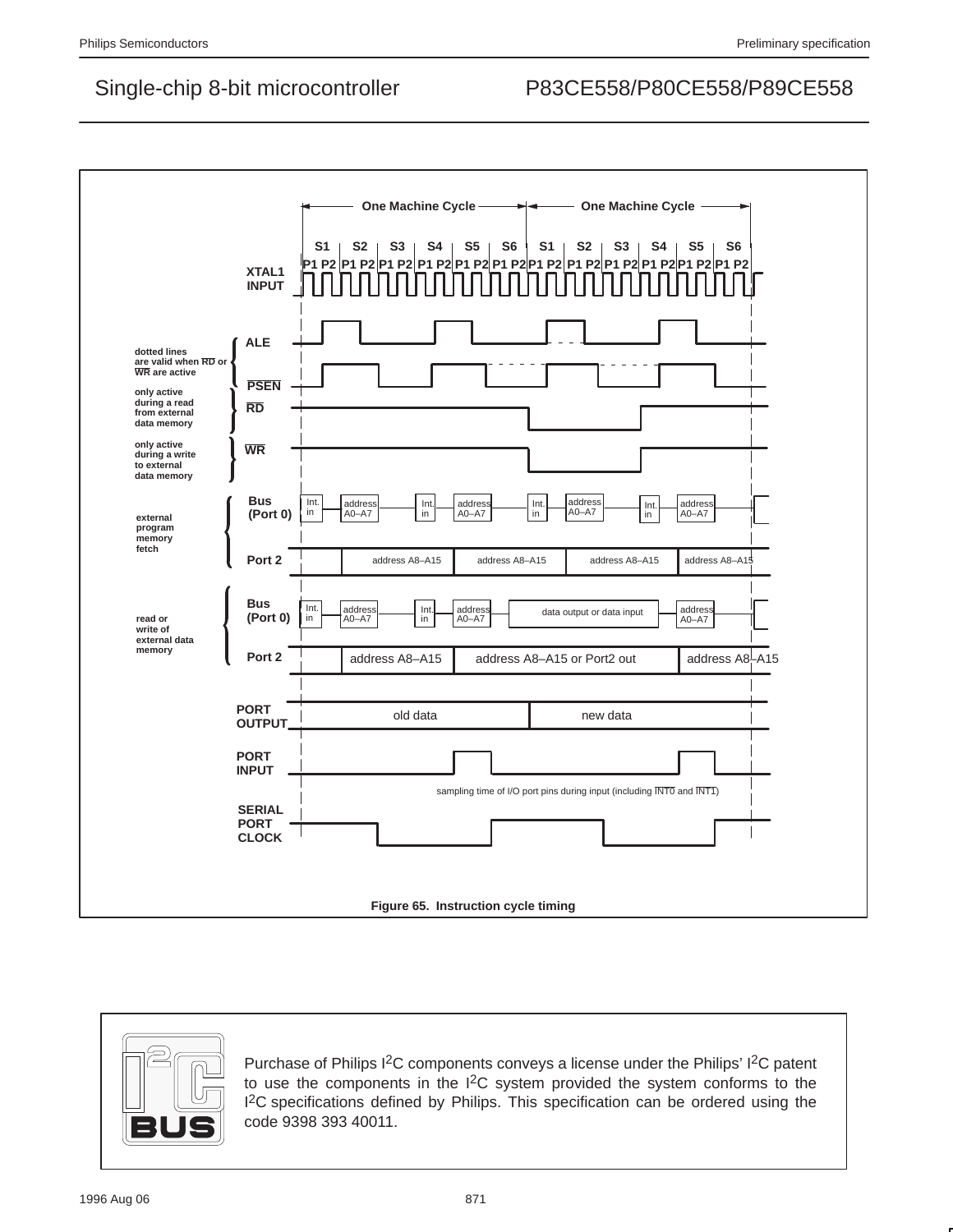